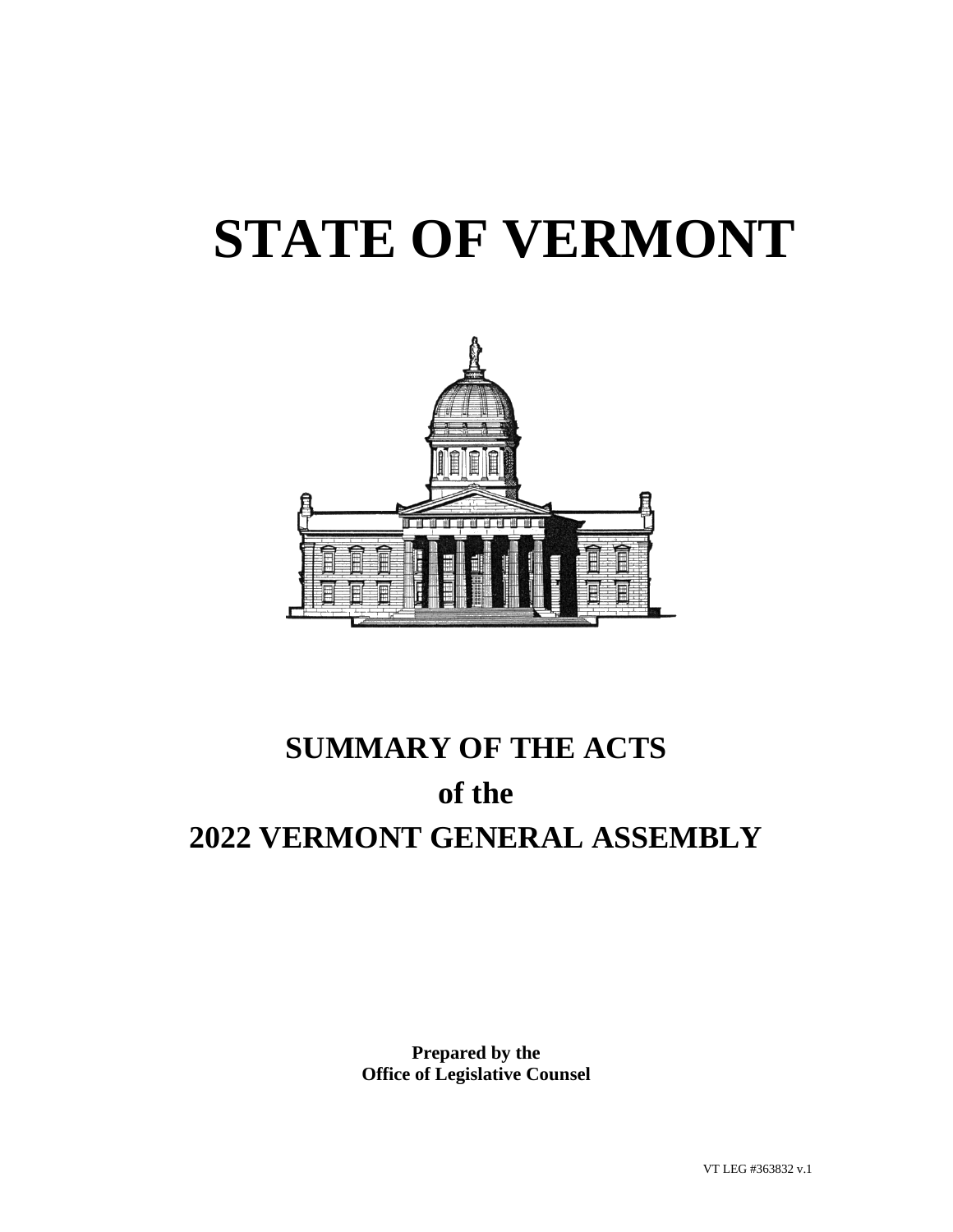These act summaries are provided for the convenience of the public and members of the General Assembly. They are intended to provide a general summary of the acts and may not be exhaustive. They have been prepared by the staff of the Office of Legislative Counsel without input from members of the General Assembly. They are not intended to aid in the interpretation of legislation or to serve as a source of legislative intent.

# **Act No. 77 (S.172). Elections; local elections; annual municipal meetings; alternative procedures; COVID-19**

# **An act relating to authorizing alternative procedures for 2022 annual municipal meetings in response to COVID-19**

This act provides temporary authority for municipalities to apply, by vote of the municipal legislative body, the Australian ballot system to an annual municipal meeting held in the year 2022. This act also provides temporary authority for municipalities to hold the informational meetings that precede the annual municipal meeting through electronic means, provided that the municipalities comply with certain requirements for accessibility, notice, and recording of the meetings. Finally, this act provides temporary authority for municipalities to move the date of the annual meeting and for the Town of Brattleboro to hold its representative annual Town meeting through electronic means.

Effective Date: January 14, 2022

# **Act No. 78 (S.222). General provisions; public information; Open Meeting Law; temporary provisions**

# **An act relating to authorizing temporary Open Meeting Law procedures in response to COVID-19**

This act provides temporary authority for public agencies to hold meetings through electronic means without designating or staffing a physical meeting location. A public agency that uses this temporary authority must use technology that allows the public to directly access the meeting by electronic means and by telephone. A municipal legislative body or school board that uses the temporary authority provided by this act must record its meetings held by electronic means.

This act also permits a public body to extend the deadline for the posting of minutes, provided that the public agency has a staffing shortage due to COVID-19. Finally, this act permits a public agency to post meeting notices and agendas in electronic locations.

Effective Date: January 18, 2022

# **Act No. 79 (S.223). Elections; local elections; temporary procedures for 2022 annual municipal meetings**

#### **An act relating to authorizing temporary elections procedures for annual meetings in the year 2022**

This act provides temporary authority in the year 2022 that: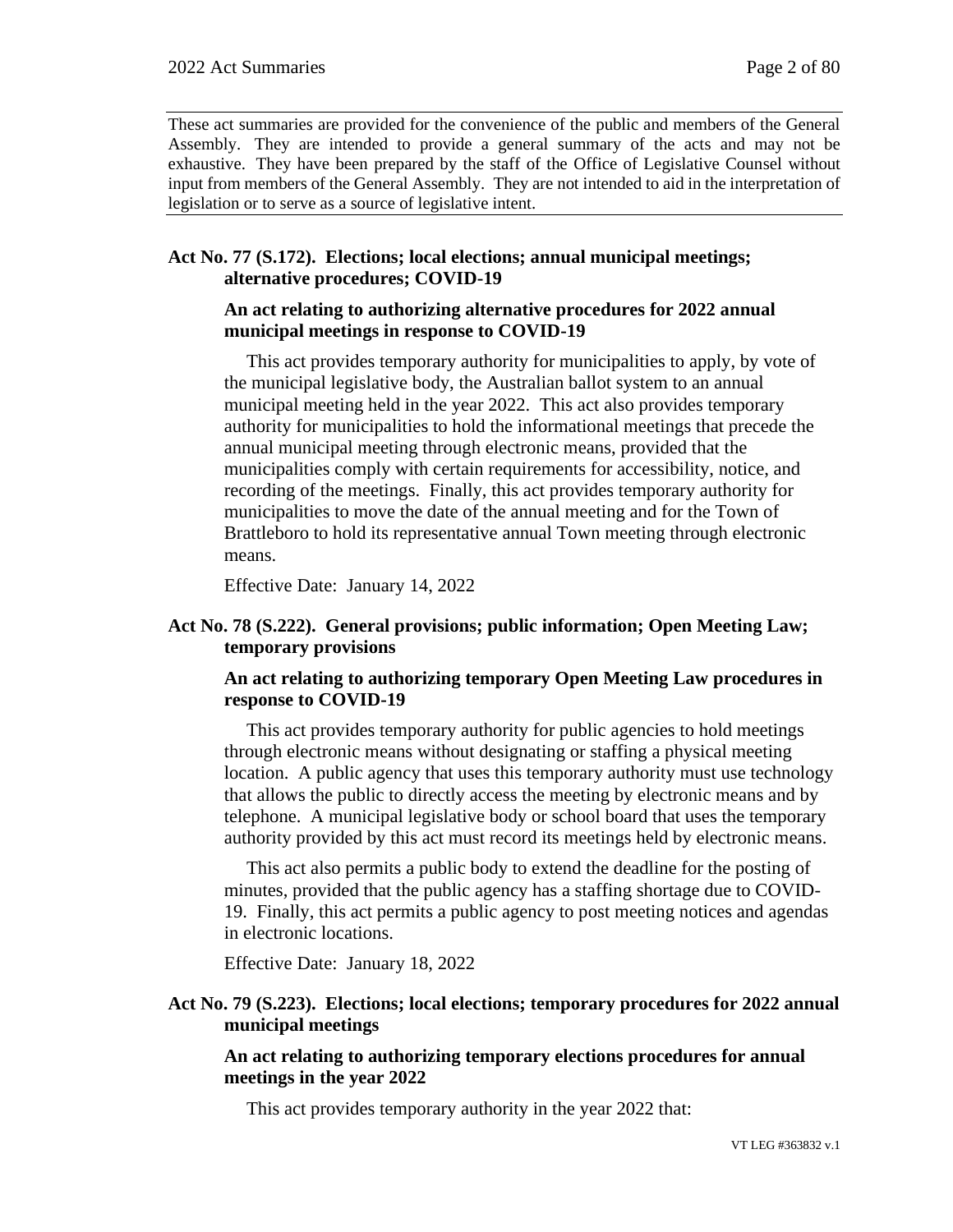- suspends the petition signature requirements for candidates in local elections held at the 2022 annual municipal meetings
- for 2022 annual school district meetings, authorizes the legislative body of a school district to vote to not commingle ballots received by the member towns within the district

Effective Date: January 18, 2022

# **Act No. 80 (H.589). Elections; reapportionment; redistricting; initial districts; House of Representatives**

# **An act relating to reapportioning the initial districts of the House of Representatives**

This act describes the initial reapportionment plan for the House of Representatives as a starting point to receive testimony and feedback on the reapportionment of the House of Representatives in 2022.

Sec. 1 states the legislative intent of the act, including an explanation of the timing challenges in the 2022 redistricting process (a result of the delayed release of the 2020 U.S. Census dataset).

Sec. 2(a) requires that the House Committee on Government Operations send the multi-member districts reapportionment proposal submitted by the Legislative Apportionment Board to the Clerk of the House on January 6, 2022, and the all single-member districts reapportionment proposal submitted by the Legislative Apportionment Board to the Clerk of the House on November 30, 2021, to cities, towns, and boards of civil authority for purposes of taking testimony and requesting feedback on the reapportionment of the House of Representatives prior to the enactment of final districts. Sec. 2(b) outlines an initial district plan for purposes of receiving proposals for subdivisions of districts from boards of civil authority.

Sec. 3 requires that the boards of civil authority shall submit any district subdivision proposals to the House Committee on Government Operations on or before February 15, 2022.

Sec. 4 states that this act shall take effect upon passage.

Effective Date: February 2, 2022

\*This act was repealed by 2022 Acts and Resolves No. 89.

# **Act No. 81 (S.78). Executive Branch; Judiciary Employees Labor Relations Act; binding interest arbitration**

#### **An act relating to binding interest arbitration for employees of the Vermont Judiciary**

This act permits an impasse in collective bargaining negotiations between the Vermont Judiciary and its employees to be resolved by an arbitrator when requested by either party as an alternative to requiring such an impasse to be submitted to the Vermont Labor Relations Board. This act also repeals the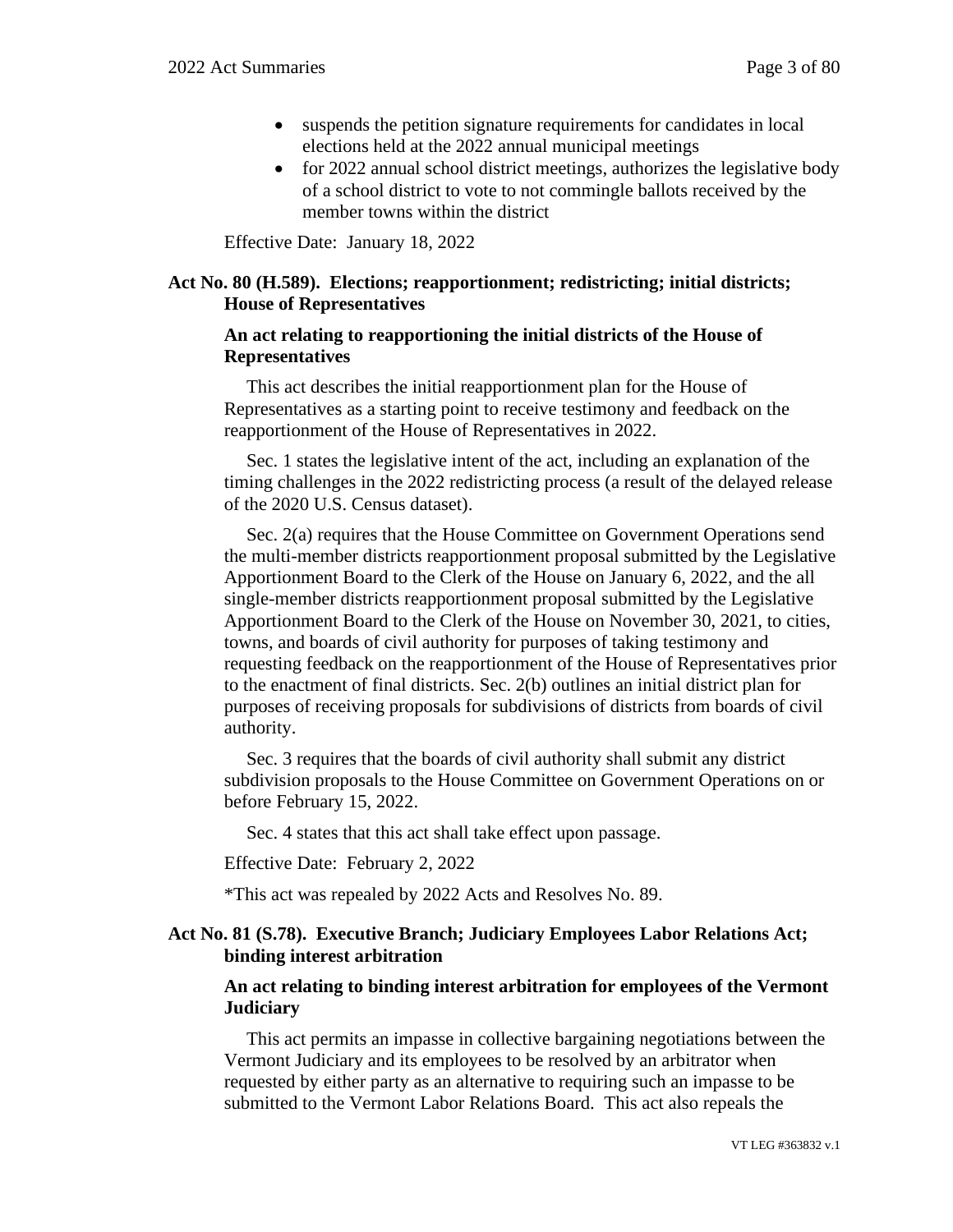existing law requiring the Vermont Judiciary and its employees' collective bargaining representative to agree in advance to a mediation and arbitration process in lieu of the default dispute resolution process. The other aspects of the dispute resolution process for these contract negotiations remain the same as in current law.

Effective Date: July 1, 2022

#### **Act No. 82 (H.717). Appropriations; Ukraine; humanitarian assistance**

# **An act relating to providing humanitarian assistance to the people of Ukraine**

This act appropriates \$644,826.00 for grants to provide humanitarian assistance to the people of Ukraine.

Effective Date: March 15, 2022

#### **Act No. 83 (H.679). Budget adjustments; fiscal year 2022**

#### **An act relating to fiscal year 2022 budget adjustments**

This act is the fiscal year 2022 budget adjustment. For more information, please see the website of the Joint Fiscal Office at: <https://ljfo.vermont.gov/subjects/appropriations-and-budget/fy-2022>

Multiple effective dates, beginning on July 1, 2020

#### **Act No. 84 (H.367). Health; cemeteries; general provisions; investment of funds**

# **An act relating to the management of perpetual care funds by cemetery associations**

This act authorizes cemetery associations to invest perpetual care funds in the same manner as town cemeteries pursuant to 18 V.S.A. § 5384. This act also makes technical corrections to the enumerated list of investment options for town cemeteries in 18 V.S.A. § 5384.

Effective Date: July 1, 2022

# **Act No. 85 (H.654). Health; COVID-19; health care providers; regulatory flexibility; telehealth**

# **An act relating to extending COVID-19 health care regulatory flexibility**

This act extends through March 31, 2023, certain COVID-19-related health care regulatory flexibility provisions originally enacted in 2020 Acts and Resolves No. 91 and previously extended by 2020 Acts and Resolves No. 140, 2021 Acts and Resolves No. 6, and other 2020 and 2021 acts. The act also extends for an additional year, through March 31, 2023, provisions allowing for variations from the usual statutory witnessing requirements for advance directives executed during the COVID-19 pandemic. And the act creates a registration process to allow out-of-state licensed health care professionals to deliver health care services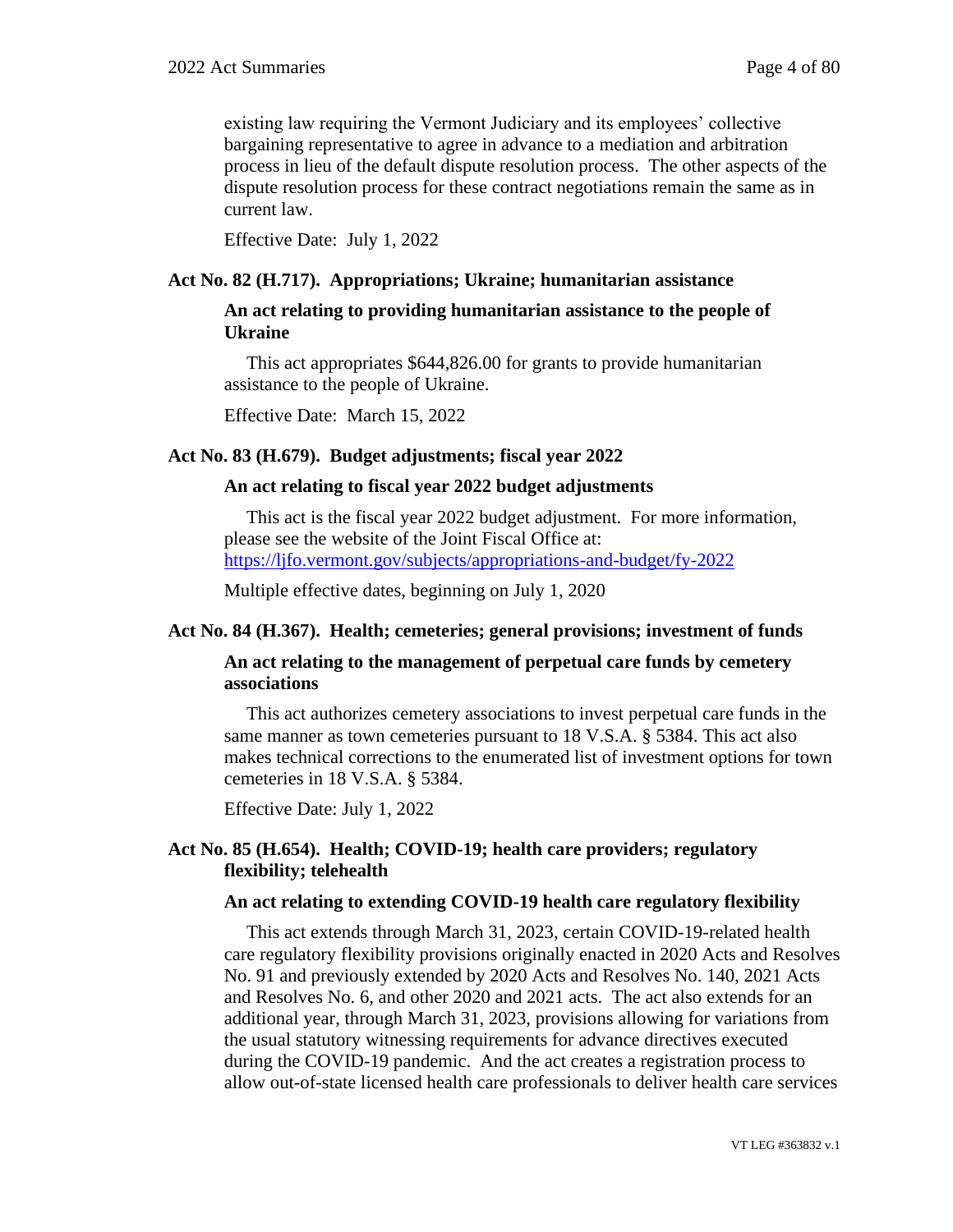to patients in Vermont using telehealth during the period from April 1, 2022, through June 30, 2023.

Effective Date: March 22, 2022

#### **Act No. 86 (H.701). Taxation and fees; cannabis**

# **An act relating to cannabis license fees and the regulation of the medical cannabis registry**

This act sets fees for cannabis establishments (which the Cannabis Control Board may waive and reduce pursuant to adopted rule or policy for social equity applicants, as defined by the Cannabis Control Board), participants in the medical cannabis registry, and medical cannabis dispensaries and gives the Cannabis Control Board the authority to collect those fees and deposit them in the Cannabis Regulation Fund. The cannabis establishment fees set in this act include a local licensing fee that will be collected by the Cannabis Control Board for the municipality where the cannabis establishment is located, and the act also adds clarifying language to statute prohibiting the municipality from also assessing a fee through a local cannabis control commission.

This act expands the allowed functions of certain cannabis establishments to permit cultivators to sell cannabis seeds and clones to another licensed cultivator, and retailers to transport, possess, and sell cannabis to the public for cultivation.

This act also makes technical corrections to laws related to cannabis establishments, including correcting a citation error, correcting the structure of definitions, adding integrated licensee to the list of cannabis license holders that are covered under the definition of cannabis establishment, and repealing obsolete language from 2022 Acts and Resolves No. 83 (Budget Adjustment Act) that would have delayed the repeal of statutes related to medical cannabis in Title 18 and the corresponding codification of statutes related to medical cannabis in Title 7 by four months if the Budget Adjustment Act had been enacted prior to March 1, 2022. Related to the repeal of statutes in Title 18 and the codification of statutes in Title 7, this act also states that certain emergency rules shall be deemed to meet the standard for the adoption of emergency rules pursuant to the Administrative Procedure Act.

Effective Date: March 25, 2022

#### **Act No. 87 (S.4). Criminal procedures; firearms**

#### **An act relating to procedures involving firearms**

This act prohibits the possession of firearms in hospital buildings; extends the default proceed period established by Federal firearms background check law so that a firearm transfer may proceed without a response from the National Instant Criminal Background Check System after seven business days; clarifies that health care providers may provide relevant information to law enforcement officers about potentially dangerous patients without violating the privacy provisions of HIPAA, the Health Insurance Portability and Accountability Act of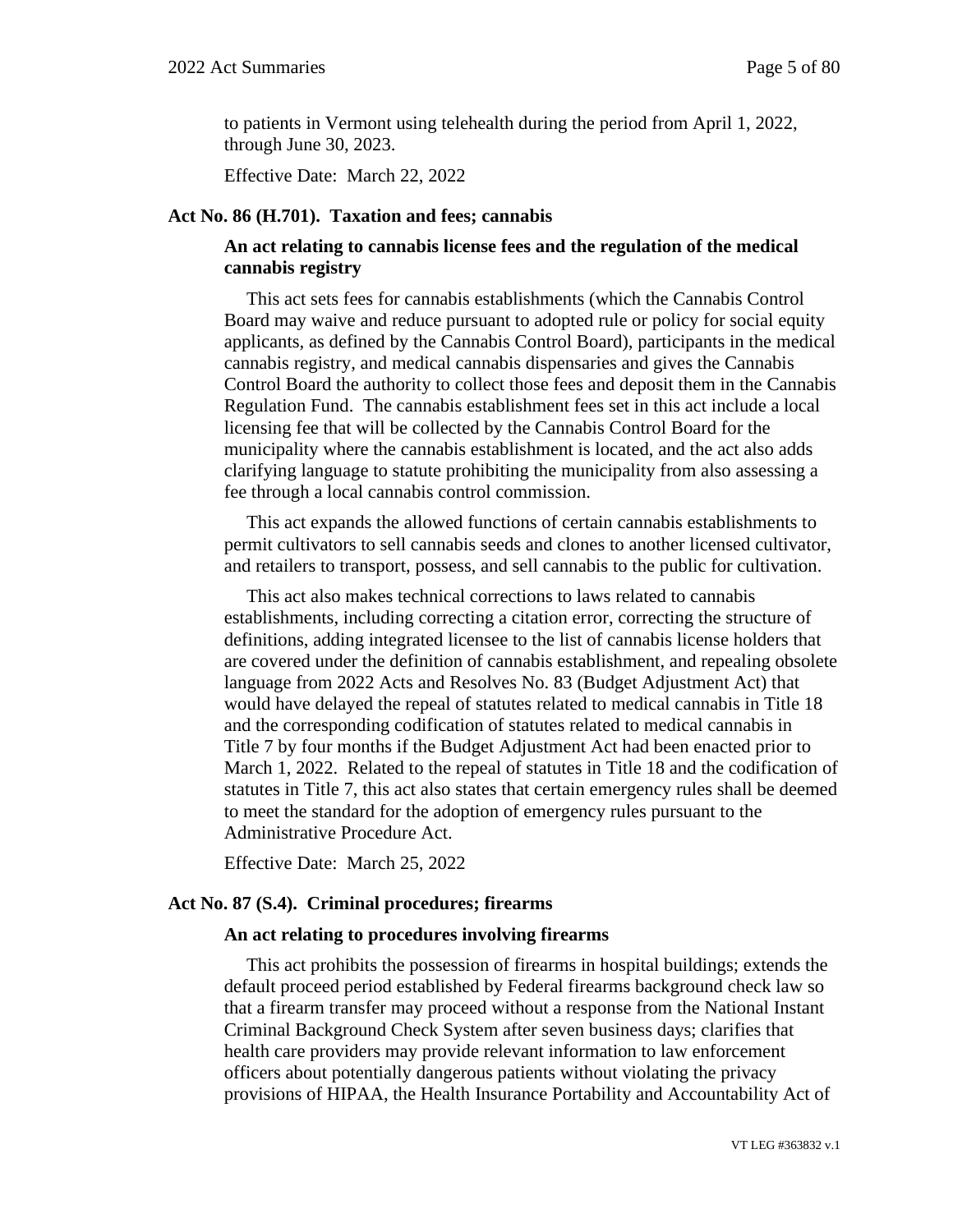1996, when the health care provider reasonably believes that the patient poses an extreme risk of causing harm to themselves or another person by purchasing, possessing, or receiving a dangerous weapon or by having a dangerous weapon; permits out-of-state residents to bring large capacity magazines into Vermont for the exclusive use at organized shooting competitions; and permits a court issuing a relief from abuse order to include a requirement that that the defendant immediately relinquish, until the expiration of the order, all firearms that are in the defendant's possession, ownership, or control and refrain from acquiring or possessing any firearms while the order is in effect.

Effective Date: July 1, 2022

#### **Act No. 88 (H.628). Health; birth records; issuance of new birth certificate; change of sex**

#### **An act relating to amending a birth certificate to reflect gender identity**

This act requires the Department of Health to adopt rules to allow an individual to amend the gender marker on the individual's birth certificate through means such as self-attestation. This act also permits the Department of Health to adopt rules that add gender pronouns to the list of authorized markers on a birth certificate.

Effective Date: July 1, 2022

# **Act No. 89 (H.722). Elections; reapportionment; redistricting; final districts; Senate; House of Representatives**

# **An act relating to reapportioning the final representative districts of the House of Representatives and the senatorial districts of the Senate**

This act establishes the representative districts of the Vermont House of Representatives and the senatorial districts of the Vermont Senate for the 2022 primary and general elections and thereafter.

Sec. 1 repeals the 2012 initial House districts and subdivision of initial House districts within Title 17, chapter 34, and repeals 2022 Acts and Resolves No. 80 (session law that proposed initial House districts for the 2022 redistricting process).

Sec. 2 adds a new section (section 1893b) to Title 17, chapter 34, that outlines the new district lines for the Vermont House of Representatives for the 2022 election and thereafter. This section specifies the district name, district description, and number of representative members for each of the 109 House districts.

Sec. 3 amends 17 V.S.A. § 1881 to revise the district lines for the senatorial districts for the Vermont Senate for the 2022 election and thereafter.

Sec. 4 states that the act shall take effect on passage and shall apply to representative and senatorial districts for the 2022 election cycle and thereafter.

Effective Date: April 6, 2022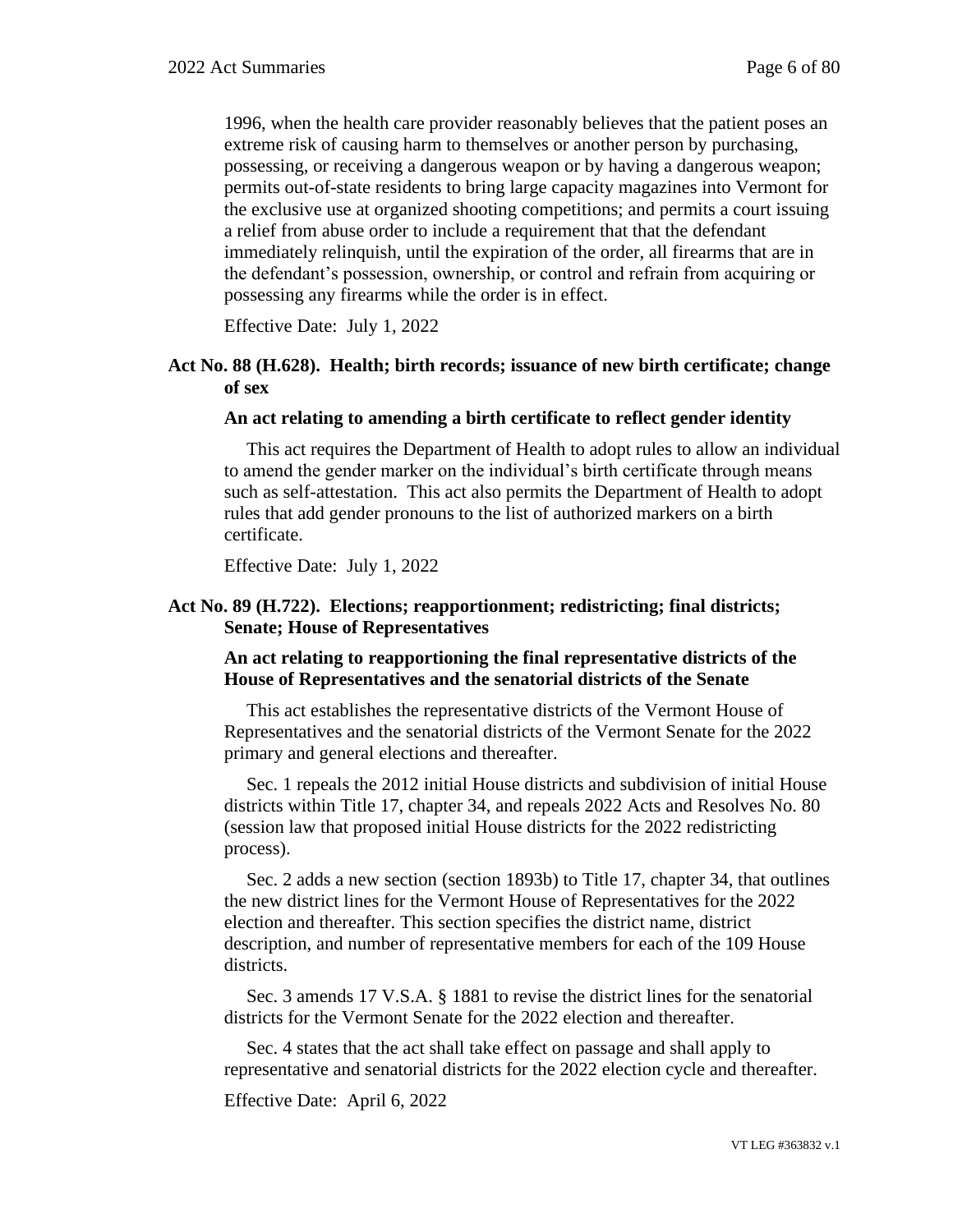# **Act No. 90 (H.556). Taxation; property tax; exemption; Vermont-recognized Native American tribes**

# **An act relating to exempting property owned by Vermont-recognized Native American tribes from property tax**

This act creates a statewide education property tax and municipal property tax exemption for real and personal property that is owned by a Vermont-recognized Native American tribe or owned by a nonprofit organization. To be eligible for the exemption, the nonprofit organization that owns the property must be organized for the tribe's benefit and controlled by the tribe, and the property must be used for purposes of the tribe and cannot be leased or rented for profit.

Effective Date: July 1, 2022

#### **Act No. 91 (H.627). Commerce and trade**

# **An act relating to the Vermont Economic Development Authority**

This act amends the enabling statute for the Vermont Economic Development Authority to allow the Authority to make loans for certain housing projects and to service-oriented businesses, and to increase the amount of its lending authority for mortgage-funded projects.

Effective Date: April 20, 2022

#### **Act No. 92 (H.680). Health; vital records; authorized issuers of marriage licenses**

#### **An act relating to obtaining a marriage license in any town in Vermont**

This act authorizes the clerk of any town in Vermont to issue a civil marriage license to a person pursuant to 18 V.S.A. § 5131.

Effective Date: July 1, 2022

# **Act No. 93 (S.113). Judiciary; cause of action; toxic substances; medical monitoring; manufacturer liability**

# **An act relating to establishing a cause of action for medical monitoring expenses**

This act authorizes a cause of action by a person without a present injury for medical monitoring against the owner or operator of a large facility from which a toxic substance is released. All of the following are required to be demonstrated by a preponderance of the evidence for a court to award medical monitoring: the person was exposed to a toxic substance as a result of tortious conduct by the large facility owner or operator who released the toxic substance; as a proximate result of the tortious exposure, the person exposed has a greater risk of contracting a latent disease; diagnostic testing is reasonably necessary; and medical tests or procedures exist to detect the latent disease.

The act requires an award of attorney's fees if medical monitoring is awarded. The ability to pursue a cause of action for medical monitoring does not preclude the pursuit of any other civil or injunctive remedy available under statute or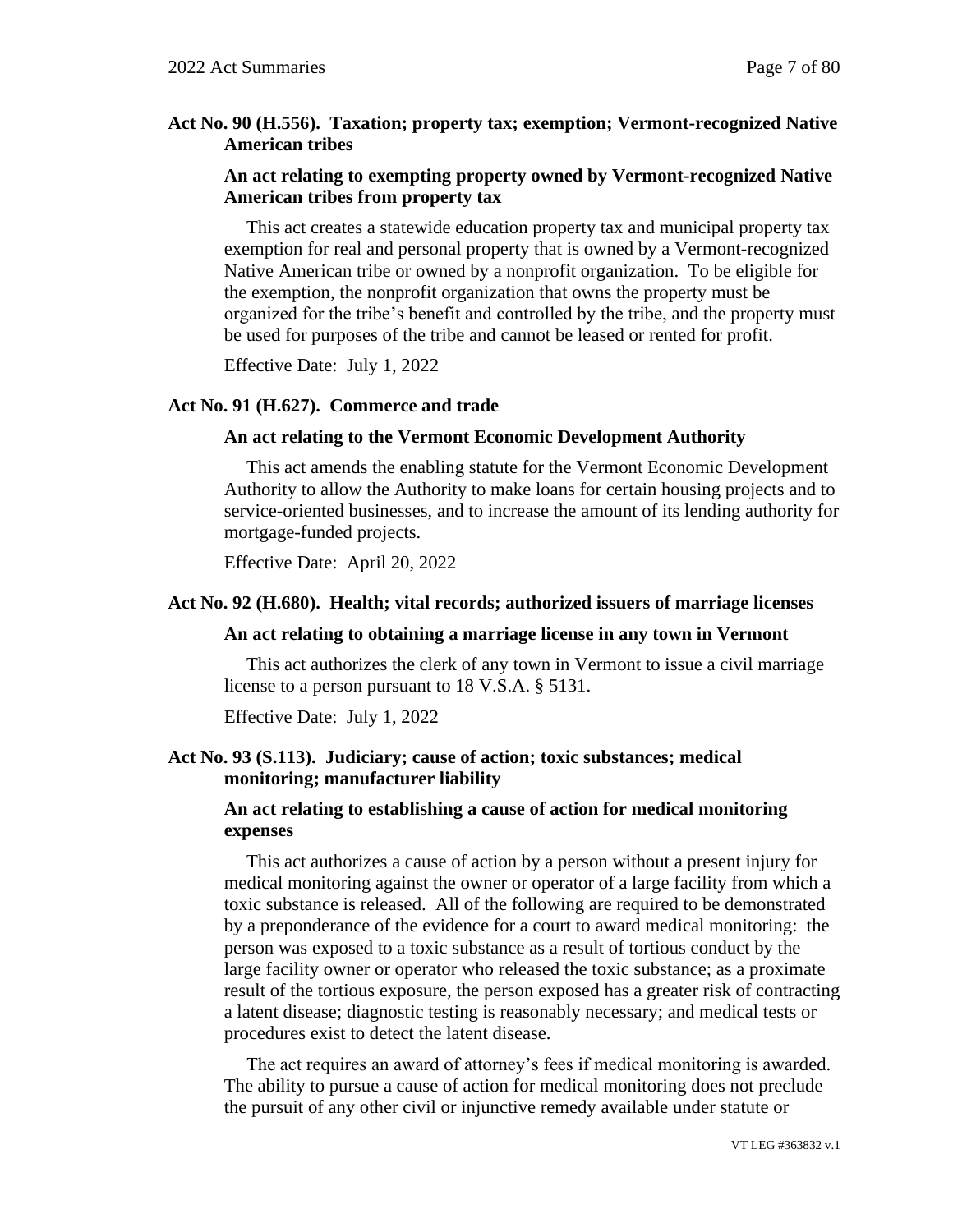common law. The act exempts from the cause of action municipal facilities; lawfully applied pesticides; and lead ammunition discharged, used, or stored by a sport shooting range implementing a lead management plan.

The act adds persons who manufactured a hazardous material for commercial sale to the list of persons who are strictly liable for the costs of responding to or remediating a release of a hazardous material. A manufacturer would not be strictly liable for a hazardous materials release if the manufacturer provided an adequate warning of the harm posed by the hazardous material when the harm was known or should have been known at the time the material was manufactured. A manufacturer of a hazardous material found strictly liable for a release is prohibited from impleading other potentially liable parties for the purposes of contribution. The liability of a manufacturer of a hazardous material applies retroactively.

Effective Date: July 1, 2022

# **Act No. 94 (S.183). Corrections; Probation; Midpoint Review**

#### **An act relating to midpoint probation review**

This act clarifies that the midpoint probation review program is retroactive and that a probationer who is subject to a pending criminal charge is not automatically able to participate in the midpoint probation review process. Instead, the Commissioner is provided with discretion and may file the motion to dismiss the probationer from probation but is not required to.

Effective Date: April 21, 2022

#### **Act No. 95 (S.184). Criminal procedures; self-defense; justifiable homicide**

#### **An act relating to defense of others and justifiable homicide**

This act clarifies the law of self-defense by providing that a person who claims to have acted in self-defense or defense of others is not guilty of murder if the person had a reasonable belief that the person or any other person was in imminent peril and that defensive force was necessary to repel that peril.

Effective Date: April 21, 2022

#### **Act No. 96 (H.461). Taxation; education property tax; property tax credit; household; asylum seekers, asylees, refugees, and humanitarian parolees**

#### **An act relating to excluding the income of asylum seekers and refugees from household income**

This act amends the definition of household for the purposes of the homestead property tax credit in order to exclude the income of asylum seekers, asylees, refugees, and humanitarian parolees from household income.

Effective Date: Act 96 is effective retroactively on January 1, 2021, and applies to determinations of household members for the purpose of declaring household income on and after January 1, 2022.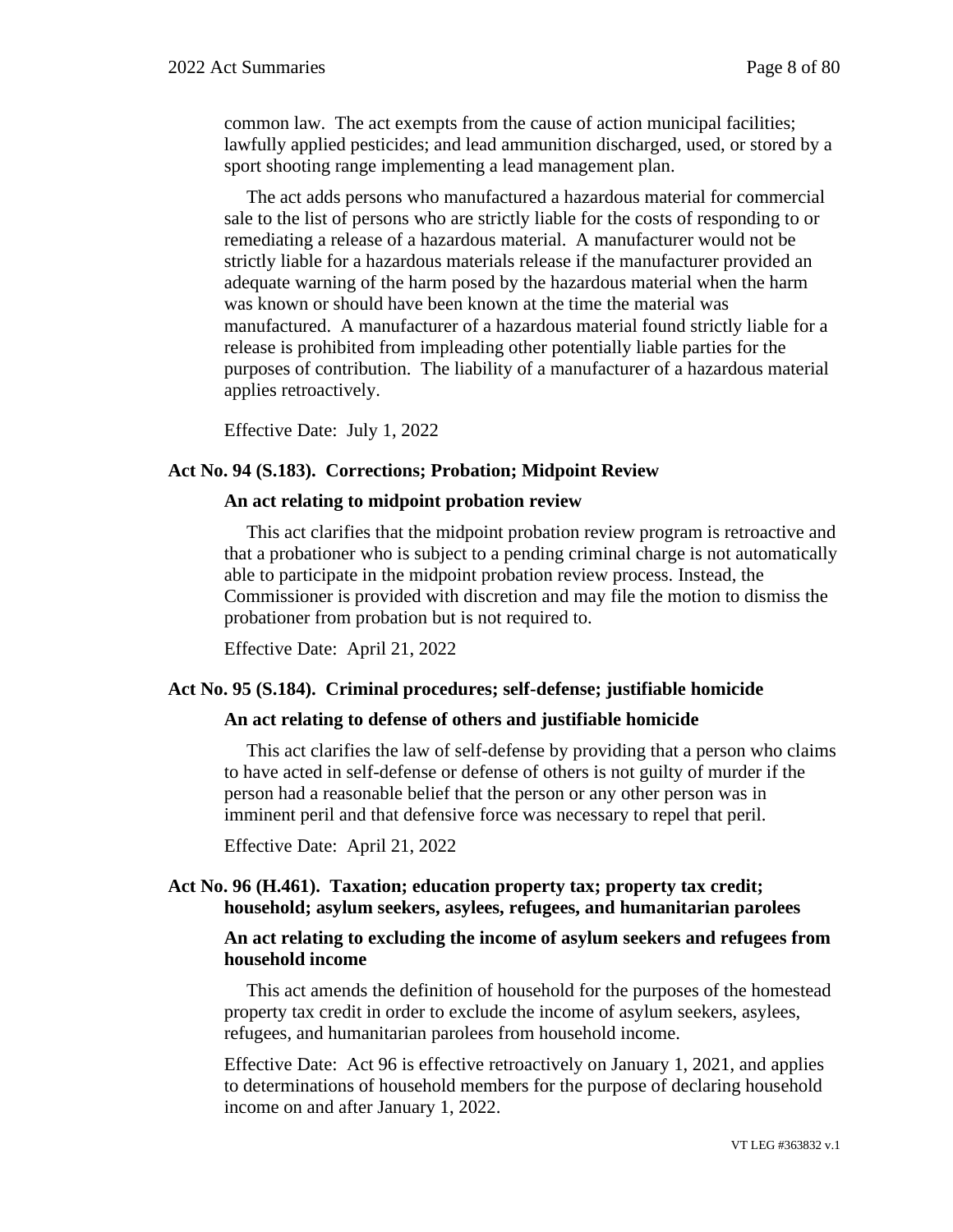#### **Act No. 97 (S.74). Health; patient choice at end of life; immunity**

# **An act relating to modifications to Vermont's patient choice at end of life laws**

This act allows a physician to use telemedicine to interact with a terminally ill patient who is requesting a prescription for medication to be self-administered to hasten the patient's own death if the physician determines the use of telemedicine to be clinically appropriate. The act continues to require that the physician's determination that the patient was suffering a terminal condition be based on a physical examination of the patient and review of the patient's relevant medical records, but it allows the physical examination to have been conducted by a physician other than the prescribing physician. The act eliminates a 48-hour waiting requirement after the last to occur of the patient's written request for medication to be self-administered to hasten the patient's own death, the patient's second oral request for the medication, and the physician's offering the patient an opportunity to rescind the request, before the physician can write a prescription for the medication. The act also specifies that no health care professional will be subject to civil or criminal liability or professional disciplinary action for acting in good faith compliance with the statutes regarding patient choice at end of life.

Effective Date: April 27, 2022

#### **Act No. 98 (S. 163). Judiciary; guardianship; juveniles; immigration status**

#### **An act relating to State court petitions for vulnerable noncitizen youth**

This act expands the jurisdiction of a State court that can, upon a petition, issue special findings to a noncitizen child who is dependent on the court or under the custody and care of a State agency or department; has suffered abandonment, abuse, neglect, or similar circumstances; and may not be viably reunified with one or both parents due to abuse, neglect, abandonment, or a similar circumstance. The definition of "court" is amended to include any court that has jurisdiction over a noncitizen child, including the Probate Division and the Family Division of the Superior Court. The act also permits a child who is less than 21 years of age to consent to an appointment or continuation of a guardianship after 18 years of age to petition for special findings. Finally, the act also authorizes the Family Division to retain jurisdiction over a noncitizen child who is at least 18 years of age but has not yet attained 21 years of age for the sole purpose of adjudicating a petition for special findings.

This act also makes various amendments to the procedure for vulnerable noncitizen youth to petition for special findings to State courts with jurisdiction over the custody and care of children, including: (1) directing the court to take the child's health, safety, and welfare into consideration; (2) allowing the court to waive the notice requirement for the petition; (3) requiring the court to adjudicate and issue findings on any petition expeditiously when it is in the best interests of the child; and (4) authorizing the noncitizen child who is the subject to be voluntarily referred to other services or protection.

Effective Date: July 1, 2022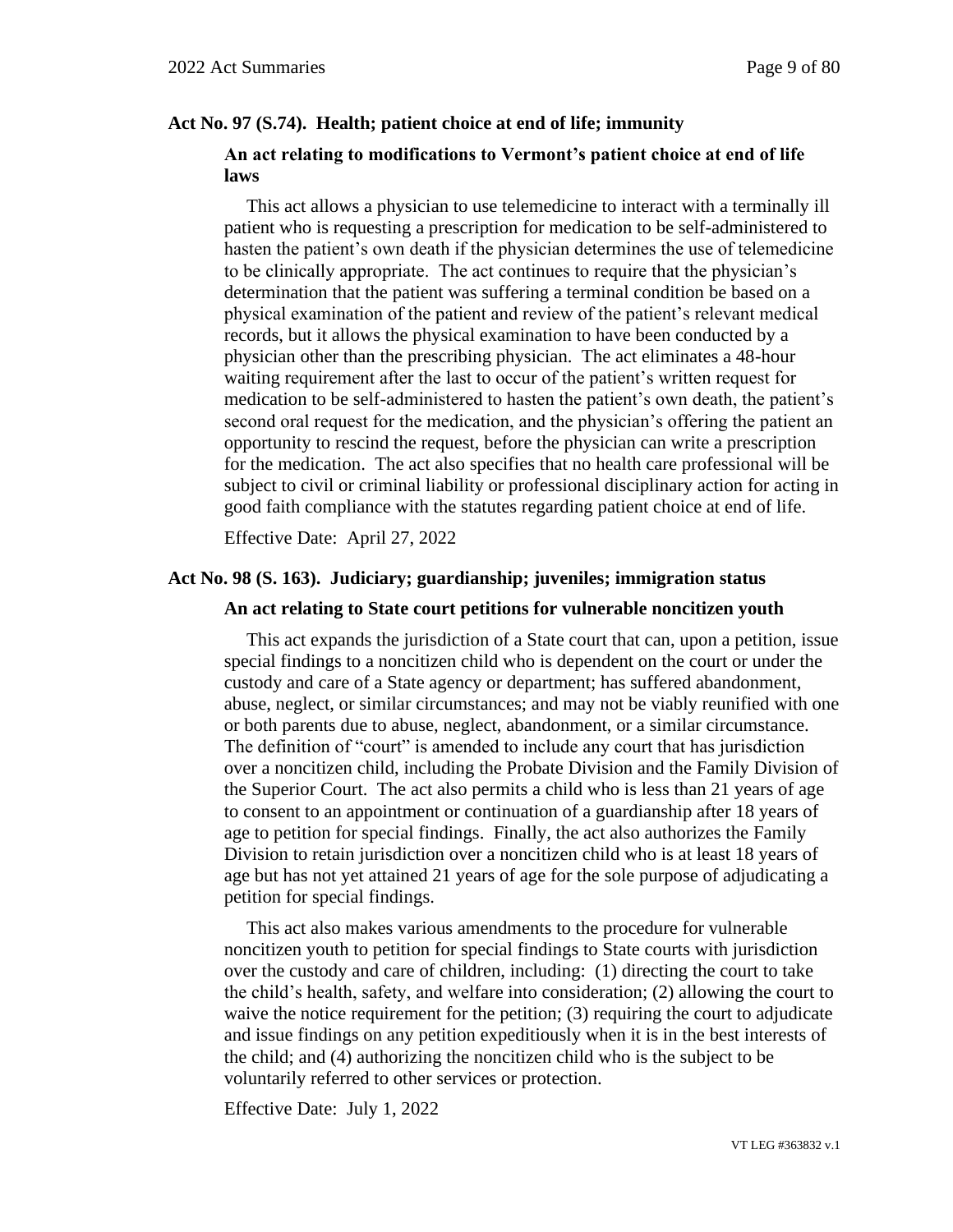# **Act No. 99 (S.239). Health; health insurance; Medicare supplemental insurance; Medicare Advantage plans**

#### **An act relating to enrollment in Medicare supplemental insurance policies**

This act requires the Department of Financial Regulation to collaborate with health insurers, advocates for older Vermonters and other Medicare-eligible adults, and the Office of the Health Care Advocate to educate the public about the benefits and limitations of Medicare supplemental insurance policies and Medicare Advantage plans. It also directs the Department to convene a group of interested stakeholders to consider issues relating to Medicare Advantage plans and Medicare supplemental coverage and to report to the legislative committees of jurisdiction by January 15, 2023.

Effective Date: April 27, 2022

#### **Act No. 100 (H.629). Adoption; vital records**

#### **An act relating to access to adoption records**

This act permits an adopted person who is 18 years of age or older to obtain a certified copy of the person's original birth certificate regardless of whether the adoptee's former parent has consented to such disclosure. The act directs the Department for Children and Families to undertake a campaign to notify the public about the change in the law prior to the new policy's effective date of July 1, 2023. The act also requires the Vermont State Archives and Records Administration, in consultation with the Department for Children and Families and other interested parties, to report to various legislative committees on the various laws governing records related to children who were placed by a childplacing agency in foster homes or residential child care facilities and who are not adopted and a recommendation for legislation to ensure that these children have access to records concerning their background, medical history, and other pertinent information relating to their time under the care and supervision of an agency.

Multiple effective dates, beginning on May 3, 2022

#### **Act No. 101 (S.72). Human Services; child welfare**

#### **An act relating to the Interstate Compact on the Placement of Children**

This act replaces the existing Compact, adopted in 1971, and sets forth procedures for the placement, across state lines, for children who have been abused or neglected, adjudicated delinquent or unmanageable, or who are in the preliminary stages of adoption. The purpose of this act is to:

(1) provide a process through which children subject to the Compact are placed in safe and suitable homes in a timely manner;

(2) facilitate ongoing supervision of a placement, the delivery of services, and communication between the states;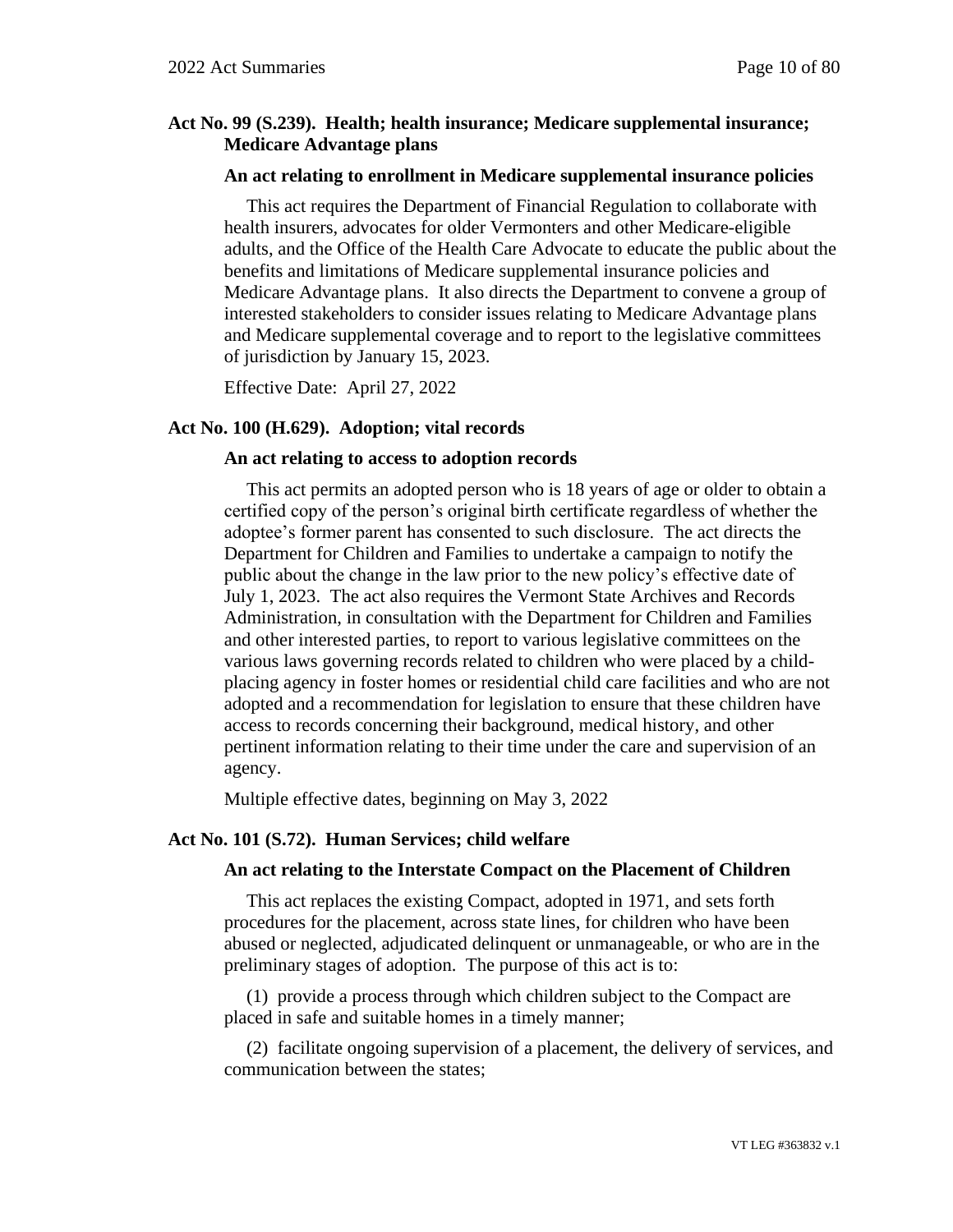(3) provide operating procedures that will ensure that children are placed in safe and suitable homes in a timely manner;

(4) provide for the promulgation and enforcement of administrative rules implementing the provisions of the Compact and regulating the covered activities of the member states;

(5) provide for uniform data collection and information sharing between member states under the Compact;

(6) promote coordination between the Compact, the Interstate Compact for Juveniles, the Interstate Compact on Adoption and Medical Assistance, and other compacts affecting the placement of and that provide services to children otherwise subject to the Compact;

(7) provide for a state's continuing legal jurisdiction and responsibility for placement and care of a child that it would have had if the placement were intrastate; and

(8) provide for the promulgation of guidelines, in collaboration with Indian tribes, for interstate cases involving Indian children as is or may be permitted by federal law.

Effective Date: 18 months after the Compact is adopted into law by 35 states

#### **Act No. 102 (S.171). State Code of Ethics; State Ethics Commission**

#### **An act relating to adoption of a State code of ethics**

This act amends 3 V.S.A. chapter 31 (Governmental Ethics) to adopt a State code of ethics.

Sec. 1 amends and adds definitions in 3 V.S.A. § 1201 and places a code of ethics into statute by adding the following new statutory sections:

- § 1202 Applicability of the State Code of Ethics
- § 1203 Conflict of interest; appearance of conflict of interest
- § 1203a Directing unethical conduct
- § 1203b Appearance of unethical conduct
- § 1203c Preferential treatment
- § 1203d Misuse of position
- § 1203e Misuse of information
- § 1203f Misuse of government resources
- § 1203g Gift limitations and exceptions
- § 1203h Unauthorized commitments
- § 1203i Employment restrictions
- § 1203j Compliance with laws, rules, and policies
- § 1204 Whistleblower protections for ethics complaints
- § 1205 Mandatory code of ethics education and training

Sec. 2 repeals 3 V.S.A. § 1211(e); this repeal removes two definitions from later in the Governmental Ethics chapter in order to consolidate the definitions in section 1201. The definitions are for "domestic partner" and "lobbyist/lobbying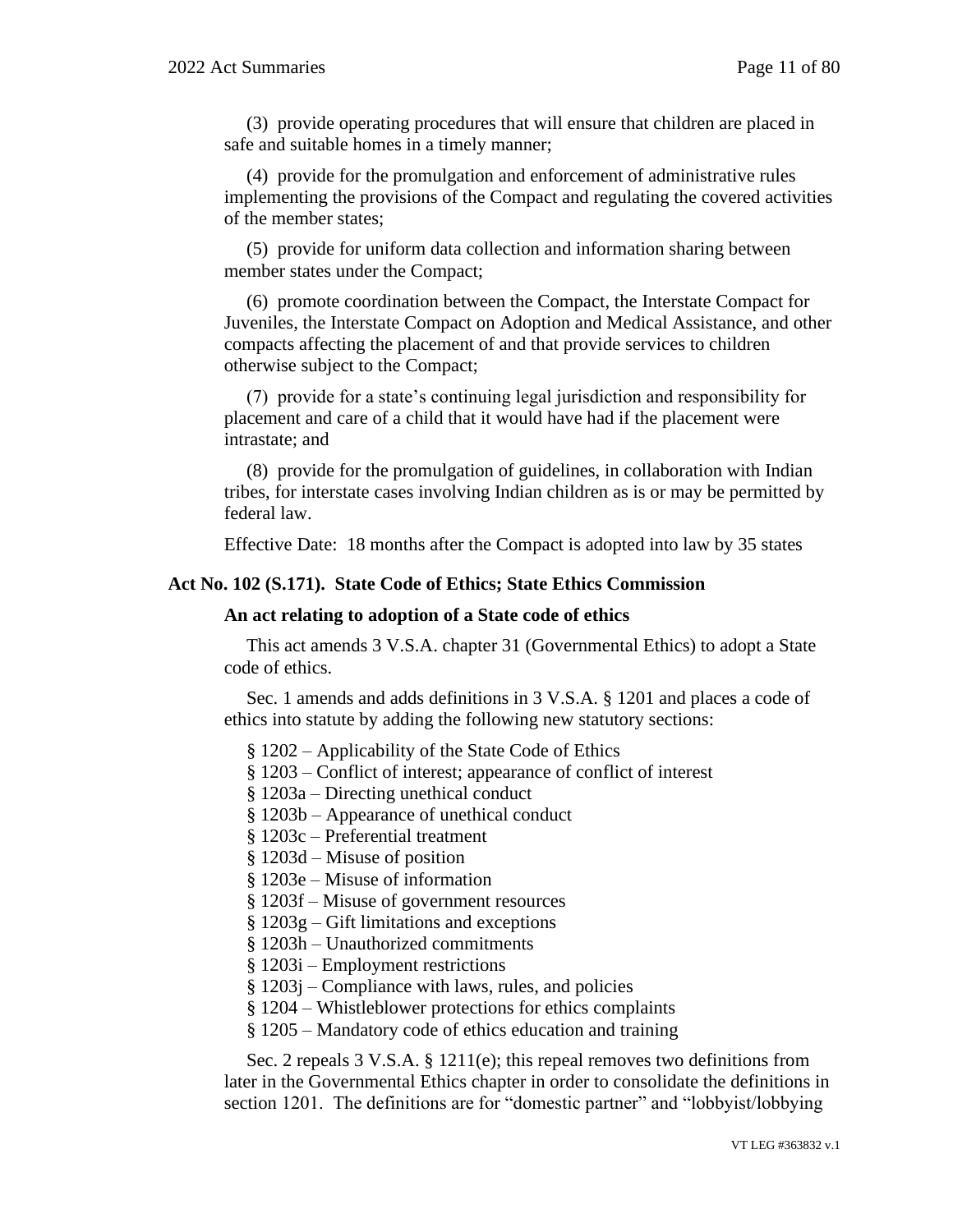firm"; this repeal does not change the meaning of either of the definitions as they apply to the Governmental Ethics chapter.

Sec. 2a adds a new training reporting requirement for the State Ethics Commission as part of its annual report to the General Assembly pursuant to 3 V.S.A. § 1226.

Sec. 3 states that this act will take effect on July 1, 2022.

Effective Date: July 1, 2022

#### **Act No. 103 (S.265). Crimes; criminal threatening; threats to third persons**

# **An act relating to expanding criminal threatening to include threats to third persons**

This act expands Vermont's criminal threatening statute by criminalizing true threats made to a group of particular persons, a person within a particular group, or someone other than the person receiving the threat. The types of threats that can be criminalized now include threats of sexual assault. The act also removes a person's inability to carry out a threat as a statutory affirmative defense and changes the age to be charged as a juvenile to reflect Vermont's "Raise the Age" initiative.

The act enhances penalties for threats to be carried out in enumerated locations, against specific individuals, or to prevent certain types of government action. All enhanced penalties subject a defendant to imprisonment of not more than two years or fines not more than \$2,000.00, or both. The enhanced penalty locations include a public or private school, postsecondary institution, place of worship, polling place during election activities, the Vermont State House, or any federal, State, or municipal building. Intentional threats designed to terrify, intimidate, or unlawfully influence candidates for public office, public servants, election officials, and public employees also subject the defendant to the enhanced penalty. Additionally, threats made with the intent to terrify, intimidate, or unlawfully influence a person to prevent compliance with State laws or rules, State court or administrative orders, or State executive orders subject a defendant to the enhanced penalty.

Effective Date: May 3, 2022

# **Act No. 104 (H.399). Criminal procedure; sentencing alternatives; family circumstances**

# **An act relating to incarceration terms for criminal defendants who are primary caretakers of dependent children**

This act is aimed to prevent unnecessary harm and ensure fair and compassionate treatment of children whose parents, guardians, caretakers, or family members are subject to sentencing for conviction of a crime. The statutory changes to sentencing require criminal courts to consider a defendant's family circumstances, relationships, and the impact of any sentence upon the defendant's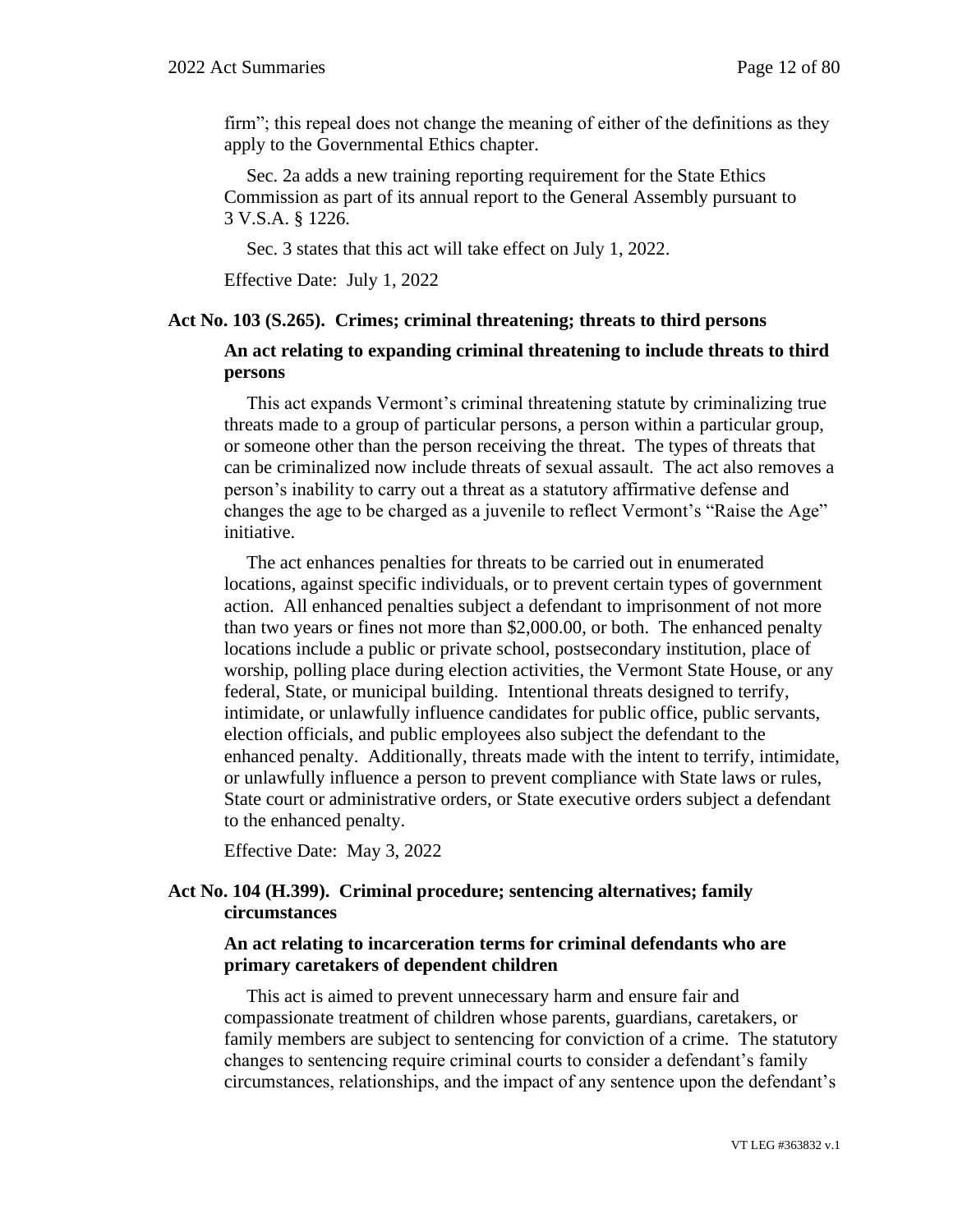minor children. Any presentence investigation report must also contain information concerning these circumstances and relationships.

Effective Date: July 1, 2022

# **Act No. 105 (H.731). Legislature; judiciary; transportation; agriculture; banking; insurance; public safety; taxation; finance; juvenile justice**

#### **An act relating to technical corrections for the 2022 legislative session**

This act makes technical corrections to numerous sections of the Vermont Statutes Annotated, including statutes related to the judiciary, aeronautics and surface transportation, agriculture, banking, insurance, highways, public safety, motor vehicles, taxation, finance, and juvenile justice.

Multiple effective dates, beginning on July 1, 2021

#### **Act No. 106 (H.635). Motor vehicles; law enforcement**

#### **An act relating to secondary enforcement of minor traffic offenses**

This act requires the Executive Director of Racial Equity, the Commissioner of Motor Vehicles, and the Commissioner of Public Safety to jointly examine all motor vehicle violations for the purpose of making recommendations on whether or not statutes should be repealed, modified, or limited to secondary enforcement. The Executive Director and Commissioners jointly shall provide an interim report to the House and Senate Committees on Judiciary and on Transportation on or before January 15, 2023, and a final written report to the committees on or before October 1, 2023.

Effective Date: May 9, 2022

#### **Act No. 107 (H.655). Health; professions and occupations; health care professionals; telehealth; licensure; registration; provisional licensure**

# **An act relating to telehealth licensure and registration and to provisional licensure for professions regulated by the Office of Professional Regulation**

This act creates a telehealth licensure and registration system that allows a health care professional who is not otherwise licensed, certified, or registered to practice in Vermont but is licensed, certified, or registered in good standing in any other U.S. jurisdiction to obtain a telehealth license or registration from the Office of Professional Regulation (OPR) or Board of Medical Practice to provide health care services to a patient in Vermont using telehealth. A telehealth license allows the health care professional to deliver services by telehealth to not more than 20 unique patients located in Vermont during the two-year term of the license, which is renewable, and the telehealth license fee is 75 percent of the renewal fee for a full license to practice the profession. A telehealth registration allows the health care professional to deliver services by telehealth to not more than 10 unique patients located in Vermont during the 120-day term of the registration, which is not renewable; a health care professional may only obtain a telehealth registration once during a three-year period. The telehealth registration fee is the lesser of the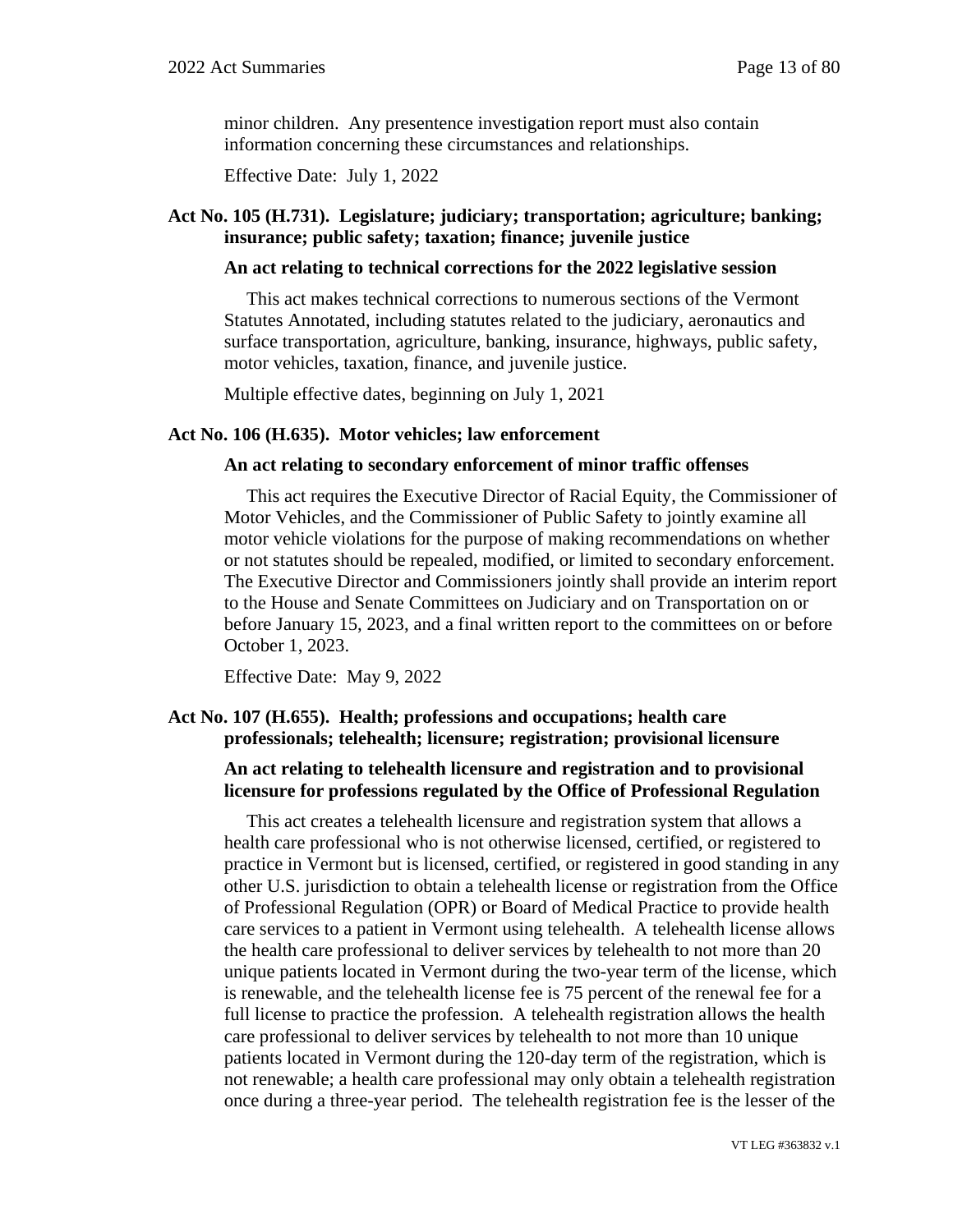application fee for a full license to practice the profession or 50 percent of the renewal fee for a full license to practice the profession.

The act specifies that a health care professional who wants to provide services to patients in Vermont using telehealth also continues to have the option to pursue a full license to practice the profession. If a health care professional holding a telehealth registration applies for a telehealth license or full license within three years following the effective date of the professional's telehealth registration, the amount paid for the telehealth registration will be credited and applied toward the amount of the fee for a telehealth license or a full license, as applicable. Similarly, if a health care professional holding a telehealth license applies for a full license while the professional's telehealth license is in effect, the amount paid for the telehealth license will be credited and applied toward the amount of the fee for a full license. The act appropriates \$360,000 to OPR to develop and implement the telehealth licensure and registration system.

The act also allows the Director of OPR to issue a 90-day provisional license in any field to individual who has completed an application for full licensure and whose eligibility for licensure is contingent upon acceptable verification of licensure from another jurisdiction, whose eligibility for licensure is contingent upon completion of a background check, or who is an active-duty member of the U.S. Armed Forces assigned to duty in Vermont or the member's spouse. The provisional license is based on a voluntary agreement between the applicant and OPR to expedite the applicant's entry into the workforce in exchange for the applicant forgoing the regular procedural rights; the applicant's only remedy if aggrieved by a denial or withdrawal of a provisional license is to apply for a regular license through the usual process. The act allows the OPR Director to extend a provisional license beyond 90 days if the reason for issuing it has not been resolved.

Multiple effective dates, beginning on May 9, 2022

#### **Act No. 108 (H.266). Health; health insurance; Medicaid; hearing aids**

#### **An act relating to health insurance coverage for hearing aids**

This act requires large group health insurance plans to cover hearing aids and related services beginning in plan year 2024. It also codifies the requirement that Vermont Medicaid cover hearing aids and related services and requires the Departments of Vermont Health Access and of Financial Regulation to report by November 1, 2022 on the status of the State's application to the federal government to modify the essential health benefits in Vermont's benchmark plan to include coverage of hearing aids and related services in individual and small group health insurance plans beginning in plan year 2024.

Multiple effective dates, beginning on May 11, 2022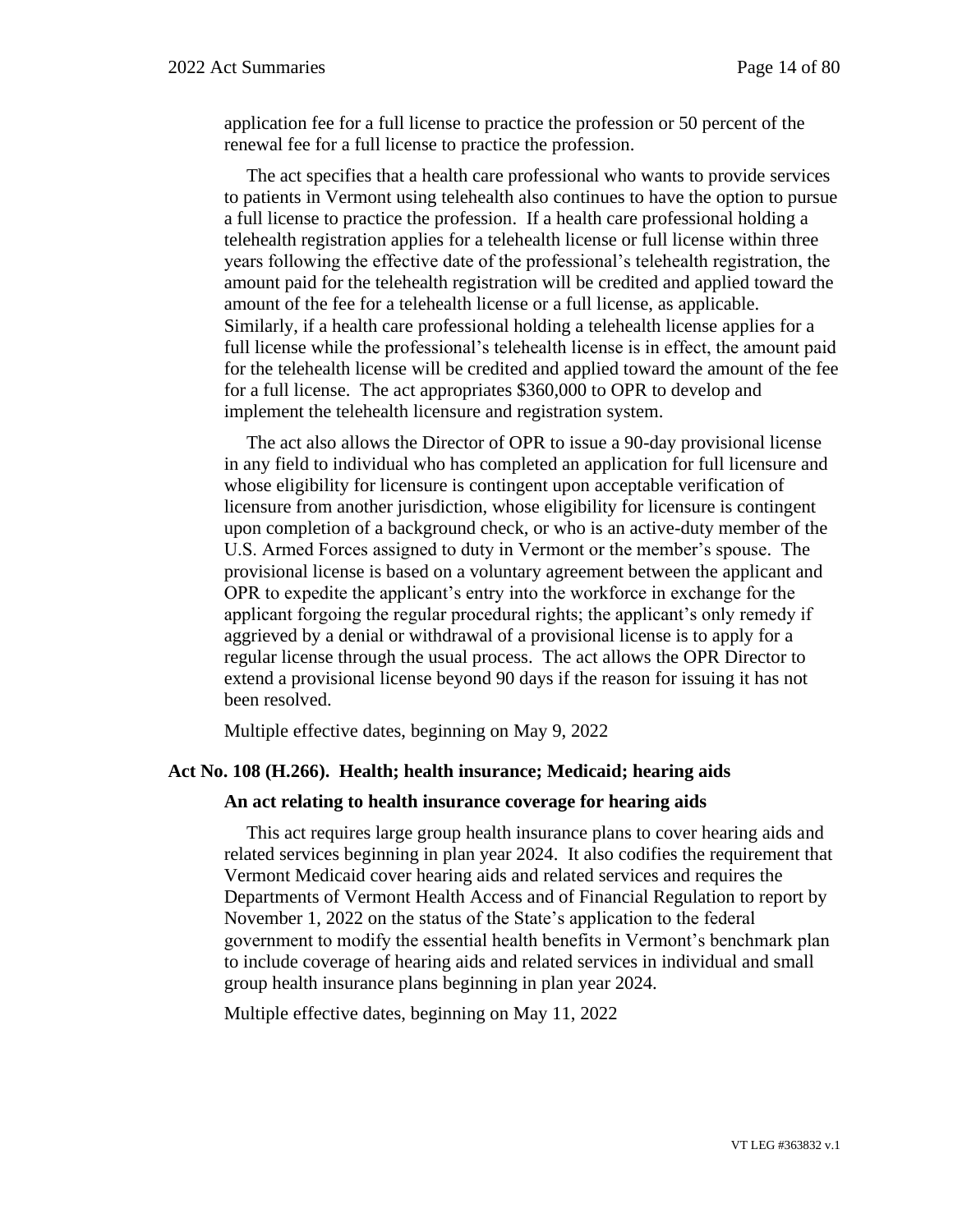#### **Act No. 109 (H.293). State Youth Council; boards and commissions**

#### **An act relating to creating the State Youth Council**

This act creates the State Youth Council.

Sec. 1 outlines the findings, purpose, and intent of establishing the State Youth Council.

Sec. 2 creates the State Youth Council within the Department of Health, with a membership of not more than 28 Vermont resident youths between 11 and 18 years of age at the time of appointment. Members shall serve three-year staggered terms and advise the Governor and the General Assembly on issues affecting youths in Vermont. The Council may meet monthly and may hold up to four public hearings annually to take testimony on issues affecting youths in Vermont. The Department of Health and the Youth Services Advisory Council shall assist the Council. Members of the Council are entitled to per diem compensation and reimbursement of expenses.

Sec. 3 outlines the initial provisions for establishing the Council, including initial appointments and training support.

Sec. 4 states that the State Youth Council shall sunset on February 1, 2026.

Sec. 5 states that this act shall take effect on passage.

Effective Date: May 11, 2022

#### **Act No. 110 (H.411). Fish and wildlife; hunting; retrieval and disposal of wildlife**

#### **An act relating to the retrieval and use of covered wild animals**

This act establishes requirements for the retrieval and use of certain covered wild animals when a wild animal is intentionally or knowingly killed by a person. The term "covered wild animal" is defined as an animal that is a big game animal, game quadruped, game bird, fur-bearing animal, or crow. The act provides that a person shall not intentionally or knowingly kill a covered wild animal and intentionally or knowingly fail to make a reasonable effort to retrieve the covered wild animal and use the covered wild animal. The act requires a person who retrieves a lawfully taken covered wild animal, or a person to whom the lawfully taken covered wild animal is transferred, to retain the animal in the person's possession until it is processed as food; processed for its fur, hide, or feathers; or used for taxidermy. The inedible or unusable parts or portions of a covered wild animal from processing of the covered wild animal shall be disposed of as provided under requirements established by the act. The act provides that a person shall not place, leave, dump, or abandon the carcass or parts of a covered wild animal along or upon a public right-of-way or highway; upon a private, posted property without permission of the owner or the owner's agent; or where prohibited by State or municipal law.

The act provides that the requirements to use the animal do not apply when a covered wild animal is unfit for consumption or use or to coyote taken by a lawful means other than trapping. The act also provides that the requirements for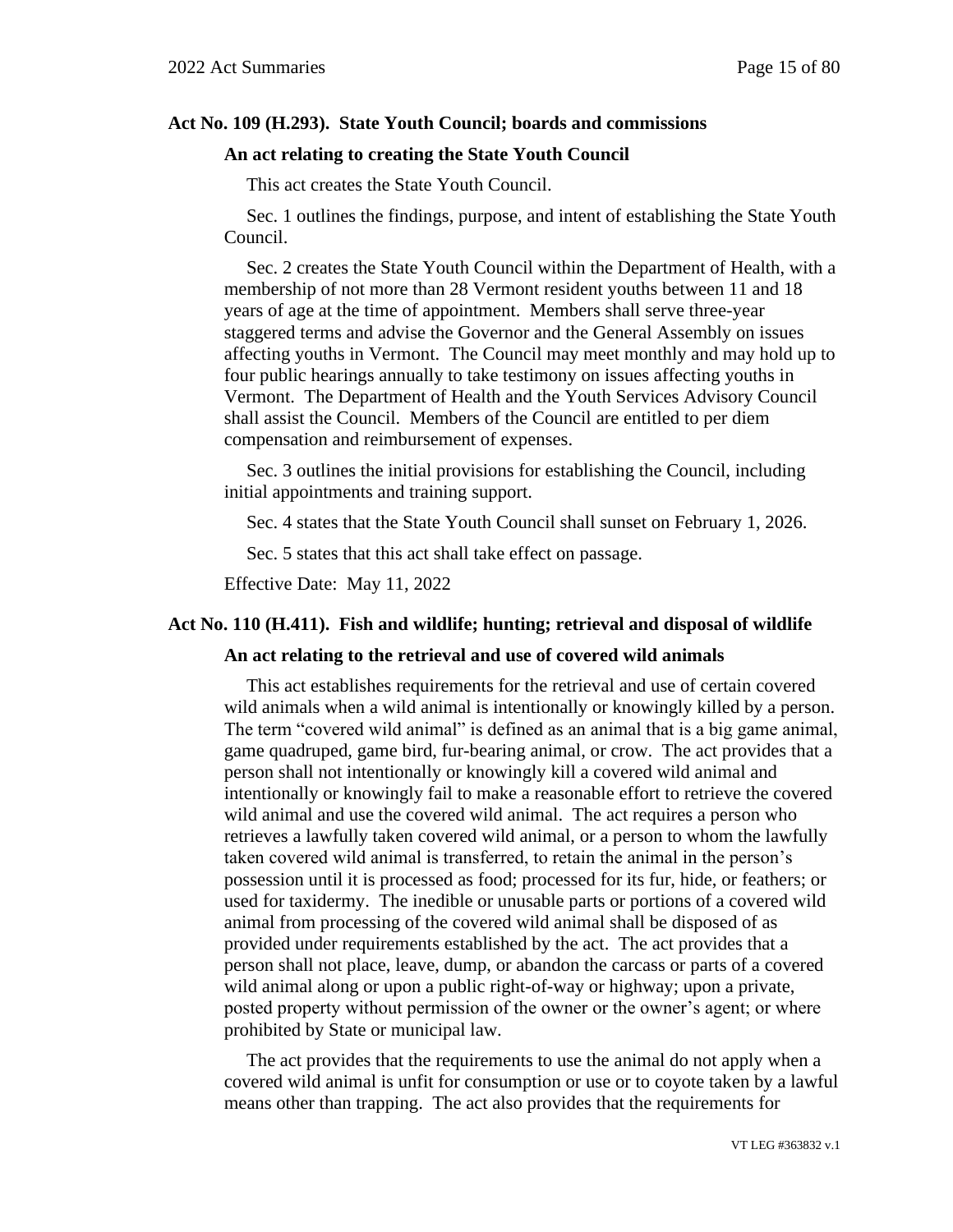retrieval of a covered animal and the requirements for use of a covered animal do not apply when the failure to retrieve, the failure to salvage, or the failure to retain the covered wild animal is beyond the control of the person due to theft of the covered wild animal by another person; unavoidable loss in the field to a wild animal; lack of legal access to property where a wounded or dead covered wild animal is located; or other circumstances that prevent salvage, retrieval, or retention. The requirements to retrieve and use a covered wild animal also do not apply when the animal is taken in order to defend a person or property, when the covered wild animal is sick or diseased, to a law enforcement officer or employee acting within the course of the officer's or employee's employment, or when following generally accepted hunting or trapping practices set forth in statute or rules or as approved as a best practice by the Commissioner of Fish and Wildlife.

Effective Date: May 11, 2022

# **Act No. 111 (S.162). Education; teachers; collective bargaining rights;**

# **An act relating to the collective bargaining rights of teachers.**

This act:

- amends 16 V.S.A. § 1752 (grounds and procedures for suspension and dismissal) to disapply statutory due process procedures for the nonrenewal of a teacher's contract or the suspension or dismissal of a teacher if the teacher is employed under the terms of a collective bargaining agreement that provides the teacher just cause rights;
- amends 16 V.S.A. § 1752 to clarify that a nonjudicial process, such as arbitration, is not foreclosed if the statutory due process procedures are not followed; and
- adds 16 V.S.A. § 1986 to prohibit a school district or supervisory union from disciplining a teacher, administrator, or other employee for testifying before the General Assembly or a committee of the General Assembly or before the State Board of Education.

Effective Date: May 11, 2022

# **Act No. 112 (S.197). Education; mental health**

# **An act relating to the provision of mental health supports**

Sec. 1 of this act requires the Department of Mental Health, in consultation with the Agencies of Education and of Human services, to submit its federally required Mobile Crisis Needs Assessment to the House Committee on Health Care and to the Senate Committee on Health and Welfare by January 15, 2023.

Sec. 2 directs the Agency of Education, in consultation with the Department of Mental Health, to contract with one or more organizations to provide COVID-19 recovery supports for educators and school staff in fiscal year 2023. The recovery supports shall be provided by mental health clinicians.

Sec. 3 requires the Agency of Education to work with the Department of Mental Health in establishing and administering a two-year program utilizing a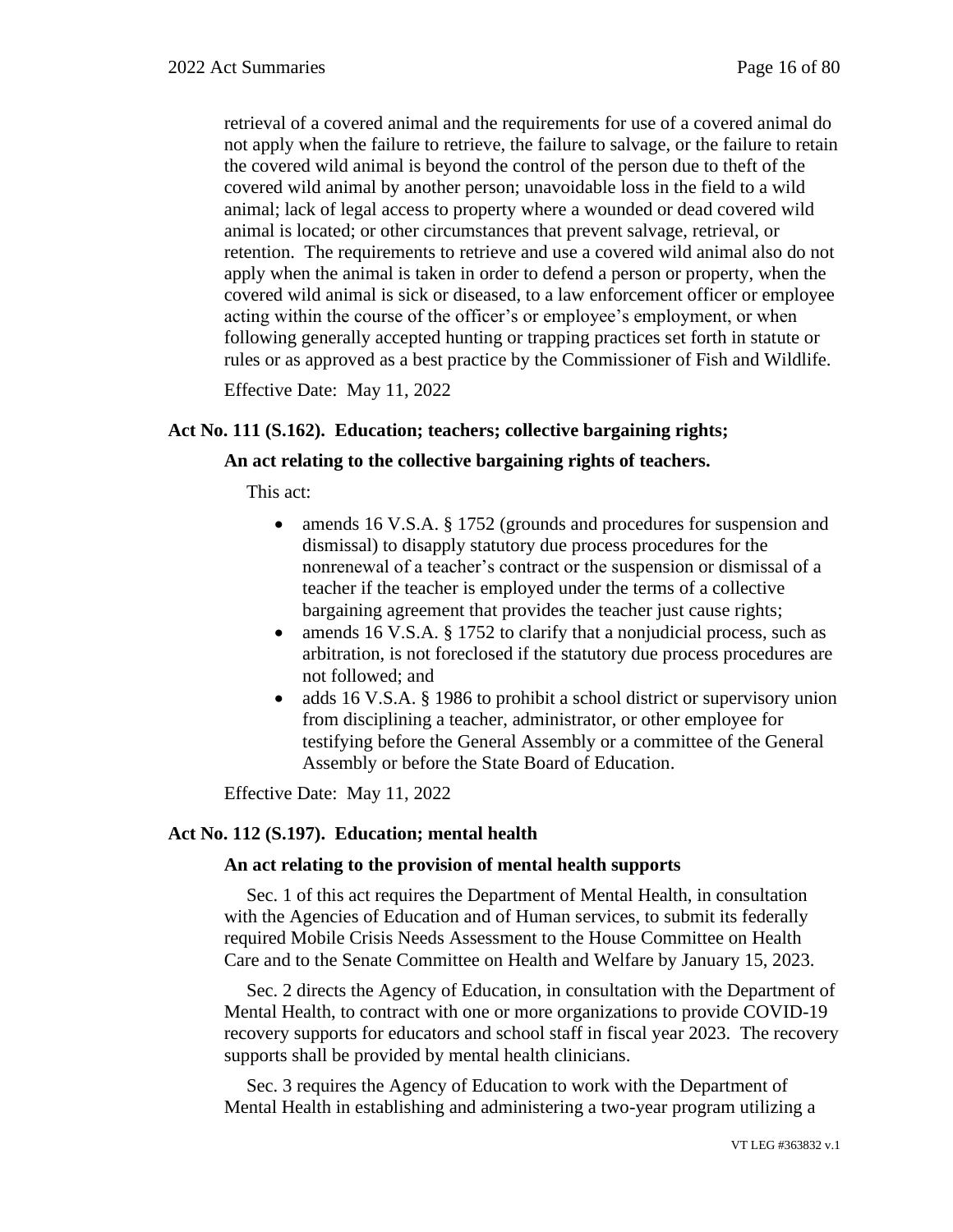tiered-support approach to ensure continuous support to children and youth in a variety of settings, including supervisory union and district-wide, in-school, community technical education centers, and afterschool settings. Grants issued pursuant to this section shall seek to expand existing school-based counseling services in the State or develop either school-based or community-based afterschool programs that support the mental health and wellness needs of students, families, and staff. On or before January 15, 2025, the Agency shall submit a report to various committees of the General Assembly summarizing the programs to which grants were awarded and recommending a model for the integration of mental health and in-school and afterschool programming.

Sec. 4 specifies that funding for the initiatives in Secs. 2 and 3 shall be allocated from among the ESSER III funds previously appropriated pursuant to 2021 Acts and Resolves No. 74, Sec. E.501.3.

Lastly, Sec. 5 directs the existing Vermont Interagency Afterschool Youth Task Force to submit its bimonthly reports to the House Committees on Education and on Human Services and to the Senate Committees on Education and on Health and Welfare. It further requires the Task Force to provide advice and recommendations to the General Assembly upon request.

Effective Date: July 1, 2022

#### **Act No. 113 (S.206). Health; Alzheimer's Disease and related disorders**

#### **An act relating to planning and support for individuals and families impacted by Alzheimer's Disease and related disorders**

This act adds the Executive Director of the Blueprint for Health or designee to the Commission on Alzheimer's Disease and Related Disorders (Commission). It also replaces the member of the Commission representing the business community with a member representing hospitals. The act specifies that members appointed to the Commission by the Governor must "have direct expertise or experience working with or caring for individuals impacted by Alzheimer's disease and related disorders, expertise in clinical and medical research on Alzheimer's disease and related disorders, or knowledge of health systems and policies to equitably address Alzheimer's disease and related disorders." It further requires the Commission to submit a report containing recommendations to achieve a dementia-capable workforce and to improve provider response to Alzheimer's Disease and other related disorders.

This act requires the Department of Disabilities, Aging, and Independent Living to include individuals with Alzheimer's disease and related disorders in the State Plan on Aging and specifically address:

- home-based care or placements and hospital and long-term care placements and transitions to and from care in home, hospital, and long-term care settings;
- support and education for families and caregivers; and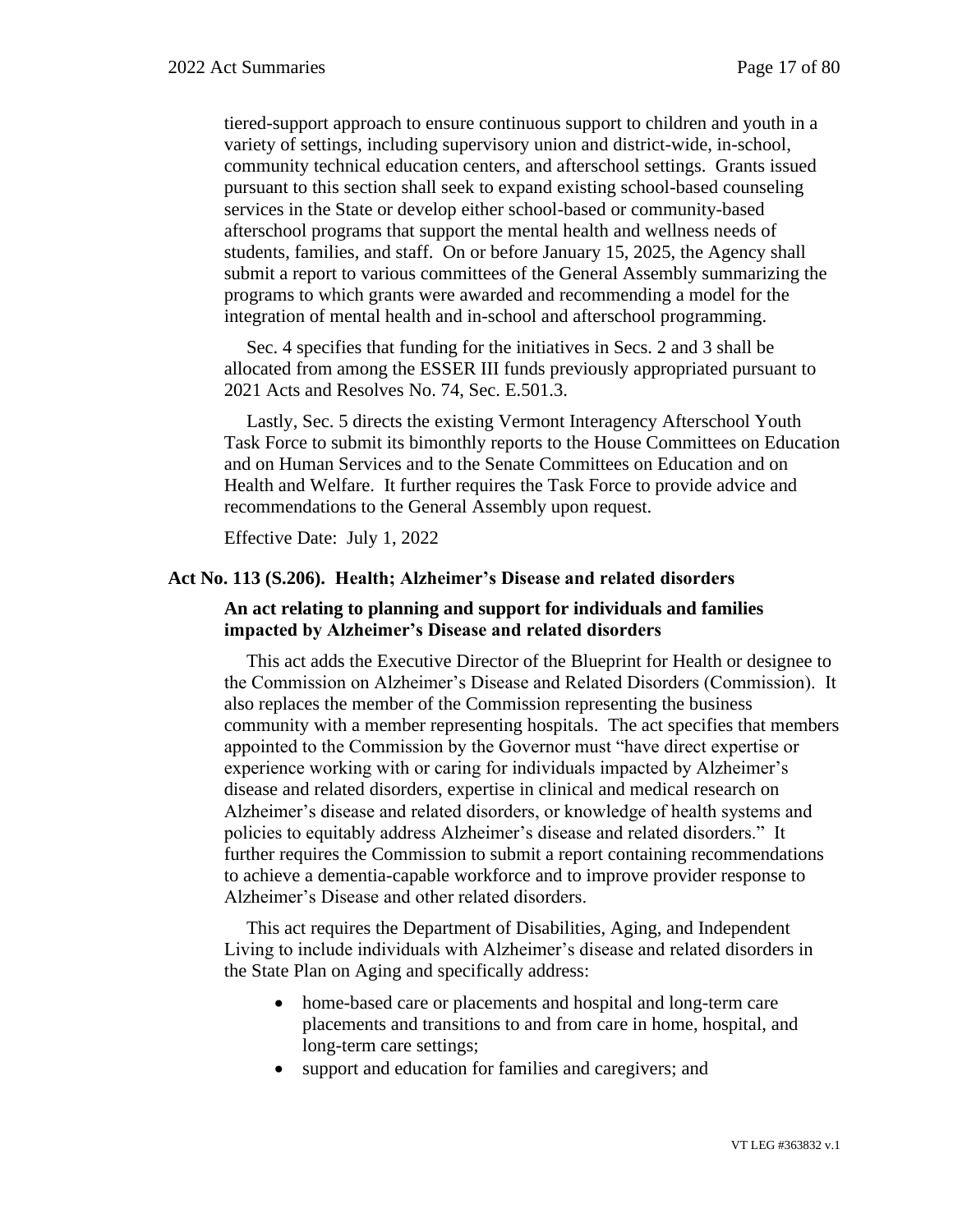• strategies to promote affordable and accessible long-term care and home- and community-based services to individuals with Alzheimer's disease and related disorders.

This act requires the Departments of Health and of Disabilities, Aging, and Independent Living to develop and maintain public education materials on Alzheimer's Disease and related disorders for patients, families, caregivers, and health care providers. It also requires the Agency of Human Services to submit a plan to the General Assembly on funding a permanent Alzheimer's Disease Coordinator position to be shared between the Departments.

Lastly, this act requires the Department of Public Safety to submit a report to the General Assembly containing recommendations regarding broadcasting information on missing persons with Alzheimer's Disease or related disorders or cognitive disabilities to aid in locating those individuals.

Multiple effective dates, beginning on July 1, 2022

# **Act No. 114 (S.286). Executive; education; Vermont State Employees' Retirement System; Vermont Teachers' Retirement System; pensions**

# **An act relating to amending various public pension and other postemployment benefits**

This act makes various amendments to public pension benefits and other postemployment benefits, including:

- For the Vermont State Employees' Retirement System (VSERS):
	- o Beginning in FY 2023, increasing the contribution rates of active employees.
	- o Modifying the cost-of-living-adjustment (COLA) formula.
	- o Adding a Group G plan that includes facility employees of the Department of Corrections, Department of Corrections employees who provide direct security and treatment services to offenders under the supervision in the community, employees of a facility for justice-involved youth, and Vermont State Hospital employees or employees of its successor.
	- o Increasing the normal retirement age and adding a longevity incentive for Group C members.
	- o Increasing the normal retirement age and the retirement allowance formula for certain Group D members.
	- o Modifying the cost-of-living adjustment structure.
	- o In FY 2022, making a one-time payment of \$75 million in general funds towards the unfunded liability using 50 percent of the \$150 million reserved in general funds in the FY 2021 Budget.
	- o Beginning in FY 2024, annually funding an additional payment to the actuarially determined employer contribution (ADEC) that grows to \$15 million in FY 2026 and remains at that level until the fund reaches 90 percent funded.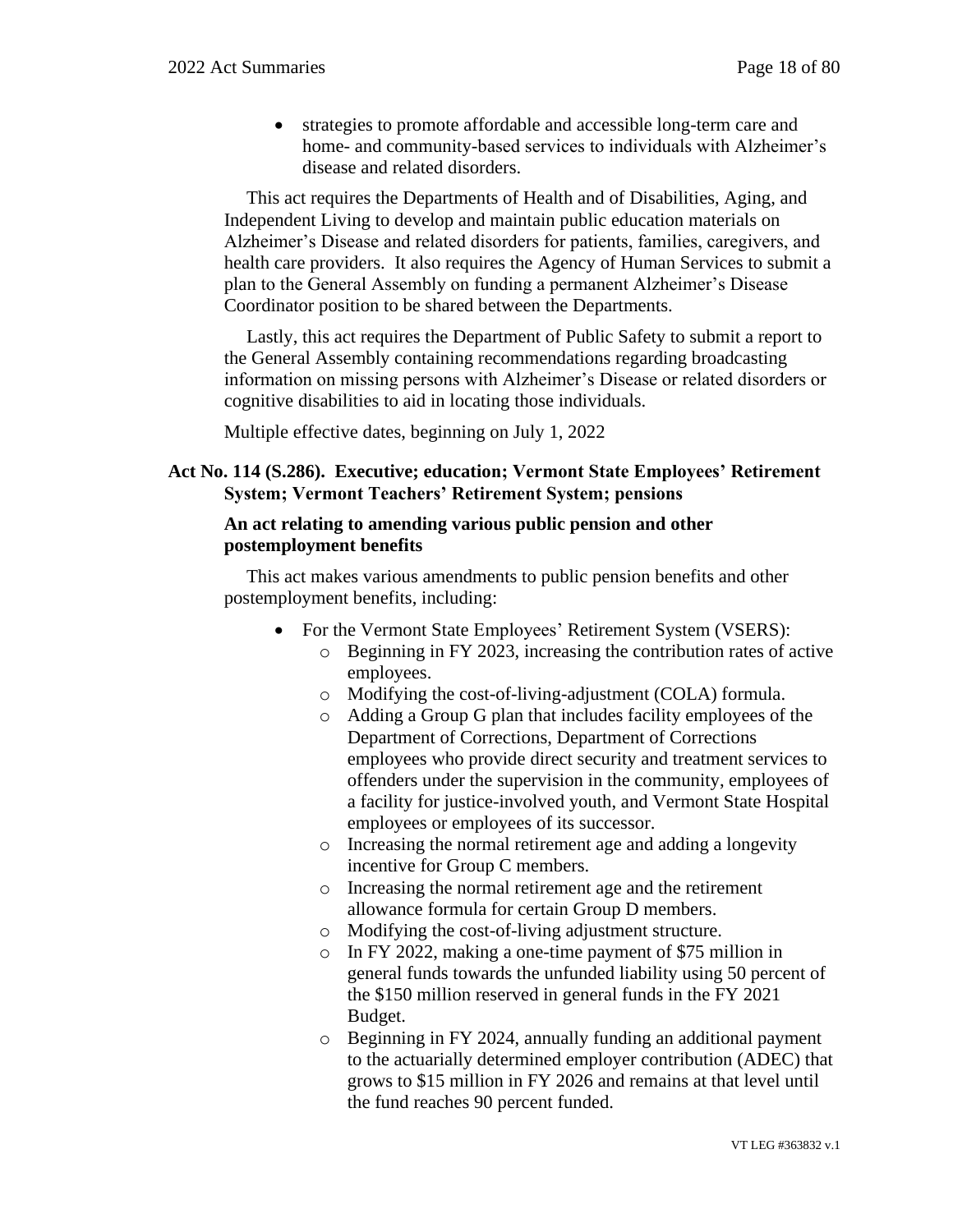- o Amending the General Fund year-end surplus construct to reallocate 25 percent to the unfunded liability.
- o Creating a schedule to prefund other postemployment benefits (OPEB).
- For the Teachers' Retirement System:
	- o In FY 2023 and FY 2024, increasing the contribution rates for all active members according to a rate calculated by income bracket and in FY 2025 and annually thereafter, implementing a marginal rate schedule.
	- o Requiring the Secretary of Digital Services and the State Treasurer to report back on the implementation of a marginal contribution rate schedule for active members beginning in FY 2025.
	- o Modifying the COLA formula, including the creation of a postretirement adjustment account to receive 25 percent from the General Fund end-of-year surplus, which may be used for COLA increases as approved by the General Assembly upon recommendation by the Board, after the System is 80 percent funded and the account has sufficient assets to pay for the increase.
	- o In FY 2022, making a one-time payment of \$75 million in general funds towards the unfunded liability using 50 percent of the \$150 million reserved in general funds in the FY 2021 Budget, plus an additional \$50 million in general funds towards the unfunded liability.
	- o Beginning in FY 2024, annually funding an additional payment to the ADEC that grows to \$15 million in FY 2026 and remains at that level until the fund reaches 90 percent funded.
	- o In FY 2023, unreserving \$13.3 million of Education Fund to begin prefunding other postemployment benefits by making a one-time appropriation into the Retired Teachers' Health and Medical Benefits Fund.
	- o Creating a prefunding schedule that charges the OPEB normal cost to the Education Fund.

Multiple effective dates, beginning on May 9, 2022

# **Act No. 115 (H.462). Human services; professional regulation**

#### **An act relating to miscellaneous Department of Health programs**

This act contains multiple Department of Health program amendments, including:

- renaming the existing "Alcohol and Drug Abuse Programs" to be "the Division of Substance Use Programs";
- requiring pharmacies that operate 10 or more establishments in the United States and concurrently conduct business in Vermont to enroll in a drug disposal kiosk program or provide a mail-back option if a kiosk program is physically impossible;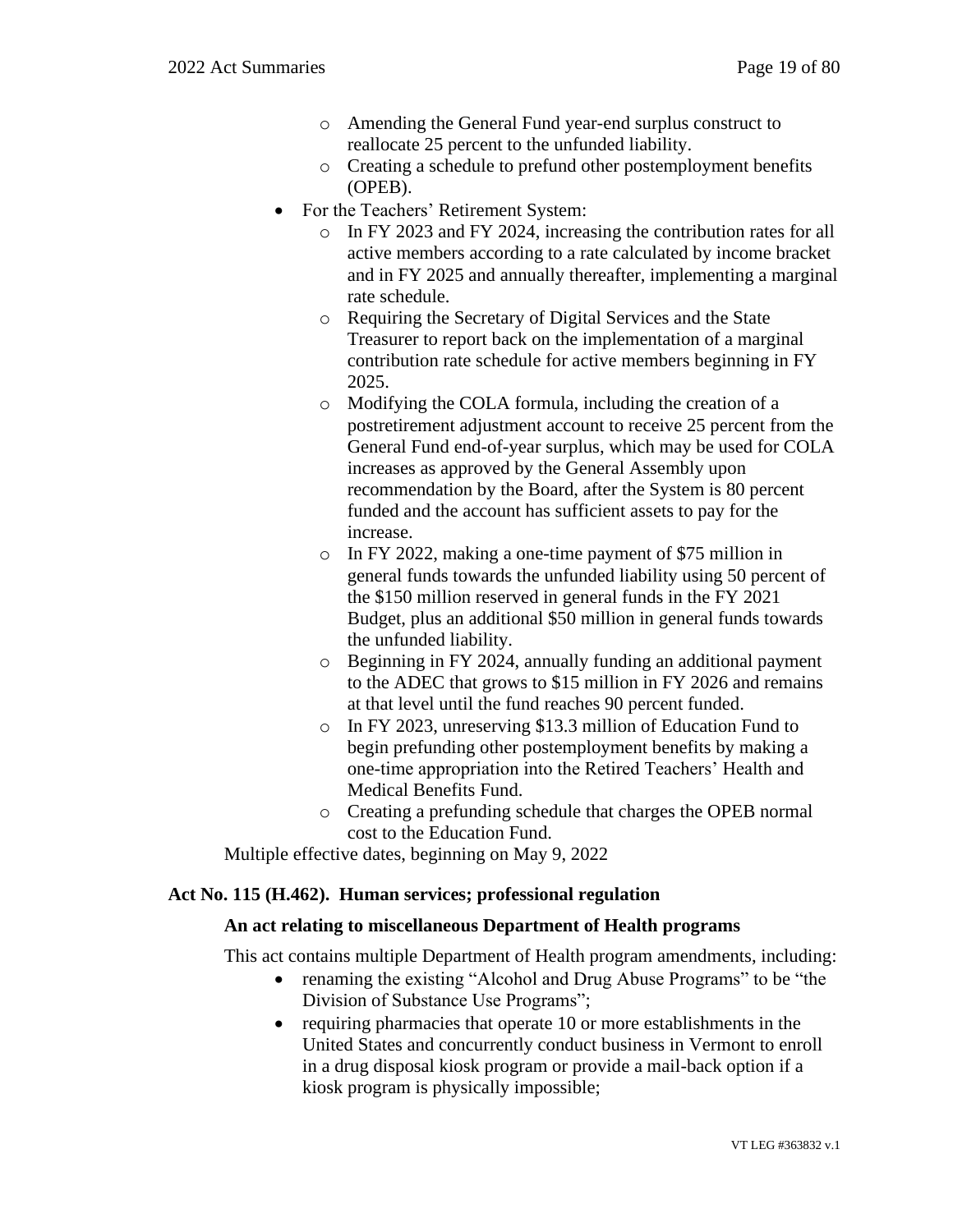- permitting the Department of Health to share deidentified data acquired or produced by the Child Fatality Review Team with other states that have similar panels if access is consistent with Vermont's privacy, security, and disclosure protections;
- directing the Chief Medical Examiner to submit a report of a death to a federal prosecutor or a prosecutor in another state upon request;
- requiring the Office of Professional Regulation to notify the Commissioner of Health and any relevant professional regulatory board or boards if an assessment under 26 V.S.A. § 3108 addresses activities within the "practice of medicine"; and
- creating the Working Group on Services for Individuals with Eating Disorders.

Effective Date: July 1, 2022

# **Act No. 116 (H.482). Conservation and development; Petroleum Cleanup Fund; administrative costs**

#### **An act relating to the Petroleum Cleanup Fund**

This act increases from six percent to ten percent the maximum amount of annual receipts of the Petroleum Cleanup Fund that the Agency of Natural Resources may use for administrative and field costs incurred administering the Petroleum Cleanup Program.

Effective Date: July 1, 2022

#### **Act No. 117 (H.661). Mental health professionals; professional regulation; licensure**

#### **An act relating to licensure of mental health professionals**

This act makes miscellaneous changes to the licensure and regulation of mental health professionals.

Secs. 1–7 amend continuing education unit requirements for the following mental health professions regulated by the Office of Professional Regulation in Title 26: psychologists, social workers, alcohol and drug abuse counselors, clinical mental health counselors, marriage and family therapists, psychoanalysts, and applied behavior analysts.

Sec. 8 requires the Office of Professional Regulation to complete a study relating to streamlining the licensure of mental health professionals and other topics relating to the licensure and regulation of mental health professions.

Sec. 9 requires the Office of Professional Regulation to maintain a registry of mental health professionals who are available to serve as supervisors for mental health professionals in training.

Sec. 10 creates one new classified Licensing Board Administrator position in the Office of Professional Regulation.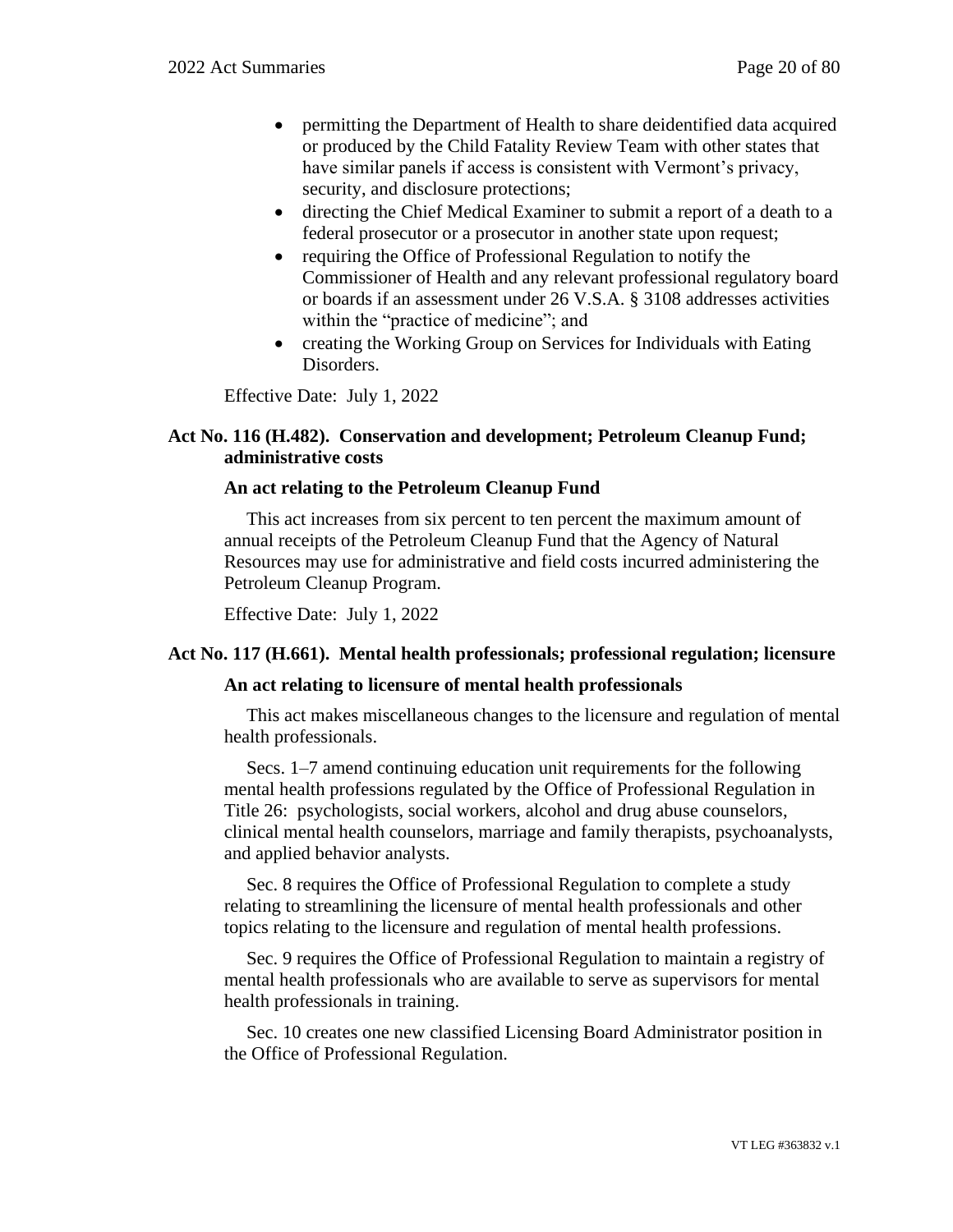Sec. 11 states that the effective date for the act shall be July 1, 2022, except that Secs. 1–7 (continuing education units) shall take effect on July 1, 2023.

Multiple effective dates, beginning on July 1, 2022

#### **Act No. 118 (H.711). Human Services; substance use**

# **An act relating to the creation of the Opioid Settlement Advisory Committee and the Opioid Abatement Special Fund**

This act establishes the Opioid Settlement Advisory Committee and the Opioid Abatement Special Fund (Special Fund) to comply with any opioid litigation settlements to which the State or municipalities of the State are a party regarding the management and expenditure of monies received by the State. The Opioid Settlement Advisory Committee is directed to identify spending priorities from the Special Fund to the Governor, the Department of Health (Department), and the General Assembly.

This act designates the Department as the lead State agency and single point of contact for submitting requests for funding to the national settlement fund administrator. It directs that approved requests be disbursed to the Department for deposit into the Special Fund. This act specifies that the Special Fund shall consist of all abatement account fund monies disbursed to the Department from the national abatement account fund, the national opioid abatement trust, the supplemental opioid abatement fund, or any other settlement funds that are required to be used exclusively for opioid prevention, intervention, treatment, recovery, and harm reduction services.

Effective Date: May 16, 2022

#### **Act No. 119 (H.287). Health; hospitals; health care providers; health care facilities; patients; financial assistance policies; medical debt**

# **An act relating to patient financial assistance policies and medical debt protection**

This act establishes minimum standards for financial assistance policies at Vermont hospitals, hospital-affiliated outpatient clinics and facilities, and ambulatory surgical centers, which these facilities must meet not later than July 1, 2024. It sets forth processes for the facilities' implementation of their financial assistance policies, specifies the steps the facilities must take to publicize and notify patients about their policies, and prohibits the facilities from selling their medical debt. The act also requires hospitals to submit a plain language summary of their financial assistance policies to the Green Mountain Care Board as part of the hospital fiscal year 2025 hospital budget review process.

Effective Date: July 1, 2022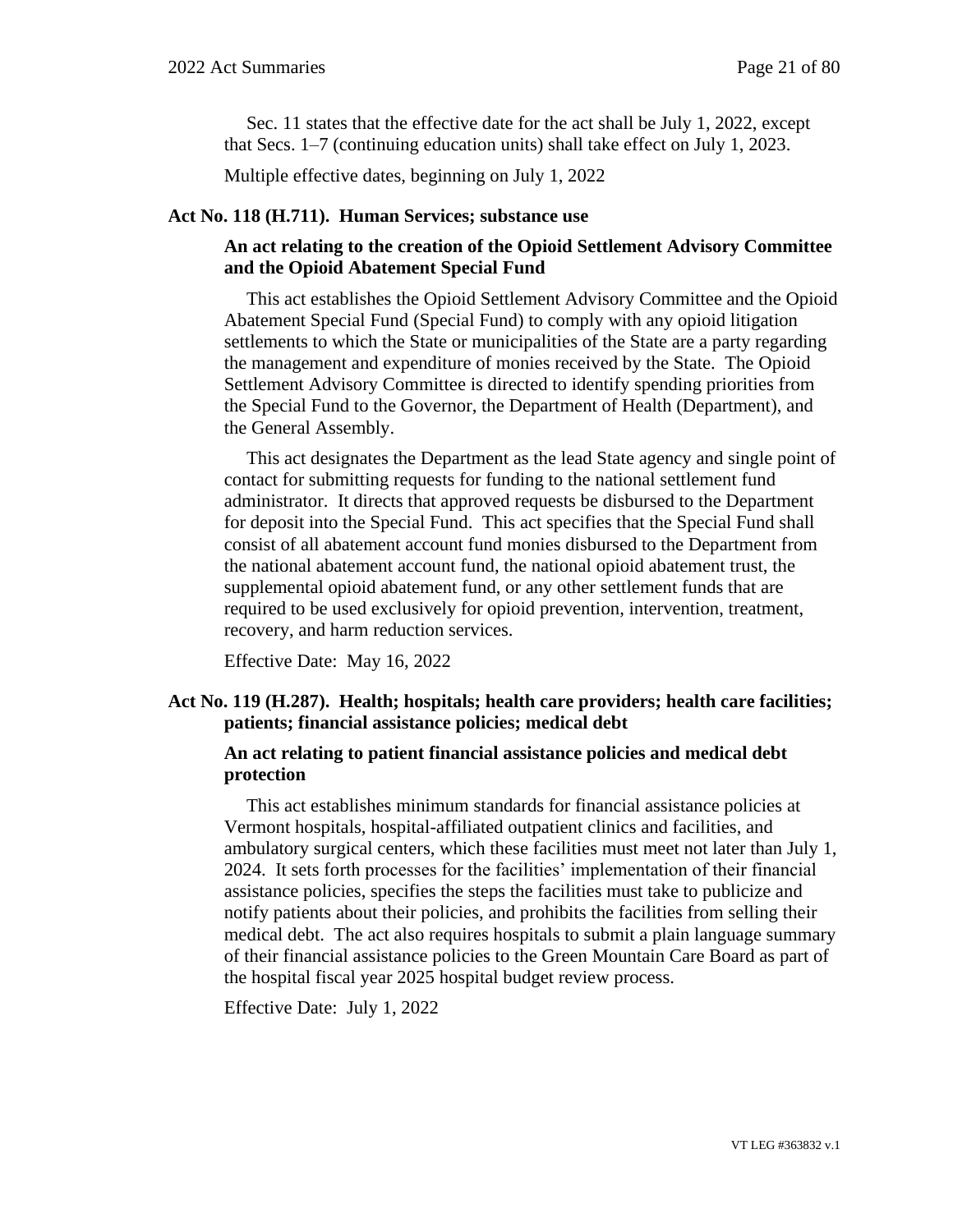# **Act No. 120 (H.500). Conservation and development; mercury management; mercury lamps**

#### **An act relating to prohibiting the sale of mercury lamps in the State**

This act would prohibit the sale or distribution in the State of four-foot linear fluorescent lamps beginning on January 1, 2024. The act defines "four-foot linear fluorescent lamp" as a general purpose, low-pressure, mercury-containing, electric-discharge light source in which a fluorescing coating transforms some of the ultraviolet energy generated by the mercury discharge into visible light and includes all of the following characteristics: two bases or endcaps of any type, including single-pin, two-pin, or recessed double contact; light emission between a correlated color temperature of 1700K and 24000K and a Duv of +0.024 and –0.024 in the International Commission on Illumination (CIE) Uniform Color Space (CAM02-UCS); all tube diameters, including T2, T5, T8, T10, and T12; and four feet in length. Several categories of lamps are excluded from the prohibition, including lamps used for image capture and projection and lamps that have high proportions of ultraviolet light emission. Notwithstanding the prohibition on the sale and distribution of four-foot linear fluorescent lamps, the act requires manufacturers of mercury containing lamps to continue implementation of an approved product stewardship collection plan for collection of mercury containing lamps previously sold in the State.

Effective Date: July 1, 2022.

# **Act No. 121 (H.523). Conservation and development; air pollution; hydrofluorocarbons**

#### **An act relating to reducing hydrofluorocarbon emissions**

This act amends the existing statute that regulates the phrase down of hydrofluorocarbons (HFCs), which creates deadlines by which new products containing banned HFCs are prohibited from being sold in Vermont. This bill adds two new prohibitions to it. First, beginning on July 1, 2022, ice skating rink refrigeration systems cannot use banned HFCs. Next, beginning on January 1, 2023, containers designed for consumer recharge of motor vehicle air conditioners that use substitutes prohibited under 10 V.S.A. § 586 may not be sold.

It also directs the Secretary of Administration to update Administrative Bulletin 3.5 to clarify that State procurement contracts shall not include products that contain hydrofluorocarbons, as prohibited in this section.

It adds language stating that no person shall repair motor vehicle air conditioning without the use of equipment for the extraction and reclamation of hydrofluorocarbons from the air conditioners.

It amends the statute on building codes to add language that says that no rule or other requirement may prohibit refrigerants that have been approved by the EPA under the federal Clean Air Act.

Effective Date: July 1, 2022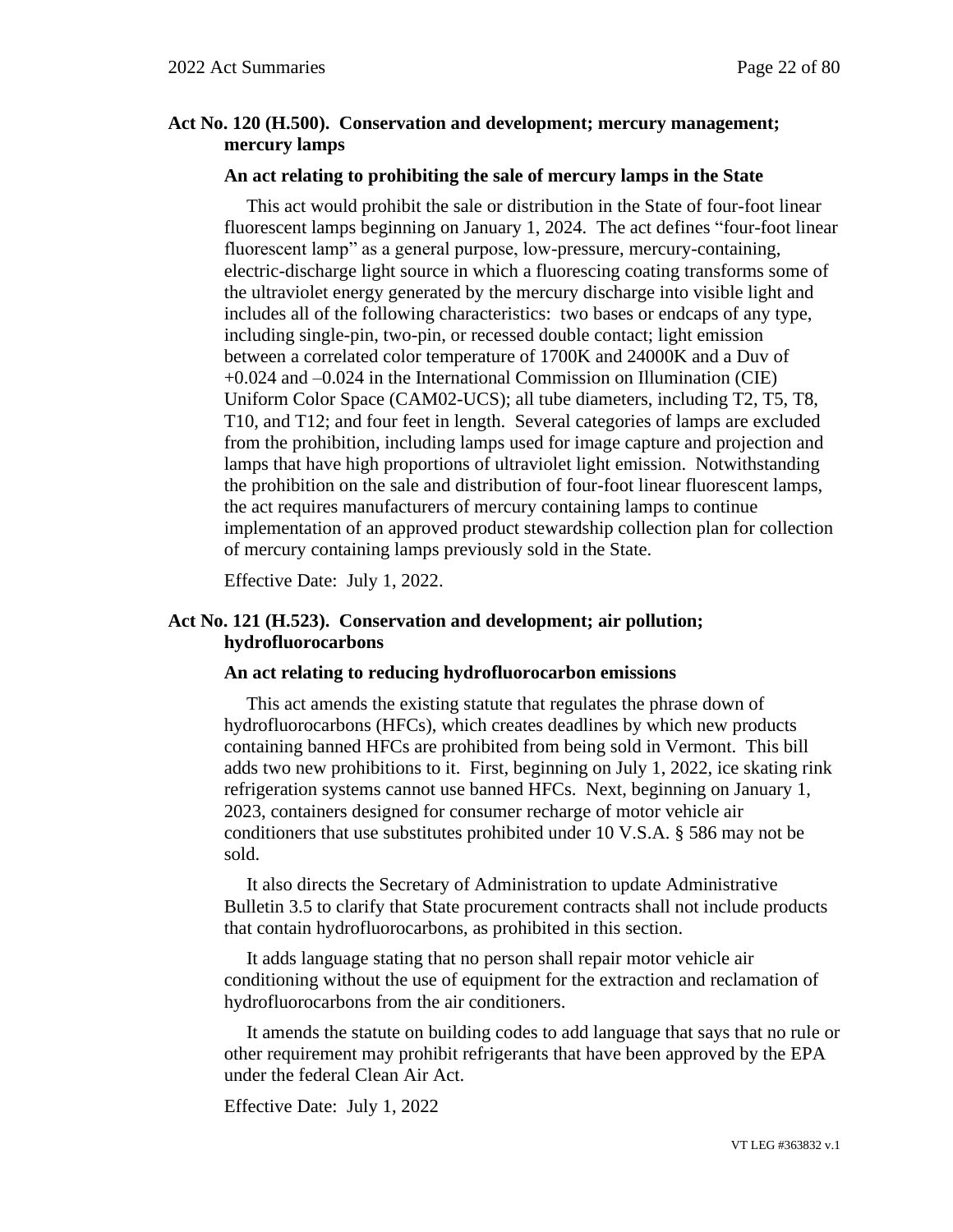#### **Act No. 122 (H.553). Crime victims; compensation program**

# **An act relating to eligibility of domestic partners for reimbursement from the Victims Compensation Program**

This act makes domestic partners of crime victims eligible for compensation from the Victims Compensation Program for loss of support.

Effective Date: May 19, 2022

#### **Act No. 123 (S.122). Presidential electors**

#### **An act relating to the required votes of presidential electors**

This act relates to the State's enactment of the "Agreement Among The States To Elect The President By National Popular Vote" codified in Title 17, chapter 58 (enacted in 2011 Acts and Resolves No. 10). The "national popular vote" requirements in chapter 58 will only become effective if a certain number of states also enact the agreement into law.

The changes to 17 V.S.A. § 2731 in this act update the election canvassing committee's statutory processes in recognition of the possibility that the State may one day be bound to the "national popular vote" requirements of chapter 58. These changes are designed to align the statutory text between the two chapters and eliminate that potential future conflict; they will not affect the current processes.

The changes to 17 V.S.A. § 2732 in this act amend the processes for counting elector votes in a presidential election. The changes to subsection (c) of this section 2732:

- require the elector to cast the elector's vote for the elector's party's nominees for President and Vice President;
- require an elector to present the elector's ballot to the Secretary of State and the Secretary to examine that ballot;
- require that the Secretary of State shall not count the vote of an elector who is not casting the elector's vote for the elector's party's nominees for President and Vice President; and
- require the Secretary of State to declare a vacancy for any elector's office where the elector refuses to present a ballot to the Secretary, presents an unmarked ballot, or presents a ballot marked in violation of subdivision  $(c)(1)$ .

Effective Date: July 1, 2022

# **Act No. 124 (S.127). Corrections; administration; community supervision furlough; revocation or suspension appeals**

#### **An act relating to clarifying community supervision furlough appeals and the powers of the Corrections Monitoring Commission**

This act streamlines the court procedures and standards concerning appeals of community supervision furlough revocations or suspensions. Specifically, the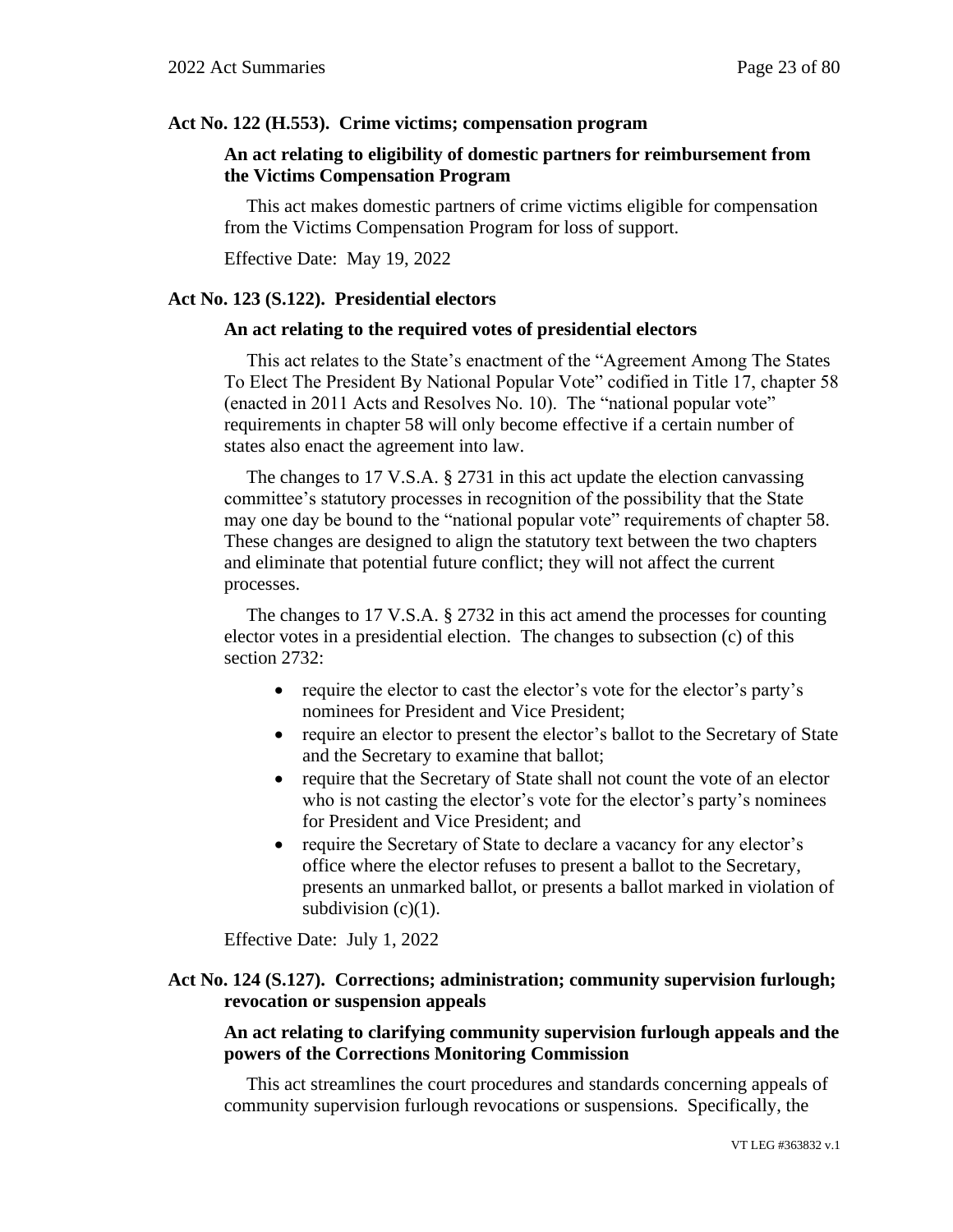statutory changes outline procedures concerning subject matter jurisdiction certification, additional evidence presented on appeal, the scope of appellate review, and court venue. The procedural changes apply retroactively to pending appeals filed prior to the effective date of the act.

The act also clarifies the powers and duties of the Corrections Monitoring Commission by reaffirming its power to review and monitor Department policy compliance, creating confidentiality requirements relating to misconduct or disciplinary records produced to the Commission, and outsourcing legal assistance to the Office of the Attorney General.

Effective Date: May 23, 2022

# **Act No. 125 (S.220). Executive; State Employees Labor Relations Act; State-paid deputy sheriffs**

#### **An act relating to State-paid deputy sheriffs**

This act permits the State-paid deputy sheriffs to collectively bargain on a statewide basis under the State Employees Labor Relations Act and designates the Department of State's Attorney and Sheriffs as the deputies' employer for purposes of collective bargaining. This act also permits the Executive Director of the Department of State's Attorney and Sheriffs to designate one State-paid deputy assigned to the central office as a confidential employee who is not part of the bargaining unit. This act also dissolves the existing collective bargaining unit for the State-paid deputies in Chittenden county in order to permit those deputies to collectively bargain under the State Employees Labor Relations Act.

Effective Date: July 1, 2022

#### **Act No. 126 (S.254). Law enforcement; case disposition records; qualified immunity; report**

# **An act relating to maintaining records of judgments and settlements paid by law enforcement agencies and a legal analysis of qualified immunity**

This act mandates each law enforcement agency to maintain a record of all final judgments and settlements paid for claims related to violations of Vermont constitutional rights. The records are subject to disclosure pursuant to the Vermont Public Records Act, and any disclosed record must include the name of the law enforcement agency and the amount paid.

The act also requires that, on or before November 15, 2022, the Office of Legislative Counsel submit a written legal analysis on qualified immunity to the Senate and House Committees on Judiciary and the Joint Legislative Justice Oversight Committee. The submission will analyze various topics concerning the impact of the doctrine of qualified immunity on access to civil justice remedies in Vermont and the U.S. Court of Appeals for the Second Circuit.

Effective Date: July 1, 2022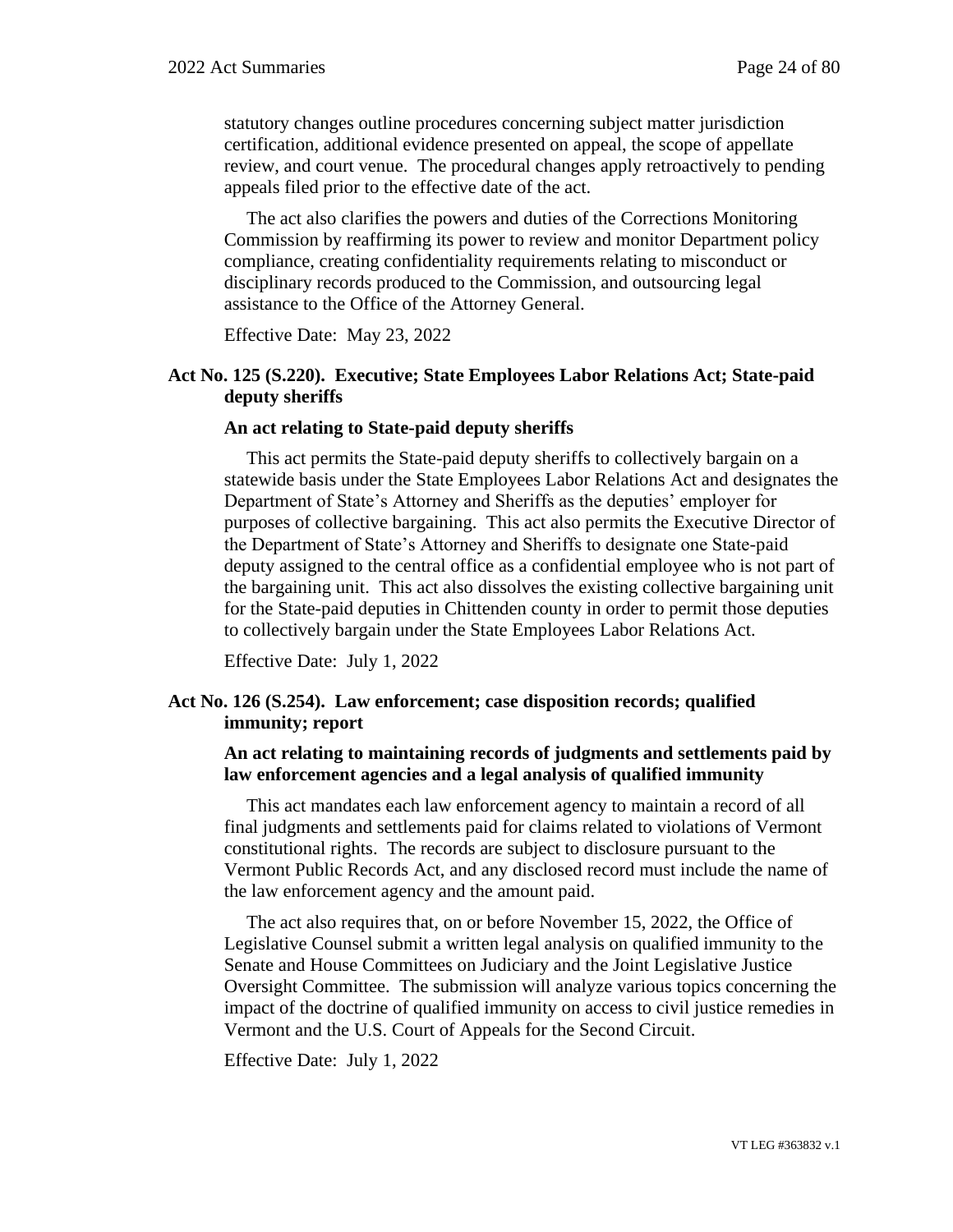# **Act No. 127 (S.287). Education; funding; weighting factors; student equity**

# **An act relating to improving student equity by adjusting the school funding formula and providing education quality and funding oversight**

This act:

- updates pupil weights and limits the degree to which homestead property tax rates can increase over fiscal years 2025–2029;
- suspends the excess spending penalty during fiscal years 2024–2029 and the hold harmless provision and ballot language requirements during fiscal years 2025–2029;
- requires the Agency of Education to implement the universal income declaration form for the 2023–24 school year;
- sets out required English learner services to be offered by school districts and provides categorical aid for English learner services to districts with 25 or fewer English learners;
- creates new positions at the Agency of Education;
- amends the education quality standards;
- requires an evaluation of the act in achieving the act's goals;
- requires the Joint Fiscal Office to contract for services to review CTE funding and governance structures; and
- requires the Department of Taxes to make recommendations regarding the implementation of an income-based education tax system to replace the homestead property tax system.

Multiple effective dates, beginning on July 1, 2022

# **Act No. 128 (H.96). Discrimination; Truth and Reconciliation Commission**

#### **An act relating to creating the Truth and Reconciliation Commission**

This act establishes the Vermont Truth and Reconciliation Commission as an independent State body to examine institutional, structural, and systemic discrimination caused or permitted by State laws and policies that has been experienced by individuals who identify as Native American or Indigenous; individuals with a physical, psychiatric, or mental condition or disability and the families of individuals with a physical, psychiatric, or mental condition or disability; Black individuals and other individuals of color; and individuals with French Canadian, French-Indian, or other mixed ethnic or racial heritage. The Commission will consist of three full-time commissioners, staff, and committee members appointed by the commissioners to assist in examining discrimination caused or permitted by State laws and policies. The Commission will produce, on or before June 15, 2026, a final report regarding its findings and recommendations for actions that can be taken to eliminate ongoing instances of institutional, structural, and systemic discrimination and to address the harm caused by historic instances of institutional, structural, and systemic discrimination.

Effective Date: May 24, 2022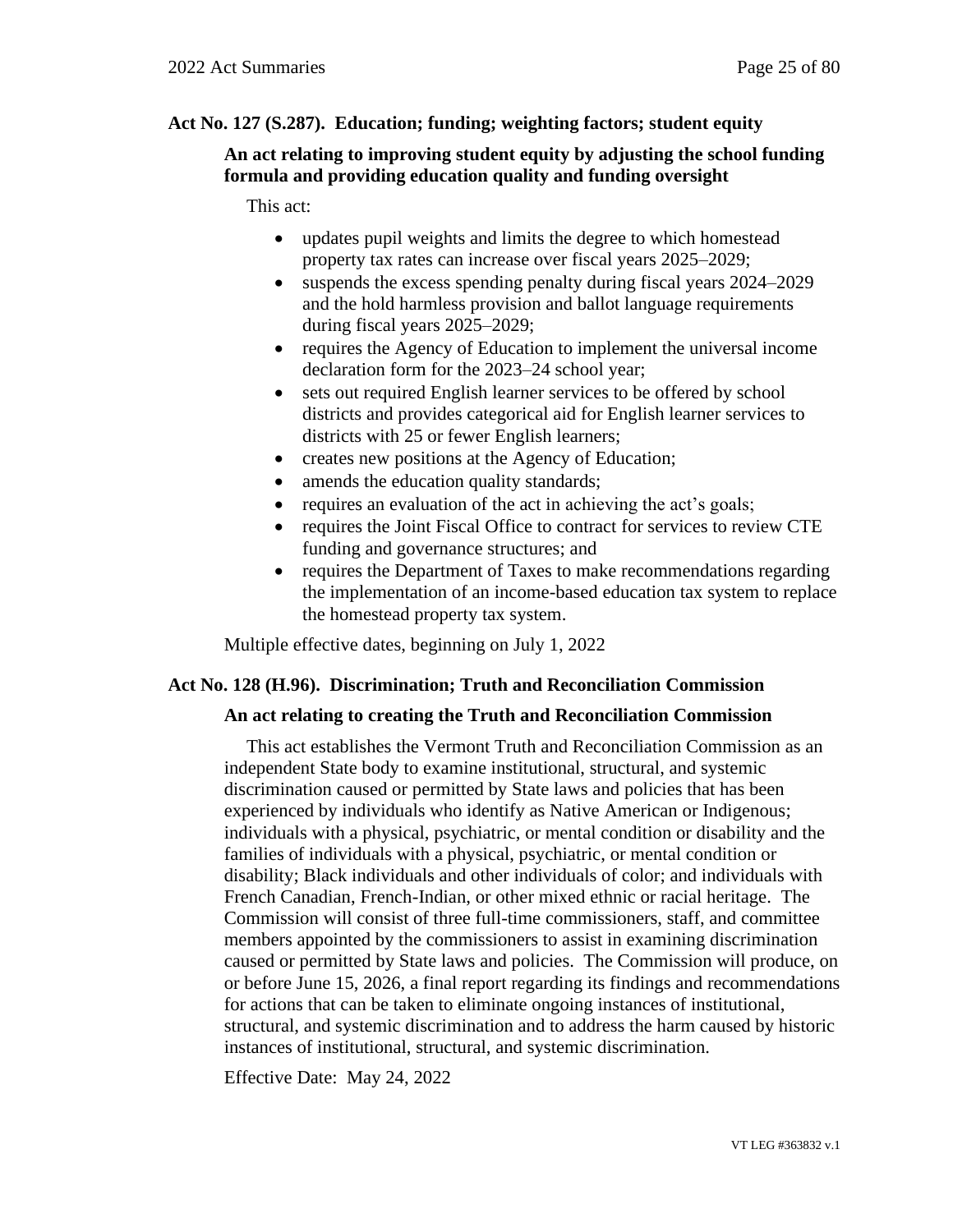# **Act No. 129 (H.265). Human services; child protection**

# **An act relating to the Office of the Child, Youth, and Family Advocate**

This act establishes the Office of the Child, Youth, and Family Advocate (Office), which shall act independently of any State agency in the performance of its duties. The Office is charged with:

- advocating for the welfare of children and youths receiving services from the Department for Children and Families (Department) directly, or through funds provided by the Department, and those involved in the child protection and juvenile justice systems; and
- promoting reforms necessary to better serve Vermont's children, youths, and families in a manner that addresses racial and social equity.

This act specifies that the Office is directed by the Child, Youth, and Family Advocate (Advocate). Qualified candidates to serve as Advocate are recommended by the Oversight Commission on Children, Youths, and Families to the Governor, who in turn is required to appoint an Advocate, subject to Senate confirmation, to a four-year term.

This act provides the Advocate with an Advisory Council composed of stakeholders who have been impacted by child welfare services provided by the Department for the purpose of providing advice and guidance to the Office. It also specifies the information to which the Advocate has access and the Office's responsibility to maintain confidentiality over certain records and prohibits employees of the Office from having any conflicts of interest that would interfere with their duties.

Multiple effective dates, beginning on July 1, 2022

#### **Act No. 130 (H.279). Health; Department of Vermont Health Access; Medicaid**

### **An act relating to miscellaneous changes affecting the duties of the Department of Vermont Health Access**

This act eliminates a two-visit-per-year limitation on Medicaid coverage of preventive dental services for adults. It also updates and consolidates provisions relating to the Pharmacy Best Practices and Cost Control Program in the Department of Vermont Health Access.

Effective Date: May 24, 2022

# **Act No. 131 (H.353). Health; health insurance; prescription drugs; pharmacies; pharmacy benefit managers**

#### **An act relating to pharmacy benefit management**

This act expresses legislative intent to make prescription drugs more affordable and accessible by increasing State regulation of pharmacy benefit managers (PBMs) and to stabilize and safeguard against the loss of more independent and community pharmacies. The act directs the Department of Financial Regulation (DFR) to monitor the cost impacts of PBM regulation and recommend changes as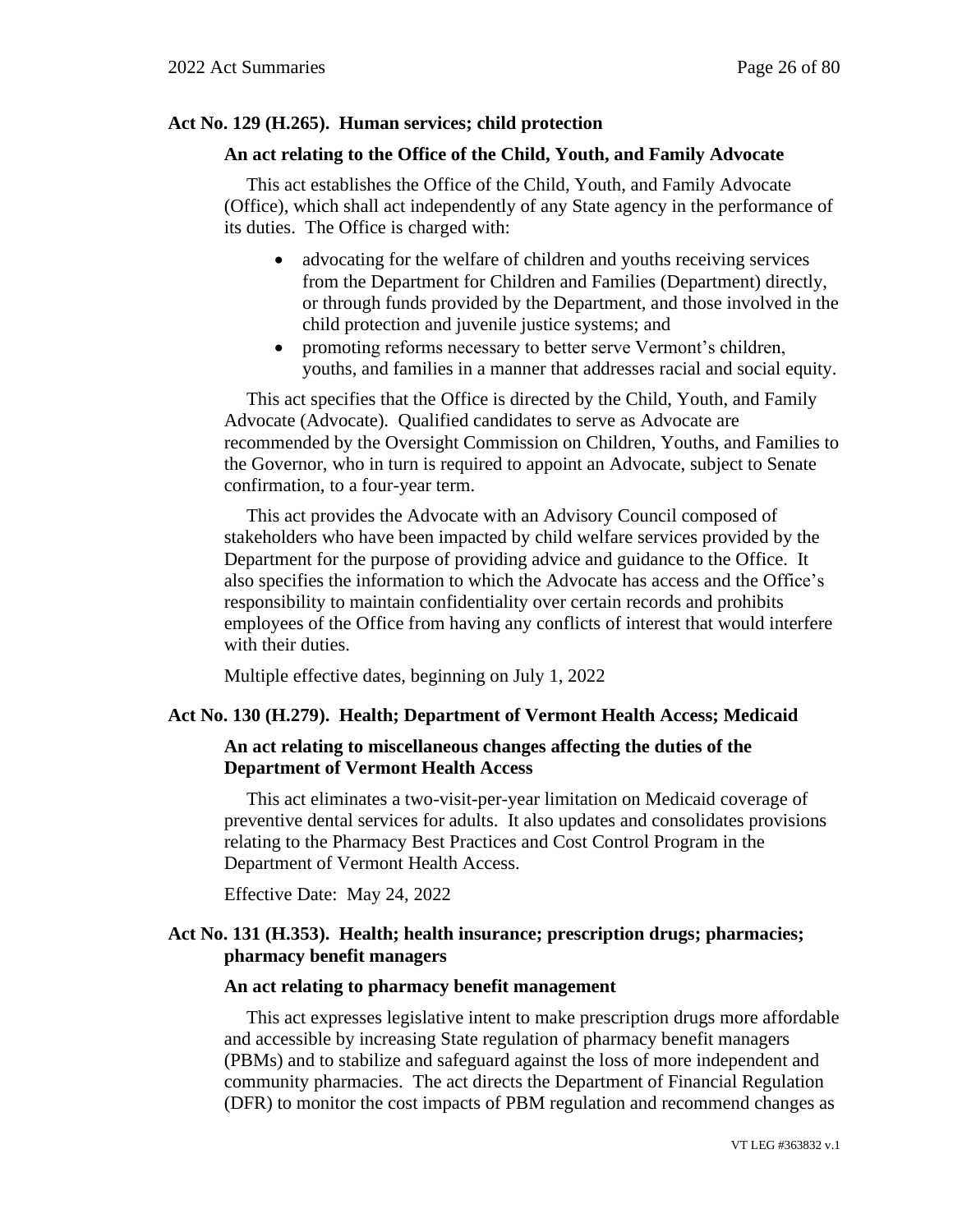needed to promote health care affordability. The act specifies that PBMs owe a fiduciary duty to their health insurer clients, prohibits certain provisions in PBM contracts with health insurers, and limits the amount a PBM can require a covered person to pay for a drug. It expands prohibitions on "gag clauses" in PBM contracts with pharmacies and pharmacists, in which pharmacists are restricted from providing information to patients about costs, treatments, insurance practices, and other matters, and prohibits PBM contracts from restricting the information that pharmacies and pharmacists can provide to DFR, law enforcement, or State or federal government officials. The act requires PBMs to allow pharmacies certain appeal rights, prohibits PBMs from discriminating against 340B covered entities, and extends until April 1, 2024, an existing prohibition on PBMs imposing certain requirements on pharmacies related to 340B drugs. The act also prohibits PBMs from reimbursing pharmacies and pharmacists in Vermont less than they would reimburse PBM affiliates for the same services, prohibits PBMs from imposing limitations or requirements on a licensed pharmacy that exceed those from the Vermont Board of Pharmacy or in other State or federal law, and requires a PBM to provide notice to participating pharmacies before changing its prescription drug formulary.

The act provides additional rights to pharmacies during a PBM audit and requires PBMs to allow participating network pharmacies to perform all pharmacy services within the statutory scope of practice for pharmacy. It prohibits PBMs from requiring covered persons to use mail-order pharmacies or PBM affiliates or from increasing out-of-pocket costs when a covered person does not use mail-order pharmacy or PBM affiliate. The act prohibits PBMs from having network requirements that are more restrictive than or inconsistent with State or federal law, Board of Pharmacy rules, or guidance from the Board of Pharmacy or drug manufacturers or that would limit or prohibit a pharmacy or pharmacist from dispensing or prescribing drugs. The act also prohibits health insurers and PBMs from requiring that a pharmacy that they designate dispense a medication directly to a patient for the patient to bring to the provider's office to be administered there, or that a pharmacy that they designate dispense a medication directly to a provider's office to be administered to the patient in the provider's office.

The act requires DFR, in consultation with interested stakeholders, to consider issues including PBM licensure, spread pricing, pharmacist dispensing fees, and, with the Board of Pharmacy, issues regarding pharmacist scope of practice. DFR's findings and recommendations are due to the legislative committees of jurisdiction by January 15, 2023.

Multiple effective dates, beginning on May 24, 2022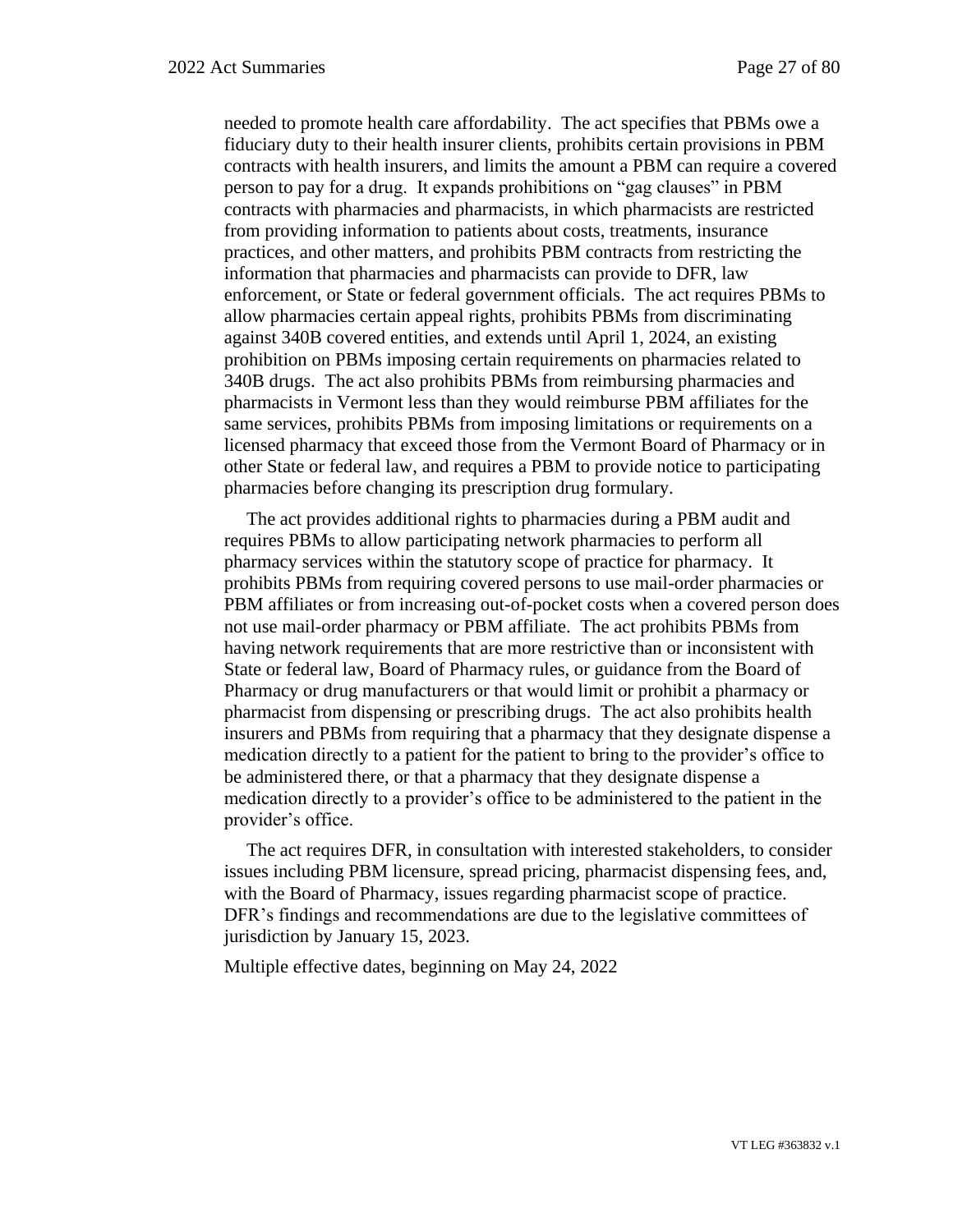# **Act No. 132 (H.410). Executive Branch; technology; Agency of Digital Services; artificial intelligence**

# **An act relating to the use and oversight of artificial intelligence in State government**

This act creates the Division of Artificial Intelligence within the Agency of Digital Services to review all aspects of artificial intelligence developed, employed, or procured by State government. This act also creates the position of the Director of Artificial Intelligence to administer the Division and the Artificial Intelligence Advisory Council to provide advice and counsel to the Director. This act requires the Division of Artificial Intelligence to, among other things, propose a State code of ethics on the use of artificial intelligence in State government and make recommendations to the General Assembly on policies, laws, and regulations of artificial intelligence in State government. The Division is also responsible for making various annual recommendations and reporting requirements to the General Assembly on the use of artificial intelligence in State government.

This act also requires the Agency of Digital Services to conduct an inventory of all the automated decision systems developed, employed, or procured by State government.

Effective Date: July 1, 2022

#### **Act No. 133 (H.464) Human services; benefit program**

#### **An act relating to miscellaneous changes to the Reach Up Program**

This act makes a variety of changes to the Reach Up program. First, it amends the definition of "dependent child" to mean an individual 18 years of age or older who is a full-time student and expected to complete an educational program before reaching 22 years of age (versus 19 years of age) or who is not expected to complete a program before reaching 22 years of age (versus 19 years of age) due to a documented disability.

This act increases the amount of income disregarded for Reach Up participants from \$250.00 to \$350.00 and increases the monthly amount of child support payments that a participating family may receive from \$50.00 to \$100.00.

This act requires case managers to utilize a universal engagement model and amends existing law to employ a collaborative and empowering tone with regard to family development and engagement. It replaces work requirements with requirements on employment preparation, readiness, and participation.

This act removes the requirement that a deferral or modification of the work requirement due to the existence of illness or disability be confirmed through an independent medical review.

It amends the postsecondary education program to enable both parents in a two-parent family to simultaneously participate in the program.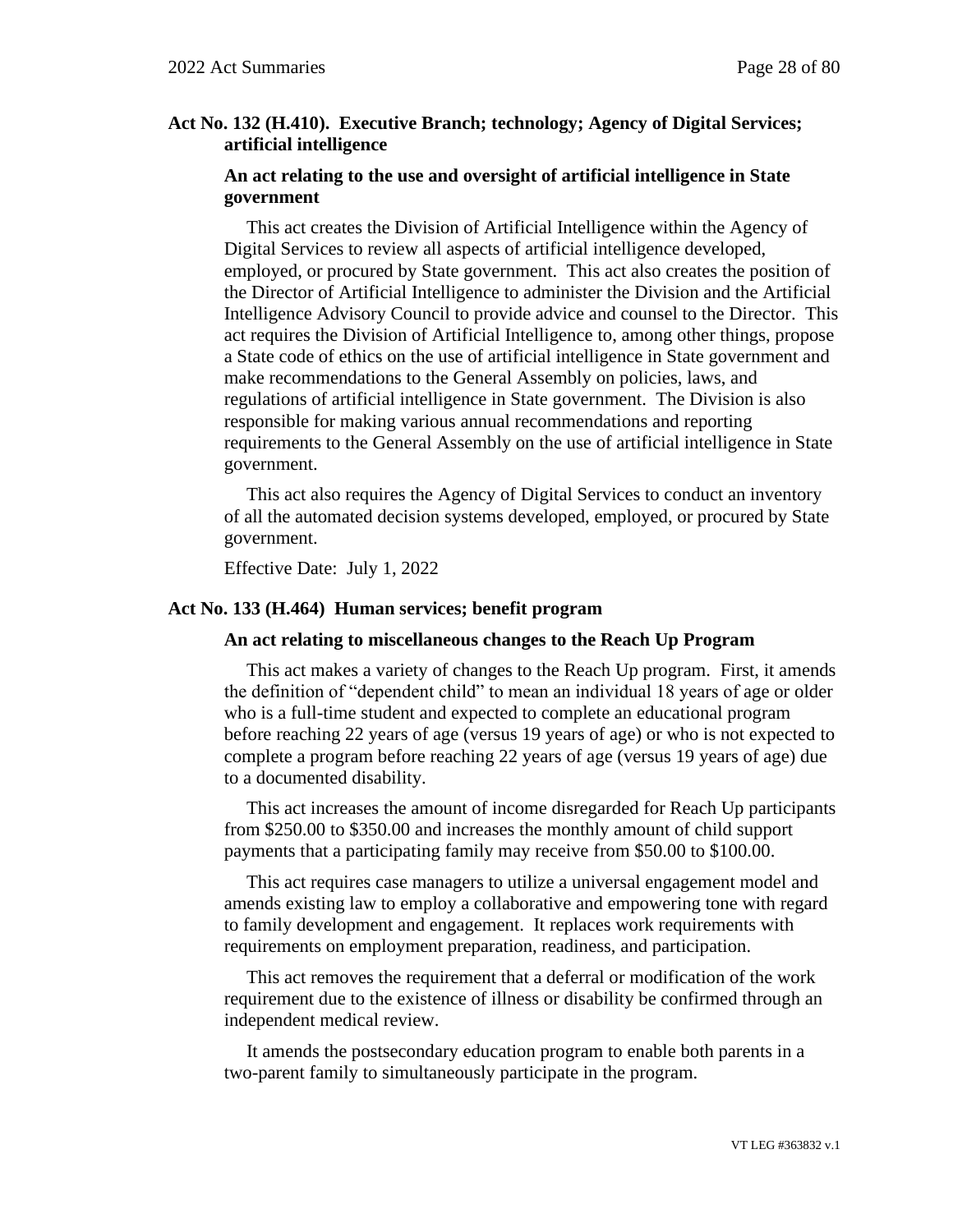Lastly, this act appropriates \$500,000.00 to the Department for Children and Families in fiscal year 2023 to make improvements to the Department's information technology systems that are necessary to perform the Department's duties under the act.

Multiple effective dates, beginning on July 1, 2022

#### **Act No. 134 (H.465). Boards and commissions; per diem compensation**

#### **An act relating to boards and commissions**

This act makes miscellaneous changes relating to State boards and commissions.

Sec. 1 repeals the Vermont Educational Health Benefits Commission established in 2017 Acts and Resolves No. 85, Sec. H.7.

Sec. 2 repeals the Study Committee on Sales and Use Tax established in 2012 Acts and Resolves No. 143, Sec. 53.

Sec. 3 repeals the Committee on Enhancing Vermont's Software and Information Technology Economy established in 2012 Acts and Resolves No. 143, Sec. 53a.

Sec. 4 repeals the Youth in Agriculture, Natural Resources, and Food Production Consortium established in 21 V.S.A. chapter 14.

Sec. 5 repeals the Department of Labor Advisory Council established in 21 V.S.A. § 1306.

Sec. 6 repeals the Working Group on State Workforce Development established in 2017 Acts and Resolves No. 69, Sec. E.1.

Sec. 7 repeals the Council Advisory Committee established in 20 V.S.A. § 2410.

Sec. 7a adds a member of the National Ski Patrol to the Emergency Service Provider Wellness Commission established in 18 V.S.A. § 7257b.

Sec. 8 amends 32 V.S.A. § 1010 to change the per diem compensation amount for boards and commissions from \$50 to a minimum of \$50, then adds a process for the Governor to request that per diem compensation for boards and commissions be set at a certain dollar amount, to be approved by the General Assembly as part of the budget process.

Sec. 9 requires that the Administration include any per diem increase information for fiscal year 2024 in its fiscal year 2024 budget submission materials and requires the Sunset Advisory Commission to make a recommendation to the General Assembly on whether to establish a maximum per diem compensation rate and any legislative actions necessary to increase uniformity and equality of per diem rates across State government.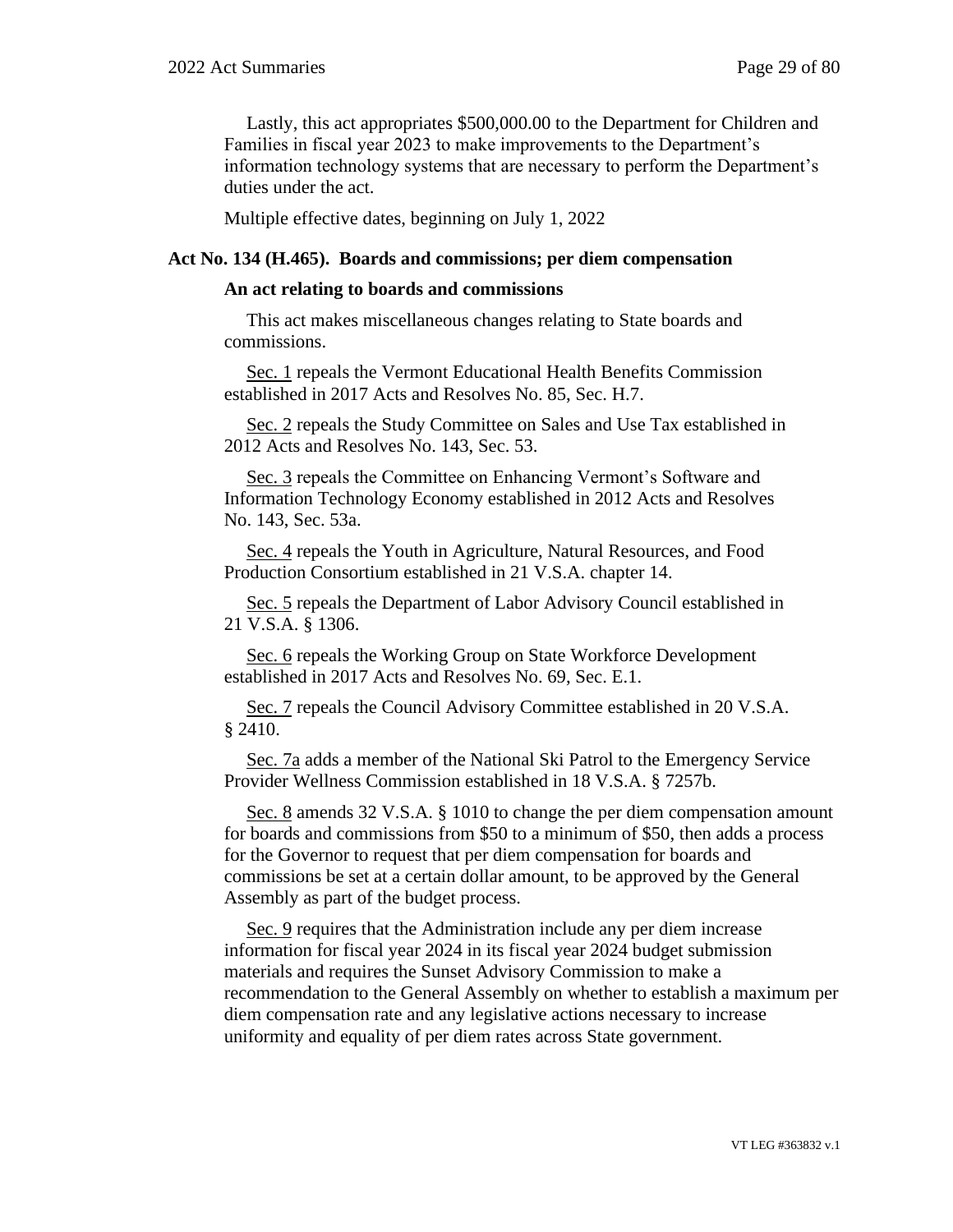Sec. 10 states that this act will take effect on passage, except that Sec. 8 (per diem compensation) shall take effect on July 1, 2023.

Multiple effective dates, beginning on May 24, 2022

# **Act No. 135 (H.466). Conservation and development; surface water withdrawals; agricultural withdrawals; registration; reporting; permitting**

#### **An act relating to surface water withdrawals and interbasin transfers**

This act establishes a program at the Agency of Natural Resources (ANR) for the registration, reporting, and future permitting of surface water withdrawals in the State. Beginning on January 1, 2023, a person withdrawing 10,000 gallons or more of surface water in a 24-hour period or 150,000 gallons of surface water or more in a 30-day period shall register with ANR. The registration shall provide information such as the location, frequency, and rate of the withdrawal. Beginning on January 1, 2023, a person registering a surface water withdrawal shall file an annual report with ANR. The report shall provide the total amount of water withdrawn each month, the location of each withdrawal, the daily maximum withdrawal for each month, and the date of daily maximum withdrawal. Certain surface water withdrawals would be exempt from registration and reporting, including withdrawals for fire suppression or public emergency; currently reporting snowmaking withdrawals; withdrawals for public drinking water supply; and withdrawals for irrigation for farming, livestock watering, or other farming uses.

ANR shall adopt rules to implement a surface water withdrawal permit. In developing the rules, ANR shall require a permit based on potential impacts to surface waters or other factors and shall establish conditions of operation necessary to ensure compliance with the Vermont Water Quality Standards (VWQS). The rules shall also consider submitted surface water withdrawal registration and reporting information in establishing thresholds and permit requirements. In addition, the rules would require efficient use and conservation of surface water, establish withdrawal limits based on low-flow or drought, and require assessment of reasonable and feasible alternatives to proposed withdrawals. ANR may issue general permits for withdrawals and shall issue a general permit for withdrawals for State or municipal infrastructure projects. Certain existing withdrawals will be granted additional time to obtain a permit. A permit shall not be required for withdrawals for fire suppression; for emergency response; or for irrigation for farming, livestock watering, or other farming uses.

Beginning on January 15, 2023 and annually thereafter, the act requires any person who withdrew 10,000 gallons or more of surface water within a 24-hour period in the preceding calendar year or 150,000 gallons or more of surface water over any 30-day period in the preceding calendar year for irrigation, livestock watering, or other farming use to file a report with the Secretary of Agriculture, Food and Markets. The report shall include an estimate of water withdrawn, the location of the withdrawal, and daily maximum withdrawal for each month. The Secretary of Agriculture, Food and Markets annually shall submit the information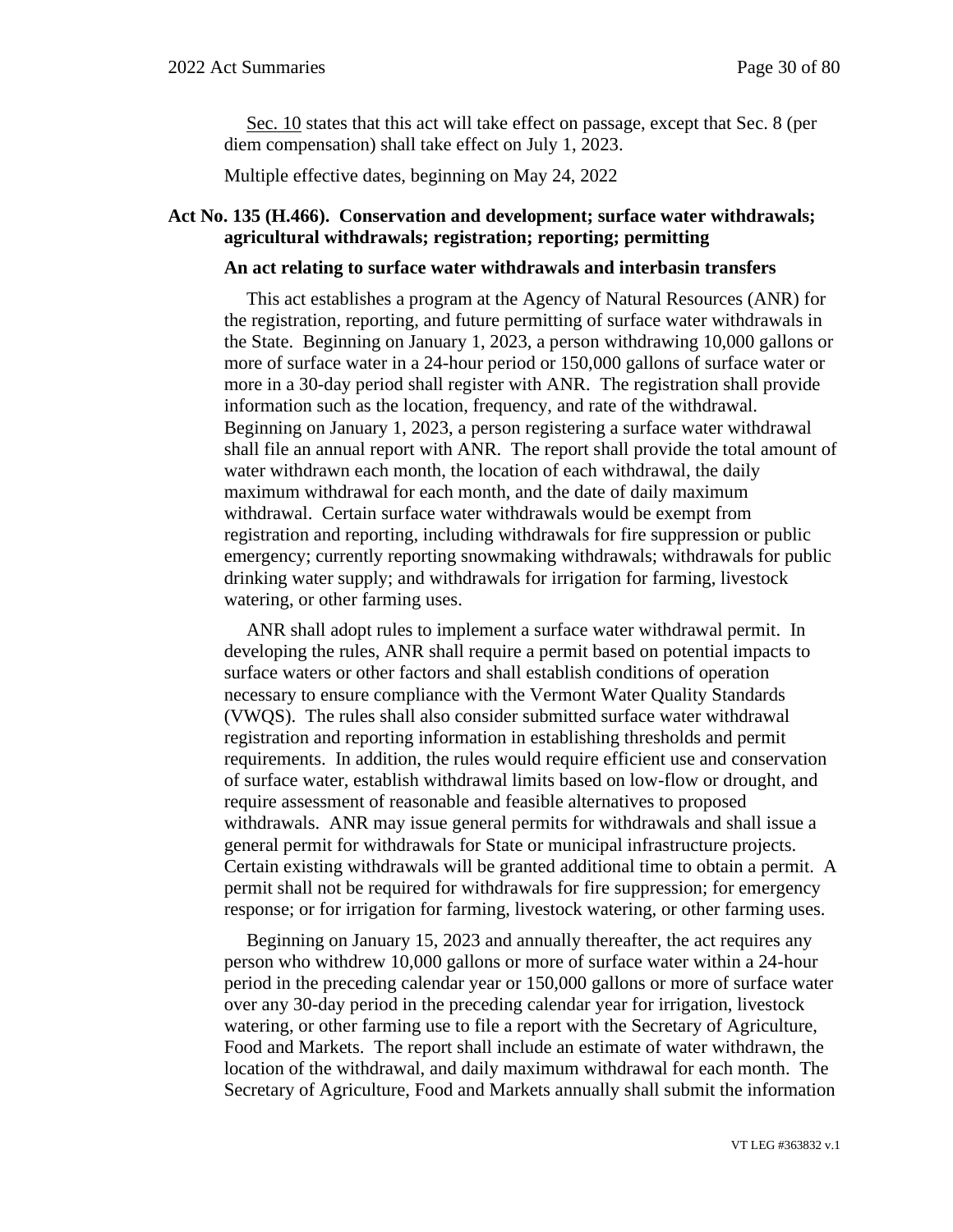it collects to ANR, and ANR annually shall submit all information on surface water withdrawals to the General Assembly.

The act also requires ANR to review any transfer of surface water between surface water basins in the State pursuant to the VWQS and other State water quality laws. ANR also may review any other surface water withdrawal that includes the transfer of surface water from one watershed to another watershed to determine if the activity is likely to result in a violation of the VWQS. The act also adds surface water withdrawal requirements to the list of State laws that ANR must review when issuing a Clean Water Act section 401 certification for activities that require federal permits and that may involve a discharge to waters.

Effective Date: July 1, 2022

#### **Act No. 136 (H.477). Labor; employment practices; leave; alleged crime victims**

#### **An act relating to leave for crime victims**

This act corrects an error in the language of Vermont's crime victim's leave statute that made some alleged victims of a crime ineligible for job-protected leave to attend a related criminal proceeding. This act also permits the immediate family members of an alleged victim of a violent crime to attend a related criminal proceeding.

Effective Date: May 24, 2022

# **Act No. 137 (H.489). Health; health insurance; Department of Financial Regulation; No Surprises Act**

# **An act relating to miscellaneous provisions affecting health insurance regulation**

This act requires health insurers and health care providers to comply with the requirements of the federal No Surprises Act and directs the Department of Financial Regulation (DFR) to enforce those requirements and to collaborate with other stakeholders to inform health care providers of their responsibilities under the federal Act. DFR may also refer cases of noncompliance to the federal government or to the Office of the Vermont Attorney General. The act updates and further delineates the requirements for an association or trust to be eligible to purchase a group health insurance policy for its members. The act eliminates DFR's role in annual reporting on the use of the Green Mountain Care Board's bill-back authority and clarifies the scope of DFR's rulemaking regarding entities that administer tax-advantaged accounts for health-related expenses. The act specifies that consent to receiving out-of-network services is a health care decision for purposes of the laws governing advance directives.

The act creates the Insurance Parity in Residential Care for Children and Youth Working Group to increase access to appropriate mental health treatment for children and youth who are enrolled in commercial health insurance, with the Working Group's findings and any recommendations for legislative action due to the legislative committees of jurisdiction on or before December 15, 2022. The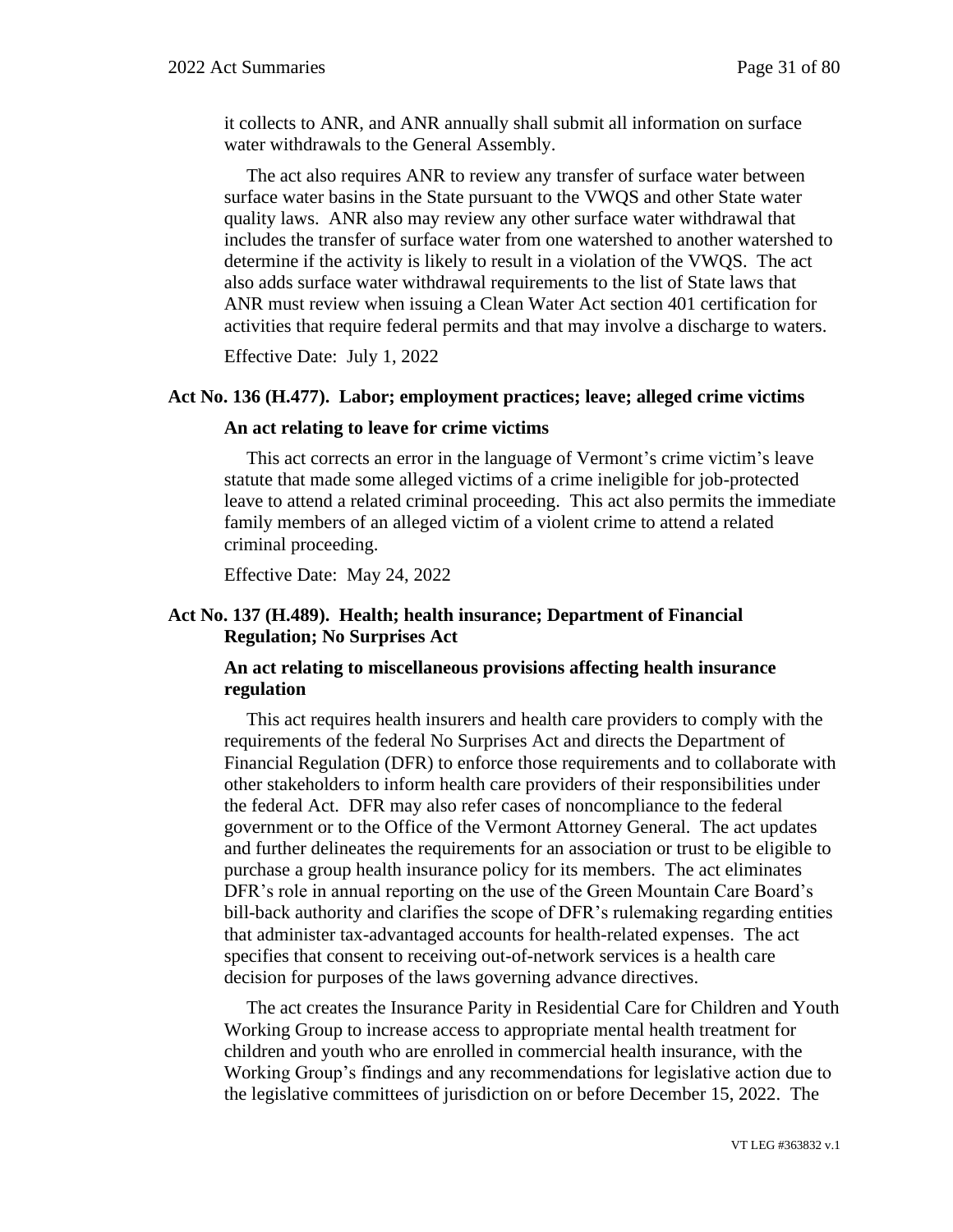act also separates the individual and small group health insurance markets for plan year 2023 and requires DFR to convene a working group to look into maintaining separate markets in future plan years in a manner that reduces premiums in the small group market without increasing costs in the individual market. The working group's findings and recommendations are due to the legislative committees of jurisdiction on or before January 15, 2023.

Multiple effective dates, beginning on May 24, 2022

# **Act No. 138 (H.510). Taxation; income tax; appropriations; fees**

# **An act relating to tax reductions and other aid for Vermonters**

This act does the following:

- Creates a refundable Vermont child tax credit of \$1,000.00 for qualifying children who are five years of age and under. The credit phases out for taxpayers whose adjusted gross income exceeds \$125,000.00, irrespective of the individual's filing status.
- Amends the Vermont child and dependent care credit to provide a fully refundable credit that is 72 percent of the federal child and dependent care credit allowed to the taxpayer.
- Increases the Vermont earned income tax credit to 38 percent of the federal earned income tax credit granted to the taxpayer.
- Creates a new deduction from taxable income for the amount of interest paid by a qualified resident taxpayer during the taxable year on a qualified education loan for the costs of attendance at an eligible educational institution. To be eligible for the deduction, a taxpayer must have adjusted gross income equal to or less than \$120,000.00 (if the taxpayer is a single filer) or \$200,000.00 (if the taxpayer is joint filer).
- Increases the income thresholds for the Social Security income exemption by \$5,000.00.
- Creates new \$10,000,00 exemptions for retirement income from the federal Civil Service Retirement System, other noncontributory government retirement systems, and the U.S. military. The new exemptions are subject to the same income thresholds as the Social Security income exemption. Only one new exemption or the Social Security exemption may be claimed by a taxpayer each taxable year.
- Increases the annual amount of first-year affordable housing tax credits by \$250,000.00 per year. Dedicates that amount to credits used for purchasing and restoring manufactured homes.
- Appropriates \$750,000.00 in Global Commitment funds in fiscal year 2023 to increase the payments to eligible individuals in the Aid for the Aged, Blind, and Disabled program.
- Appropriates \$1,000,000.00 in fiscal year 2023 from the General Fund to the Department for Children and Families for the early childhood staff and home-based provider retention grant program.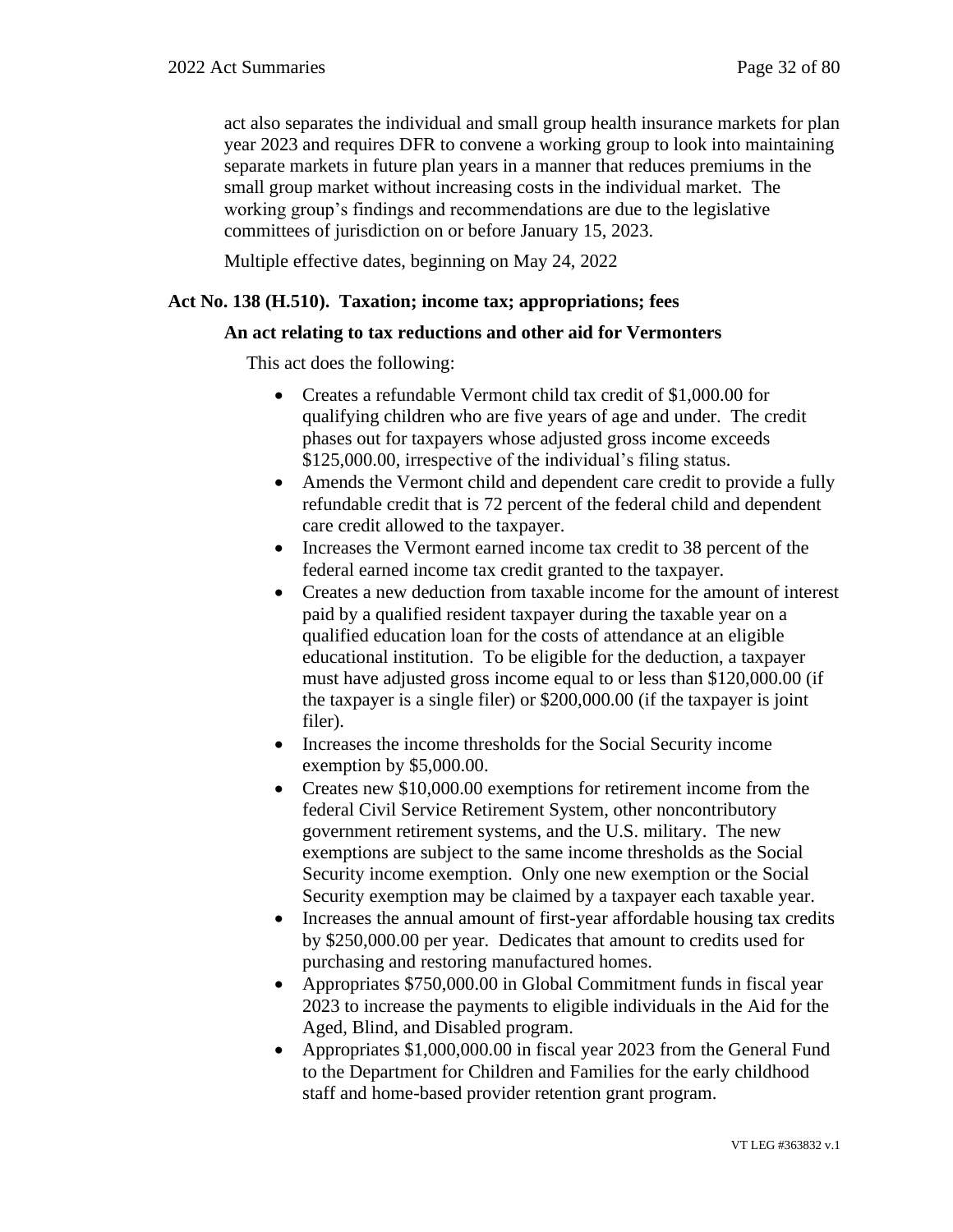• Increases the annual renewal fee paid by investment companies from \$1,500.00 to \$1,650.00.

Effective Dates:

- Secs. 1–8 (income tax credits, deduction and exclusions) are effective retroactively on January 1, 2022 and apply to taxable years beginning on and after January 1, 2022.
- Secs. 9–12 (affordable housing tax credit, appropriations, and fees) are effective on July 1, 2022.

# **Act No. 139 (H.515). Banking; insurance; captive insurance; securities**

#### **An act relating to banking, insurance, and securities**

This act makes various technical amendments to Vermont's banking, insurance, and securities laws. In addition, the act makes several substantive changes to Vermont law, as follows. First, the act requires licensees to register virtual currency kiosks with the State and imposes on them disclosure requirements similar to those applied to ATMs under current law. Second, the act allows certain insurers to offer rebates to consumers if those rebates constitute "value-added products and services" that relate to the insurance coverage and also benefit both the consumer and the insurer. Third, it reduces the minimum statutory interest rate to 0.15 percent under the standard nonforfeiture law that applies to deferred annuities. Fourth, it enacts a regulatory scheme specific to travel insurance. Fifth, it makes several changes to captive insurance law relating to the following topics: the reporting of premium tax reconciliations, delinquency proceedings against protected cells within a sponsored captive insurance company, insurance of unaffiliated entities within a protected cell, reporting requirements specific to sponsored captive insurance companies, and authority to enter into parametric contracts. Sixth, it enacts the Vermont Insurance Data Security Law. Seventh, it enacts the Vermont Whistleblower Award and Protection Act. Eighth, it authorizes the Commissioner of Financial Regulation to update its credit for reinsurance rules to comply with federal and NAIC accreditation standards. Finally, the act requires the Department of Financial Regulation, in consultation with the Public Utility Commission, to develop a guidance document that includes recommendations related to standard insurance requirements and measures applicable to Internet service providers that ensure adequate coverage is in force for the duration of broadband construction projects in Vermont.

Effective Date: May 27, 2022

# **Act No. 140 (H.517). Education; educational benefits; military families; eligibility to serve as Adjutant and Inspector General**

**An act relating to educational benefits for members of the military and their families and eligibility for election to serve as Adjutant and Inspector General**

This act: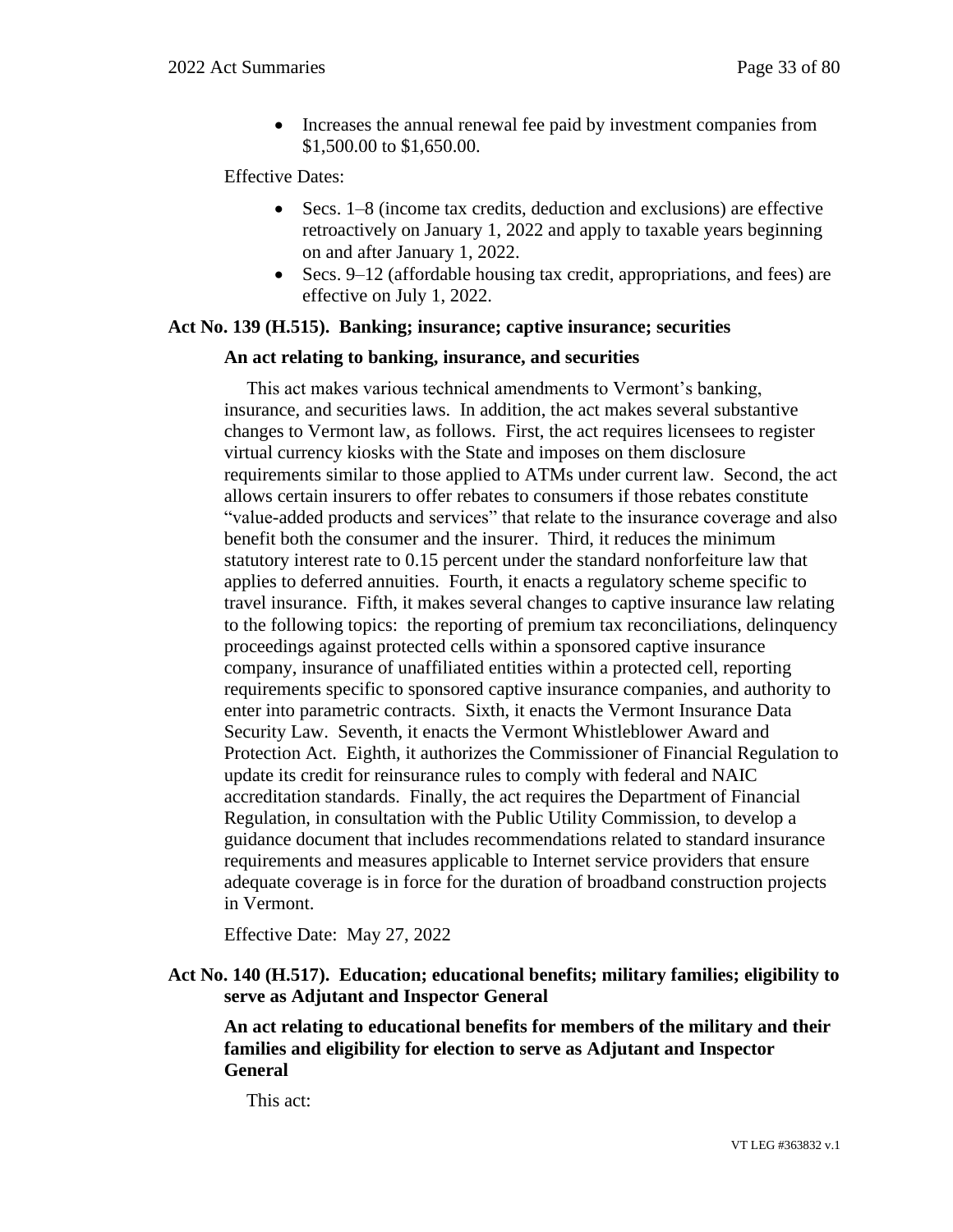- amends 16 V.S.A. § 2857 (Vermont National Guard Tuition Benefit Program) to change the amount of the tuition benefits and to clarify that the benefits can be used to obtain multiple certificates under the Program;
- creates a three-year pilot program to allow tuition benefits under the Vermont National Guard Tuition Benefit Program to be used for a second baccalaureate degree and for a master's degree;
- amends 16 V.S.A. § 1073 ("legal pupil" defined; access to school) to add a subsection (d) that allows remote school registration of students if one or both of the student's parents or guardians are being relocated to Vermont under military orders;
- amends 16 V.S.A. §§ 2185 and 2282a (determination of residency for tuition purposes at the Vermont State Colleges and the University of Vermont and State Agricultural College) to add a subsection (c) that provides in-state tuition benefits for the spouse and dependent child of any person who is a member of the U.S. Armed Forces and stationed in this State pursuant to military orders;
- adds 16 V.S.A. § 568 (Purple Star School Programs) to require the Agency of Education to designate a school district as a Purple Star Campus if the school district applies and qualifies for the designation;
- amends 2 V.S.A. § 10 (election of State and judicial officers) to move the election of the Adjutant and Inspector General from the first year of each biennium to the second;
- amends 20 V.S.A. § 363 (officers generally) to require that for an individual to be eligible to serve as the Adjutant and Inspector General of the Vermont National Guard the individual must satisfy specified qualification criteria; and
- extends the current term of the Adjutant General through the end of February 2024 to correspond to the new election date in the second year of the biennium.

Effective Date: May 27, 2022

# **Act No. 141 (H.533). Possession and control of regulated drugs; seizure and forfeiture of property; procedure; report**

# **An act relating to forfeited property disposition and a study assessing civil and criminal seizure and forfeiture of property in drug-related offenses**

This act creates the Property Seizure and Forfeiture Working Group to study various topics concerning Vermont's use of State and federal processes for the seizure and forfeiture of property in drug-related offenses since 2015. On or before December 15, 2022, the Working Group is required to submit a report on the study in the form of proposed legislation.

The act updates the statutory cross-reference contained in 18 V.S.A. § 4247(a) so that the public sale of forfeited property is no longer governed by a repealed statute. 18 V.S.A.  $\S$  4247(b)(1)(B) is also updated to replace the now-defunct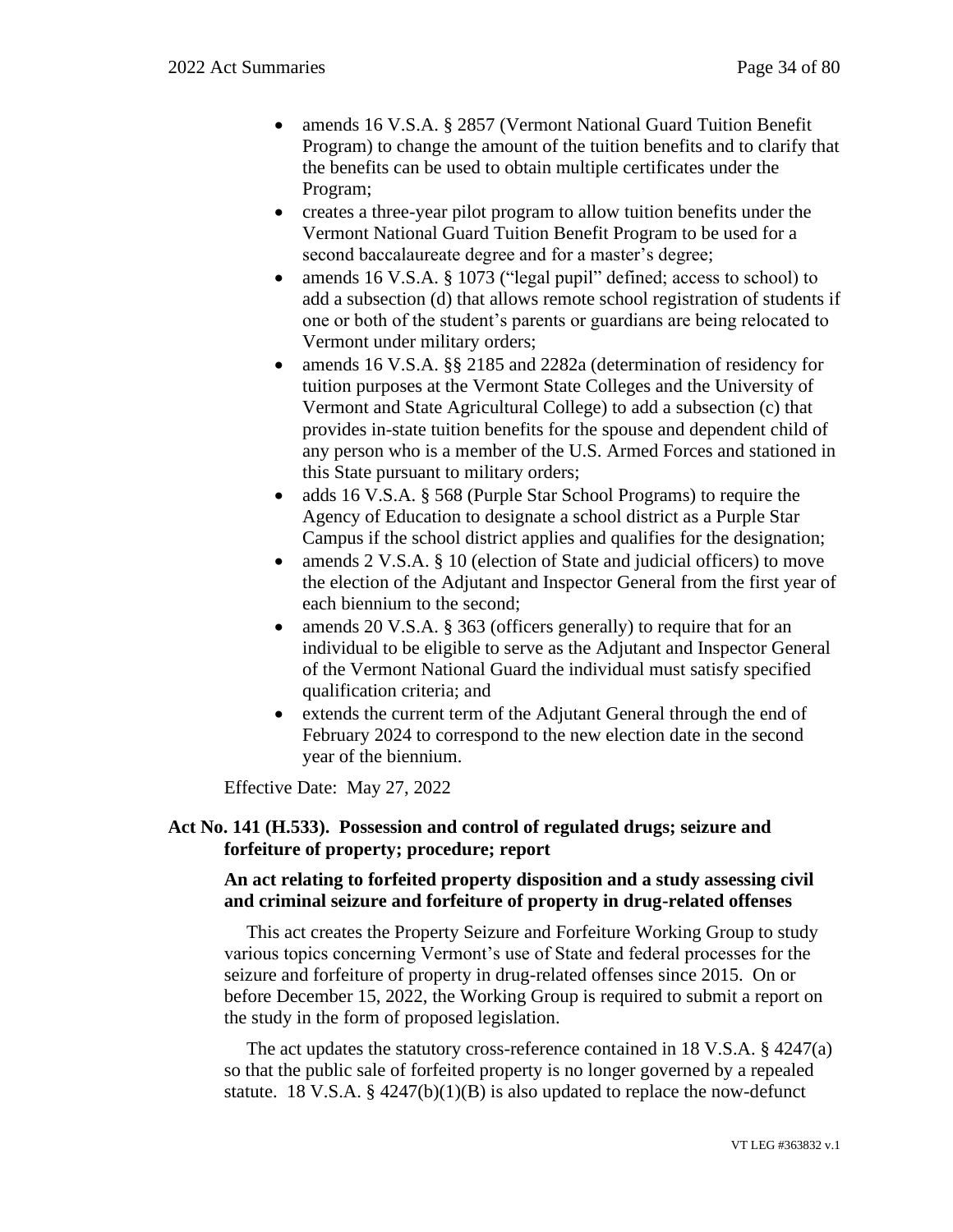Governor's Criminal Justice and Substance Abuse Cabinet with the Agency of Administration as the entity that determines how proceeds from the sale of forfeited property are allocated to law enforcement. The act prospectively repeals 18 V.S.A. § 4247(b)(1)(B) on July 1, 2024.

Effective Date: July 1, 2022

# **Act No. 142 (H.546). Executive Branch; racial equity; Division of Racial Justice Statistics**

# **An act relating to racial justice statistics**

This act creates the Division of Racial Justice Statistics within the Office of Racial Equity to collect and analyze data related to systemic racial bias and disparities within the criminal and juvenile justice systems. The act also creates the Racial Justice Statistics Advisory Council within the Office of Racial Equity to serve in an advisory capacity to the Division of Racial Justice Statistics, evaluate the data and analyses received from the Division, and make recommendations to the Division as a result of the evaluations.

Effective Date: July 1, 2022

# **Act No. 143 (H.551). Property; restrictive covenants**

# **An act relating to prohibiting racially and religiously restrictive covenants in deeds**

This act prohibits a deed, mortgage, plat, or other recorded device recorded on or after July 1, 2022, from containing a covenant or other property interest purporting to restrict the ownership or use of real property on the basis of race or religion. The act also declares void and unenforceable any existing covenant or other property interest purporting to restrict the ownership or use of real property on the basis of race or religion.

Effective Date: July 1, 2022

# **Act No. 144 (H.559). Labor; workers' compensation; Workers' Compensation Administrative Fund; rate of contribution**

#### **An act relating to workers' compensation**

This act establishes the rate of contribution to the Workers' Compensation Administrative Fund for direct calendar year premiums for workers' compensation in fiscal year 2023.

Effective Date: July 1, 2022

# **Act No. 145 (H.626). Agriculture; pesticides; pollinator health; neonicotinoid treated seed**

#### **An act relating to the sale, use, or application of neonicotinoid pesticides**

This act requires the Secretary of Agriculture, Food and Markets (Secretary), after consultation with the Agricultural Innovation Board, to adopt by rule best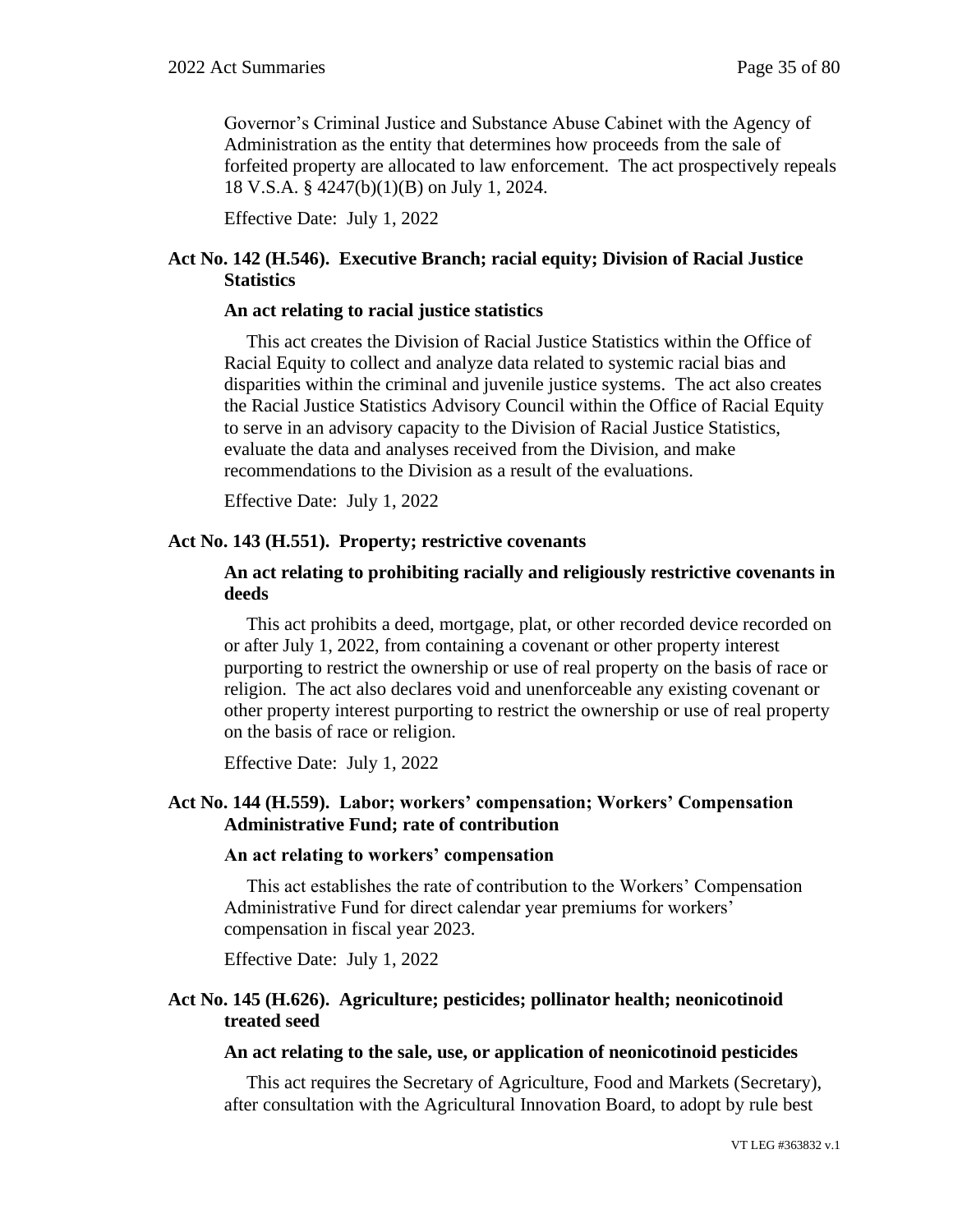management practices (BMPs) for the use of neonicotinoid treated article seeds in the State. "Neonicotinoid treated article seeds" are defined by the act as treated article seeds that are treated or coated with a neonicotinoid pesticide. In developing the rules, the Secretary is required to address specific issues, including establishment of threshold levels of pest pressure required prior to use of neonicotinoid treated article seeds, availability of nontreated article seeds, economic impact from crop loss as compared to crop yield when neonicotinoid treated article seeds are used, relative toxicities of different neonicotinoid treated article seeds, and the effects of neonicotinoid treated article seeds on human health and the environment. The act requires the Secretary to submit a copy of the proposed rules to the General Assembly prior to the final filing of the rules under the Administrative Procedure Act.

The act also requires the Agricultural Innovation Board to submit to the General Assembly a report regarding whether BMPs should be adopted for the use of treated article seeds that are not neonicotinoid treated article seeds. In addition, the act requires the Secretary to monitor managed pollinator health to establish pollinator health benchmarks for Vermont, including presence of pesticides in hives, mite pressure, disease pressure, mite control methods, genetic influence on survival, winter survival rate, and forage availability. The act authorizes the creation of two new positions at the Agency of Agriculture, Food and Markets to staff the Agency's Residuals Management Program.

Effective Date: July 1, 2022

#### **Act No. 146 (H.697). Taxation; use value appraisal; reserve forestland**

# **An act relating to eligibility of reserve forestland for enrollment in the Use Value Appraisal Program**

This act amends the Use Value Appraisal (UVA) Program to authorize enrollment of reserve forestland and to clarify existing authority for enrollment of ecologically significant treatment areas (ESTAs). The act amends the definition of "managed forestland" to include eligible ESTAs or reserve forestland as managed forestland eligible for enrollment in UVA. ESTAs are defined as lands within a parcel of managed forestland that will be managed using protective or conservation management strategies and are not required to be managed for timber, including old forests; State-significant natural communities; rare, threatened, and endangered species; riparian areas; forested wetlands; and vernal pools. Reserve forestland is defined as land that is managed for the purpose of attaining old forest values and functions in accordance with minimum acceptable standards for forest management as approved by the Commissioner of Forests, Parks and Recreation. On parcels of up to 100 acres, 50 percent or more of the enrolled parcel acres shall be composed of significant and sensitive conditions in accordance with the minimum acceptable standards established by the Commissioner. On parcels of 100 acres or more, 30 percent of the enrolled parcel acres shall be composed of significant and sensitive conditions in accordance with the minimum acceptable standards established by the Commissioner. Beginning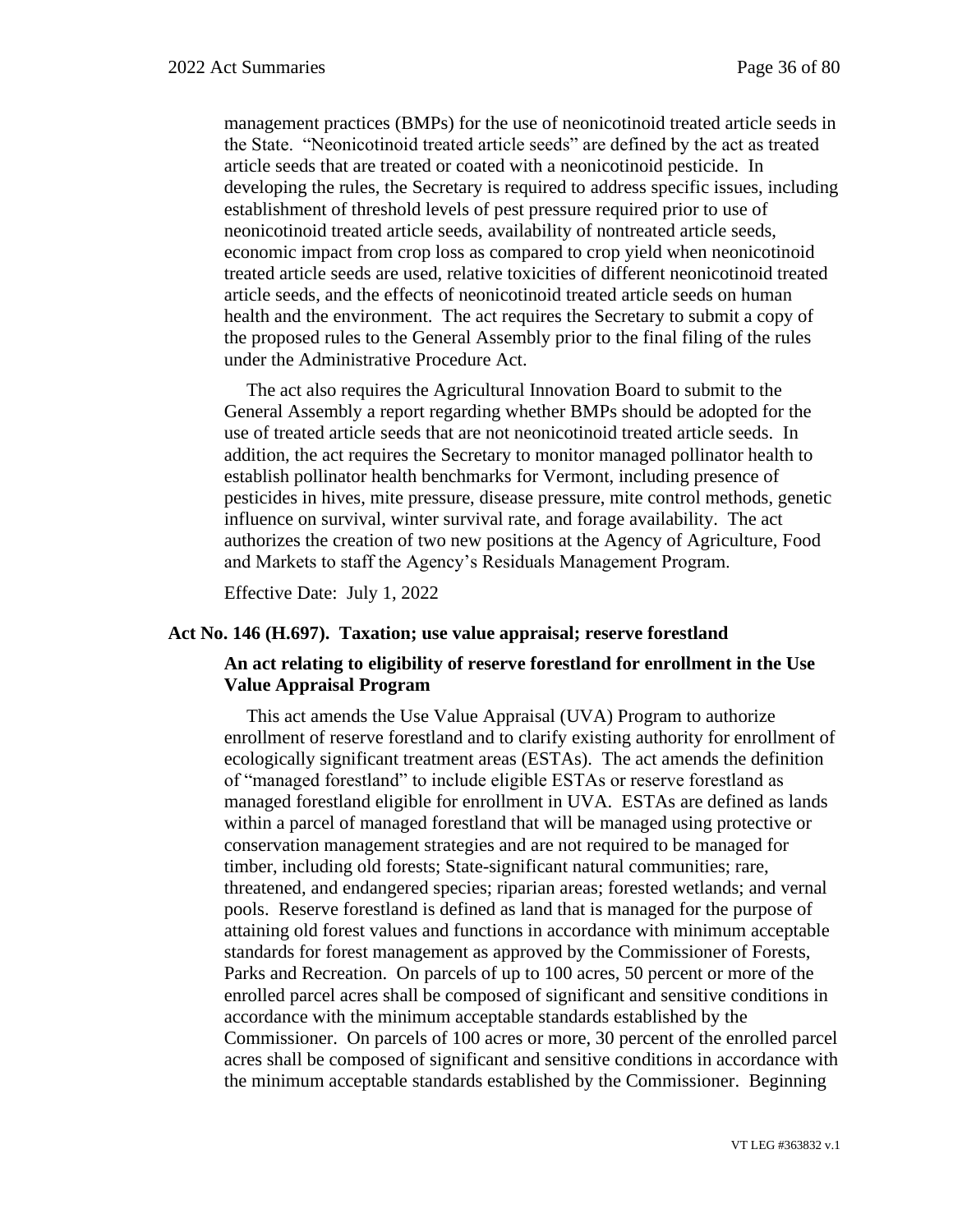on July 1, 2023, managed forestland shall be eligible for enrollment in the Use Value Appraisal Program as reserve forestland.

The act requires the Commissioner of Forests, Parks and Recreation to submit to the General Assembly the standards for the management of reserve forestland eligible for participation in UVA. The standards established by the Commissioner of Forests, Parks and Recreation shall be the same or substantially similar to the standards set forth in the Commissioner's report on Considerations for a Reserve Forestland Subcategory in Vermont's Use Value Appraisal Program. The act also requires the Commissioner of Forests, Parks and Recreation to report to the General Assembly by January 15, 2026 regarding enrollment of managed forestland under the UVA Program since reserve forestland became eligible for enrollment. In addition, the act requires the Division of Property Valuation and Review as part of the Division's annual report to the General Assembly to assess how enrollment of managed forestland in UVA has changed since reserve forestland became eligible for enrollment.

Multiple effective dates, beginning on May 27, 2022

#### **Act No. 147 (H.729). Judiciary; civil and criminal court procedures**

#### **An act relating to miscellaneous judiciary procedures**

This act makes a number of changes to court and Judiciary procedures, including permitting a victim seeking a relief from abuse order during regular court hours to affirm the affidavit over the telephone; requiring the Restitution Unit to receive notice when the court issues an order to seal criminal records: making it a civil offense, subject to a penalty of not more than \$1,000, if sealed criminal history records are knowingly disclosed without authorization by a State or municipal employee or contractor or by any agent of the court; clarifying that a filing fee is only charged for petitions to seal adult criminal history DUI records and not for juvenile DUI records; updating the statutes to reflect that the Administrative Judge now has the title of Chief Superior Judge; directing the Chief Superior Judge to report to the House and Senate Committees on Judiciary by December 1, 2022, on practices for the collection of racial demographic data in court filings; extending the sunset for the Vermont Sentencing Commission from July 1, 2022, to July 1, 2023; extending the sunset for the regulations governing advanced license plate readers from July 1, 2022, to July 1, 2024; increasing the fees for service of process and obtaining fingerprints; and making the statute of limitations six years for all claims related to employment or housing discrimination.

Effective Date: May 31, 2022

# **Act No. 148 (S.53). Taxation; corporate income tax; conformity to federal tax laws**

### **An act relating to changes to Vermont corporate income tax and conformity to federal tax laws**

This act does the following: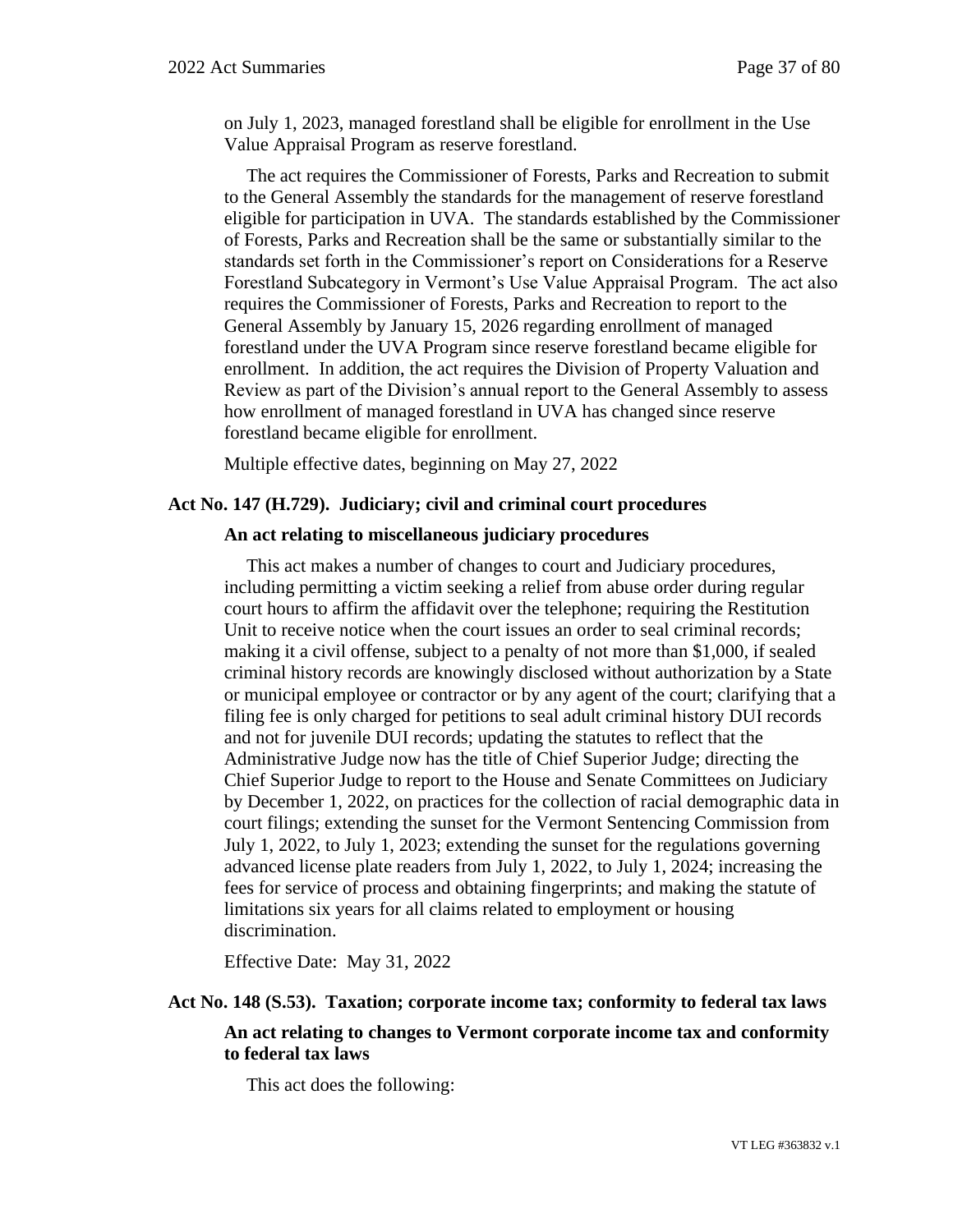- amends the apportionment factors for taxable C corporations with activity both inside and outside Vermont so that the only apportionment factor is the sales factor (also known as the "single sales factor")
- requires taxable C corporations with activity both inside and outside Vermont to continue to report their property and payroll to the Commissioner of Taxes when Vermont moves to a single sales factor
- moves Vermont to the Finnigan method of applying jurisdiction to the income of member-corporations within a unitary combined filing group
- supersedes the 80/20 rule and requires the income and apportionment factors of all taxable corporations incorporated in the United States that are part of a unitary combined filing group to be included in that group's return
- repeals the "throwback" rule, so that "nowhere income" from sales of tangible personal property made from Vermont into another state that are not taxed in that other state are not included in the Vermont sales apportionment factor
- changes the minimum corporate income tax brackets and amounts
- requires the Department of Taxes to adopt rules relating to the updated unitary combined reporting requirements, including the transition from the Joyce to the Finnigan method of applying jurisdiction to unitary filing groups
- requires the Department of Taxes, on or before January 15, 2024, to report to the House Committee on Ways and Means and the Senate Committee on Finance on the Department's proposed rules and any recommendations for legislation with respect to unitary combined reporting
- updates the date of conformity to federal income tax and estate tax laws for taxable years 2021 and after, to December 31, 2021

Effective Dates:

- Secs. 1–6 (corporate income tax) are effective on January 1, 2023 and apply to taxable years beginning on and after January 1, 2023.
- Secs. 7 and 8 (annual link to federal statutes) are effective retroactively on January 1, 2022 and apply to taxable years beginning on and after January 1, 2021.

## **Act No. 149 (S.90). Health; public health**

#### **An act relating to establishing an** amyotrophic **lateral sclerosis registry**

This act directs the Commissioner of Health to establish, maintain, and operate a statewide amyotrophic lateral sclerosis (ALS) incidence registry. It further requires a health care provider that screens for, diagnoses, or provides therapeutic services to patients with ALS to report to the Department of Health all individuals diagnosed as having ALS within six months following the date of diagnosis. Each year, the Department is required to submit a report to the Governor and General Assembly containing the statewide prevalence and incidence estimates of ALS.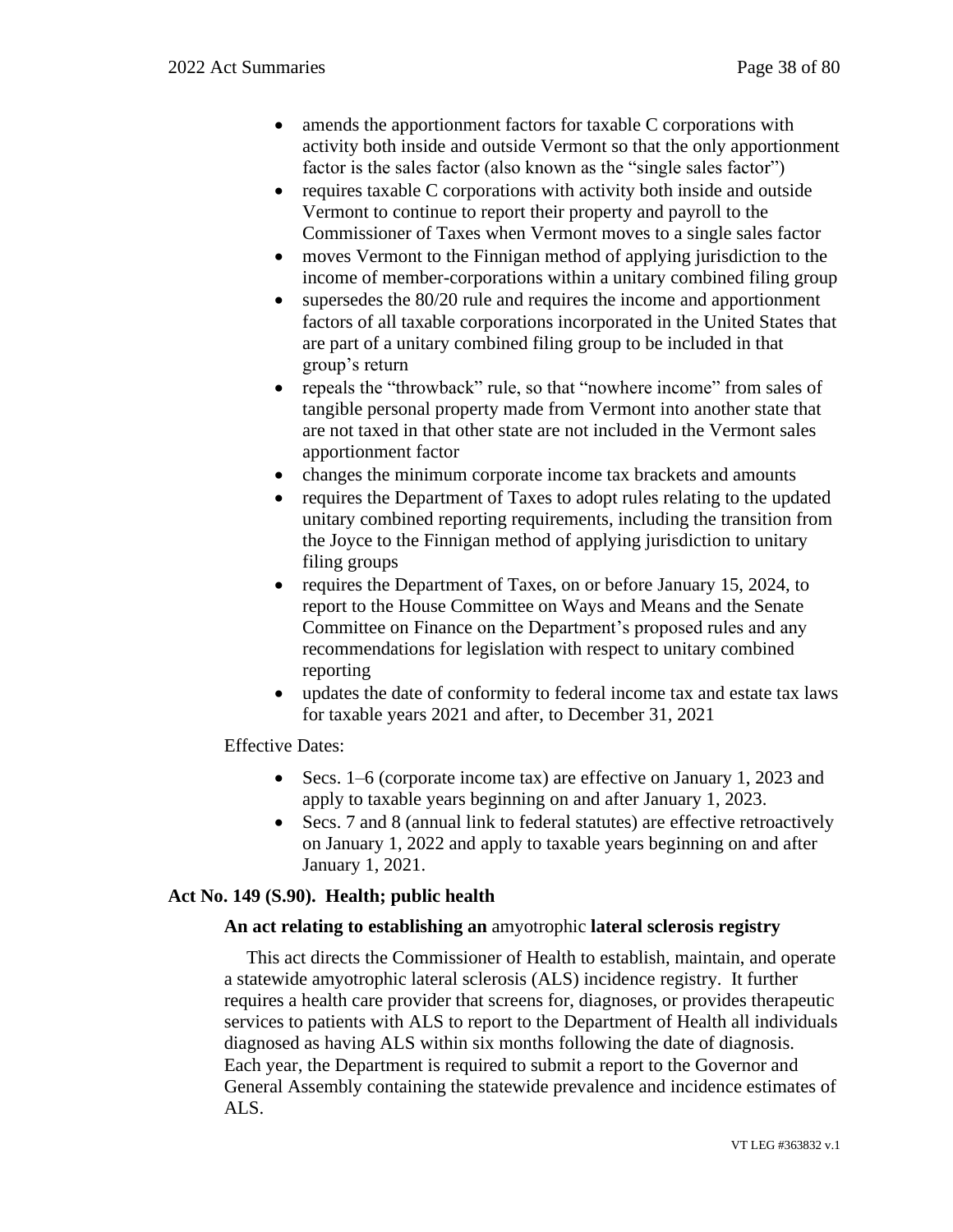This act directs the Commissioner of Health to develop written materials that provide information about the National Amyotrophic Lateral Sclerosis Registry, which shall be made available to all licensed health care providers in Vermont.

This act also directs the Department of Health to seek and apply for grants to fund the statewide ALS registry and, as part of its fiscal year 2024 presentation, to describe any grants applied for or awarded for this purpose or other identified funding sources.

Multiple effective dates, beginning on July 1, 2022

#### **Act No. 150 (S.91). Human services; children and families**

#### **An act relating to the Parent Child Center Network**

This act establishes the Parent Child Center Network, which is defined as "an Agency of Human Services' community partner composed of authorized parent child centers that ensures accountability and collaboration among authorized parent child centers." It amends the criteria that the Secretary of Human Services (Secretary) must use to determine whether a new parent child center shall be authorized and whether an existing parent child center shall be reauthorized. This act also requires the Secretary to conduct a reauthorization review of each parent child center at least every six years.

This act directs the Secretary to disperse a joint allocation for all parent child center services to the Parent Child Center Network, which in turn is required to distribute funding to each authorized parent child center. It further requires the Parent Child Center Network and authorized parent child centers to provide any previously agreed upon information to enable the Secretary to evaluate the services provided through grant funds, the effect of services on consumers, and an accounting of the expenditure of grant funds.

Multiple effective dates, beginning on July 1, 2022

## **Act No. 151 (S.100). Education; school food programs**

#### **An act relating to universal school meals**

This act creates a one-year universal school meals program that provides free breakfast and lunch to all public school students. Approved independent schools physically located in Vermont may also participate in the one-year universal school meals program for those students who attend on public tuition. Schools that participate in the universal meals program are required to maximize access to federal funds. This act also creates a one-year moratorium on the ability of a school district to ask for an exemption from participation in a school meals program under 16 V.S.A. § 1265.

This act requires the Agency of Education to report to the Senate and House Committees on Education and on Appropriations, the House Committee on Ways and Means, and the Senate Committee on Finance on the impact and status of this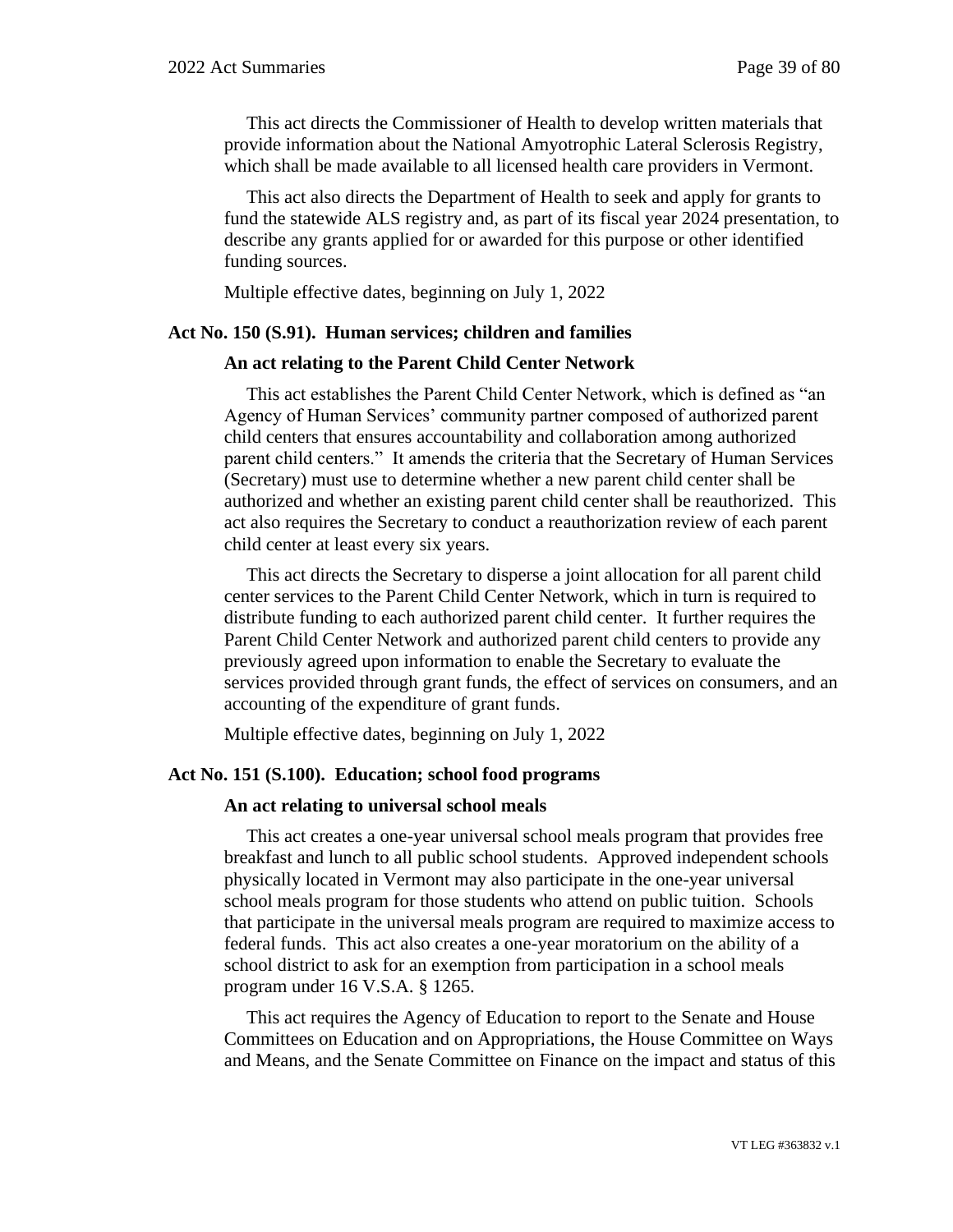act. This act also requires the Joint Fiscal Office to prepare a report examining possible revenue sources not ordinarily used for General Fund purposes.

Effective Date: July 1, 2022

### **Act No. 152 (S.139). Education; school branding**

#### **An act relating to nondiscriminatory school branding**

This act defines school branding and requires the Secretary of Education to develop a model nondiscriminatory school branding policy for public schools and approved independent schools on or before August 1, 2022. The policy shall prohibit school branding that directly or indirectly references or stereotypes the likeness, features, symbols, traditions, or other characteristics that are specific to either the race, creed, color, national origin, sexual orientation, or gender identity of any person or group of persons or any person, group of persons, or organization associated with the repression of others. The policy shall provide a process for complaints regarding school branding that violates the policy, with school boards determining complaints first and appeals of school board decisions going to the Secretary of Education. This act requires each school board to adopt and ensure implementation of a nondiscriminatory school branding policy that is at least as comprehensive as the model policy on or before January 1, 2023. This act allows schools to use materials that feature school branding that does not comply with the policy under certain circumstances.

Effective Date: July 1, 2022

#### **Act No. 153 (S.140). Court procedure; prohibition on civil arrest at courthouses**

#### **An act relating to prohibiting civil arrests at courthouses**

This act prohibits a person from being subject to civil arrest while traveling to, entering, remaining at, or returning from a court proceeding. As used in the act, "civil arrest" means an arrest for purposes of obtaining a person's presence or attendance at a civil proceeding, including an immigration proceeding.

Effective Date: May 31, 2022

# **Act No. 154 (S.148). Conservation and development; government; environmental justice**

### **An act relating to environmental justice in Vermont**

This act establishes an environmental justice policy for the State of Vermont and requires the State agencies to incorporate environmental justice into their work, rules, and procedures. It establishes the Environmental Justice Advisory Council and the Interagency Environmental Justice Committee to advise the State on environmental justice issues. It also requires the creation of an environmental justice mapping tool.

Effective Date: May 31, 2022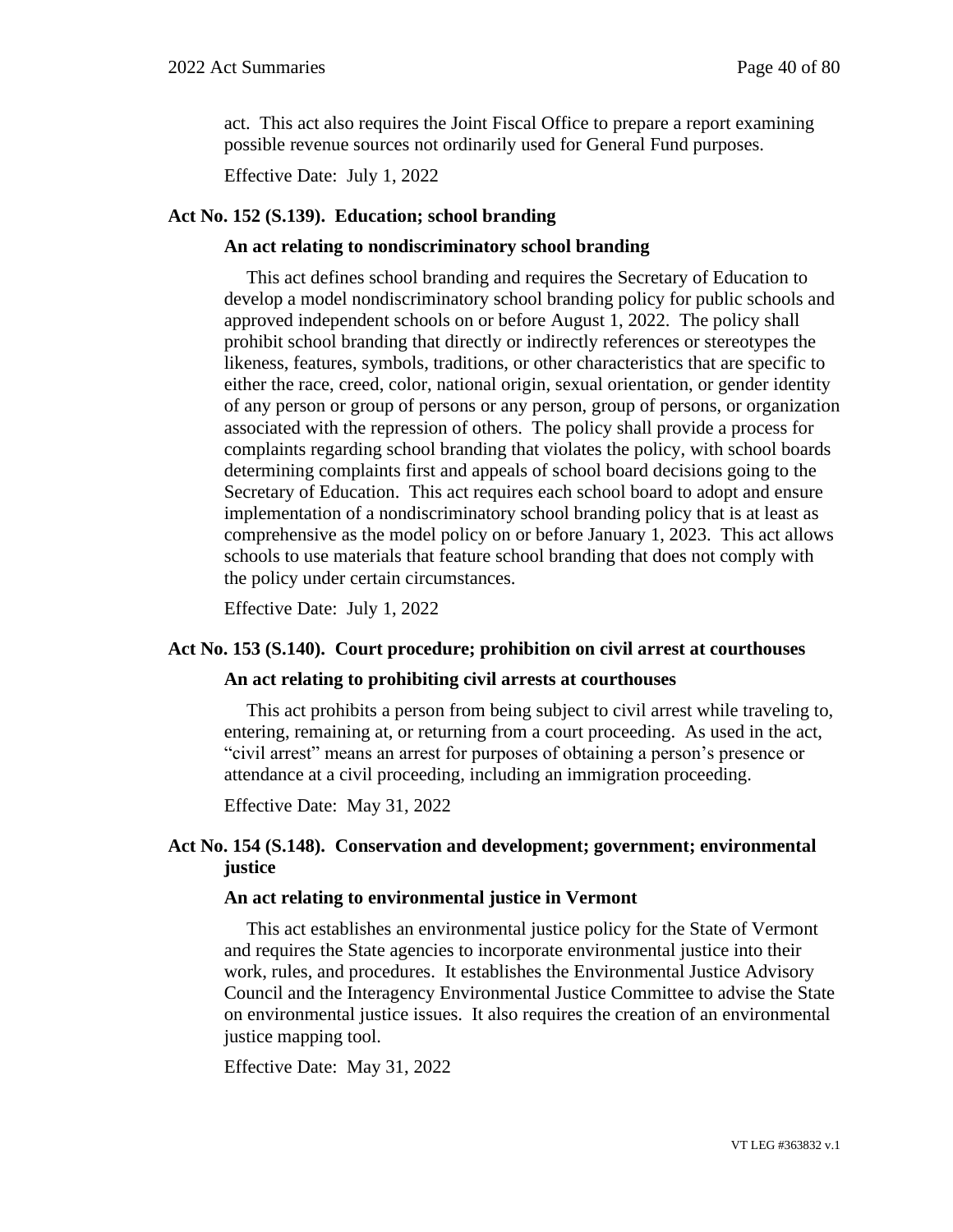## **Act No. 155 (S.161). Public service; renewable energy programs; baseload renewable power portfolio requirement**

### **An act relating to extending the baseload renewable power portfolio requirement**

This act extends the obligation for Vermont's retail electricity providers to purchase the power from the baseload renewable power portfolio plant to November 1, 2032, unless the obligation is terminated earlier. It requires the plant owner to increase the overall plant efficiency by 50 percent. If the owner fails to meet the deadlines establishes in the act, the obligation to purchase the power will be terminated.

The act also requires three reports back to the General Assembly related to the extension of the obligation. The first is an assessment of the Ryegate power plant decommissioning fund. It also requires the Commissioner of Forests, Parks and Recreation to conduct an analysis and calculate a minimum fair market price for wood fuel to be paid by Ryegate. It also requires the Secretary of Natural Resources to report back on whether the harvesting practices required in the Ryegate certificate of public good need to be updated.

Effective Date: May 31, 2022

## **Act No. 156 (S.173). Legislative; State House; Legislative Advisory Committee on the State House; art**

#### **An act relating to the State House art collections**

This act makes various amendments to the membership and duties of the Legislative Advisory Committee on the State House, including the following:

- decreasing the legislative membership of the Committee to three Senate and three House members
- adding the State Curator as a member of the Committee
- amending the meeting provisions of the Committee by requiring that the Committee and any subcommittees meet at least one time when the Legislature is not in session, but not more than six times per year without approval of the Speaker of the House and the Pro Tempore of the Senate
- adding a conflict of interest provision for members of the Committee
- requiring the Committee to approve a collections policy for the State House that is developed by the State Curator

This act also clarifies the roles and responsibilities of the Sergeant at Arms and the State Curator, including that:

- the Sergeant at Arms is not responsible for curating the historic State House and its collections
- the State Curator develops the collections policy for the State House in coordination with experts.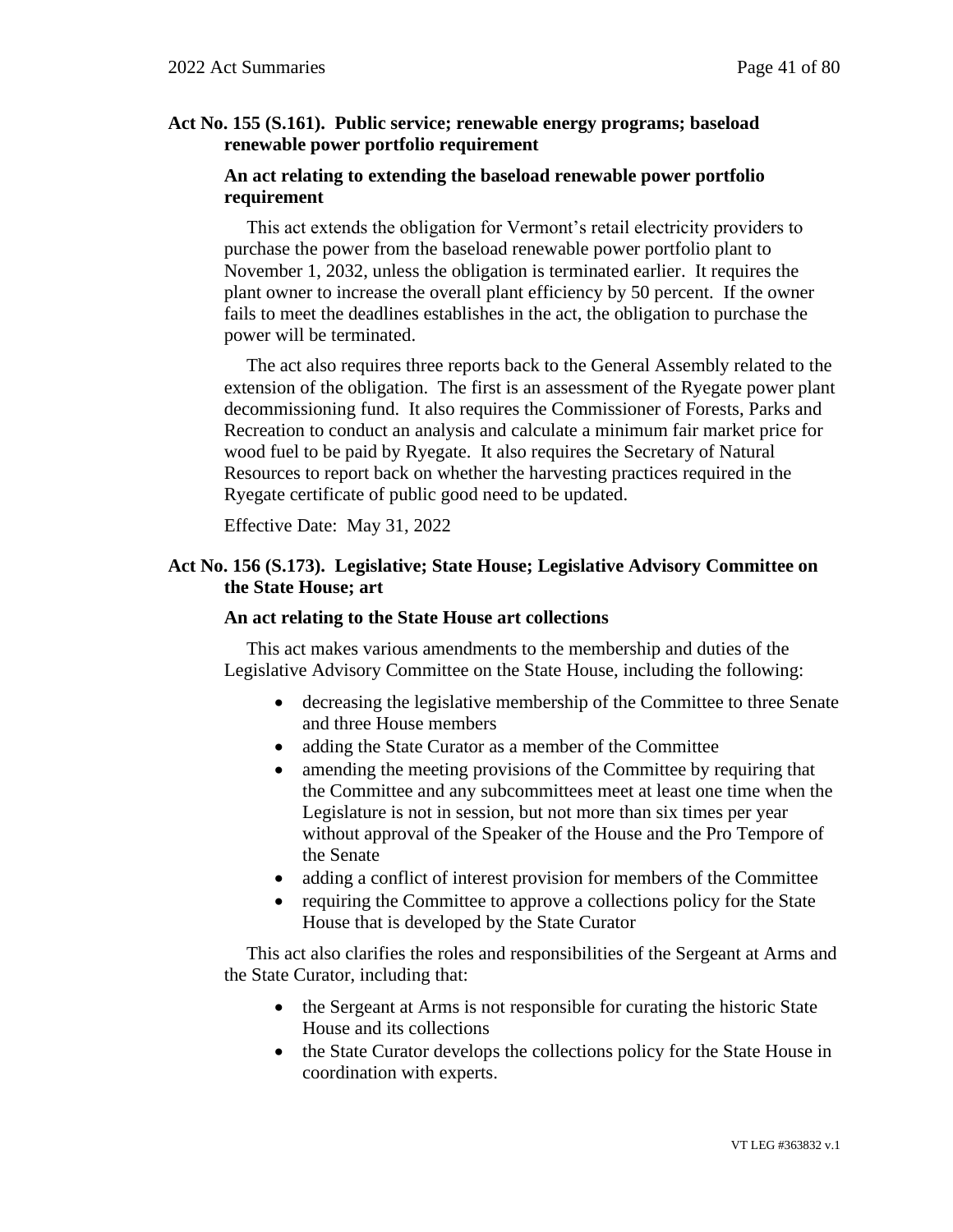In addition, this act requires the Legislative Advisory Committee on the State House to review the roles and responsibilities of the State Curator, the Sergeant at Arms, and the Friends of the State House and submit a report to the House Committee on Corrections and Institutions and the Senate Committee on Institutions with any recommendations for legislative action to clarify these roles and responsibilities by December 15, 2022.

Effective Date: May 31, 2022, except that all members of the General Assembly serving on the Committee as of the date of enactment shall remain on the Committee through the end of the 2021–2022 biennium.

## **Act No. 157 (S.181). Municipal government; regulatory provisions; police power of municipalities; miscellaneous regulatory powers**

## **An act relating to authorizing miscellaneous regulatory authority for municipal governments**

This act:

- Amends the enumerated list of municipal regulatory powers in 24 V.S.A. § 2291 to allow municipalities to adopt ordinances governing the installation of sidewalks, the implementation of trafficcalming devices, and the location and installation of storm drains and to establish health and safety standards for premises within the municipality.
- Authorizes municipalities to vote to:
	- o suspend a charter provision for not more than three years and to use general law authority in lieu of the suspended charter provision;
	- o allow nonresidents to be elected or appointed as certain town officers;
	- o eliminate the office of constable and assign any existing duties to another town officer;
	- o reduce or expand the number of members on an appropriate municipal panel (development review board or zoning board of adjustment) or planning commission; and
	- o use cemetery funds for the improvement of cemetery grounds.
- Establishes procedures for:
	- o Electronic meetings of a public body that is affected by an "allhazard" during a declared state of emergency.
	- o Boards of civil authority and Department of Taxes hearing officers to conduct electronic property inspections pursuant to a grand list appeal during a declared state of emergency.
	- o Temporary moratoria on water and sewer disconnections during a state of emergency that causes financial hardship and the inability of ratepayers to pay for services.
	- o Municipal corporations to extend deadlines applicable to municipal corporations, provided that the deadlines do not relate to a State license, permit, or plan. This procedure also allows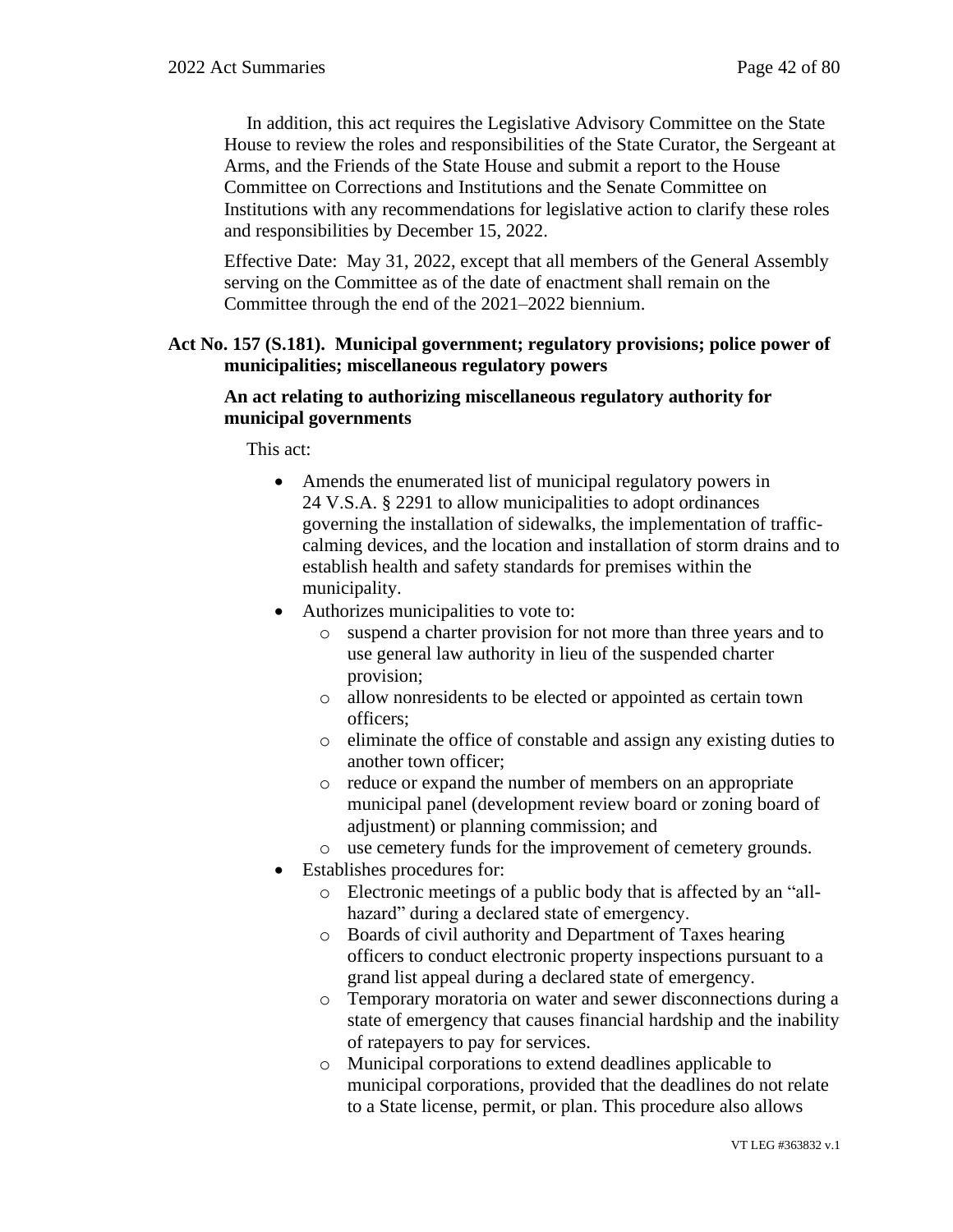municipal corporations to extend deadlines applicable to permits and plans issued by the municipality.

- Amends the Public Records Act to clarify that a public agency may provide records in a nonstandard format if requested by the requestor.
- Repeals 19 V.S.A. § 312 related to the segregation of town highway funds.

Effective Date: July 1, 2022

#### **Act No. 158 (S.188). Cannabis**

## **An act relating to regulating licensed small cannabis cultivation as farming**

This act makes numerous changes to the regulatory system for the adult-use cannabis market, as follows:

- Licensed small cultivators who grow cannabis outdoors on land already subject to Required Agricultural Practices will be afforded farming exemptions regarding land use requirements and permitting under Act 250 and local zoning and will be able to keep the parcel enrolled in the Use Value Appraisal Program, provided the parcel was already enrolled prior to cultivation of cannabis.
- Requires the Cannabis Control Board to submit to the House Committees on Agriculture and Forestry and on Ways and Means and the Senate Committees on Agriculture and on Finance written recommendations on how the Cannabis Control Board would regulate hemp products, as that term is defined in 7 V.S.A. § 861; hemp processors; and hemp product manufacturers.
- Establishes Cannabis Control Quality Program within the Cannabis Control Board and repeals the Agency of Agriculture, Food and Markets Cannabis Control Program.
- Establishes the same statutory standard for cultivation of cannabis for both "home grow" and commercial use: on property lawfully in possession of the cultivator or with the written consent of the person in lawful possession of the property and in an area that is screened from public view and access is limited to the cultivator and persons 21 years of age or older who have permission from the cultivator.
- Grants the Cannabis Control Board the authority to regulate synthetic cannabinoids and hemp-derived cannabinoids, including delta-8 and delta-10 tetrahydrocannabinol.
- Allows solid and liquid concentrates to be manufactured and sold to other licensees but not to the public.
- Requires the Cannabis Control Board to report to the General Assembly with a summary of the regulated market share for solid concentrates above 60 percent THC and the status of the illicit market for those products in other states with a regulated adult-use cannabis market.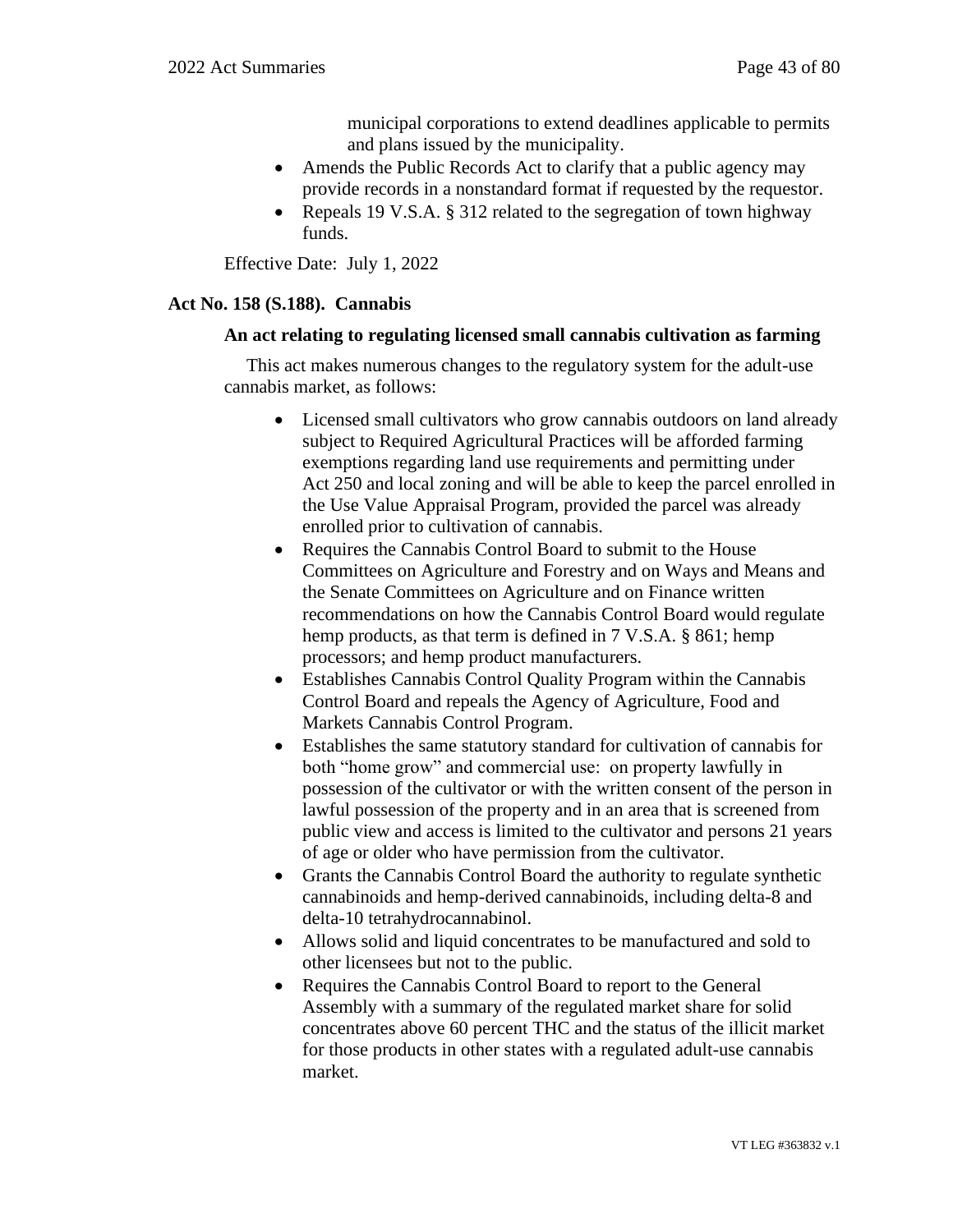- Allows the Board to accept third-party criminal background checks submitted by an applicant for a cannabis establishment license or renewal in lieu of obtaining from the Vermont Crime Information Center a copy of the person's Vermont fingerprint-based criminal history records, out-of-state criminal history records, and criminal history records from the Federal Bureau of Investigation.
- Permits a person who has obtained a cannabis employee ID card from the Board to work for any cannabis establishment.
- Allows an applicant to obtain multiple cannabis laboratory testing licenses.
- Clarifies that no applicant or its affiliates that control a dispensary shall hold more than one integrated license.
- Requires that all cannabis establishments licensed by the Board be assessed an annual product licensing fee of \$50.00 for every type of cannabis and cannabis product that is sold.

Effective Date: May 31, 2022

#### **Act No. 159 (S.201). Fish and wildlife; trapping; best management practices**

#### **An act relating to best management practices for trapping**

This act requires the Commissioner of Fish and Wildlife to submit to the General Assembly recommended best management practices (BMPs) for trapping that propose criteria and equipment designed to modernize trapping and improve the welfare of animals subject to trapping programs. The BMPs shall be based on investigation and research conducted by the Department of Fish and Wildlife and shall use the "Best Management Practices for Trapping in the United States" issued by the Association of Fish and Wildlife Agencies as the minimum standards for BMP development. After submission of the BMPs, the act requires the Fish and Wildlife Board to revise the rules regulating the trapping of furbearing animals in the State so that the rules are at least as stringent as the BMPs for trapping recommended by the Commissioner of Fish and Wildlife.

Effective Date: June 1, 2022

#### **Act No. 160 (S.224). Judiciary; family procedures; juvenile proceedings**

#### **An act relating to juvenile proceedings**

This act makes a number of changes to the law governing procedures for justice-involved youths, including extending from July 1, 2022, to July 1, 2023, the final implementation of the Raise the Age initiative that raises the age of the upper limit for juvenile jurisdiction; making clarifications to ensure that victims of juvenile offenses can obtain the compensation and restitution they are entitled to under current law permitting crime victims to discuss their personal experiences as victims of a juvenile offense without violating juvenile confidentiality requirements; permitting the victim in a juvenile or youthful offender proceeding to be accompanied by a victim's advocate at any court proceeding where the victim is ordered to attend or has a right to attend; making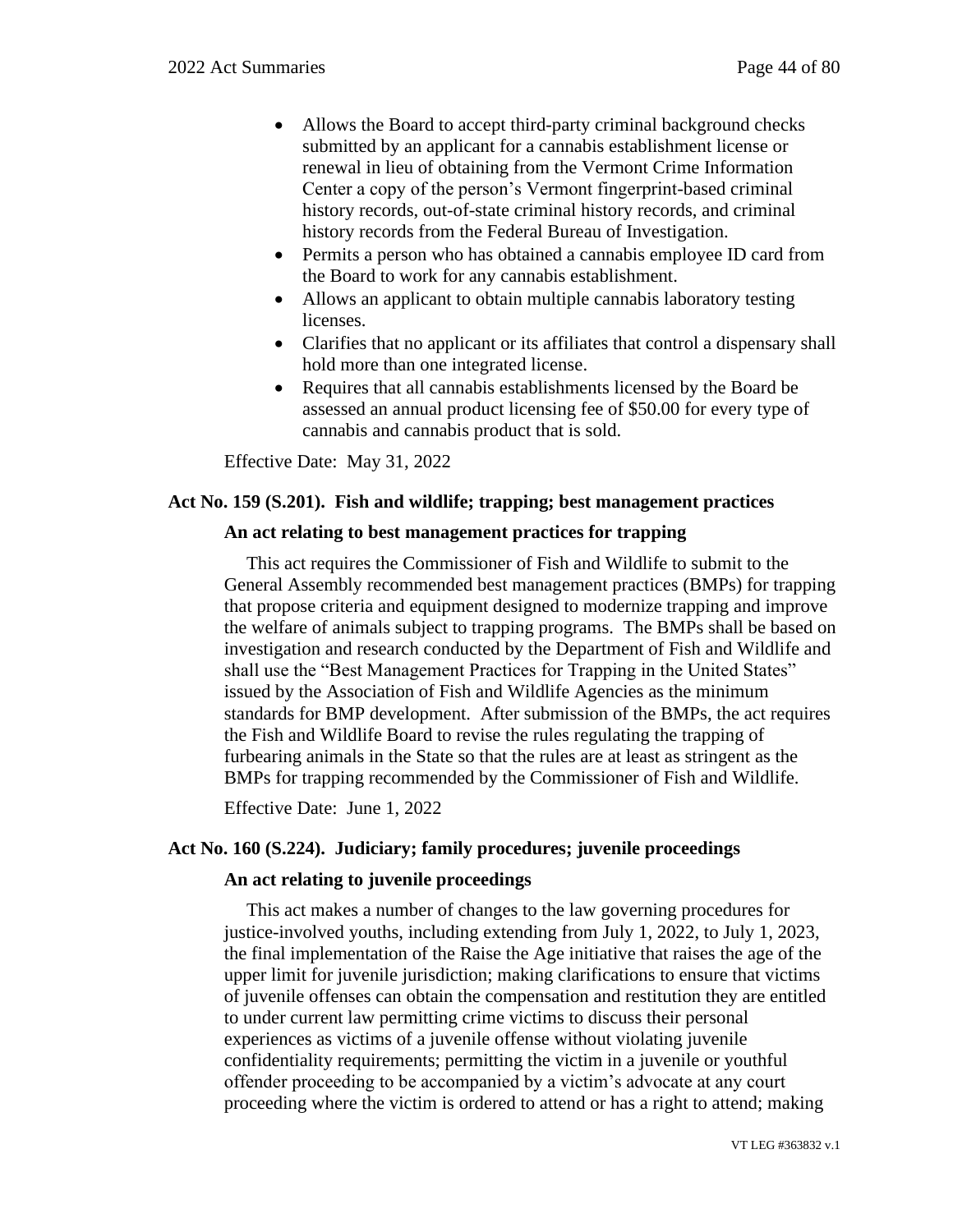rights of victims consistent in juvenile and youthful offender proceedings; establishing criteria for the court to consider when making the existing statutory finding that public safety will be protected before granting a motion for treatment as a youthful offender; permitting the court to order a psychosexual evaluation in certain types of cases to help determine appropriate conditions of probation in a juvenile case plan; and requiring DCF to report to the Senate Committees on Judiciary and on Institutions and the House Committees on Judiciary and on Corrections and Institutions by December 1, 2022, on the availability of secure placements and transitional housing for 18- and 19-year-olds subject to juvenile and youthful offender proceedings.

Effective Date: June 1, 2022

# **Act No. 161 (S.250). Law enforcement; certification; data collection; interrogation; reports**

#### **An act relating to law enforcement data collection and interrogation**

This act creates, clarifies, and directs law enforcement's reporting of data collection concerning roadside stops and encounters with members of the public. Specifically, statutory requirements specify the contents of an annual roadside data report and direct its submission to the House and Senate Committees on Government Operations and on Judiciary in addition to the Executive Director of Racial Equity. The act also requires the Department of Public Safety, on or before November 1, 2023, to submit a report concerning the ability of law enforcement agencies to collect data during law enforcement encounters and specific recommendations that should be considered by the General Assembly for codification into law during the 2024 legislative session.

The act also creates the Giglio Database Study Committee that is directed to study the creation and administration of a law enforcement officer information database designed to facilitate the disclosure of potential impeachment information by prosecutors pursuant to legal obligations. The Study Committee is required to submit a report with legislative recommendations on or before December 1, 2022.

The act expands the statutory requirements to electronically record custodial interrogations occurring in a place of detention to now include all felony and misdemeanor investigations in addition to, unless impracticable, the recording of all felony and misdemeanor investigations occurring outside of a place of detention. The Joint Legislative Oversight Committee is directed to study Vermont law enforcement's use of deceptive and coercive interrogation tactics and submit a report on any proposed legislation on or before December 1, 2022.

The act also adds U.S. Department of Veterans Affairs' special agents, inspectors, and police force members to the list of "certified federal law enforcement officers" authorized to arrest individuals for alleged Vermont crimes.

Effective Date: July 1, 2022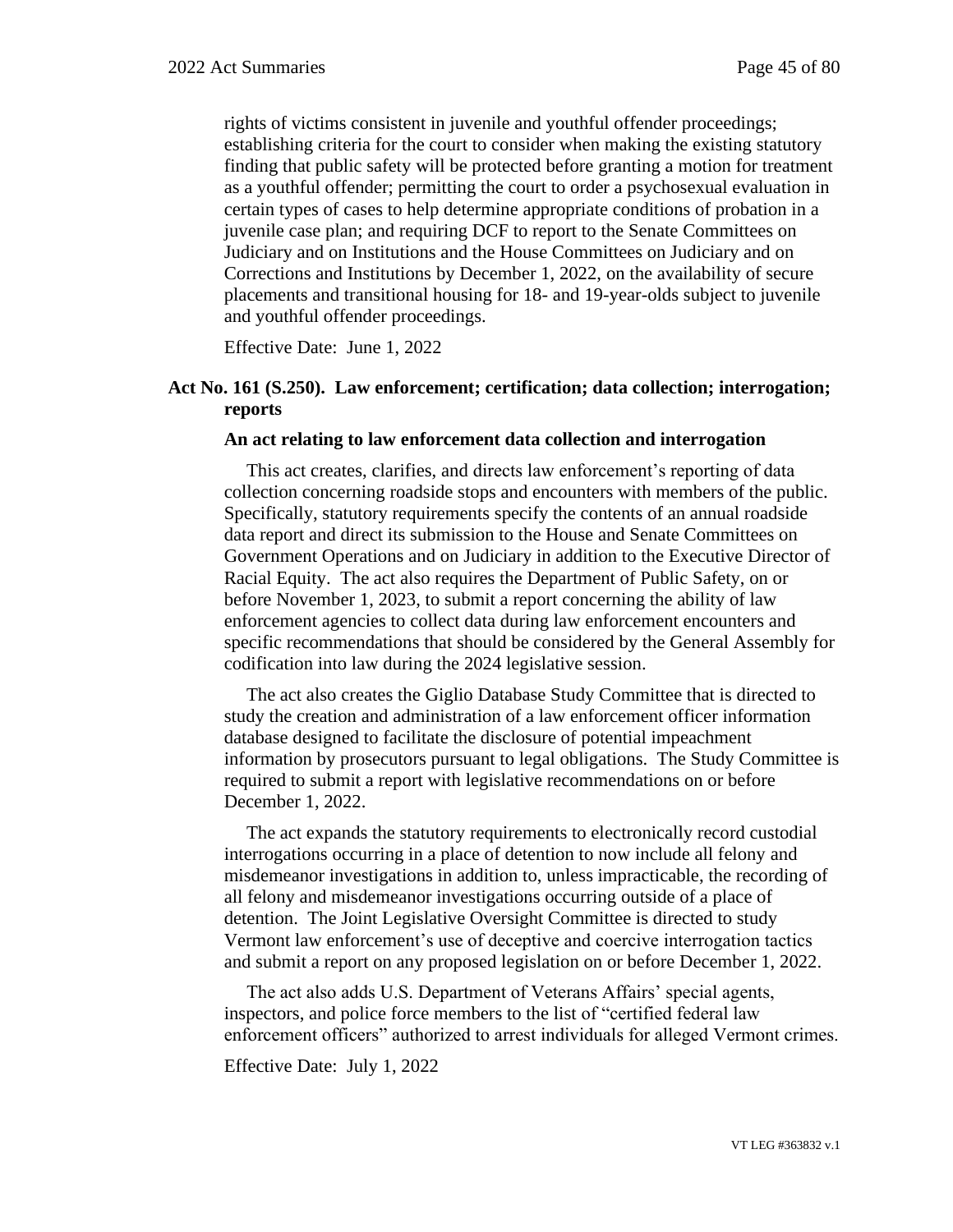## **Act No. 162 (S.258). Agriculture; water quality; agricultural waste; financial assistance; Right to Farm**

#### **An act relating to agricultural water quality, enforcement, and dairy farming**

The act amends or enacts multiple provisions related to agricultural subjects. The act requires an applicant for an Agency of Agriculture, Food and Markets (AAFM) grant to be in good standing with all AAFM programs. The act clarifies that "agricultural waste" can be waste that is imported onto a farm rather than material that originates or emanates from a farm. The act also clarifies that if a waste storage facility is a threat to human health or the environment, AAFM may require modifications to the facility. In addition, the act provides that if AAFM suspects a facility may be contaminating groundwater, the Agency shall pay for the initial monitoring to determine if the facility is a threat to human health or the environment and then notify the Department of Health within 21 days if a threat is determined due to an apparent violation of the groundwater protection standards. The act allows AAFM to require approval to transport non-sewage waste to a farm and to report the composition and volume of the waste.

The act repeals the statute authorizing nutrient management planning incentive grants as the program is no longer active. The act amended the allowable forms of Capital Equipment Assistance grants to allow for grants to address the priorities of the program, including improving water quality, reducing odors, and decreasing greenhouse gas emissions. The act also repealed obsolete practices from the list of practices eligible for assistance under the Farm Agronomic Practices Program and granted AAFM additional authority to approve grants for soil-based practices that improve the health of and services from soil.

The act also clarifies what constitutes an agricultural activity entitled to nuisance protection under the State Right to Farm Law. In addition, the act amends the State Right to Farm Law to clarify that "farming" and "agricultural activities" as defined under agricultural statutes are eligible for the rebuttable presumption that they do not cause a nuisance under the Right to Farm law. The act also extends the duration and authority of the Task Force to Revitalize the Vermont Dairy Industry.

Effective Date: June 1, 2022

## **Act No. 163 (S.261). Taxation; property tax; municipal retention of property tax collections; valuation for purposes of the education property tax**

### **An act relating to municipal retention of property tax collections and valuation for purposes of the education property tax**

This act does the following:

• Clarifies that all municipalities are allowed to retain 0.225 of one percent of the property tax collected when making timely education property tax payments either directly to school districts or to the State Treasurer for deposit into the Education Fund.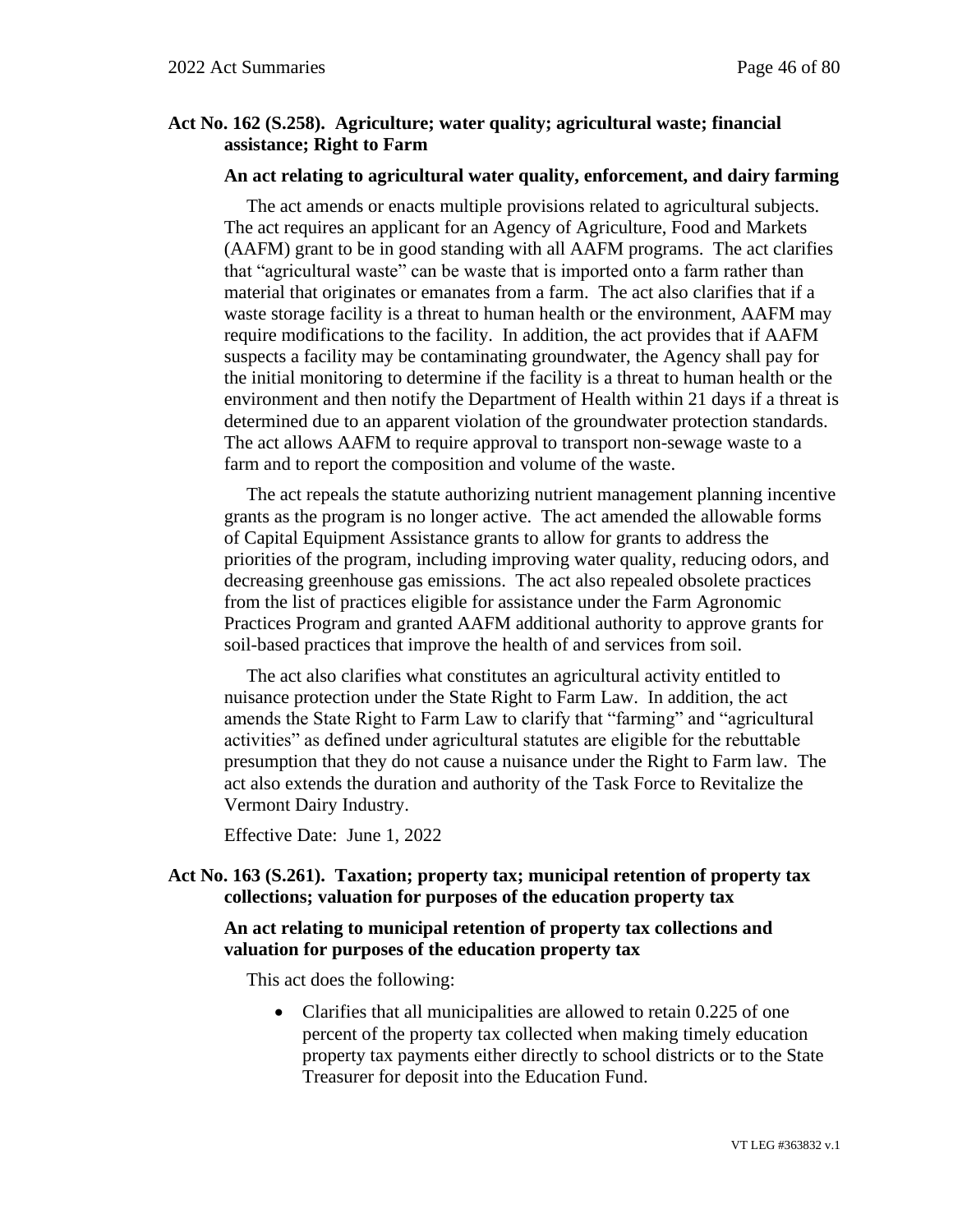- Increases the annual statewide cap on Education Fund reimbursements to towns whose grand list values are reduced after a final appeal, court order, or settlement from \$100,000.00 to \$1,000,000.00. Retains the statewide proration of total reimbursements allowed to eligible towns.
- Creates a new program at the Department of Taxes, Division of Property Valuation and Review to assist municipalities with the valuation of complex commercial or other unique properties within a municipality's jurisdiction and to assist with appeals arising from those valuations.
- Requires the Commissioner of Taxes, on or before January 15, 2023, to submit an estimate of the costs of creating a State appraisal and litigation assistance program for municipalities to the House Committees on Appropriations and on Ways and Means and the Senate Committees on Appropriations and on Finance.
- Grants the Director of Property Valuation and Review the discretion to decline to assign a property valuation hearing officer to an appeal and instead forward the appeal to Superior Court if, in the Director's opinion, the appeal involves a complex or unique property or valuation that would be best adjudicated by Superior Court. Forwarded appeals are considered timely filed in Superior Court if the appeals were timely appealed to Director.
- Adds an exception to the general rule that the Director of Property Valuation and Review must refer complex or unique property or valuation appeals to a property valuation hearing officer. The new exception is that the Director may forward appeals to Superior Court.
- Requires the Commissioner of Taxes, on or before January 15, 2023, to submit a report on time-share project valuations to the House Committee on Ways and Means and the Senate Committee on Finance.

Effective Date: June 1, 2022, except for:

- Sec. 2 (refund for reduction in grand list value), which takes effect on January 1, 2023 and applies to municipal requests for reduction submitted on or after January 1, 2023 for a final appeal or court action resolved within the previous calendar year, beginning with the 2022 calendar year; and
- Sec. 3 (State appraisal and litigation assistance program), which takes effect on July 1, 2023, contingent on the General Assembly, on or before July 1, 2023, appropriating funding to cover the Department of Taxes' operating costs required to create, implement, and maintain a new State appraisal and litigation assistance program.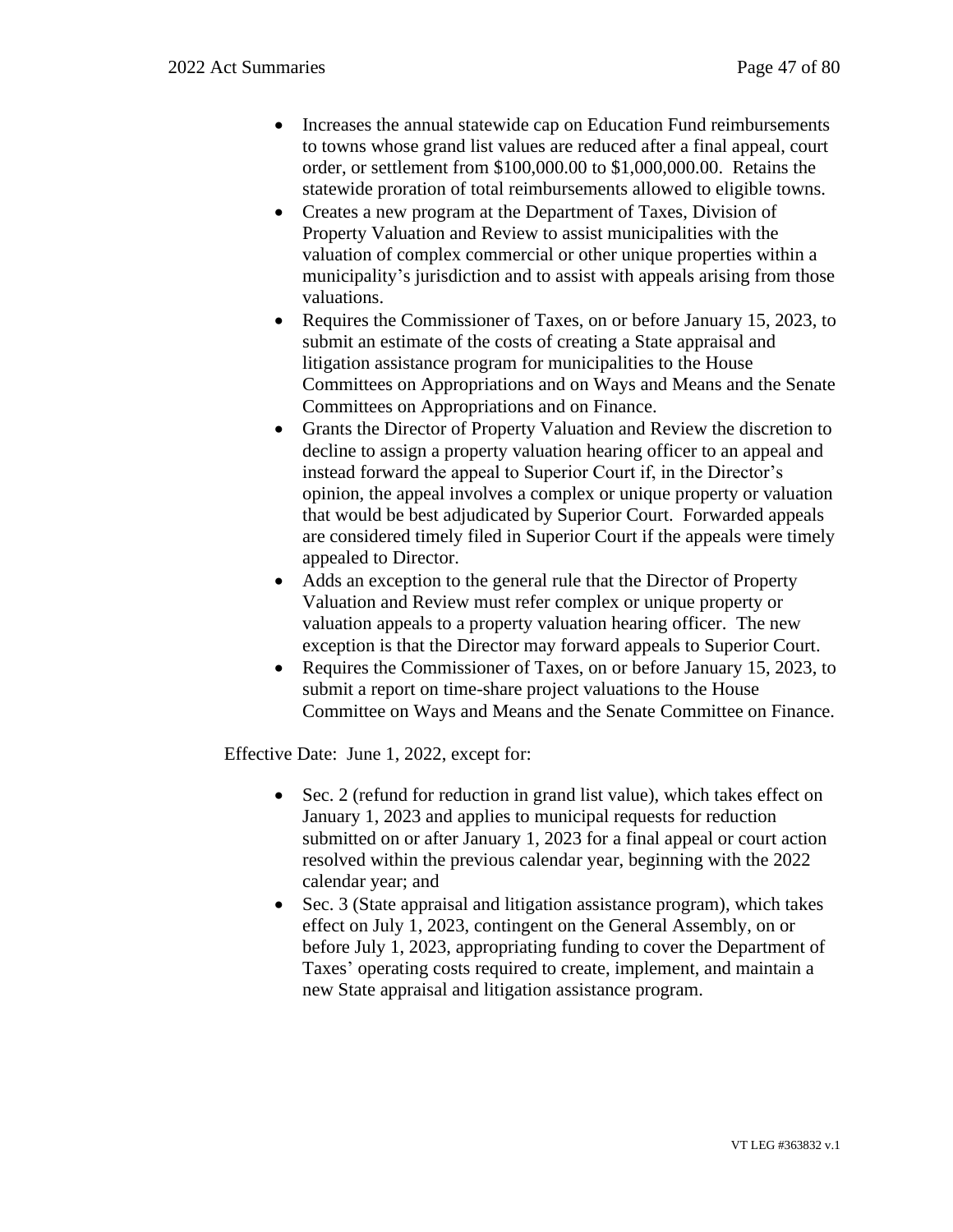## **Act No. 164 (S.269). Public service; energy; self-managed energy efficiency programs**

## **An act relating to extending the Energy Savings Account Partnership Pilot Program**

This act extends the Energy Savings Account Partnership Pilot Program. It allows the current participants to accrue additional funds and gives participants additional time to spend the funds on efficiency projects. It also requires the stakeholders to report back to the General Assembly on recommendations to change the Energy Savings Account Partnership Pilot Program.

This act also amends the State Home Weatherization Assistance Program so that the annual increase in the assistance amount is based on the inflation of materials and labor.

This act also reauthorizes and extends the Vermont Employment Growth Incentive program to January 1, 2024.

Multiple effective dates, beginning on December 31, 2020

## **Act No. 165 (S.281). Fish and wildlife; hunting; hunting coyote with dogs; use of gun suppressors to take game**

#### **An act relating to hunting coyote with dogs**

This act establishes a moratorium on the pursuit of coyote with the aid of dogs until the Fish and Wildlife Board adopts rules regulating the pursuit of coyote with dogs. During the moratorium, a person may only pursue coyote with the aid of dogs in defense of a person or property if the person is the landowner or has obtained a courtesy permission card from the landowner.

The act provides that the intent of the Fish and Wildlife Board Rules is to reduce conflicts between landowners and persons pursuing coyote with dogs. The rules shall address a limit on the number of dogs used to pursue coyote; a prohibition on substituting a new dog for another dog during pursuit of a coyote; the legal method of taking coyote pursued with the aid of dogs; a definition of control to minimize the risk that dogs pursuing coyote enter onto posted land, enter land where pursuit of coyote is not allowed, or harass or harm people or domestic animals; provisions to encourage persons pursuing coyote with the aid of dogs to seek landowner permission before entering or releasing dogs onto land that is not posted; and required reporting of every coyote killed during pursuit with the aid of dogs.

Once the rules are adopted, the moratorium is repealed, and no person may pursue coyote with the aid of dogs unless permitted by the Commissioner of Fish and Wildlife. The Commissioner shall not issue more than 100 permits a year. The number of permits that the Commissioner issues to nonresidents in any given year shall not exceed 10 percent of the number of permits issued to residents in the preceding year. The Commissioner shall issue permits to a resident for a fee of \$50.00. The application fee for a nonresident permit shall be \$10.00, and the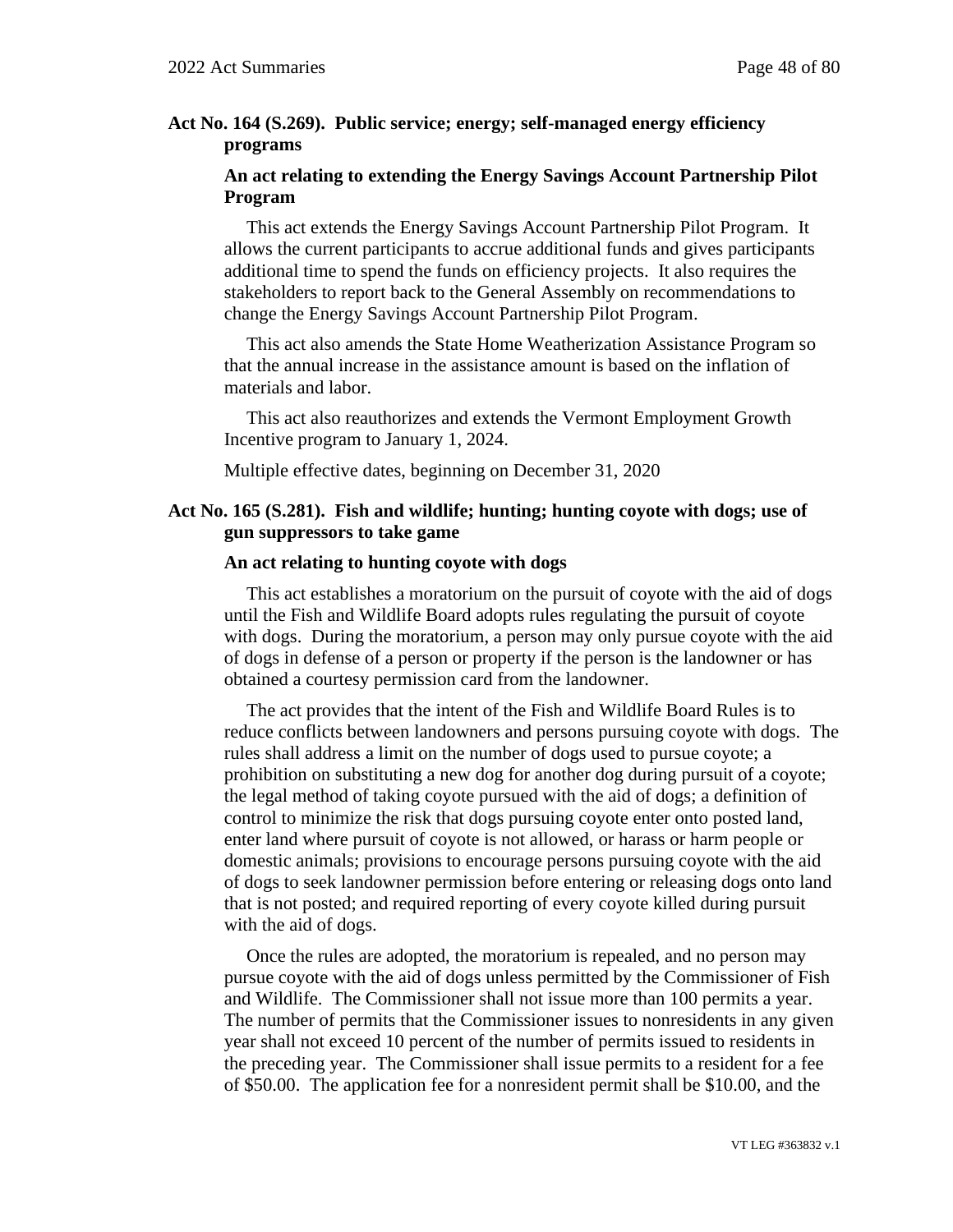fee for a nonresident permit issued under this section shall be \$200.00 for a successful applicant.

In addition, once the moratorium is repealed, a person shall not release a dog onto posted land for the purpose of pursuing coyote with the aid of dogs unless the dog owner or handler has obtained a courtesy permission card from the landowner allowing the pursuit of coyote with the aid of dogs on the land. A person also shall not release onto land a dog for the purpose of pursuing coyote with the aid of dogs if in the previous 365 days a dog had been previously found on the land, and the dog owner, a handler of the dog, or a person participating in the hunt has been informed by law enforcement that hunting dogs are not permitted on the property.

The act also authorizes a person under both criminal and fish and game law to possess, carry, or use a gun suppressor in the act of taking game. The authority to use gun suppressors to take game is repealed on July 1, 2024.

Multiple effective dates, beginning on June 1, 2022

## **Act No. 166 (S.283). Education; Community College of Vermont; suspension and expulsion; kindergarten entrance age; school calendar; remote learning; polychlorinated biphenyl and radon testing; interstate school district; prekindergarten**

#### **An act relating to miscellaneous changes to education laws**

This act makes several miscellaneous changes to Vermont education laws. Specifically, this act:

- Allows a person who lives in Vermont and who qualifies as a refugee, is granted parole to enter the United States, or is issued a special immigrant visa pursuant to the Afghan Allies Protection Act of 2009 to be considered a resident for instate tuition purposes for the Community College of Vermont. This act also allows such a person to not be ineligible for the Vermont incentive grant program solely on account of that person's residence status.
- Applies 16 V.S.A. § 1162(d), which prohibits the suspension or expulsion of students under eight years of age, to approved independent schools and prequalified private kindergarten programs.
- Requires the Building Bright Futures Council to submit a report on or before January 15, 2023, to the Senate and House Committees on Education, the Senate Committee on Health and Welfare, and the House Committee on Human Services regarding suspension, expulsion, and exclusionary practices in early childhood education.
- Requires the Agency of Education to report to the Senate and House Committees on Education on or before December 15, 2022, on the impact of standardizing the entrance age threshold for public school kindergarten.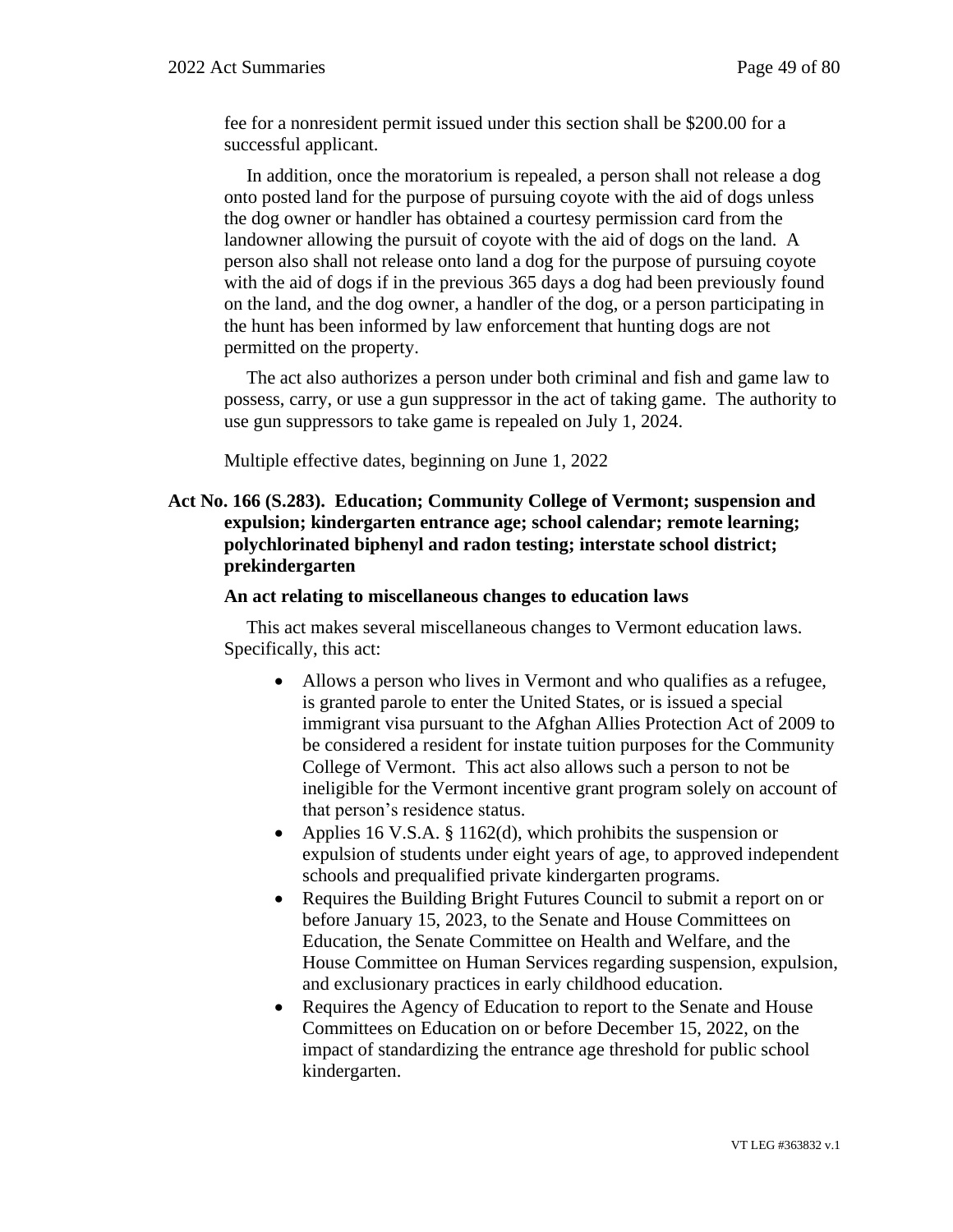- Requires the Agency of Education to report to the Senate and House Committees on Education on or before January 15, 2024, with a proposed statewide uniform school calendar.
- Requires the Agency of Education to report to the Senate and House Committees on Education on or before January 15, 2023, with recommendations for a statewide remote learning policy.
- Extends the date by which schools need to test for polychlorinated biphenyls (PCBs) and radon to the year 2025.
- Requires the Secretary of Natural Resources, in consultation with the Secretary of Education and Commissioner of Health, to submit to the House Committees on Education and on Natural Resources, Fish, and Wildlife, and the Senate Committees on Education and on Natural Resources and Energy information on PCB testing process, results, costs, schedules, and response proposals on or before January 15, 2023.
- Allows an incorporated school district to provide crime insurance coverage for the positions of collector and treasurer in lieu of taking a personal bond.
- Allows a Vermont resident who is on an individualized education program (IEP) and enrolled in an interstate school district and not entitled to special education services in the interstate school district due to an age limitation to enroll in a Vermont public high school and receive special education services through 21 years of age. This section does not take effect if New Hampshire enacts legislation that extends the age through which a child is eligible to receive special education services to 21 years of age.
- Changes the responsibility for notifying and reviewing an approved independent school believed to lack financial capacity to meet its stated objectives from the State Board of Education to the Agency of Education.
- Eliminates the requirement for a prequalified program of prekindergarten education to have a plan to get to at least two points in each of the five arenas or at least two points in each of the five arenas in not more than three years and meet intermediate milestones in the Department for Children and Families' STARS system.
- Allows the Agency of Education to contract for the position created to implement 2021 Acts and Resolves No. 72 if the required expertise is not available through position recruitment.

Multiple effective dates, beginning on June 1, 2022

## **Act No. 167 (S.285). Health; health care reform; All-Payer Model; hospitals; health care data; Blueprint for Health; home- and community-based services**

## **An act relating to health care reform initiatives, data collection, and access to home- and community-based services**

This act requires the Director of Health Care Reform in the Agency of Human Services (AHS), in collaboration with the Green Mountain Care Board (GMCB),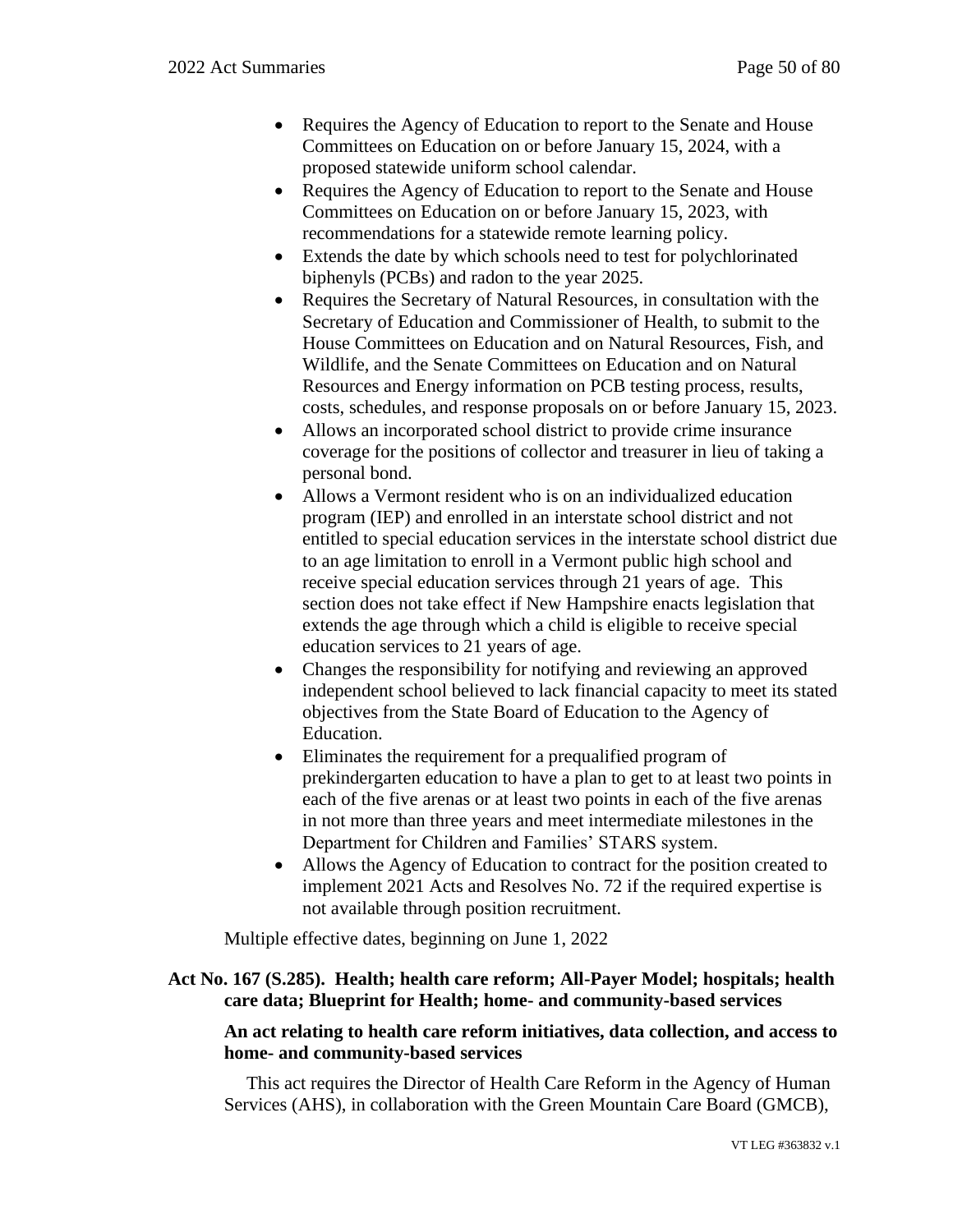to develop a proposal for a subsequent All-Payer Model agreement with the federal government to secure Medicare's continued participation in multipayer alternative payment models in Vermont. The act also directs the GMCB, in collaboration with AHS, to develop value-based payments for hospitals and to develop and conduct a stakeholder engagement process for Vermont's hospitals that will reduce inefficiencies, lower costs, improve population health outcomes, reduce health inequities, and increase access to essential services. The act appropriates \$900,000.00 to AHS and \$4,100,000.00 to the GMCB for these duties and calls on AHS and the GMCB to report to the legislative committees of jurisdiction on their activities and stakeholder engagement processes in January and March 2023.

The act directs the Health Information Exchange (HIE) Steering Committee to include a data integration strategy in its 2023 HIE Strategic Plan and to continue its efforts to create a single, integrated health record for each individual. The act repeals a prohibition on filing information that is required by law to be kept confidential with the GMCB for the Vermont Health Care Uniform Reporting and Evaluation System (VHCURES) in a manner that discloses the patient's identity, but the act retains other protections regarding access to and use of the information consistent with the federal Health Insurance Portability and Accountability Act (HIPAA).

The act specifies that Vermont's Blueprint for Health initiatives must include quality improvement facilitation and other means to support quality improvement initiatives. The act requires the Director of Health Care Reform in AHS to recommend to the legislative committees of jurisdiction on or before January 15, 2023, the amounts by which health insurers and Vermont Medicaid should increase their monthly per-person, per-month payments toward the shared costs of the Blueprint's community health teams and quality improvement facilitation and provide an estimate of the necessary State funding for Medicaid's share of the increase.

The act directs the Department of Disabilities, Aging, and Independent Living (DAIL), as part of developing the Vermont Action Plan for Aging Well, to convene a working group of interested stakeholders to make recommendations on extending access to long-term home- and community-based services to a broader cohort of Vermonters and family caregivers. The working group must also provide recommendations on changes to service delivery for individuals who are dually eligible for Medicaid and Medicare. The act directs DAIL to report the working group's findings and recommendations to the legislative committees of jurisdiction on or before January 15, 2024, and, if so directed by the General Assembly, to collaborate with others in AHS to incorporate the relevant recommendations into Vermont's Global Commitment to Health Section 1115 demonstration.

The act requires the GMCB to summarize and synthesize the key findings and recommendations in its reports and post them on its website. The act expresses legislative intent to reimburse Medicaid participating providers at 100 percent of Medicare rates, with first priority for primary care providers, and directs the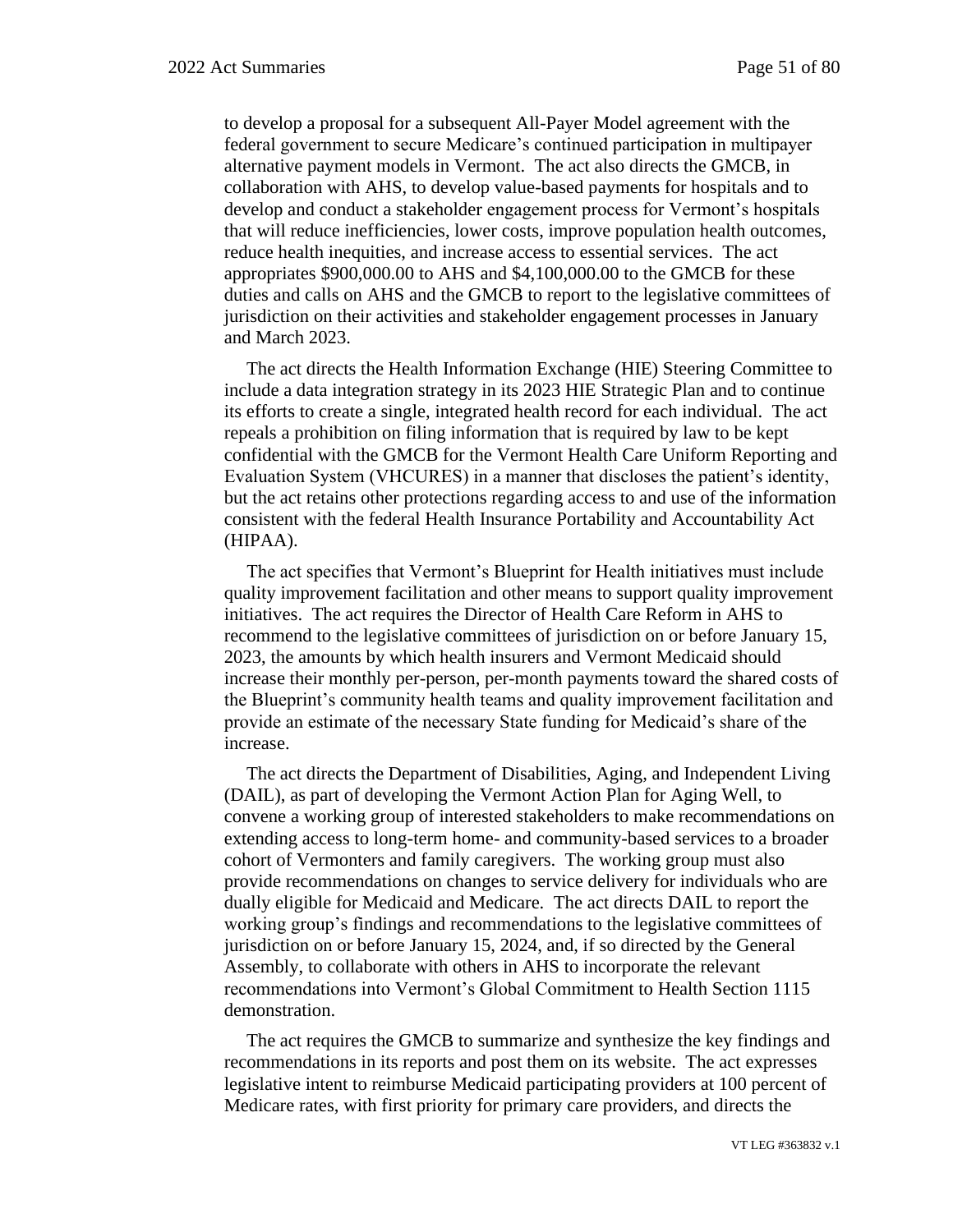Department of Vermont Health Access either to include this level of reimbursement for primary care services in its fiscal year 2024 budget proposal or to provide information on the additional sums necessary to achieve reimbursement parity with Medicare's primary care rates. The act also directs the Department of Financial Regulation (DFR) to explore the feasibility of requiring health insurers to access clinical data from the HIE to support prior authorization requests, requires DFR to direct health insurers to provide prior authorization information to DFR in a standardized format so that DFR can look at opportunities for aligning and streamlining prior authorization request processes, and tasks DFR and the GMCB with recommending to the legislative committees of jurisdiction on or before January 15, 2023, the statutory changes needed to align and streamline prior authorization processes and requirements across health insurers.

Multiple effective dates, beginning on June 1, 2022

#### **Act No. 168 (H.74) Commerce and trade; consumer protection**

### **An act relating to making miscellaneous changes concerning self-storage businesses**

This act implements both substantive and stylistic changes to 9 V.S.A. chapter 98, which creates statutory standards governing storage units in Vermont. The act adds and modifies certain definitions; addresses required disclosures in contracts; and modifies the notice requirements and process for enforcing a lien, including sale of property.

Effective Date: July 1, 2022

#### **Act No. 169 (H.244). Health; disposition of human remains**

#### **An act relating to authorizing the natural organic reduction of human remains**

This act authorizes the use of natural organic reduction (NOR) for the disposition of human remains in Vermont. It defines NOR as "the contained, accelerated conversion of human remains to soil." With few exceptions, this act creates parity between the rights and responsibilities of NOR operators and operators of crematory establishments.

This act uses the term "disposition facility" to refer to facilities providing either NOR services or crematory services, or both. As a result, the Office of Professional Regulation will license these facilities under the same license type, and the same licensure fees are applicable to facilities and personnel offering either NOR services or crematory services, or both.

Multiple effective dates, beginning on January 1, 2023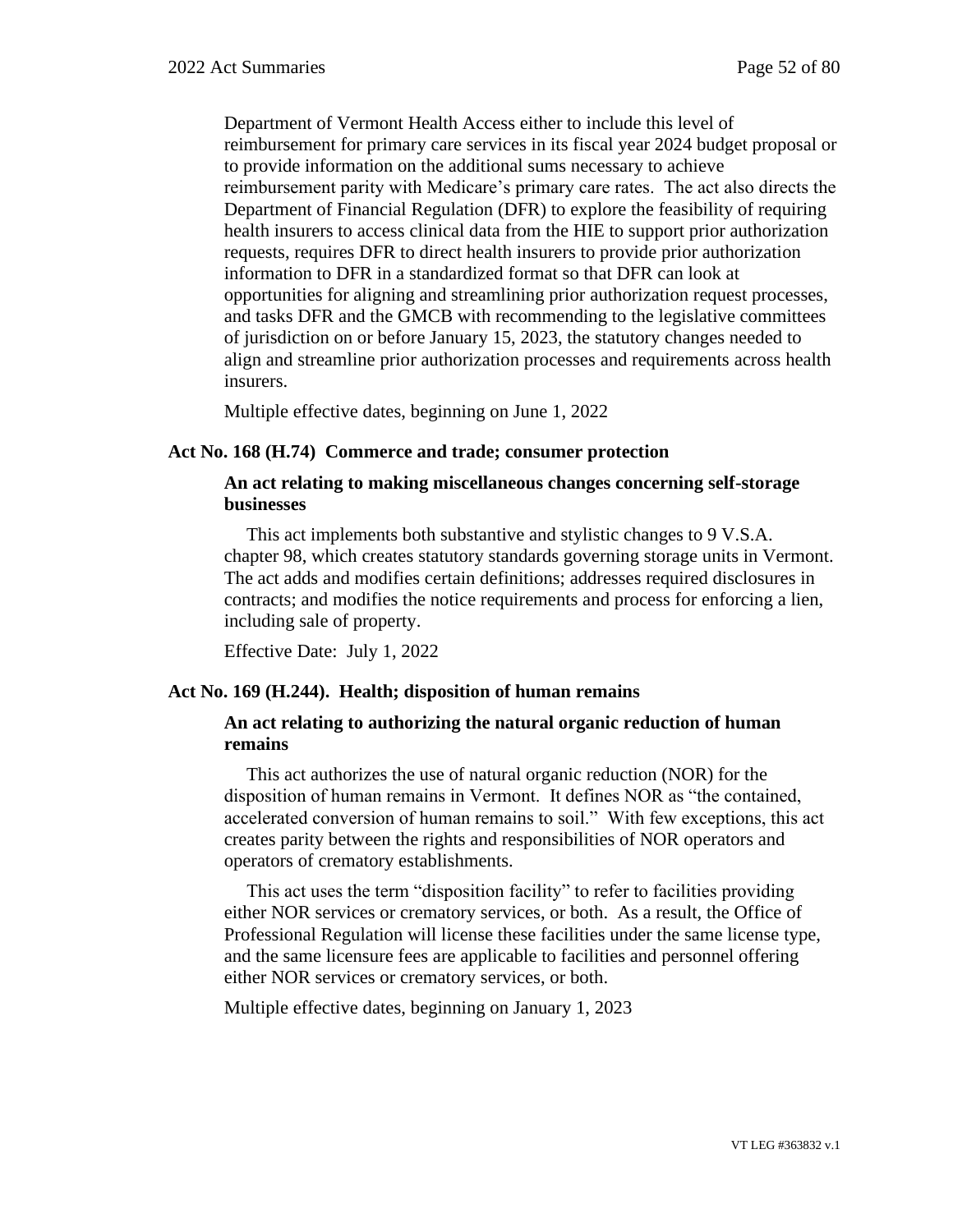## **Act No. 170 (H.446). Conservation and development; water quality; solid waste; brownfields; permitting**

#### **An act relating to miscellaneous natural resources and development subjects**

This act makes multiple miscellaneous amendments to natural resources and development subjects. The act changes the reporting period for the Clean Water Investment Report from the calendar year to the fiscal year. The act amends the Agency of Natural Resources' (ANR's) required report on implementation of the Lake Champlain Total Maximum Daily Load (TMDL) to require that it address the State's status in meeting the federal accountability measures for implementation of the TMDL. The act also consolidates ANR reporting on federal funding available for water quality projects.

The act increases from 17 percent to 20 percent the amount of the Solid Waste Management Account that is annually allocated to local solid waste management entities, and the act authorizes ANR to transfer funds from the Account to the Environmental Contingency Fund but only after an additional 10 percent of funds in the Account is allocated for local solid waste management entities. The act amends the definition of "solid waste hauler" for consistency with other statutes. The act also amends an exemption from commercial hauler permitting to clarify that a person transporting four cubic yards or less of solid waste incidental to other services does not require a commercial hauler permit.

The act strikes the requirement that a municipality must acquire a brownfield property through its sovereign authority in order to qualify for an exemption from hazardous materials release liability. The act clarifies that a purchaser of a property will not be held liable for cleanup of a brownfields property solely because they are the property owner if the purchaser is working in good faith toward meeting the obligations of the brownfields program. The act also provides that a contribution claim cannot be brought against a prospective purchaser of a brownfield when the purchaser would only be liable as an owner and ANR approved a corrective action plan for the property.

The act clarifies that when ANR authorizes a transfer of a permit from one person to another under a rule, that transfer is an administrative amendment not subject to ANR's standard notice and comment procedures. The act also provides that an ANR wetlands determination shall be subject to Type 4 notice and comment instead of the current Type 2 requirements. The act also provides that a minor permit amendment shall be subject to Type 4 notice and comment.

The act repeals the 10-day wait period for the effectiveness of shoreland encroachment permits. The act repeals the requirement that salvage yard operators complete annual environmental training. The act amends the fee that septage haulers pay for septage pumped from septic tanks and other systems to \$0.01 per gallon. The act changes the number of days of notice for several Act 250 requirements.

The act also prohibits the Secretary of Natural Resources from issuing a new solid waste facility certification for a food depackaging facility or amending an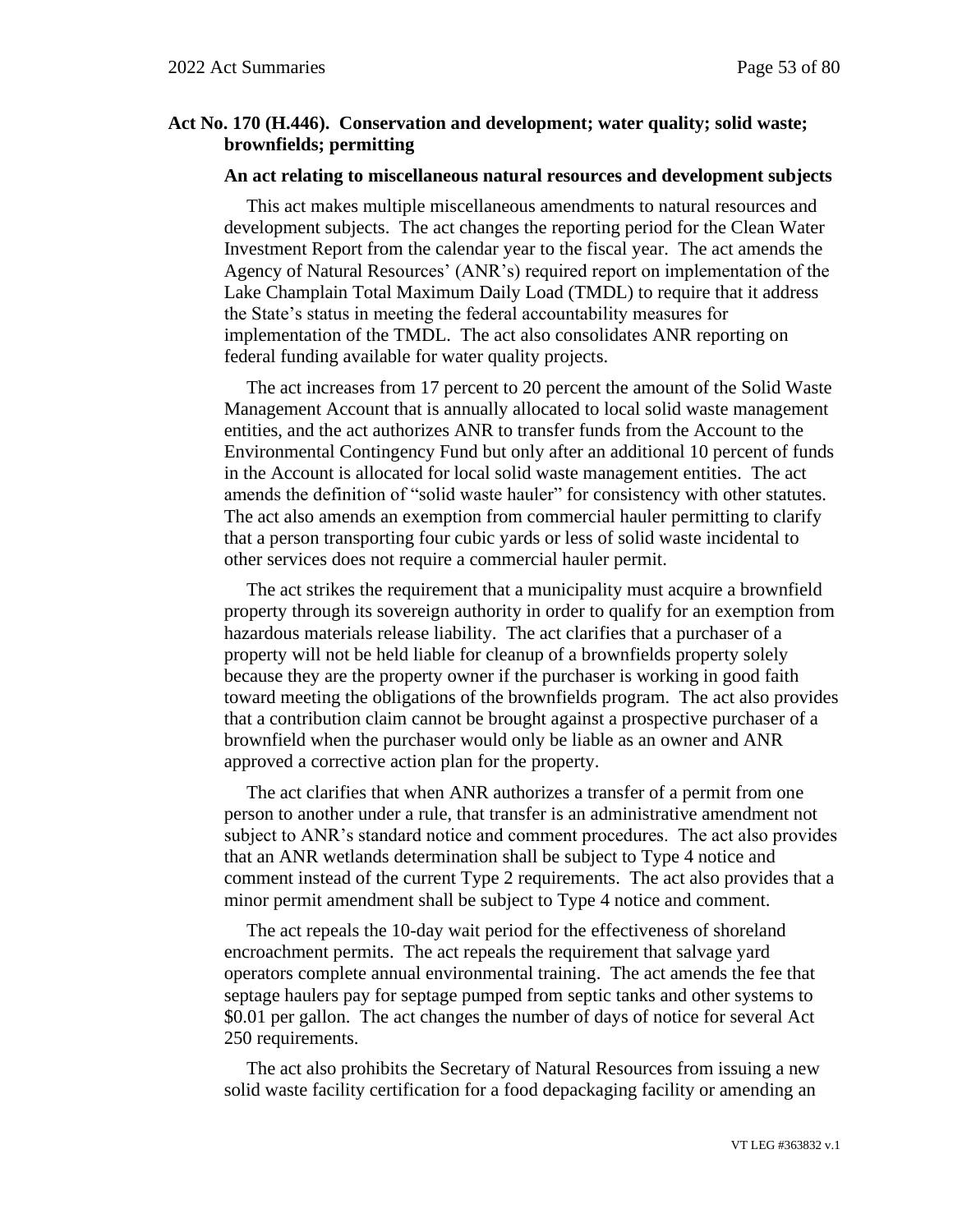existing solid waste facility certification that results in an increase of capacity at a currently certified food depackaging facility until the Agency of Natural Resources adopts by rule requirements for the operation of food waste management facilities in the State. The act requires ANR to convene a collaborative stakeholder process to make recommendations on the proper management of packaged organic materials and to report those recommendations to the General Assembly. In addition, the act requires ANR to submit to the General Assembly a report regarding the prevalence of microplastics and per- and polyfluoroalkyl substances (PFAS) in food waste and food packaging in Vermont.

Multiple effective dates, beginning on June 2, 2022

### **Act No. 171 (H.512). Land records; notarial acts; property**

#### **An act relating to modernizing land records and notarial acts law**

This act adopts the Uniform Real Property Electronic Recording Act (URPERA), amends Vermont's notarial acts laws, and enacts temporary authority related to the Vermont State Archives and Records Administration (VSARA) to:

- authorize recorders to commence the practice of electronic recording of records related to real property transactions, provided that the recorder complies with Vermont's URPERA statutes and the standards and best practices adopted by VSARA
- require VSARA to conduct a study and prepare an interim and final report between 2022 and 2024 concerning the fiscal, governance, and operational sustainability of uniform approaches to the modernization of the recording of property records, regardless of format
- create a new position within VSARA that will assist recorders with compliance with VSARA's standards and best practices for electronic recording of real property records
- authorize notaries public to perform notarial acts for remotely located individuals, provided that the notary acquires a special commission endorsement from the Office of Professional Regulation and complies with the requirements of 26 V.S.A. chapter 103

Multiple effective dates, beginning on June 2, 2022

## **Act No. 172 (H.518). Municipalities; municipal buildings; energy efficiency; grant program; loan fund**

#### **An act relating to municipal energy resilience initiatives**

This act requires the Department of Buildings and General Services (BGS) to issue a request for proposal by September 1, 2022, and contract with an independent third party to conduct a comprehensive energy resilience assessment of covered municipal buildings and facilities, which shall include a scope of work, timeline for completion, recommendations for improvements, and estimated costs. The act also directs BGS to develop guidelines for municipalities to receive an assessment and requires that the assessments are completed on or before January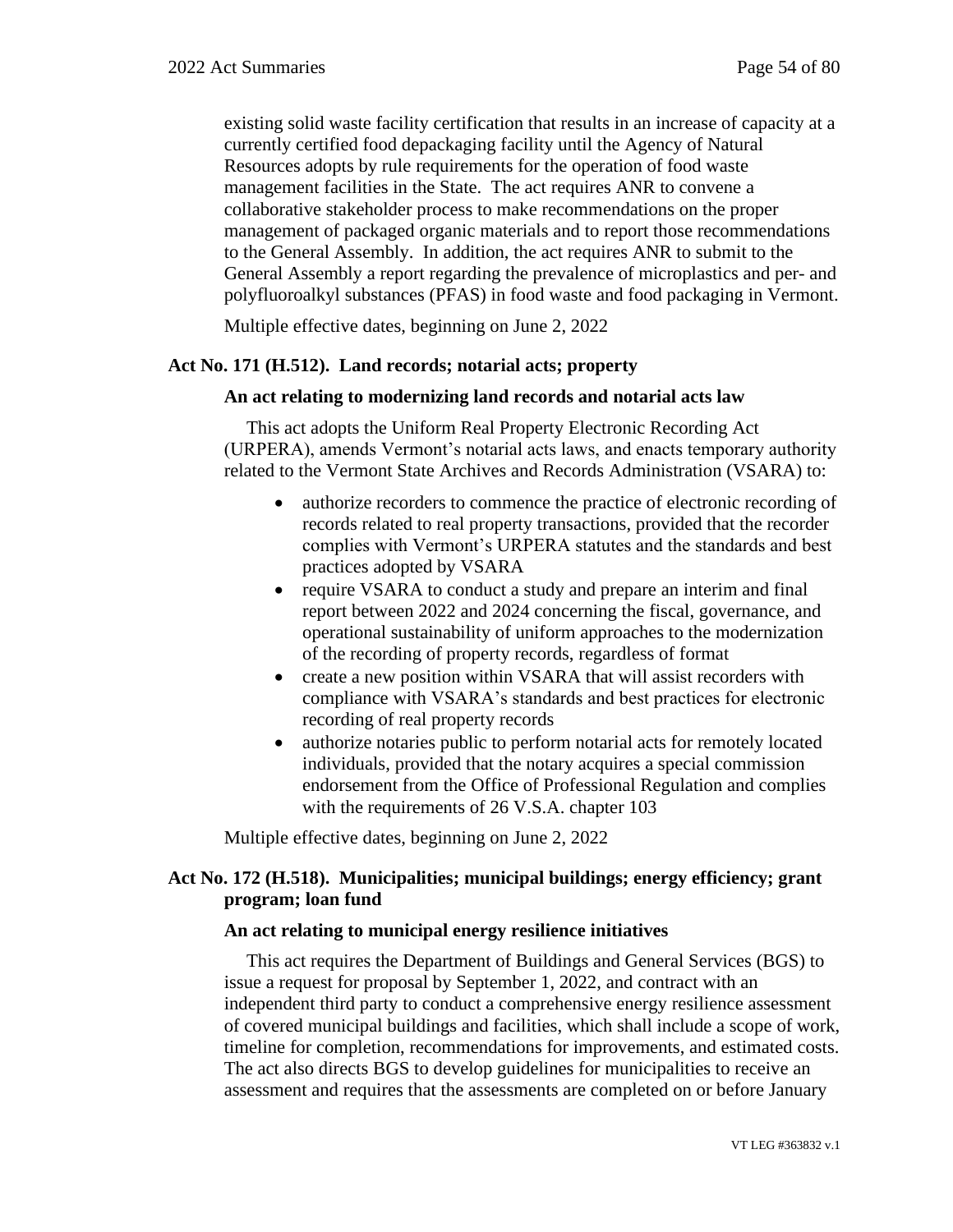15, 2024. The act appropriates \$5,000,000.00 in American Rescue Plan Act (ARPA) State and Local Fiscal Recovery Funds to hire a contractor to conduct the assessment, and \$1,000,000.00 in ARPA State and Local Fiscal Recovery Funds for BGS to hire two full-time, limited-service positions for three fiscal years to administer the assessments.

This act also establishes a grant program in FY 2023 for municipalities to receive recommendations on the use of more efficient heating systems and to make necessary improvements to reduce fossil fuel usage and increase efficiency in municipally owned buildings. The grant program is administered by BGS, which shall award grants of not more than \$500,000.00 for approved projects and not more than \$4,000.00 for facilitation of community meetings and communication about municipal energy resilience. A municipality is authorized to receive technical assistance from a regional planning commission for its grant application. The act appropriates \$36,600,000.00 to BGS in ARPA State and Local Fiscal Recovery Funds for the grant program and \$1,000,000.00 in ARPA State and Local Fiscal Recovery Funds for BGS to hire two full-time, limitedservice positions for three fiscal years to administer the program.

This act also establishes the Municipal Energy Loan Program, administered by BGS, to provide financing to municipalities for equipment replacement, studies, weatherization, construction of improvements affecting the use of energy resources, the implementation of energy efficiency and conservation measures, and the use of renewable resources. The act establishes the Municipal Energy Revolving Fund to provide financing for the Loan Program. In FY 2023, the act transfers \$2,800,000.00 from the Infrastructure Investment and Jobs Act to seed the Revolving Fund. Finally, this act directs the Commissioner of Buildings and General Services to submit a recommendation for a fee amount to be charged to pay for administrative costs associated with the Revolving Fund on or before January 15, 2023.

In addition, this act extends the relationship between BGS and Efficiency Vermont to implement the State Energy Management Program until 2027.

Effective Date: July 1, 2022

# **Act No. 173 (H.572). Retirement; education; Vermont State Teachers' Retirement System**

#### **An act relating to the retirement allowance for interim educators**

This act creates a one-year program in fiscal year 2023 authorizing a retired teacher who returns to service as an interim school educator to continue to receive the teacher's retirement allowance during the period that work is resumed, provided that certain eligibility criteria are met by both the teacher and the employer. This act gives the State Treasurer discretion to extend the program for two additional fiscal years and requires the State Treasurer to notify the House and Senate Committees on Government Operations of the renewal decision. This act requires that if the program is renewed, a teacher may only resume service for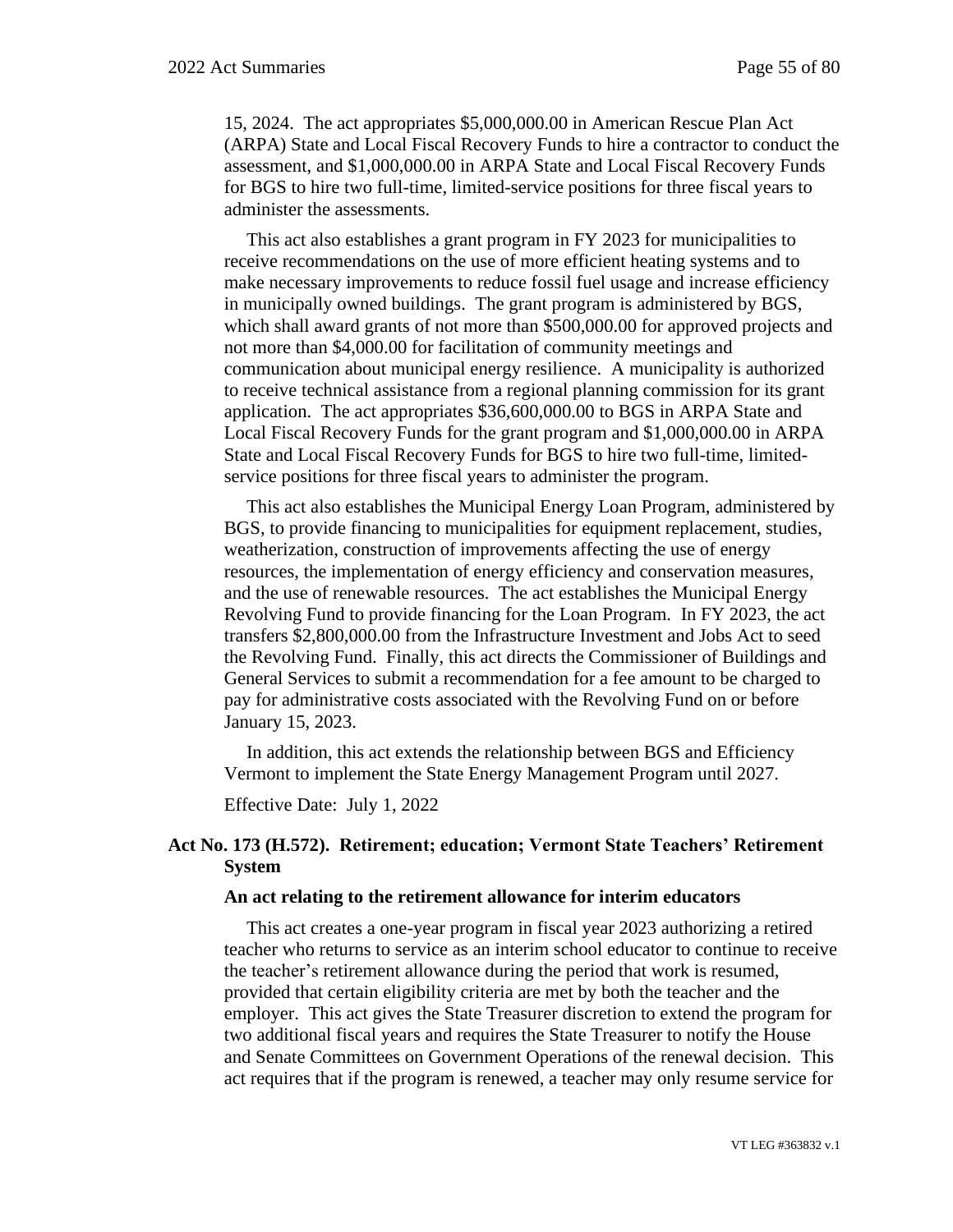another year if that service is not in the same position as the previous year. This act also repeals this program on June 30, 2026.

This act also makes a technical change to clarify the eligibility of vested deferred members of the State Teachers' Retirement System to receive a cost-ofliving adjustment and the cost-of-living adjustment amount for Group C members of the State Teachers' Retirement System.

Effective Date: July 1, 2022

## **Act No. 174 (H.709). Agriculture; accessory on-farm business; water quality; enforcement; hemp; mosquito control**

#### **An act relating to miscellaneous agricultural subjects**

This act makes multiple miscellaneous amendments to agricultural subjects. The act amends the requirements for accessory on-farm businesses to clarify that a business can qualify as an accessory on-farm business under Act 250 if more than 50 percent of the total sales from that business are from qualifying products produced on the farm where the business is located. The act authorizes the Agency of Agriculture, Food and Markets (AAFM) to serve persons during enforcement actions using electronic service instead of personal service or certified mail, provided that AAFM proves the person received service or the person subject to service agrees to electronic service. The act allows AAFM to consider an applicant's pending violations or past history of compliance with AAFM requirements as part of a permit application.

The act amends the AAFM's authority to inspect produce and produce farms in order to conform with the U.S. Food and Drug Administration's Food Safety Modernization Act. The act further provides that the in-kind services of application of mosquito adulticide no longer qualifies as a mosquito control district's match for purposes of State grants for application of mosquito larvicides. The act amends the statutes authorizing the State hemp program in order to conform with the U.S. Department of Agriculture's rules for the cultivation of hemp.

The act eliminates a requirement that AAFM visit a medium farm operation upon renewal of the farm's coverage under the medium farm general permit. AAFM will only be required to visit a medium farm operation when the farm first applies for coverage under the medium farm general permit. All farms under the general permit will continue to be inspected every three years. The act strikes the requirement that small farms notify AAFM of a change of ownership. The act also clarifies that the type of small farms that qualify for the Act 250 small farm food residual exemption includes certified small farms or other small farms subject to the Required Agricultural Practices.

Effective Date: July 1, 2022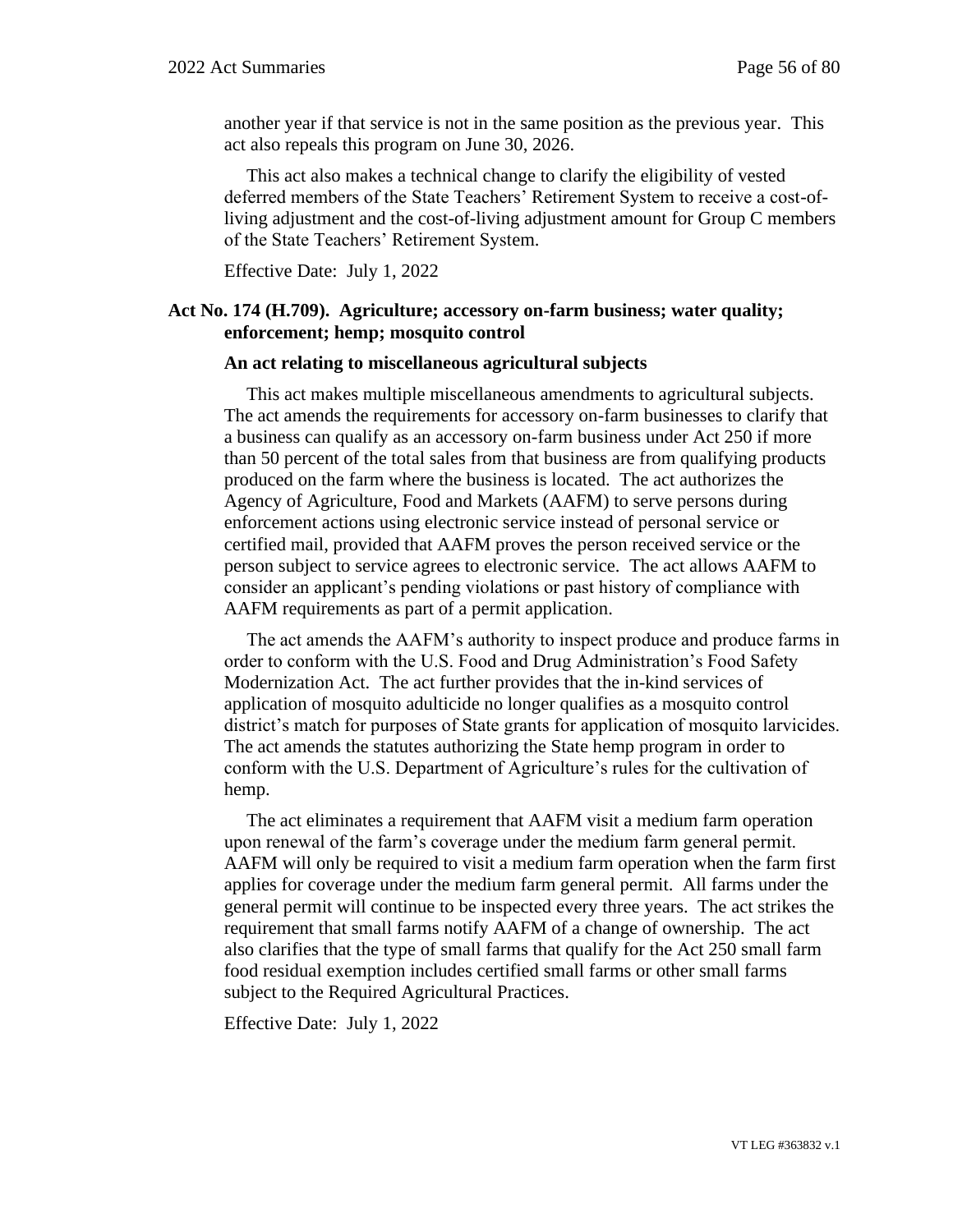## **Act No. 175 (H.716). Education; special education; funding; Holocaust education; income-based education tax**

#### **An act relating to making miscellaneous changes in education law**

This act allows a supervisory union to choose whether to use fiscal years 2018–2020 or fiscal years 2019–2021 in calculating its special education census grant funding for fiscal year 2023.

This act requires the Agency of Education to submit a report in January 2023 to the Senate and House Committees on Education on the status of Holocaust education in public schools.

This act delays the implementation of rules 2362 and 2362.2.5 of the State Board of Education special education 2360 rule series until July 1, 2023.

This act creates an income-based education tax legislative study committee to study and make recommendations regarding the creation and implementation of an income-based education tax system to replace the homestead property tax system for education funding.

Effective Date: July 1, 2022

## **Act No. 176 (H.727). Education; union school districts; union school district withdrawal; school closures**

## **An act relating to the exploration, formation, and organization of union school districts and unified union school districts**

This act makes changes to the processes of union school district governance and other related processes.

16 V.S.A. chapter 11 governs the processes involved in union school district governance. This act redesignates the statutes governing joint schools from 16 V.S.A. chapter 11 to 16 V.S.A. chapter 9 and repeals chapter 11 entirely and replaces it with a new chapter 11. This act updates the processes involved in union school district governance, from the process to explore formation of a union school district through the routine processes involved in governing a union school district once formed. This act also updates the process to withdraw from a union school district. It requires the use of a study committee to initiate the withdrawal process, a detailed analysis of and plan for the withdrawal, review of the analysis and plan by the State Board of Education, and a vote of the electorate within the union school district to make the final determination of whether withdrawal will occur.

This act also creates four distinct, temporary processes to govern the withdrawal process for communities that began but did not complete the withdrawal process prior to the passage of this act. It requires certain information to be reported to the State Board of Education and allows the withdrawal process in these specific communities to stop and the union district to remain intact under certain circumstances.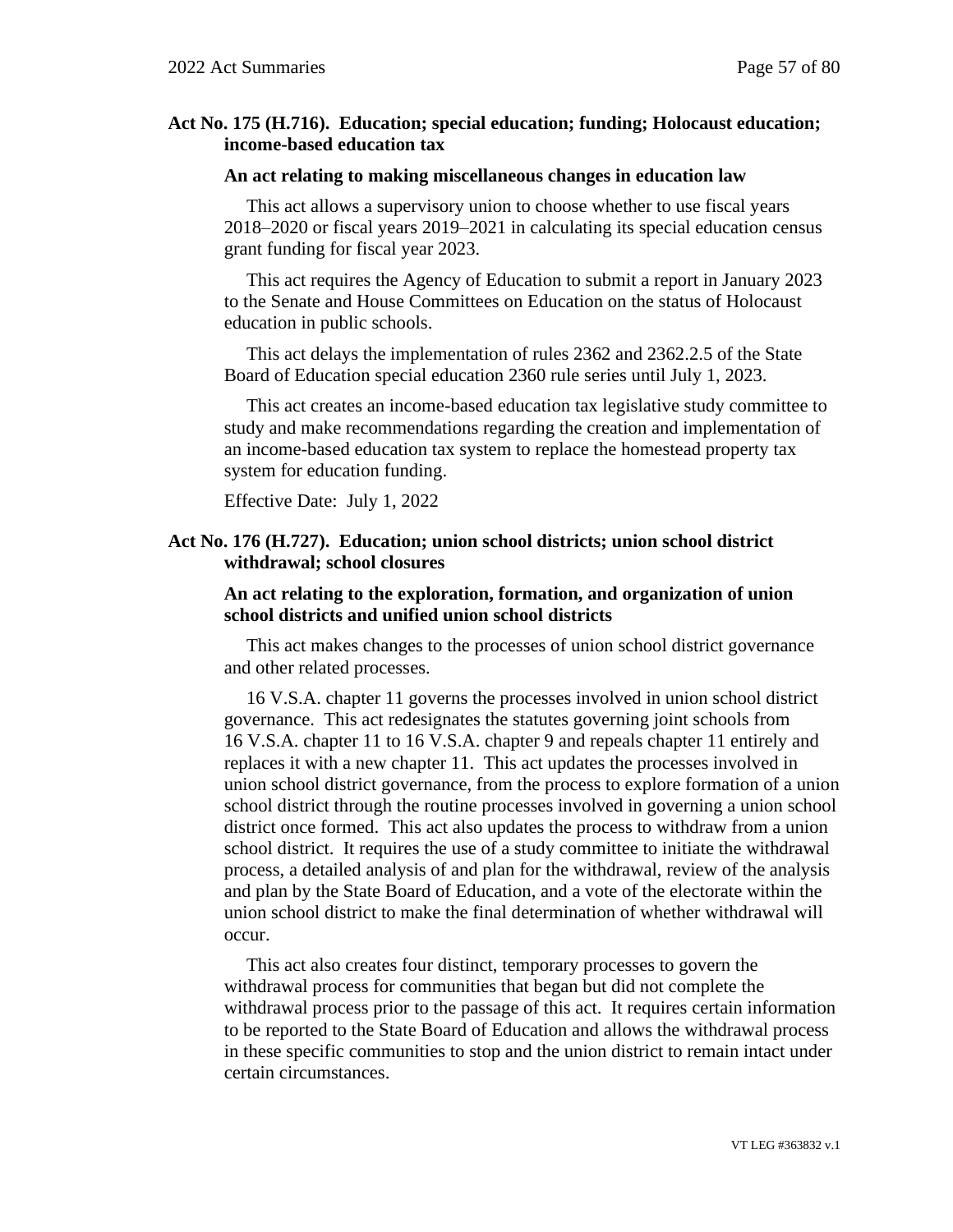This act creates a two-year moratorium on the closure of a school building located within a union school district and requires the Agency of Education to report back to the Senate and House Committees on Education with an examination of such school building closures, or attempted closures, and recommendations for school building closure standards and processes and any recommended legislative action.

This act also requires the Agency of Education to make an annual report to the Senate and House Committees on Education regarding recent union school district withdrawal actions.

This act also adds a new section to 16 V.S.A. chapter 53 that creates a process for the transition of employment contracts when a new school district is created upon withdrawal from a union school district.

Effective Date: June 7, 2022

## **Act No. 177 (H.730). Alcoholic beverages; Department of Liquor and Lottery; miscellaneous amendments**

## **An act relating to alcoholic beverages and the Department of Liquor and Lottery**

This act amends various sections within Titles 7, 10, and 31 to:

- Define "ready-to-drink spirits beverage" as an alcoholic beverage containing not more than 12 percent alcohol by volume, created by distillation, chemical synthesis, or concentration through freezing, and packaged in containers less than 24 fluid ounces in volume.
- Amend the provisions of Title 7 related to the distribution and sale of alcoholic beverages to allow ready-to-drink spirits beverages to be distributed and sold in the same manner as malt and vinous beverages.
- Establish a tax rate of \$1.10 per gallon of ready-to-drink spirits beverages sold by manufacturers to retailers within the State.
- Define "cider" as a vinous beverage made a majority from the fermented natural sugar content of apples or pears.
- Amend the volume limitations for ciders that are served in flights or at festivals.
- Establish a \$0.265-per-gallon tax for ciders that contain less than seven percent alcohol by volume. This tax shall be effective July 1, 2023.
- Expressly authorize the Department of Liquor and Lottery to obtain criminal background checks for applicants for liquor, tobacco, and lottery licenses.
- Establish a single Deputy Commissioner of Liquor and Lottery in lieu of two separate Deputy Commissioners that supervise the Division of Liquor Control and the Division of Lottery.
- Expressly authorize third-class licensees to purchase tickets for the Department's rare spirits raffle.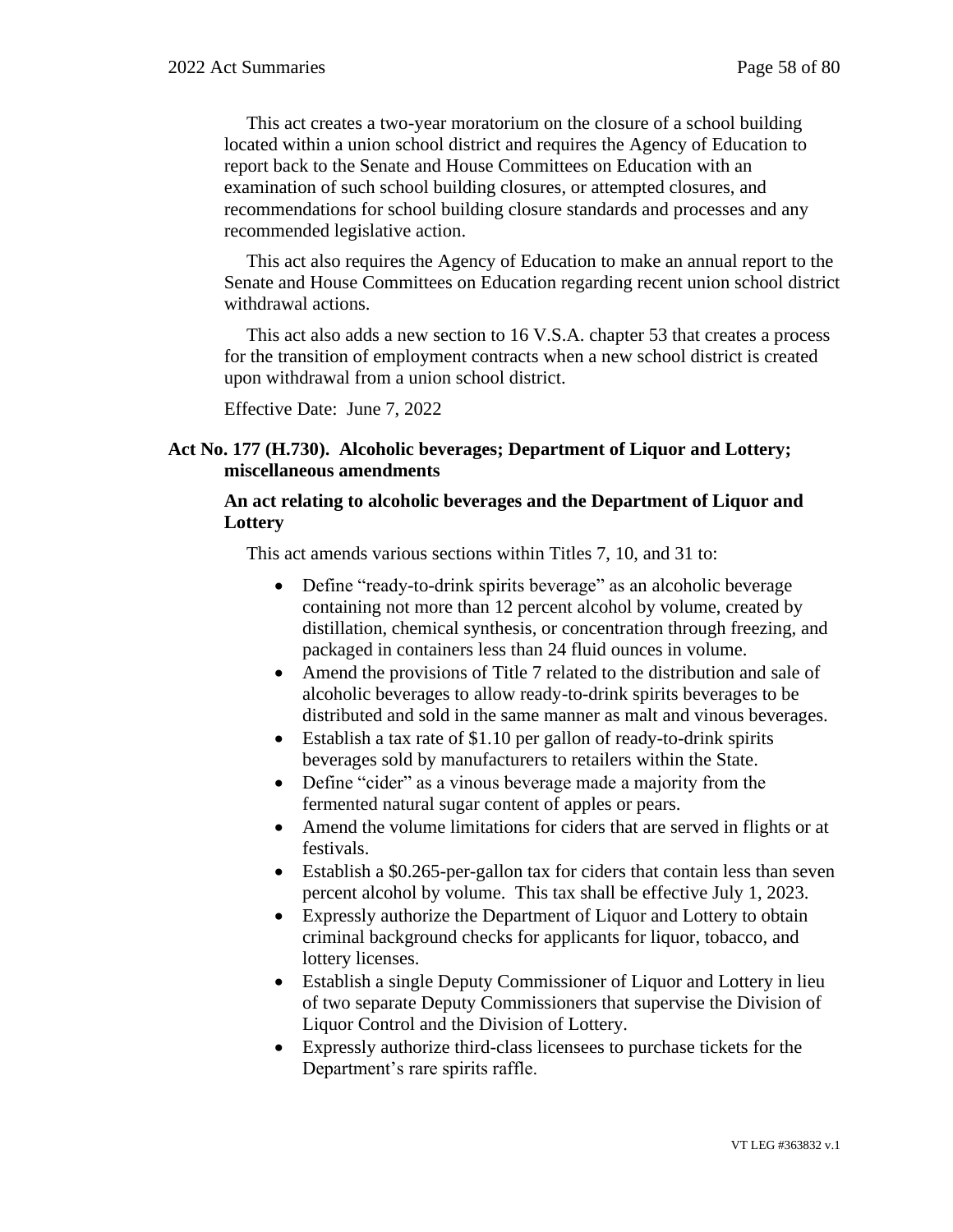This act also contains temporary provisions that:

- Establish transfers from the Liquor Control Enterprise Fund to the General Fund for fiscal years 2023 and 2024.
- Authorize the Department to stagger the issuance and renewal of permits, licenses, and certificates for the years 2023 and 2024.
- Require the Agency of Administration to submit a report on or before January 15, 2024, concerning the potential privatization of Vermont's alcoholic beverage market. The Agency is required to contract with an independent third-party consultant to conduct the study.

Multiple effective dates, beginning on June 7, 2022

# **Act No. 178 (H.737). Taxation; education property tax; yields and rate; Education Fund; reserves; PCBs**

## **An act relating to setting the homestead property tax yields and the nonhomestead property tax rate**

This act sets the fiscal year 2023 homestead property tax yields and the nonhomestead property tax rate. This act also sets aside certain reserves within the Education Fund for the investigation, testing, assessment, remediation, and removal of PCBs detected in schools, subject to certain conditions for disbursement:

- funds reserved under this act may be used for the investigation, testing, and assessment of PCBs in schools; and
- funds reserved under this act may not be used for the remediation and removal of PCBs in schools until the General Assembly approves a plan for disbursing reserved monies, except in the case of significant health threats between July 1, 2022 and January 15, 2023, whereupon the Agencies of Education and Natural Resources and the Department of Health may request disbursement of up to \$2,500,000.00 of funds from the Emergency Board.

This act authorizes the State to recover from a manufacturer of PCBs monies expended from the reserves for the investigation, testing, assessment, remediation, and removal of PCBs detected in a school above the relevant action level.

This act also requires a written plan, on or before January 15, 2023, from the Agencies of Education and of Natural Resources and the Department of Health to the General Assembly, setting out a process for the disbursement of monies reserved under this act in the Education Fund for the investigation, testing, assessment, remediation, and removal of PCBs in schools.

Effective Date: June 7, 2022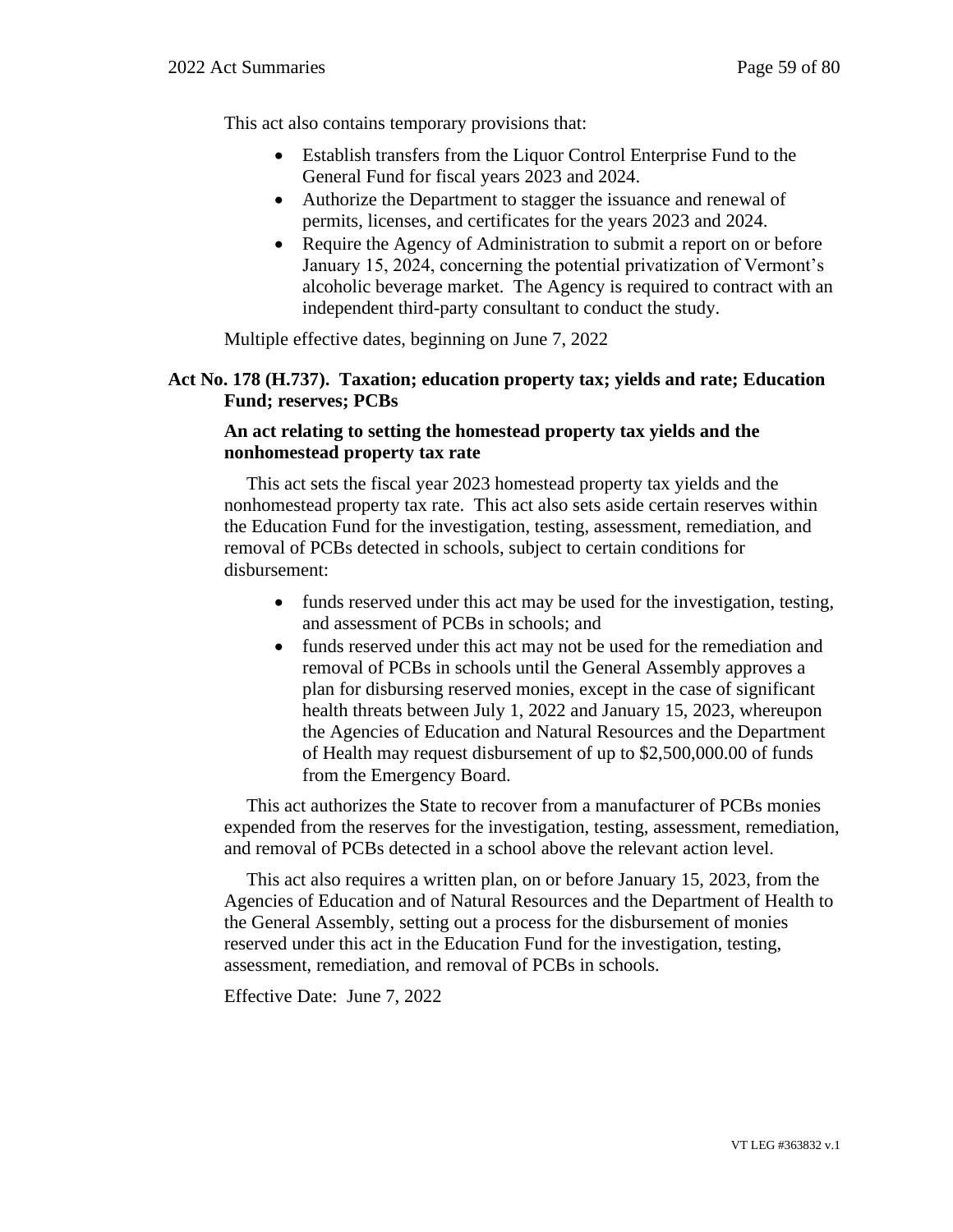## **Act No. 179 (H.738). Taxation; income taxes; property transfer tax; sales and use tax; property valuation; tax increment financing; administration of taxes; miscellaneous**

## **An act relating to technical and administrative changes to Vermont's tax laws**

This act makes numerous technical and administrative changes to Vermont's tax laws, including:

- clarifies that property transfer tax applies to enhanced life estate deeds in the same way as to conventional life estates, and defines the value of life estate or enhanced life estate deeds to which the property transfer tax applies;
- aligns corporate income tax estimated payment and filing deadlines for purposes of penalties and interest on underpayments;
- replaces all references to the Children's Trust Fund with the Vermont Children's Trust Foundation for purposes of administering the income tax return checkoff box for individuals to elect to donate a portion of their income tax refund;
- authorizes Vermont to require reporting or to assess tax on partnerships following federal audits and adjustments, when federal tax is assessed to and paid by the partnership or by individual partners, and allows partnerships to elect either to pay the adjusted Vermont tax or to allow individual partners to pay;
- amends uniform capacity tax section cross-reference to property tax system with regard to valuation of land underlying a solar energy plant or an energy storage facility;
- amends mileage reimbursement for legislators during any session of the General Assembly so that only actual mileage traveled will be reimbursed;
- expands the list of allowable uses of funds withdrawn from a Vermont Higher Education Investment Plan account (529 plan account) that will not trigger recapture of the 10 percent Vermont tax credit, to include the new allowable use of repayment of student loans for higher education only;
- authorizes the City of Montpelier, with Vermont Economic Progress Council's approval, to reset the original taxable value in its tax increment financing (TIF) district to April 1, 2023 grand list values, provided certain conditions are met;
- expands the sales and use tax exemption for manufacturing machinery and equipment so that manufacturing machinery and equipment that is part of an integrated production process will be exempt; and
- replaces the description of menstrual products exempt from the sales and use tax with more respectful language.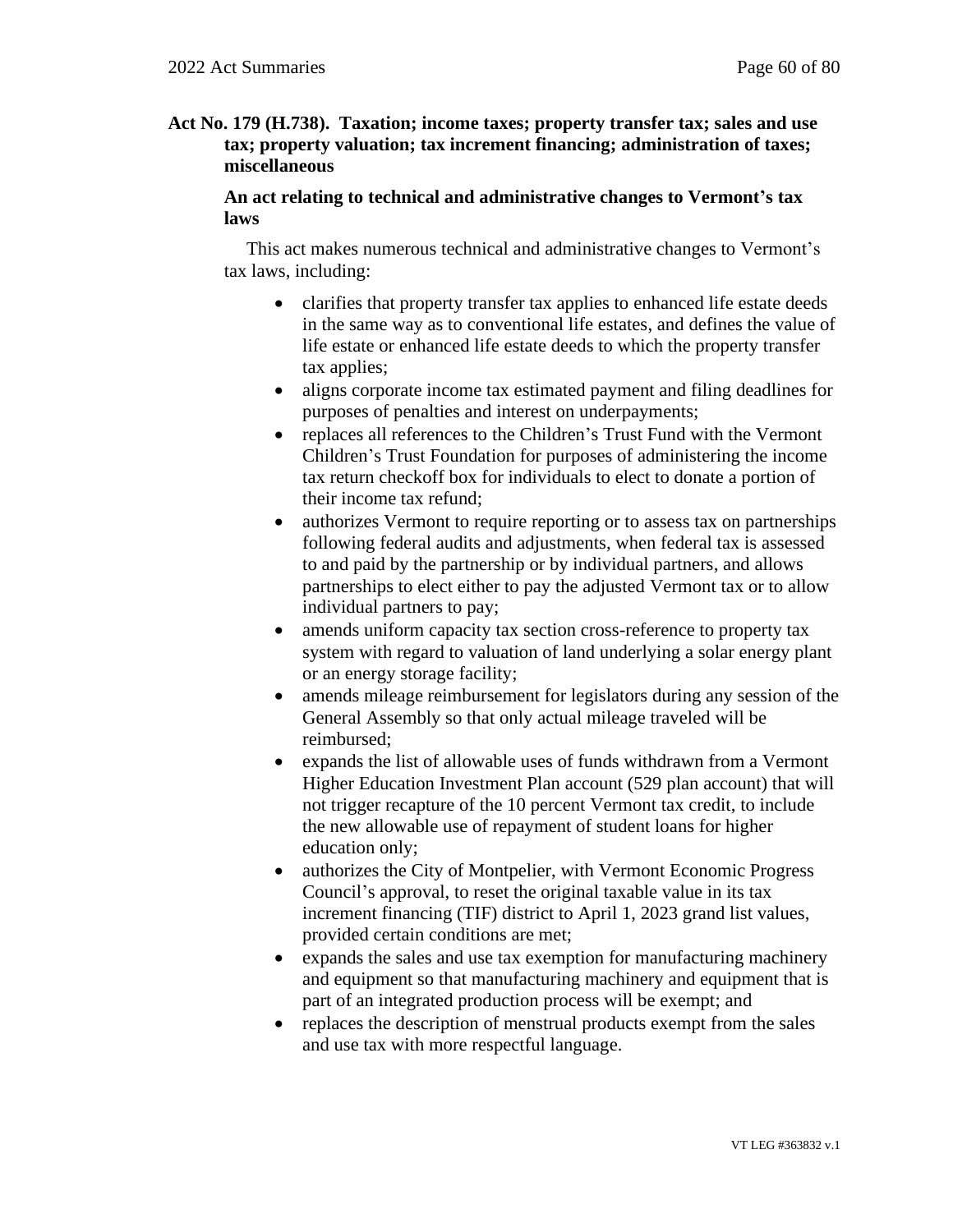This act also makes numerous miscellaneous changes to Vermont statutes, including:

- clarifies that fishing, hunting, or trapping licenses for a certified citizen of a State-recognized Native American Indian tribe will be received free of charge;
- strikes requirement that ownership of grant-funded network assets of a grantee of the Broadband Construction Grant Program be automatically transferred "to the State" if the grantee materially fails to comply with the grant conditions;
- requires a communications union district (CUD) to notify the Vermont Community Broadband Board if it is at risk of defaulting on a loan payment, and the Board, in turn, must notify the General Assembly (or the Joint Fiscal Committee if the General Assembly is not in session); and
- allows certain town officers and employees and school directors to have crime insurance coverage instead of requiring the individuals to give a bond conditioned for the faithful performance of the individual's duties.

Multiple effective dates, beginning on July 1, 2021

## **Act No. 180 (H. 739). Appropriations and finance; bonding; capital construction; budget adjustment; State buildings**

## **An act relating to capital construction and State bonding budget adjustment**

This act adjusts the second year of the State's biennial capital budget for fiscal years 2022 and 2023, reallocates \$7,737,808.64 from prior capital appropriations, and authorizes the State to issue \$12,840,163.00 of additional general obligation bonds that were authorized but not issued in fiscal year 2022.

This act also:

#### Appropriations

Appropriates capital funds in the amount of \$143,757,972.00 over two years for capital construction projects, including the following appropriations:

- Increases the FY 2023 appropriation for the State House HVAC renovation from \$2,535,000.00 to \$6,800,000.00.
- Appropriates \$2,000,000.00 in FY 2023 for parking garage repairs for 108 Cherry Street in Burlington.
- Appropriates \$750,000.00 in FY 2023 for the door control system replacement at the Southern State Correctional Facility.
- Appropriates \$400,000.00 in FY 2023 for the demolition, salvage, dismantling, and improvements to the former Southeast State Correctional Facility property in Windsor.
- Appropriates \$1,400,000.00 in FY 2023 for renovations to the Office of Legislative IT and shared common space at 133 State Street.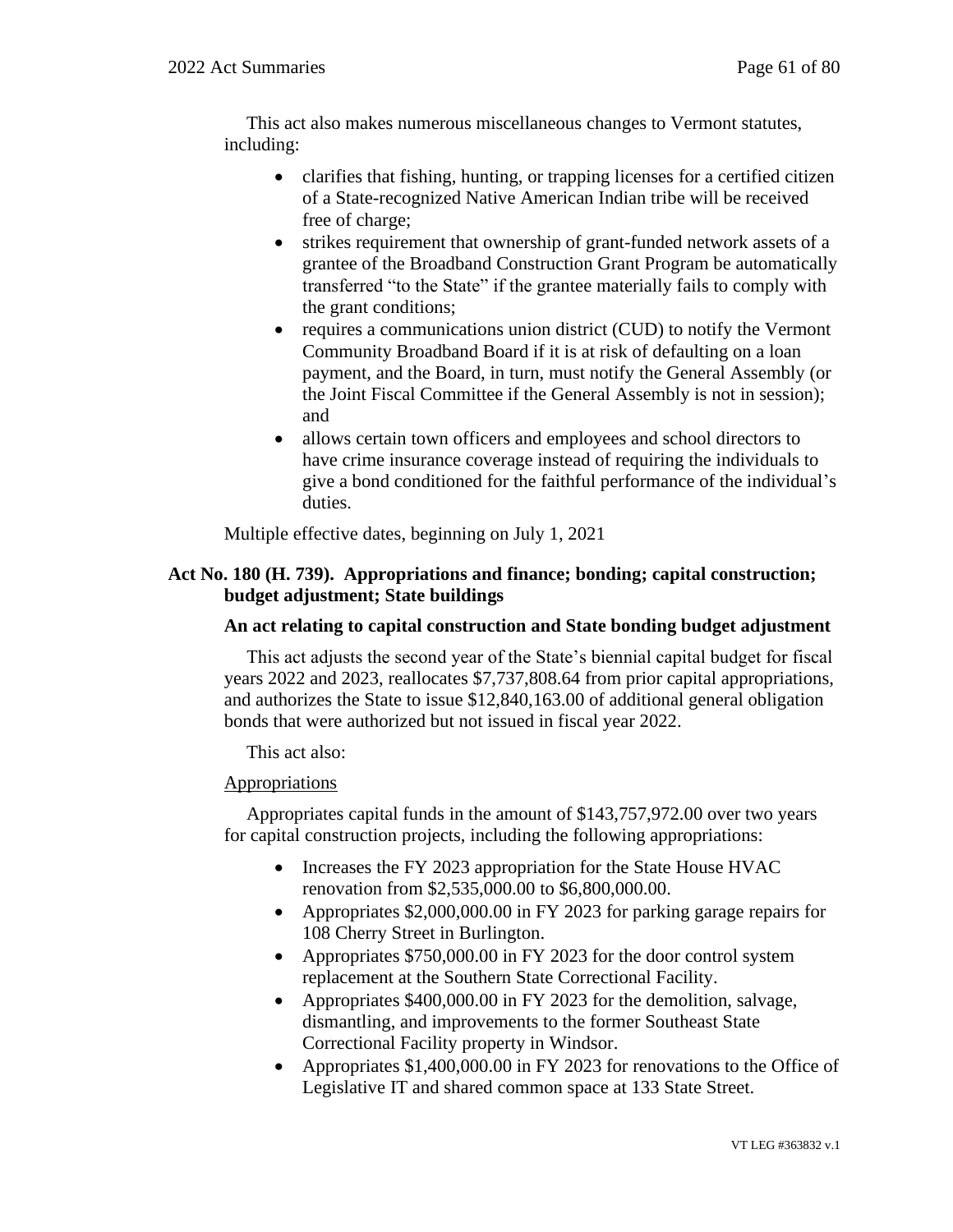- Appropriates \$3,200,000.00 in FY 2023 for design and construction for a secure residential recovery facility.
- Appropriates \$1,200,000.00 in FY 2023 for Statewide correctional facilities for ADA improvements.
- Appropriates \$500,000.00 in FY 2023 for Statewide correctional facilities for HVAC programming, schematic design, and design documents.
- Appropriates \$800,000.00 in FY 2023 to the Vermont State Colleges for renovations of nursing simulation laboratories and \$200,000.00 in FY 2023 to Norwich University for the construction of nursing simulation laboratories.
- Appropriates \$3,115,000.00 in FY 2023 for improvements to the High and Significant Hazard Dam and appropriates \$190,000.00 in FY 2023 for rehabilitation of the Little Hosmer Dam.
- Appropriates \$2,833,980.00 in FY 2023 as a State match from the Infrastructure Investment and Jobs Act funds for drinking and clean water revolving funds, requiring that these funds are not released until the federal grant has been received by the State.
- Increases appropriation to the Department of Forests, Parks and Reaction for the Rustic Cabin Construction Program from \$500,000.00 to \$700,000.00, requiring that the Department use not more than \$200,000.00 from this appropriation to work with CTEs for assistance with the Program.
- Appropriates \$200,000.00 in FY 2023 to the Agency of Agriculture, Food and Markets for water quality grants and contracts.
- Appropriates \$1,548,219.00 in FY 2023 to the Department of Environmental Conservation for the Clean Water State Revolving Fund.
- Appropriates \$2,715,000.00 in FY 2023 to the Department of Environmental Conservation for municipal pollution control grants.
- Appropriates in FY 2023 \$200,000.00 for agricultural water quality projects and \$2,000,000.00 for land conservation and water quality projects to the Vermont Housing and Conservation Board.
- Appropriates \$3,500,000.00 in FY 2023 for construction of the Williston Public Safety Field Station.
- Appropriates \$1,400,000,00 FY 2023 to the Agency of Agriculture. Food and Markets for the maintenance, modernization planning and design of the Vermont Building at the Eastern States Exposition
- Appropriates \$185,000.00 in FY 2023 to the Sergeant at Arms for upgrades to 2 Aiken Street.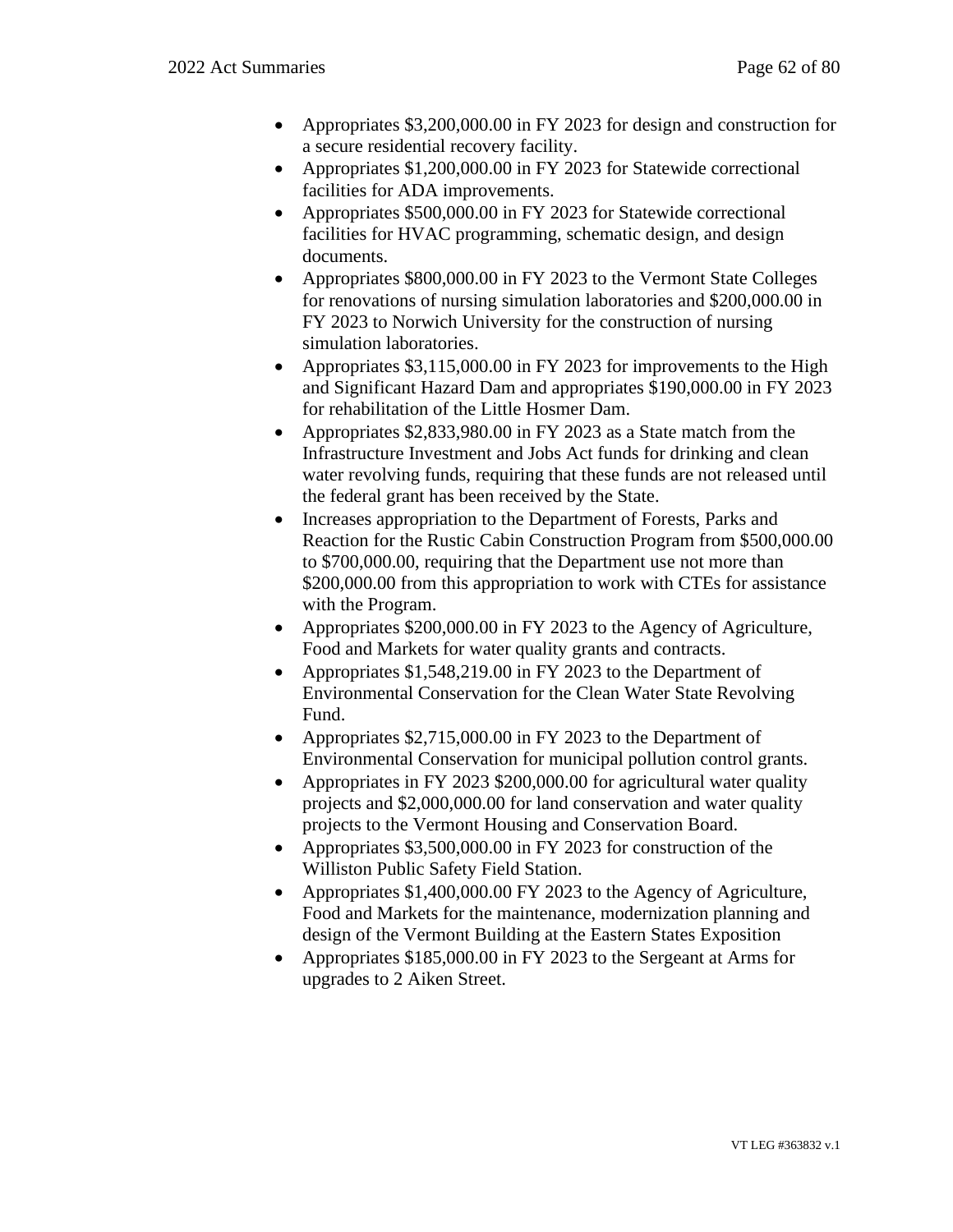This act also does the following:

## American Rescue Plan Act – Federal Funding

- Adds findings regarding the use of ARPA state and local fiscal recovery funds to offset capital projects funded in FY 2022 and FY 2023.
- Adds intent that certain capital projects that are eligible for ARPA funds receive the authorization in the capital bill but are appropriated funds in the FY 2023 Appropriations Act.
- Authorizes certain capital projects in FY 2022 and FY 2023 to be undertaken with funds appropriated in the FY 2023 Appropriations Act.

## Buildings and General Services (BGS)

- Directs the Commissioner of BGS to submit heat source options for a system to dehumidify the State House in the summer months that are consistent with the State Agency Energy Plan to the House Committee on Corrections and Institutions and the Senate Committee on Institutions by January 15, 2023.
- Amends the sunset date to move the funding of engineering costs from the capital bill to the Big Bill to June 30, 2022.
- Directs BGS to transfer up to \$300,000.00 from the proceeds of the sale of 13 Baldwin Street to FY 2023 major maintenance.
- Authorizes BGS to sell the property at 14-16 Baldwin Street, and also authorizes BGS to sell the property at 9 Baldwin Street contingent upon the completed relocation of the Office of Legislative Information Technology to 133 State Street.
- Sets forth intent that BGS implement strategies to reduce carbon intensity in buildings under its jurisdiction, including use of non-fossilfuel alternatives when installing or replacing any space conditioning or water-heating systems and use of carbon-storing and least-embodiedcarbon materials.
- Also sets forth intent that the Department of Forests, Parks and Recreation and the Agency of Transportation use the State Energy Management Program.

# Commerce and Community Development

- Directs the Division of Historic Preservation to conduct a facilities condition assessment on all the buildings and structures of the State Historic Sites within the next five years, with a cyclical plan update, prioritizing buildings and structures open to the public.
- Encourages the Lake Champlain Maritime Museum to explore all options for the ongoing use of the Schooner Lois McClure.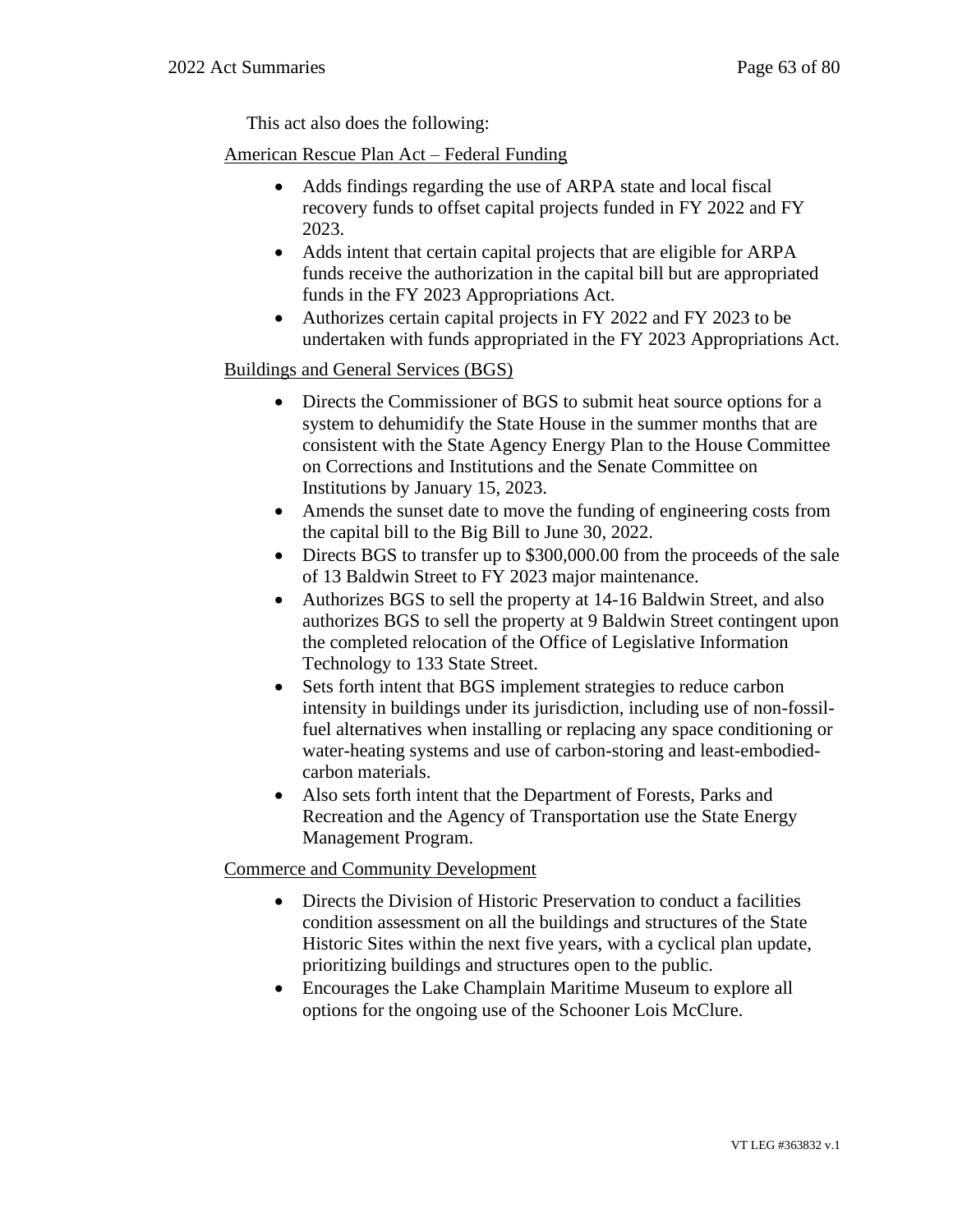## Legislative Branch

• Authorizes the Legislature to have exclusive use of rooms 264, 267, 268, and 270 on the second floor of 109 State Street from January 1, 2023, to June 30, 2023.

### Nursing Programs

• Directs the Vermont State Colleges, Norwich University, and the University of Vermont to each submit a report detailing the infrastructure and programming needs, estimated costs, and timeline to renovate or construct nursing simulation laboratories.

Effective Date: June 7, 2022

## **Act No. 181 (S.210). Housing**

### **An act relating to rental housing health and safety and affordable housing**

Secs. 1–4 of this act govern the transition of authority for rental housing health and safety to the Department of Public Safety. Secs. 5–7 relate to the creation of a Vermont Rental Housing Improvement Program. Sec. 8 appropriates funding for these purposes.

Effective Date: June 7, 2022

## **Act No. 182 (S.226). Housing; land use; municipal zoning; Act 250**

#### **An act relating to expanding access to safe and affordable housing**

This act includes program changes and funding to promote access to safe and affordable housing, including:

- authorization and funding for VHFA to provide grants to firstgeneration homebuyers (Secs. 1–2);
- funding for manufactured home repair and replacement (Sec. 3);
- funding for a Community Partnership for Neighborhood Development (Sec. 4);
- funding for a Missing Middle-Income Homeownership Development Pilot Program (Sec. 11);
- registration of residential construction contractors (Secs. 12–18); and
- prohibition on tax sale of a residence while a Vermont Homeowner Assistance Program application is pending (Sec. 21).

This act amends the Downtown and Village Center Tax Credit Program by creating a new type of tax credit for flood mitigation projects and to allow tax credits to be awarded to projects in neighborhood development areas. (Secs. 5– 10)

This act amends provisions of the Vermont Fair Housing and Public Accommodations Act to provide general legislative intent and statutory direction on the interpretation of the fair housing laws with regard to harassment and discrimination of members of protected classes. (Secs. 19–20)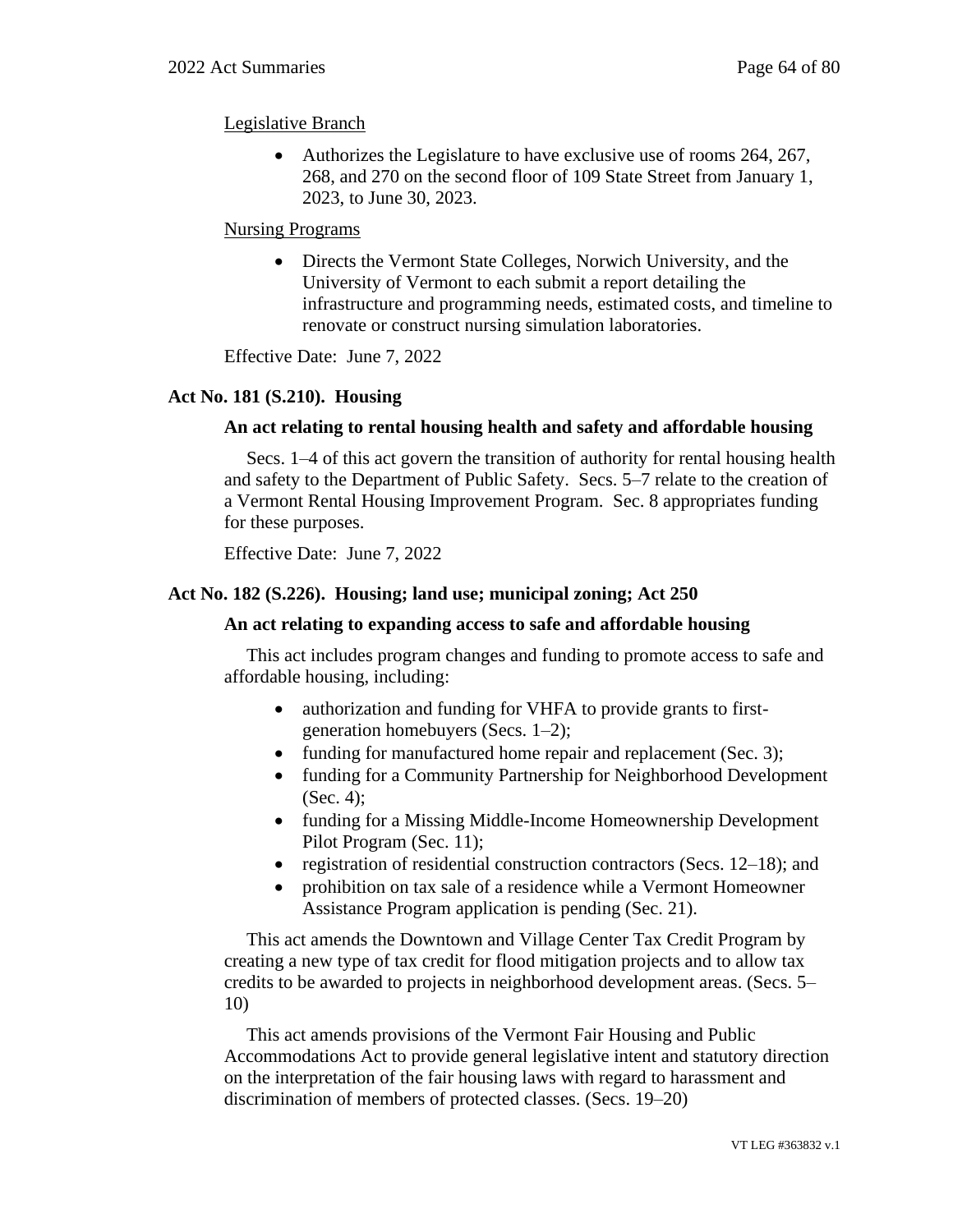This act establishes the Vermont Land Access and Opportunity Board to promote improvements in access to woodlands, farmland, and land and home ownership for Vermonters from historically marginalized or disadvantaged communities. (Secs. 22–22c)

This act makes multiple amendments to the State land use and development law, Act 250, and municipal zoning laws (Secs. 23–41), including:

- Changing the neighborhood development area designation requirements.
- Changing one of the new town center designation requirements.
- Prohibiting municipal land use permits for a site plan or conditional use from expiring in less than two years.
- Prohibiting towns from requiring more than one parking space per bedroom for accessory dwelling units.
- Providing grants to municipalities to assist them in updating their bylaws.
- Raising the cap on the number of priority housing projects that can be exempt from Act 250.
- Amending multiple definitions under Act 250.
- Streamlining the Act 250 exemption for priority housing projects.
- Updating criterion 1(D) of Act 250.
- Requiring municipalities to respond to Act 250 requests within 90 days.
- Clarifying permit conditions for wood product manufacturers.
- Clarifying Act 250 jurisdiction in one-acre towns.
- Requiring a report on Act 250 Jurisdiction Over Agricultural Businesses due by Jan 1, 2023 from the Natural Resources Board (NRB).
- Appropriating \$150,000 to the Department of Housing and Community Development to hire a consultant to review the Designated Area Program. Report due July 1, 2023.
- Requiring a report from NRB to the General Assembly on various Act 250 topics, including how to transition to location-based jurisdiction, how to use the Capability and Development Plan, the effectiveness of the current fee structure, and assessment of current staff levels.

Multiple effective dates, beginning on June 7, 2022

# **Act No. 183 (S.11). Commerce and trade; economic development; workforce development**

## **An act relating to economic and workforce development**

This act adopts various provisions across a multitude of subject areas to promote workforce development and economic development. The act provides funding and creates program language for a forgivable loan program to retain recent college graduates, a skilled meat cutter training facility at VTC, recruiting and retaining recent immigrants, business coaching for BIPOC-owned businesses,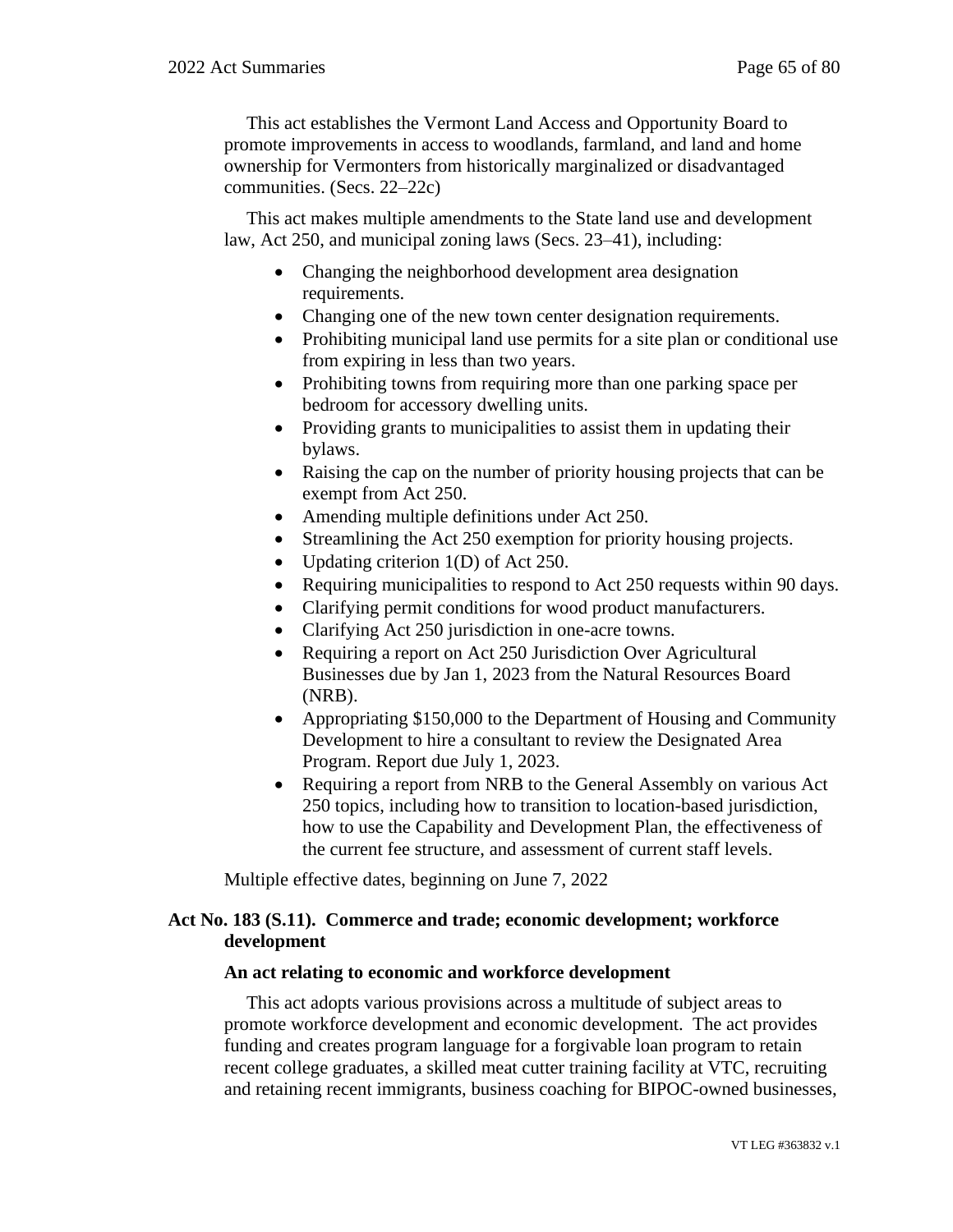an assessment of the workforce development system and a regional workforce expansion pilot project to provide additional regional workforce support services; a workforce development pilot project for incarcerated individuals, studies on correctional officer recruiting, a work-based learning and training program at DOL for internships and returnships, a secondary-student industry-recognized pilot project to allow students to take an adult CTE course, a Vermont trades scholarship program to increase workers in the trades, and a CTE construction and rehabilitation experiential learning program to allow CTE students to work on community construction and rehabilitation projects.

This act requires the Agency of Human Services to report on conditions that pose an obstacle to the successful recruitment and retention of correctional officers and to create a plan to improve the recruitment and retention of correctional officers. It also requires the Agency of Human Services to submit a report assessing the effectiveness of certain appropriations in 2022 Acts and Resolves No. 83 with respect to employee recruitment and retention.

The act appropriates funds to support nurse educators and to encourage nurses at critical access hospitals to serve as preceptors for nursing school students. It provides for grants to health care employers to establish or expand partnerships with Vermont nursing schools to create nursing pipeline or apprenticeship programs to train members of their existing staff to become higher-level nursing professionals. The act establishes, codifies, and funds forgivable loan incentive programs for nurses, nurse faculty, and mental health professionals, as well as loan repayment programs for nurse faculty and for certain other health care professionals. The act provides funding to the designated and specialized service agencies for loan repayment and tuition assistance to assist in recruiting and retaining mental health and substance use disorder treatment professionals. The act directs the Green Mountain Care Board, as part of its annual hospital budget review process, to look at hospitals' investments in workforce development initiatives and at the salaries of hospitals' leadership teams and allows the Board to exclude investments in nursing workforce development initiatives from hospitals' fiscal year 2023 budget limits. The act establishes a statewide Health Care Workforce Data Center in the Agency of Human Services, Office of Health Care Reform and creates a Health Care Workforce Coordinator position in that Office. It also calls for a report on creating the capacity to perform health care supply and demand modeling based on information from the Health Care Workforce Data Center and requires the Department of Financial Regulation to take additional steps to reduce the administrative burden of prior authorization requirements on health care providers.

The act expands eligibility for student loan repayment assistance for Head Start employees; provides funding to promote the attainment of credentials of value; provides funding for the Vermont Serve, Learn, and Earn Program; creates language and provides funding for a forest future strategic roadmap; creates a Community Recovery and Revitalization Program to provide COVID-related grant relief to businesses and municipalities; creates a VEDA Short-Term Forgivable Loan Program to provide COVID-related relief to businesses; provides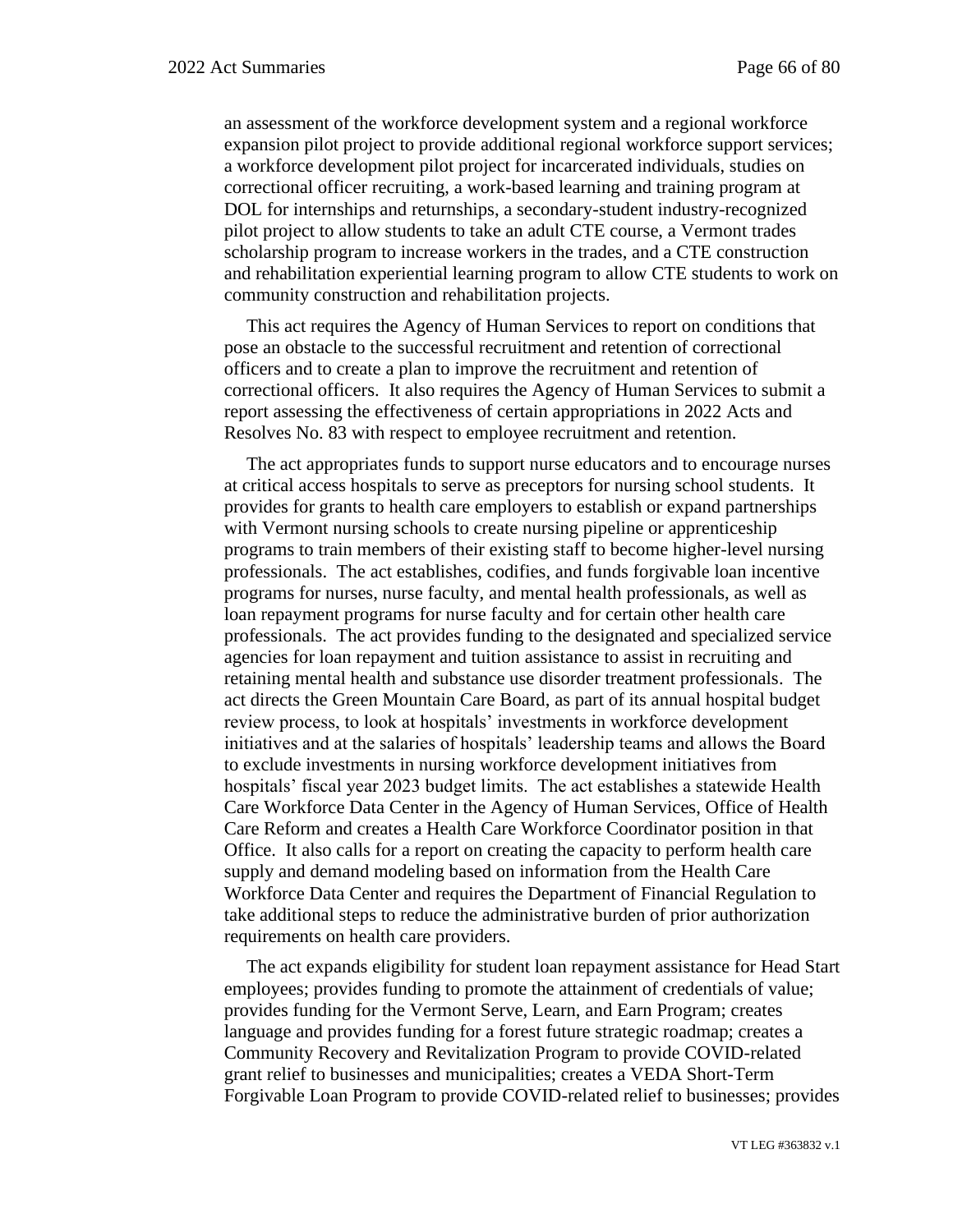additional funding for relocating employee incentives; transfers authority for the administration of funds through the Entergy Windham County Economic Development Special Fund to the Brattleboro Development Credit Corporation; and creates a Vermont Film and Media Industry Task Force.

This act establishes the COVID-19-Related Paid Leave Grant Program to provide grants to employers for certain costs related to providing paid leave to an employee for a COVID-19-related reason during the period from July 1, 2022 through June 30, 2023.

The act temporarily increases the unemployment insurance maximum weekly benefit by \$60.00 over the amount provided by the existing statutory formula. Subsequent to that, the act replaces the increase in the unemployment insurance maximum weekly benefit with a temporary \$25.00 increase in both the unemployment insurance weekly benefit formula and the maximum weekly benefit. It also extends the ability of the Department of Labor to access tax return information for purposes of reviewing claimant's income information in relation to the federal Pandemic Unemployment Assistance program.

The act provides additional appropriations for creative economy grants through the Vermont Arts Council, provides funding for the Everyone Eats program, and provides additional funding for the Vermont Downtown and Village Center Tax Credit Program.

The act creates a sports betting study committee to review legalization of sports betting in Vermont.

The act creates a State prohibition on robocalls that is co-extensive with protections afforded under federal law and directs the Attorney General to report to the General Assembly on any necessary changes to Vermont law.

Multiple effective dates, beginning on October 7, 2021

## **Act No. 184 (H.736). Transportation; motor vehicles; natural resources and energy; Burlington International Airport; Transportation Board; signs; permits; weight, length, and height restrictions; sustainable building components; transportation network companies**

**An act relating to the Transportation Program and miscellaneous changes to laws related to transportation**

This act:

- Transportation Program.Adopts the Agency of Transportation's (Agency) Proposed Fiscal Year 2023 Transportation Program except as amended in the act (Transportation Program) and defines terms used throughout the act.
- Fiscal Year 2023 Transportation Investments Intended to Reduce Transportation-Related Greenhouse Gas Emissions, Reduce Fossil Fuel Use, and Save Vermont Households Money. Summarizes certain transportation investments.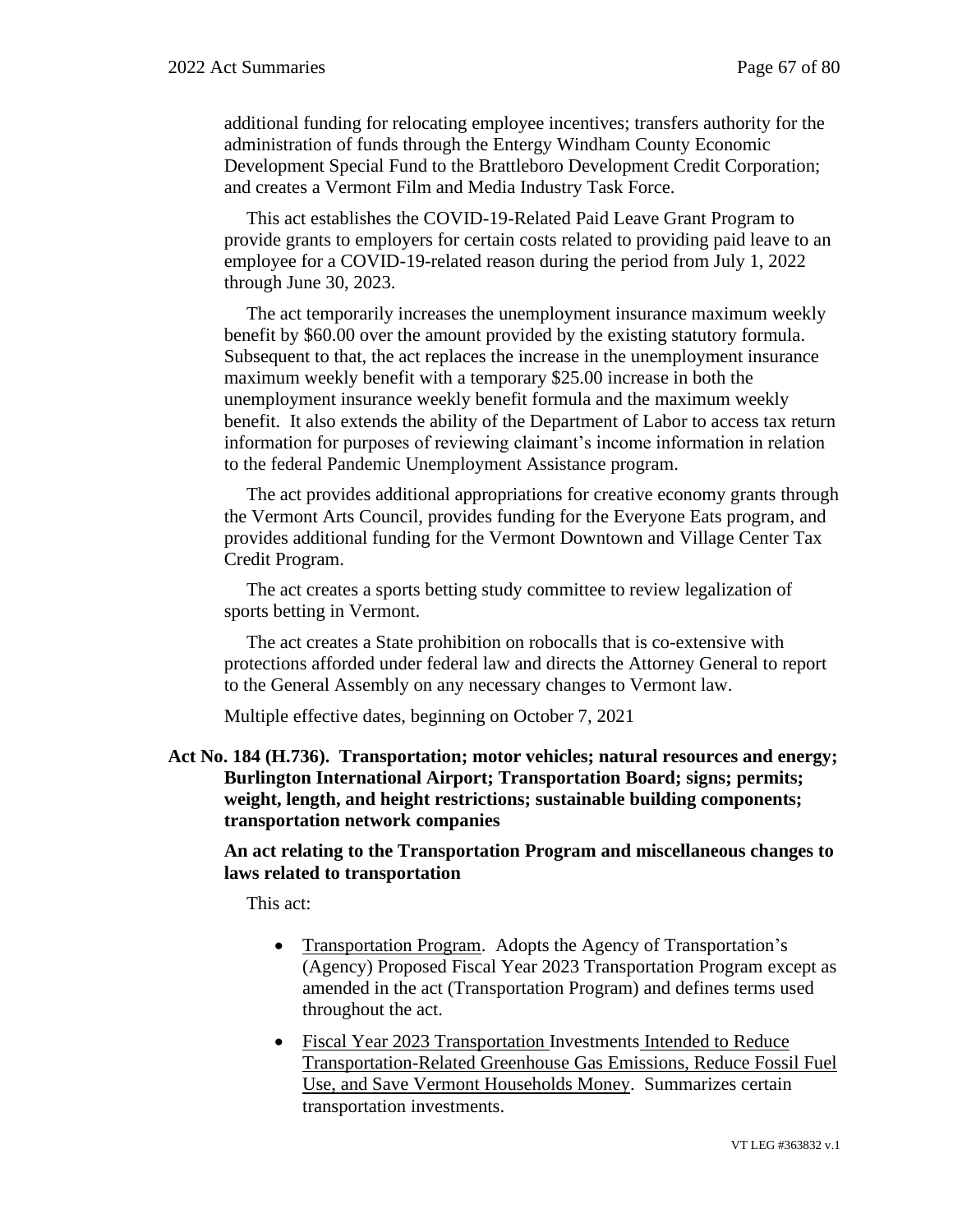- Electric Vehicle Supply Equipment (EVSE) Along the State Highway Network.Authorizes \$6,250,000.00 in investments in level 3 electric vehicle supply equipment (EVSE) along the State highway network and updates the State's goals for level 3 EVSE along the State highway network to have a level 3 EVSE within one driving mile of every exit of the Dwight D. Eisenhower National System of Interstate and Defense Highways and 25 driving miles of another level 3 EVSE along the State highway.
- Vehicle Incentive Programs. Authorizes the following for the existing vehicle incentive programs and the existing public-private partnership with Drive Electric Vermont:
	- $\circ$  \$12,000,000.00 for the Incentive Program for New PEVs;
	- o \$3,000,000.00 for MileageSmart;
	- o \$3,000,000.00 for Replace Your Ride;
	- o \$50,000.00 for an incentive program for electric bicycles; and
	- o \$2,000,000.00 for the public-private partnership with Drive Electric Vermont.
- Base MSRP for the Incentive Program for New PEVs.Increases the Base Manufacturer's Suggested Retail Price (MSRP) for battery electric vehicles (BEV) that are eligible for an incentive through the Incentive Program for New PEVs from \$40,000.00 to \$45,000.00 and eliminates the Base MSRP cap if the plug-in electric vehicle (PEV) will be issued a special registration plate or predominately used to provide accessible transportation to the incentive recipient or a member of the incentive recipient's household. Maintains the \$40,000.00 Base MSRP cap for plug-in hybrid electric vehicles (PHEV).
- Vermont Association of Snow Travelers (VAST) Authorizations. Authorizes the Agency of Transportation to spend \$50,000.00 in onetime General Fund monies in grants to the Vermont Association of Snow Travelers (VAST) to support the Law Enforcement and Safety Program and \$750,000.00 in one-time General Fund monies in grants to VAST to support the Equipment Grant-in-Aid Program, with certain parameters on awards.
- Bridge Formula Program for Off-System Bridges.Establishes the policy for how increased federal funds, available because of the Infrastructure Investment and Jobs Act (IIJA), for off-system bridges will be used to fully cover construction—but with engineering (PE) and right-of-way (ROW) staying at 80% federal, 10% State, and 10% municipal—for:
	- o all off-system bridges in the Fiscal Year 2023 Transportation Program for Town Highway Bridges that: (1) were not authorized for federal funds for the construction phase prior to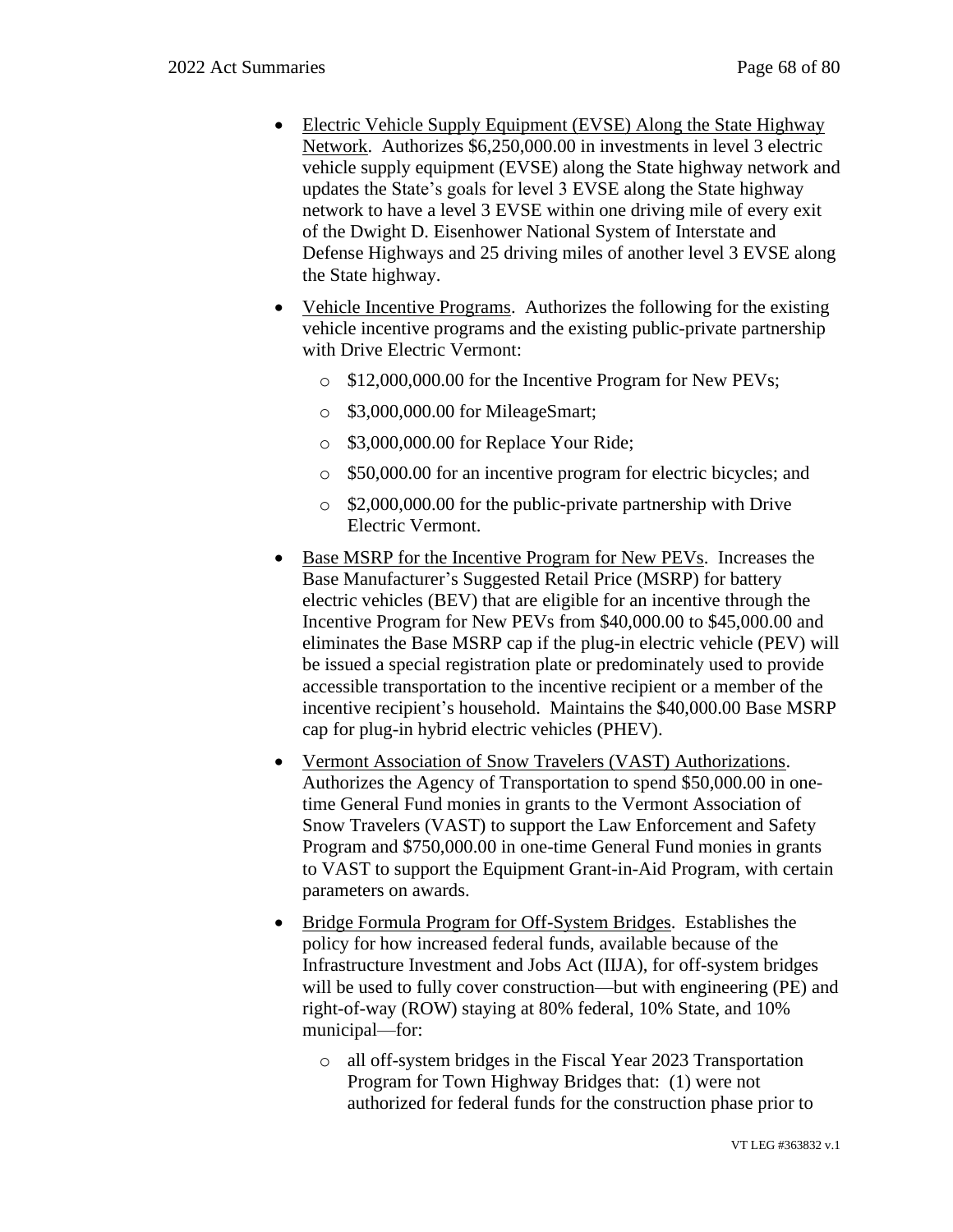the Fiscal Year 2023 Transportation Program and (2) are either listed as a front-of-book project or a development and evaluation (D&E) project; and

o all off-system covered bridges and historic truss bridges in fiscal years 2023 through 2029 based on the statutory prioritization

with the balance of available federal funds going to town highway bridges advanced based on the statutory prioritization. Also amends the Fiscal Year 2023 Transportation Program to swap \$689,082.00 in Transportation Fund monies and \$589,082.00 in municipal monies for \$1,278,164.00 in federal monies and adds covered bridges and historic truss bridges to the candidate list in Town Highway Bridges.

- Program Development and Town Highway Aid. Reduces the Program Development (operating expenses) authorization by \$54,211.00 in Transportation Fund monies and increases the Town Highway Aid authorization by \$54,211.00 in Transportation Fund monies to fund Town Highway Aid at the statutorily required amount.
- Town Highway Structures and Class 2 Roadway Grant Programs and Maintenance. Increases the authorization for the Town Highway Structures Grant Program by \$866,500.00 in Transportation Fund monies, increases the authorization for the Class 2 Roadway Grant Program by \$951,250.00 in Transportation Fund monies, reduces the Maintenance authorization by \$1,817,750.00 in Transportation Fund monies, and establishes a process for reappropriating up to \$1,817,750.00 in unencumbered base Transportation Fund monies appropriated for fiscal year 2022 for Maintenance in fiscal year 2023.
- Mobility and Transportation Innovation (MTI) Grant Program. Funds the Mobility and Transportation Innovation (MTI) Grant Program with \$500,000.00 in Transportation Fund monies and \$1,000,000.00 in General Fund monies, with not less than \$1,250,000.00 going to support microtransit projects.
- One-Time Public Transit Monies. Authorizes \$1,200,000.00 in General Fund monies to the Agency to distribute to public transit providers to, as practicable and in the sole discretion of the public transit provider, provide zero-fare public transit on routes other than commuter and LINK Express and restore service to pre-COVID-19 levels. Also requires a report to the House and Senate Committees on Transportation not later than January 15, 2023 on (1) changes in public transit ridership and (2) what is needed to fund zero-fare public transit going forward.
- Burlington International Airport Working Group. Authorizes \$150,000.00 (\$15,000.00 in Transportation Fund monies and \$135,000.00 in federal monies) for a newly created, working group to, with the assistance of an independent third-party consultant with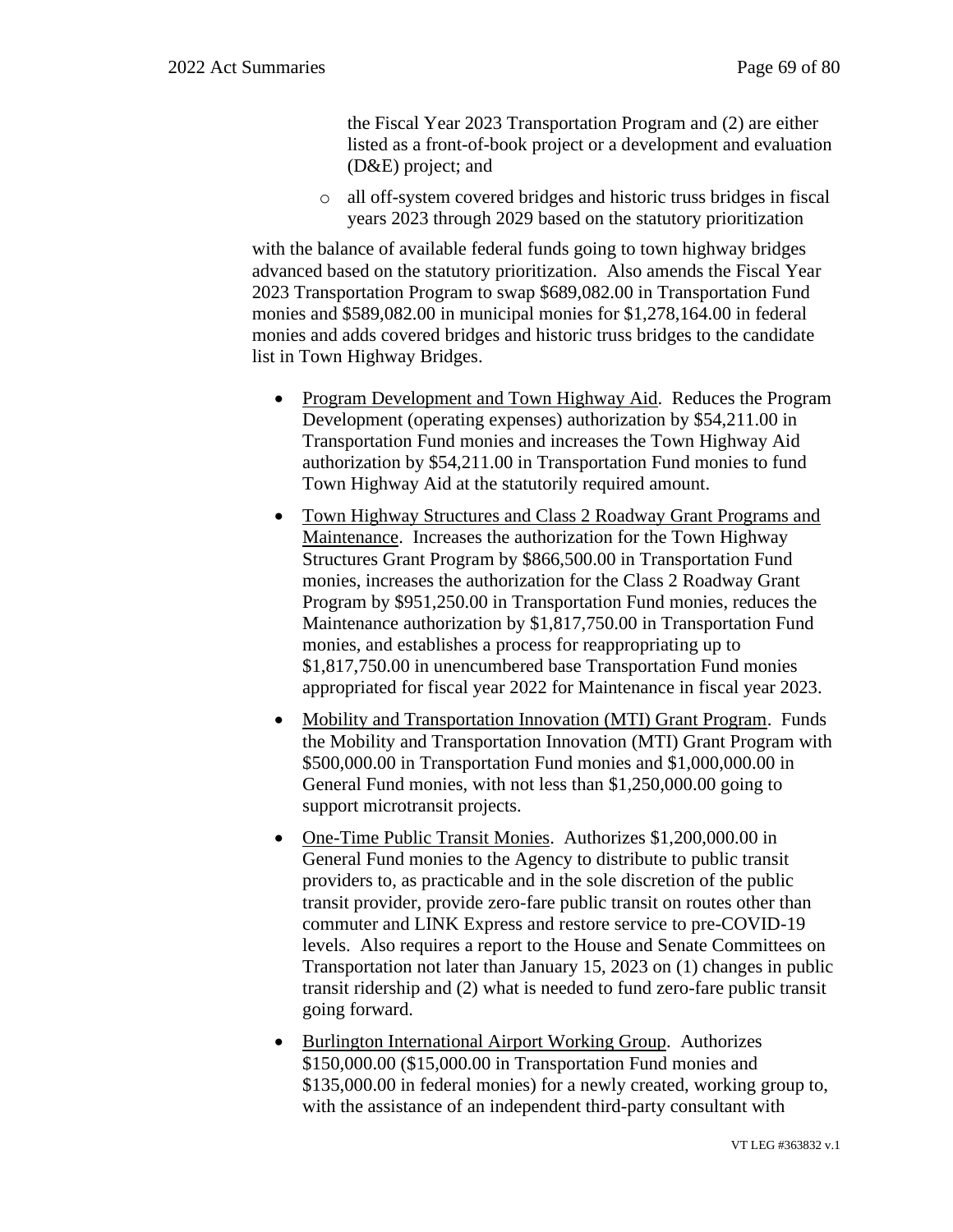expertise in airport governance, discuss current issues of regional concern regarding the Burlington International Airport (Airport), explore opportunities for regional collaboration regarding the Airport, analyze what actions could address any issues of regional concern at the Airport, and make recommendations on actions, including a change in the governance structure of the Airport, that could address issues of regional concern regarding the Airport. Also establishes the membership of the working group, what needs to be reviewed, the timeline, and other administrative matters.

- Carbon Reduction Program Monies. Requires the Agency to consult with the Vermont Climate Council and ensure that within the Agency's proposed Transportation Programs for fiscal years 2024, 2025, and 2026 all federal monies that are proposed by the State for expenditure under the Carbon Reduction Program are allocated toward projects that align with the recommendations of the Climate Action Plan (CAP) issued under 10 V.S.A. § 592.
- Vermont State Standards. Requires the Agency to develop a plan for updating the Vermont State Standards for the Design of Transportation Construction, Reconstruction and Rehabilitation on Freeways, Roads, and Streets (Vermont State Standards) and related documents to create context sensitive, multimodal projects that support smart growth as recommended in the Revising the Vermont State Standards (VSS) M2D2: Multimodal Development and Delivery Work Plan, March 2015 and budget for the plan to update the Vermont State Standards and related documents in the Agency's proposed Transportation Program for fiscal year 2024 Transportation Program. Also requires the Agency to make staff available to the House and Senate Committees on Transportation for an oral presentation on the plan beginning on January 15, 2023.
- Transportation Alternatives Grant Program. Repeals obsolete language (prior fiscal years) and requires that, starting in fiscal year 2024 and in most instances, 50 percent of Transportation Alternative Grant Program funds be reserved for municipalities for environmental mitigation projects related to stormwater and highways.
- Amendments to Fiscal Year 2022 Transportation Program. Eliminates the requirement that electric bicycle incentives funded for fiscal year 2022 be \$200.00, which will give the Agency flexibility in administration; allows up to \$5,000.00 from administrative cost allowances for Replace Your Ride to be used to administer the electric bicycle incentives; and clarifies that level 1 and 2 EVSE are eligible for grant awards under the EVSE Grant Program that was funded for fiscal year 2022.
- Bicycle and Pedestrian Planning Integration Program.Establishes the Bicycle and Pedestrian Planning Integration Program to support the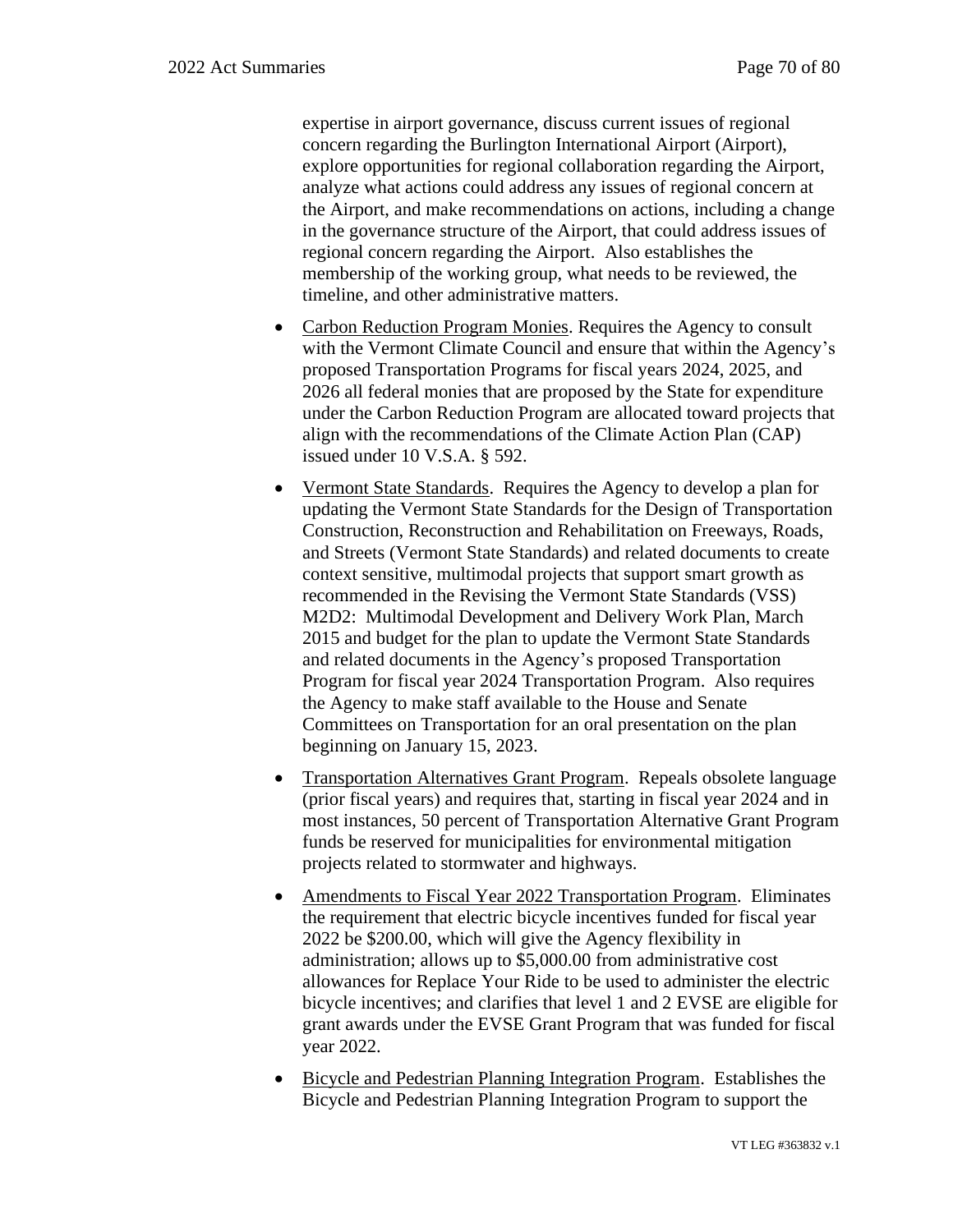continued development and buildout of bicycle and pedestrian infrastructure and requires consultation between the Agency and the regional planning commissions (RPCs).

- Transportation Board. Makes conforming revisions to Titles 5 and 9 in response to an amendment to 19 V.S.A. § 5(c), made by 2016 Acts and Resolves No. 167, Sec. 6, to provide that in virtually all instances appeals from the Transportation Board go to the Supreme Court and adds clarifying language, including subsection headings, to 19 V.S.A. § 5.
- Common Carrier Assessments. Repeals Title 5 chapter 5, which is now obsolete because the common carrier assessment that was formerly in 5 V.S.A. § 63 was repealed by 1988 Acts and Resolves No. 160, Sec. 1, but the balance of the chapter containing administrative provisions (5 V.S.A. §§ 64–67) was not repealed.
- On-Premises Signs. Amends 10 V.S.A. § 493(1), and the allowance for on-premises signs, to measure the distance from the on-premises sign to a main entrance based on a straight line, and not a line measured along the centerline of the highway, if the change in elevation from the sign to the main entrance is more than 100 feet.
- Right-of-Way (1111) Permit Fees. Amends 19 V.S.A. § 1112 to only assess the right-of-way (1111) permit fee for stormwater utility connections that are subsurface, and only for the collective-direct connection to the State highway subsurface stormwater system, as opposed to each direct connection individually.
- Site Plan Review. Amends 24 V.S.A. § 4416(b) to change "shall" (mandatory) to "may" (permissive) and strike "any" to eliminate the requirement that the Agency include all permit conditions in the site plan review process letter (would still be included in the right-of-way (1111) permit itself).
- Smugglers' Notch Restrictions. Amends 23 V.S.A. § 1006b to have the civil penalty for violating the Smugglers' Notch restrictions be assessed against the employer of the operator of the vehicle, if operating in the scope of employment, or the operator of the vehicle, if operating for personal purposes, for violations and have the vehicle prohibition to be based on length of vehicle and not type of vehicle.
- Restrictions on the Use of Covered Bridges; Other Limits; Liability for Damages; Recovery of Expenses.
	- o Repeals 19 V.S.A. § 313, municipal authority to restrict the use of covered bridges, but adds the authority back (in updated form) as 23 V.S.A. § 1397a.
	- o Repeals 19 V.S.A. § 315, fines for violating covered bridge restrictions, but adds increased civil penalties (\$1,000.00 for a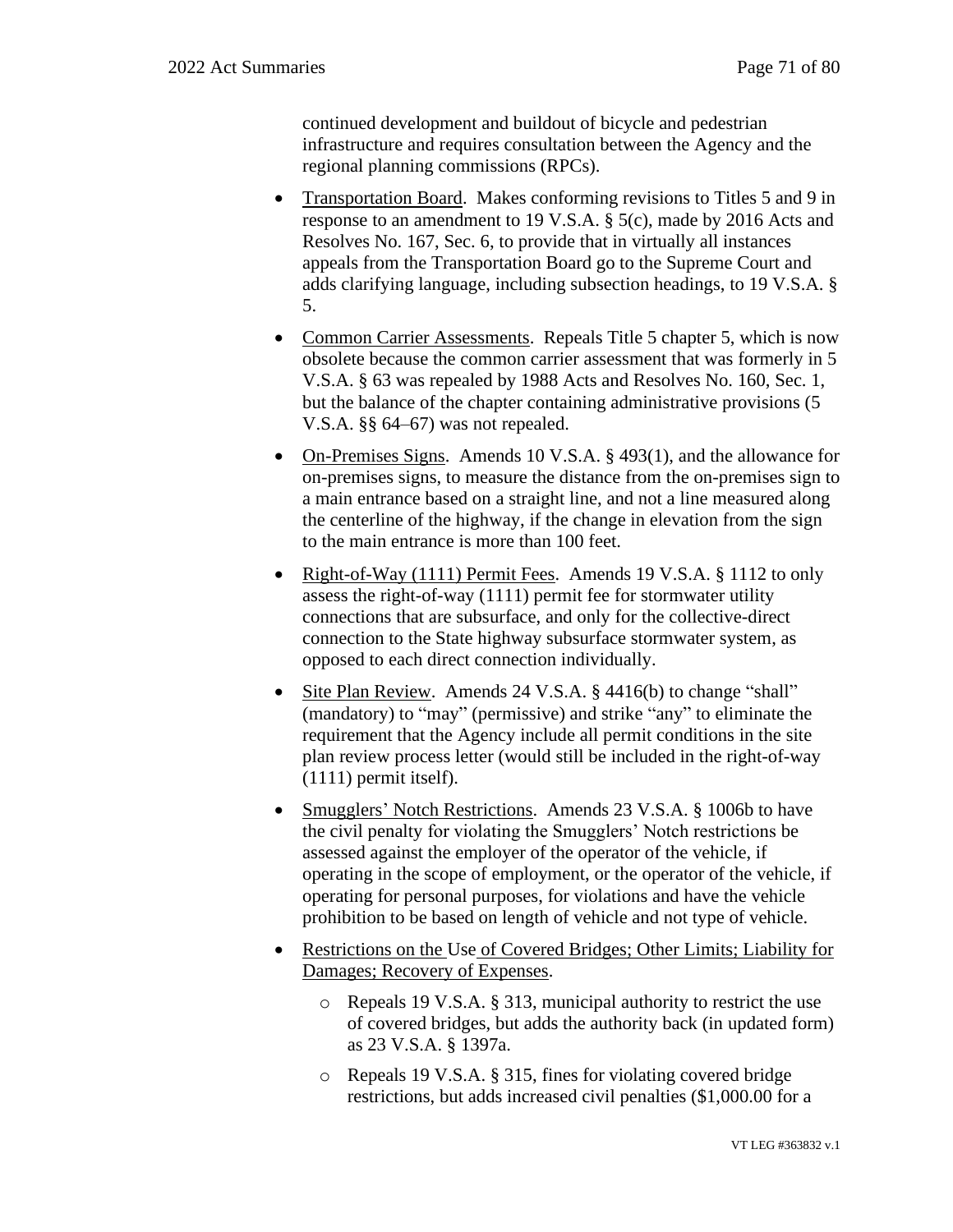first violation, \$2,000.00 for a first violation that substantially impedes the flow of traffic, and doubled for a second or subsequent conviction within a three-year period) for violating covered bridge restrictions as 23 V.S.A. § 1434(c).

- o Amends 23 V.S.A. § 1399(b), exceptions to weight limits, to expand the exclusion for municipal and volunteer fire apparatus that can be operated in excess of weight limitations to also include law enforcement motor vehicles.
- o Amends 23 V.S.A. § 1400d, agricultural service vehicle exemptions, to exempt agricultural service vehicles from the prohibition on operating in excess of covered bridges limits.
- o Amends 23 V.S.A. § 1492, liability for damages, to update very outdated internal citations and adds subsection 1434(c) to the list of violations that trigger liability for damages to the public highway or bridge.
- o Repeals 23 V.S.A. § 1112, recovery for expenses for emergency services from operating on a closed highway, but adds broader language that allows a municipal, county, or State entity that deploys rescue services to aid stranded operators or move disabled vehicles in certain instances to recover from the operator or operator's employer, provided that the operator was acting during or incidental to the operator's scope of employment, the costs of providing rescue services as 24 V.S.A. § 2296a.
- o Amends 23 V.S.A. § 1400b, filing of weight restrictions, to eliminate the requirement that municipalities file a complete copy of the list of special weight limits for town highways in the municipality by February 10 of each year.
- o Makes other technical and conforming revisions.
- Statement of Policy on Sustainable Building Components. Adds 19 V.S.A. § 10m to address the Agency's statement of policy on the use of sustainable building components in all maintenance, construction, and improvement projects within the State's Transportation Program.
- Authority for State to Collect Fees for Use of State EVSE. Amends 32 V.S.A. § 604 to require the Agency and the Department of Buildings and General Services to make staff available to standing committees beginning on January 15 each year to give an oral presentation on the State's efforts to collect fees at State owned/controlled EVSE and any significant national trends with regards to the pricing of EVSE. Also extends the sunset on 32 V.S.A. § 604 to July 1, 2025.
- Authority for Secretary of Transportation to Relinquish Portions of the State Highway and State Highway Right-of-Way to the Town of St. Albans. Extends the Secretary of Transportation's authority to enter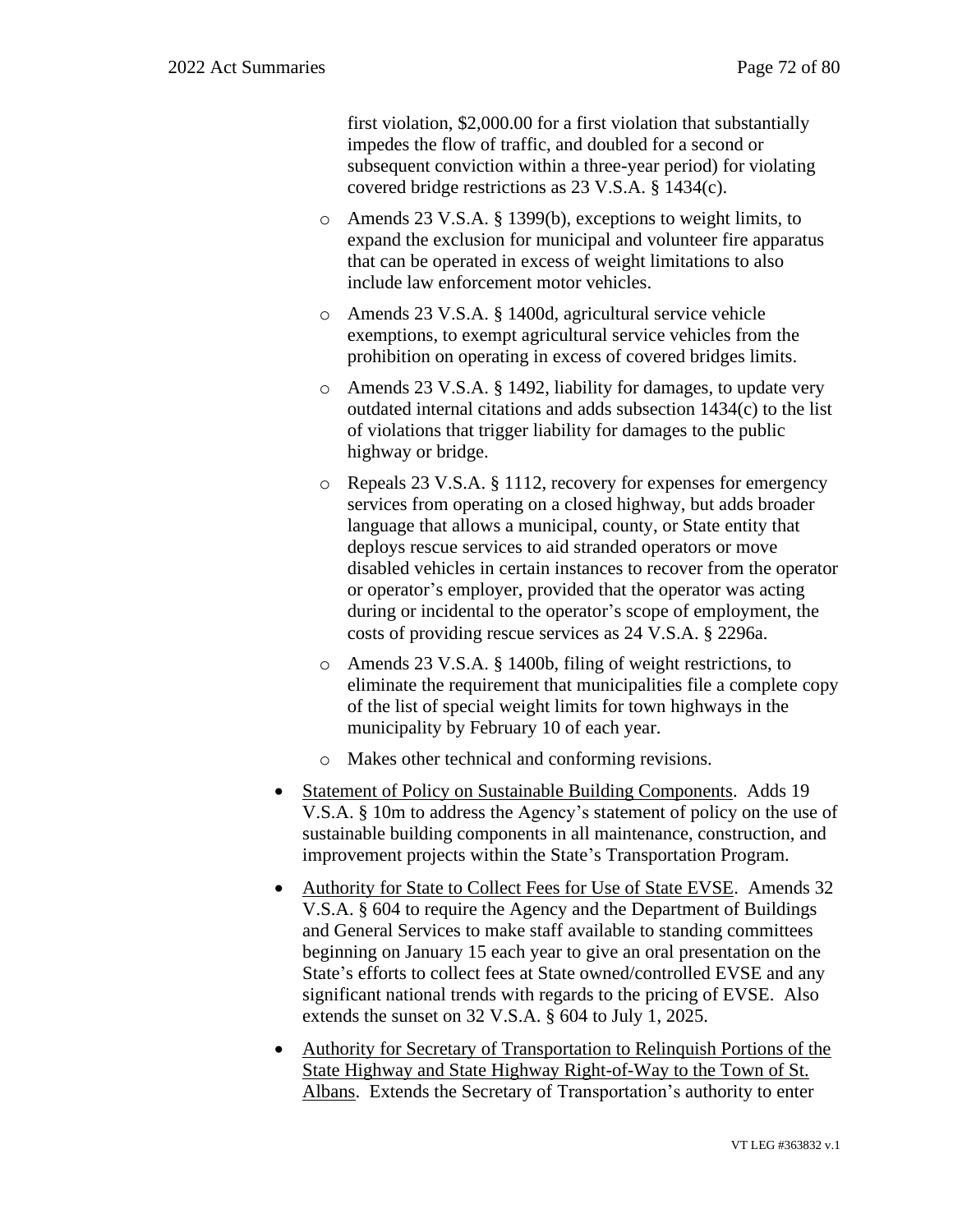Г

into an agreement with the Town of St. Albans to relinquish a segment of the State highway right-of-way for what was to be known as the Vermont Route 207 Extension until June 30, 2032, and authorizes the Secretary of Transportation to, until June 30, 2032, enter into an agreement with the Town of St. Albans to relinquish a segment of Vermont Route 36.

• Regulation of Transportation Network Companies (TNC). Extends the sunset of the local regulation preemption savings clause so that municipalities with a population of more than 35,000 residents based on the 2010 census will not have their ordinances, resolutions, or bylaws regulating transportation network companies (TNC) that were in effect on July 1, 2017, be preempted, to the extent they are inconsistent with the provisions of 23 V.S.A. chapter 10, until July 1, 2025, and requires the Commissioner of Motor Vehicles, in consultation with the City of Burlington, the Vermont League of Cities and Towns, and TNCs doing business in Vermont, to file a written report by March 15, 2024, that makes recommendations on how, if at all, to amend 23 V.S.A. § 754 (preemption/savings clause) and, as applicable, 23 V.S.A. chapter 10 (TNC chapter).

| H.736 - FY 2023 Transportation Program |                                        |                          |                                 |                |  |  |  |
|----------------------------------------|----------------------------------------|--------------------------|---------------------------------|----------------|--|--|--|
| Line #                                 | All funding sources                    | <b>FY22</b><br>As Passed | <b>FY23</b><br><b>As Passed</b> | FY23 vs FY22   |  |  |  |
| 1                                      | <b>Administration-finance-planning</b> |                          |                                 |                |  |  |  |
| 2                                      | Central Admin & Finance                | 16,115,124               | 19,890,141                      | 3,775,017      |  |  |  |
| 3                                      | Policy & Planning                      | 11,458,898               | 12,337,610                      | 878,712        |  |  |  |
| 4                                      | <b>Transportation Board</b>            | 186,611                  | 190,962                         | 4,351          |  |  |  |
| 5                                      | Department of Motor Vehicles           | 35,973,988               | 39,741,834                      | 3,767,846      |  |  |  |
| 6                                      | Sub-total                              | 63,734,621               | 72,160,547                      | 8,425,926      |  |  |  |
| 7                                      | <b>Facilities</b>                      |                          |                                 |                |  |  |  |
| 8                                      | <b>Rest Areas</b>                      | 1,460,000                | 418,416                         | (1,041,584)    |  |  |  |
| 9                                      | <b>AOT</b> Buildings                   | 850,000                  | 2,050,000                       | 1,200,000      |  |  |  |
| 10                                     | Sub-total                              | 2,310,000                | 2,468,416                       | 158,416        |  |  |  |
| 11                                     | <b>Alternate modes</b>                 |                          |                                 |                |  |  |  |
| 12                                     | <b>Public Transit</b>                  | 42,821,522               | 44,539,278                      | 1,717,756      |  |  |  |
| 13                                     | Aviation                               | 10,451,646               | 9,498,994                       | (952, 652)     |  |  |  |
| 14                                     | Pedestrian & Bike Facilities           | 16,789,554               | 19,793,776                      | 3,004,222      |  |  |  |
| 15                                     | Park & Ride                            | 5,220,233                | 4,043,060                       | (1, 177, 173)  |  |  |  |
| 16                                     | <b>Multi-Modal Facilities</b>          | $\mathbf{0}$             | $\mathbf{0}$                    | $\theta$       |  |  |  |
| 17                                     | Rail infrastructure                    | 27,630,019               | 26,613,183                      | (1,016,836)    |  |  |  |
| 18                                     | Amtrak                                 | 8,750,000                | 8,750,000                       | $\overline{0}$ |  |  |  |
| 19                                     | Sub-total                              | 111,662,974              | 113,238,291                     | 1,575,317      |  |  |  |

Multiple effective dates, beginning retroactively on July 1, 2021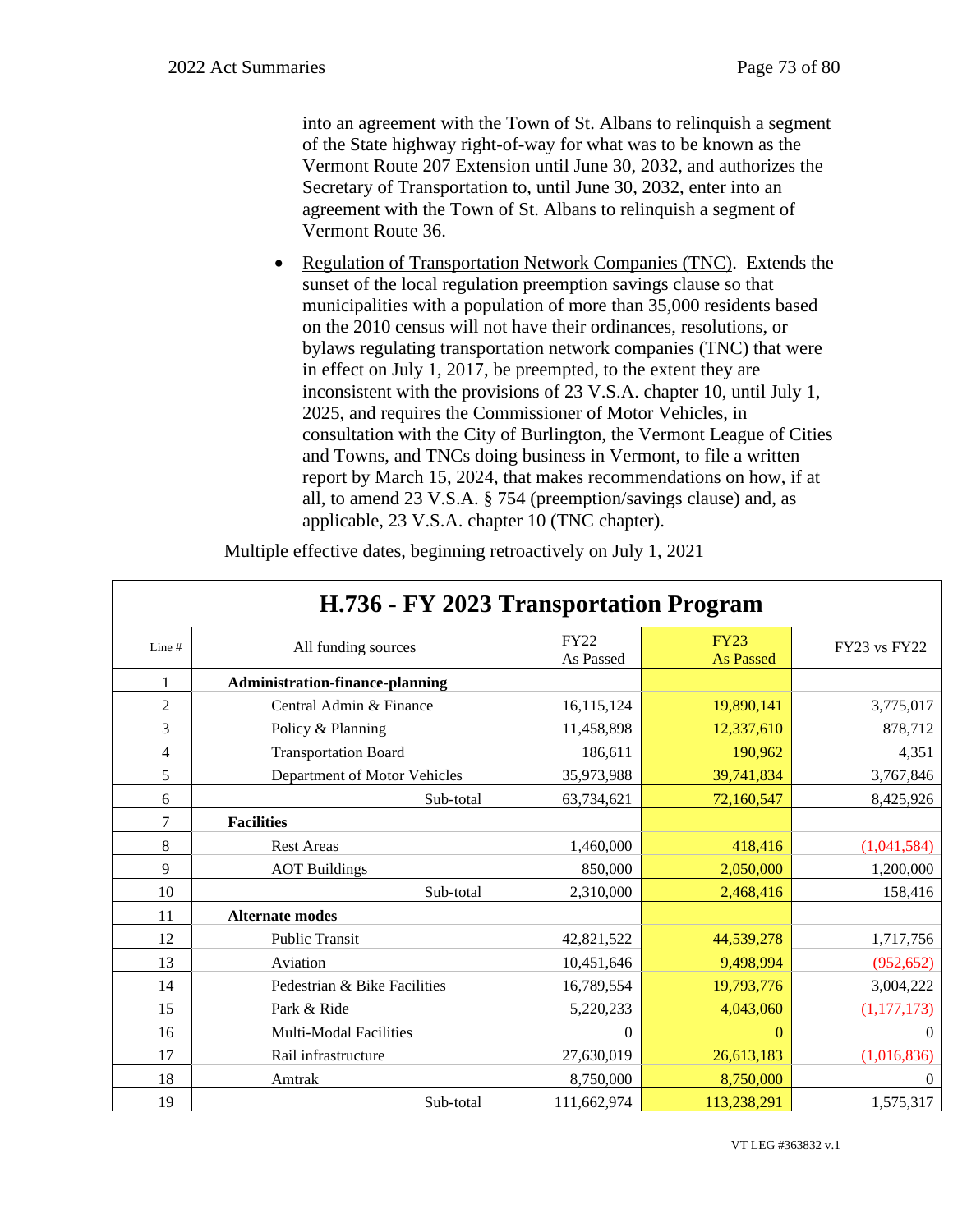| 20       | <b>State Highway Infrastructure</b>                            |              |              |                |
|----------|----------------------------------------------------------------|--------------|--------------|----------------|
| 21       | Maintenance                                                    | 104,278,647  | 104,446,031  | 167,384        |
| 22       | Paving                                                         | 120,459,399  | 158,820,094  | 38,360,695     |
| 23       | Roadway                                                        | 37, 334, 563 | 51,346,705   | 14,012,142     |
| 24       | State bridges                                                  | 49,252,858   | 57,838,207   | 8,585,349      |
| 25       | Interstate bridges                                             | 22,595,374   | 36,731,681   | 14,136,307     |
| 26       | Traffic & Safety                                               | 33,343,610   | 45,645,895   | 12,302,285     |
| 27       | PD Admin & Tech Services                                       | 24,422,265   | 33,024,893   | 8,602,628      |
| 28       | Sub-total                                                      | 391,686,716  | 487,853,506  | 96,166,790     |
| 29       | <b>Town programs</b>                                           |              |              |                |
| 30       | Town Highway Aid (Formula)                                     | 27,105,769   | 27,837,624   | 731,855        |
| 31       | Town Highway Aid (One-Time)                                    | 3,000,000    | $\mathbf{0}$ | (3,000,000)    |
| 32       | <b>Town Bridges</b>                                            | 15,408,394   | 30,314,187   | 14,905,793     |
| 33       | TH Class 2                                                     | 15,297,500   | 8,600,000    | (6,697,500)    |
| 34       | <b>TH Structures</b>                                           | 12,667,000   | 7,200,000    | (5,467,000)    |
| 35       | TH Class 1 supplemental grants                                 | 128,750      | 128,750      | $\overline{0}$ |
|          | Trans.                                                         |              |              |                |
| 36       | Alternatives/Enhancements<br>TH State aid nonfederal disasters | 4,454,294    | 5,665,880    | 1,211,586      |
| 37<br>38 | TH State aid federal disasters                                 | 1,150,000    | 1,150,000    | $\overline{0}$ |
|          |                                                                | 180,000      | 180,000      | $\overline{0}$ |
| 39       | FEMA grant program<br>TH VT Local Roads                        | 1,250,000    | 1,250,000    | $\Omega$       |
| 40       |                                                                | 411,689      | 414,481      | 2,792          |
| 41       | Municipal mitigation grants                                    | 8,785,150    | 6,450,498    | (2, 334, 652)  |
| 42       | Sub-total                                                      | 89,838,546   | 89, 191, 420 | (647, 126)     |
|          | <b>One-Time</b> and Other                                      |              |              |                |
| 43       | <b>Investments</b>                                             |              |              |                |
| 44       | EV Purchase Incentives Program                                 | 3,250,000    | 12,000,000   | 8,750,000      |
|          | EV Charging Infrastructure (one-                               |              |              |                |
| 45       | time)<br>EV Charging Infrastructure                            | 1,000,000    | 2,000,000    | 1,000,000      |
| 46       | (formula)                                                      |              | 4,250,000    | 4,250,000      |
| 47       | <b>E-Bike Incentives</b>                                       | 50,000       | 50,000       |                |
| 48       | Replace Your Ride                                              | 1,500,000    | 3,000,000    | 1,500,000      |
| 49       | MileageSmart                                                   | 1,250,000    | 3,000,000    | 1,750,000      |
| 50       | Drive Electric VT                                              |              | 2,000,000    | 2,000,000      |
| 51       | Public Transit and MTI Grants                                  |              | 2,700,000    | 2,700,000      |
|          |                                                                |              |              |                |
| 52       | <b>DMV IT System</b>                                           | 24,500,000   | 20,250,000   | (4,250,000)    |
| 53       | Grants to VAST                                                 |              | 800,000      | 800,000        |
| 54       | <b>Emission Repair Program</b>                                 | 375,000      |              | (375,000)      |
| 55       | Clean Water/Phosphorus Control                                 | 3,000,000    |              | (3,000,000)    |
| 56       | New Haven Train Station                                        | 400,000      |              | (400,000)      |
| 57       | Sub-total                                                      | 35,325,000   | 50,050,000   | 14,725,000     |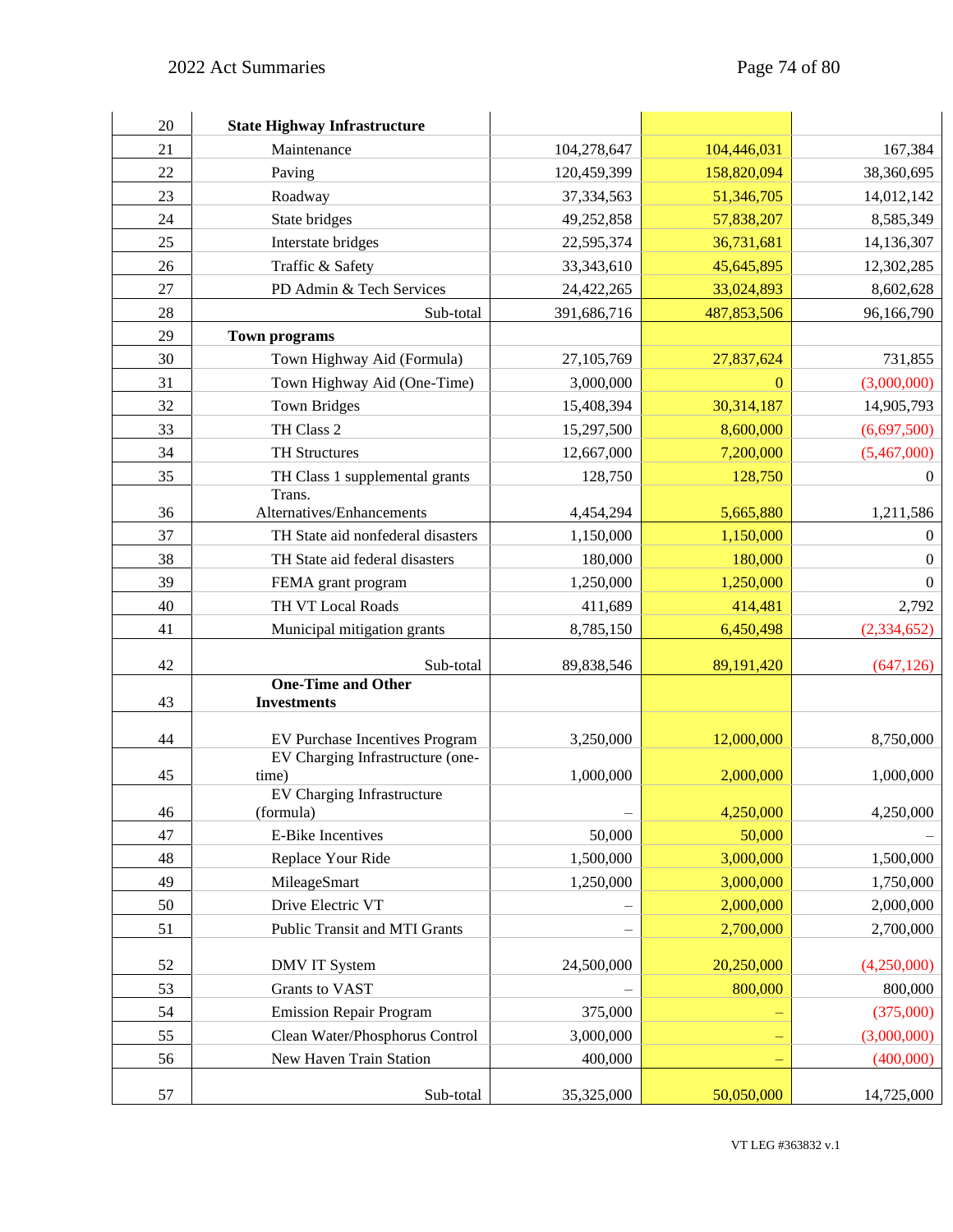| 58 | <b>Total All Programs</b>             | 694.557.857  | 814,962,180 | 120,404,323 |
|----|---------------------------------------|--------------|-------------|-------------|
| 59 | Central Garage Internal Service Funds | 22, 202, 720 | 22,754,095  | 551,375     |
| 60 | <b>Total Authorizations</b>           | 716,760,577  | 837,716,275 | 120,955,698 |

*FY22 Includes BAA Adjustments*

# **Act No. 185 (H.740). Appropriations; Big Bill; fiscal year 2023 budget**

# **An act relating to making appropriations for the support of government**

This is the budget bill. For more information, see the website of the Joint Fiscal Office at: [https://ljfo.vermont.gov/subjects/appropriations-and-budget/fy-](https://ljfo.vermont.gov/subjects/appropriations-and-budget/fy-2023)[2023](https://ljfo.vermont.gov/subjects/appropriations-and-budget/fy-2023)

Multiple effective dates, beginning on July 1, 2021

# **Act No. 186 (H.720). Human services; developmental disabilities**

## **An act relating to the system of care for individuals with developmental disabilities**

This act specifies that it is the intent of the General Assembly that:

- individuals who qualify for developmental services and who meet a funding priority as outlined in the State system of care plan for developmental services receive full and complete information in plain language regarding their options and services; and
- individuals with developmental disabilities, their family members, allies, and advocates be respected and active participants in systems change activities, including payment reform, development of resources to comply with the federal home- and community-based services regulations, and development of additional residential service options.

This act amends the existing system of care plan by removing the requirement that a portion of the plan go through rulemaking. It further sets forth a process for the Department of Disabilities, Aging, and Independent Living (Department) to request an extension for the completion of subsequent system of care plans.

Sec. 3 of this act requires the Department to submit a report to the General Assembly by November 15, 2022, regarding the oversight of services for individuals with developmental disabilities. It also requires that the Department submit a report to the General Assembly on January 15, 2023, that includes an implementation plan addressing the fiscal and workforce requirements needed to conduct a minimum of at least one annual on-site quality assurance and improvement visit by the Department to the designated and specialized service agencies and other providers serving individuals with developmental disabilities.

This act creates a limited-service position of the Residential Program Developer within the Department and allocates funds for this purpose. It also directs the Department to develop housing and residential service pilot planning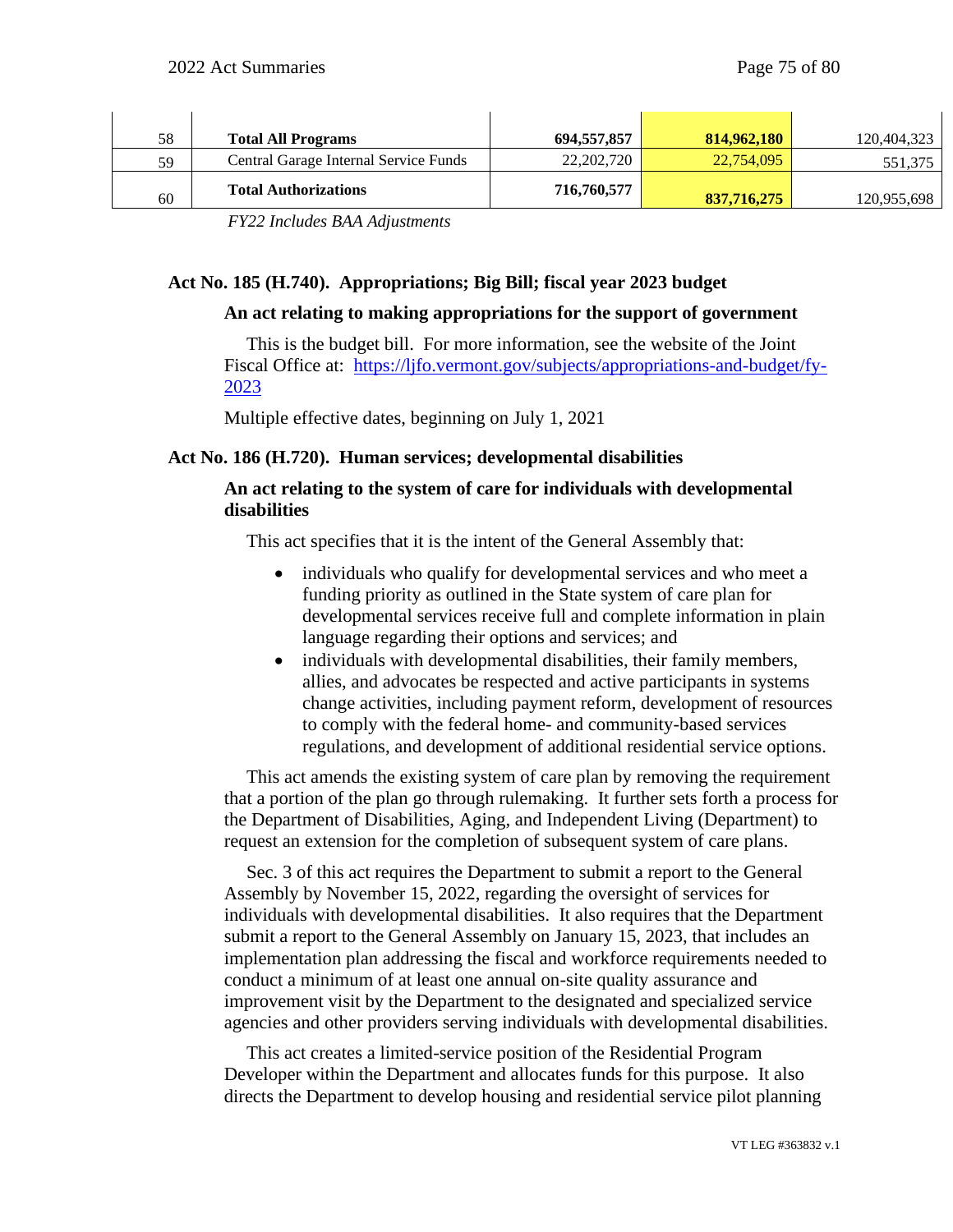grants in at least three regions of the State, in partnership with the designated and specialized services agencies, for individuals with developmental disabilities and their families. The work of the Department in developing and selecting pilot planning grants is to be guided by the steering committee.

Sec. 6 of this act addresses legislative input pertaining to system-wide payment reform and the conflict-free case management system impacting individuals with developmental disabilities. Due to a typographical error, this section diverges from legislative intent, and the General Assembly is expected to address the discrepancy during the 2023 session.

Multiple effective dates, beginning on June 9, 2022

#### **Act No. M-7 (H.454). Municipal charters; City of Burlington; amendment**

### **An act relating to approval of an amendment to the charter of the City of Burlington**

This act amends the charter of the City of Burlington to increase the membership on the Board of Airport Commissioners to include an additional member from the City of Burlington and to add a member from the City of Winooski.

Effective Date: February 14, 2022

## **Act No. M-8 (H.693) Municipal government; Northeast Kingdom Waste Management District; annual budget vote in the year 2022; temporary authority**

## **An act relating to the annual budget vote of the Northeast Kingdom Waste Management District**

This act temporarily authorizes, in the year 2022, the Board of Supervisors of the Northeast Kingdom Waste Management District to vote to adopt the District's annual budget for the ensuing fiscal year.

Effective Date: February 14, 2022

#### **Act No. M-9 (H.448). Municipal charters; City of Burlington; amendments**

## **An act relating to approval of amendments to the charter of the City of Burlington**

This act amends the charter of the City of Burlington to authorize the City Council to adopt ordinances governing thermal energy systems in residential and commercial buildings within the City. This act also permits the City to adopt a requirement for carbon impact or alternative compliance payments, provided that the proposed requirement for these payments is approved by the City voters.

Effective Date: April 20, 2022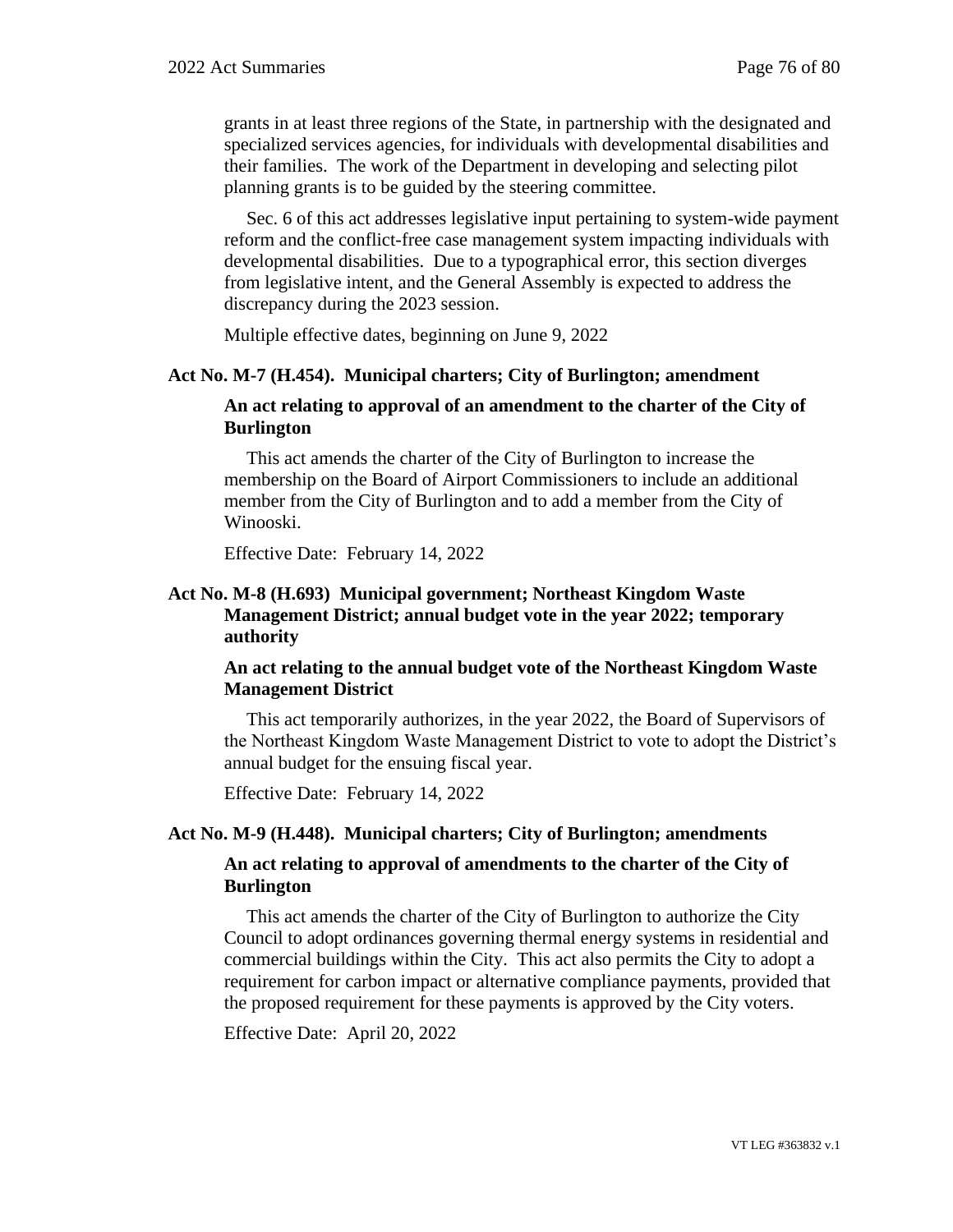## **Act No. M-10 (H.491). Municipal charters; City of Essex Junction; creation of City and adoption of City charter**

#### **An act relating to the creation of the City of Essex Junction and the adoption of the City charter**

This act creates the City of Essex Junction, repeals the charter of the Village of Essex Junction, and enacts the City charter. This act:

- establishes the City's form of municipal government, elected and appointed offices, duties and powers of City boards and officers, and procedures for City meetings
- establishes the City's fiscal and budget procedures, tax-related authority, and requirements for the preparation and adoption of capital improvement programs
- provides temporary provisions for the establishment of the City and the City's separation from the Town of Essex during a one-year transitional period
- provides a transitional provision for the appointment of the City's justices of the peace

Effective Date: July 1, 2022

#### **Act No. M-11 (H.718) Municipal government; Colchester Fire District No. 1; dissolution**

#### **An act relating to approval of the dissolution of Colchester Fire District No. 1**

This act approves the dissolution of Colchester Fire District No. 1 and the transfer of the Fire Districts assets and liabilities to the Champlain Water District as approved by the Fire District and Water District through an operating agreement executed on October 19, 2020.

Effective Date: April 27, 2022

## **Act No. M-12 (H.741). Municipal and county government; municipal charters; City of St. Albans; amendments**

#### **An act relating to approval of amendments to the charter of the City of St. Albans**

This act amends the charter of the City of St. Albans to authorize the City Council to appoint a City Clerk and a City Treasurer.

Effective Date: May 9, 2022

### **Act No. M-13 (H.447). Municipal government; municipal charters; Town of Springfield; amendments**

**An act relating to approval of amendments to the charter of the Town of Springfield**

This act amends the charter of the Town of Springfield to: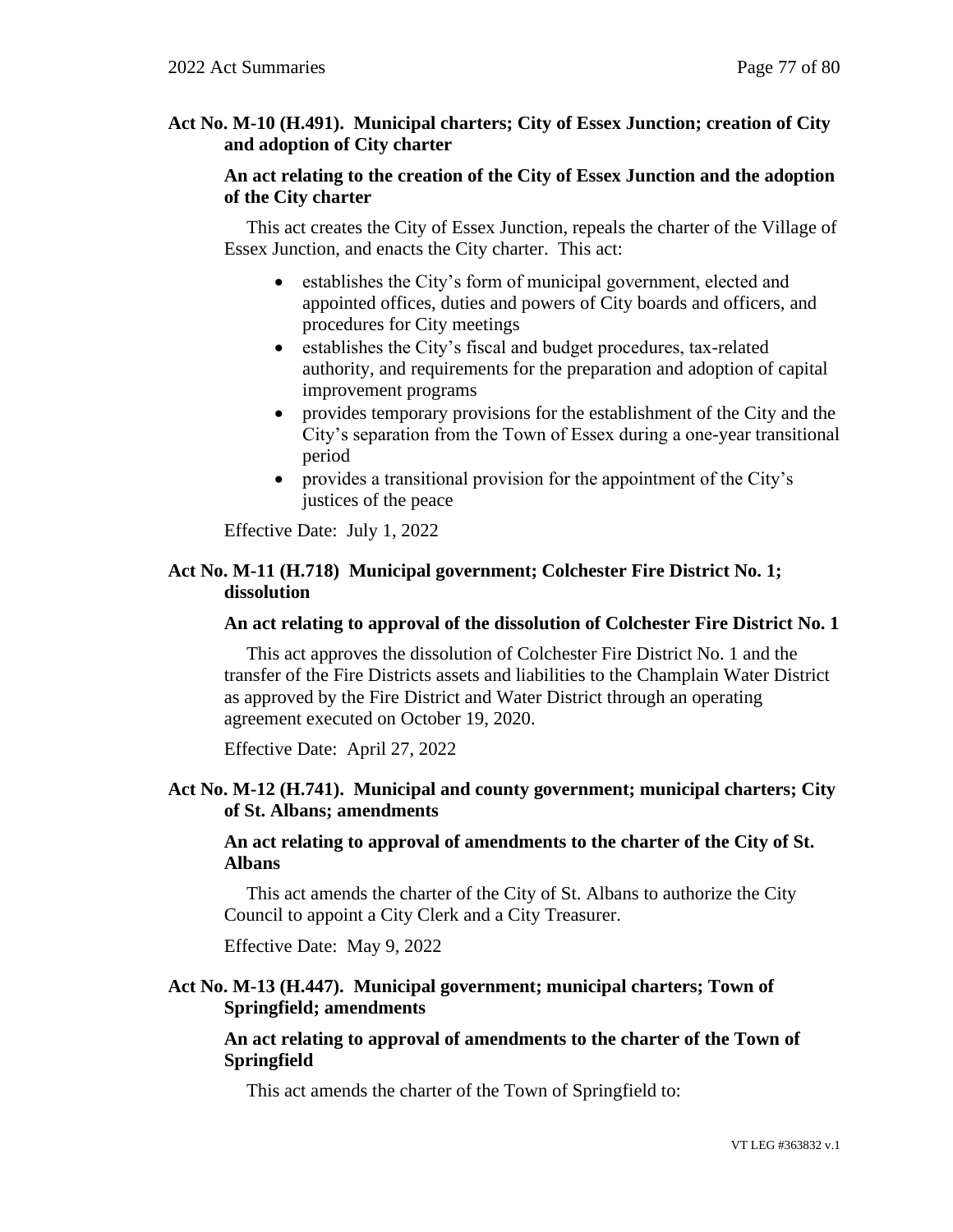- Make nonsubstantive technical amendments throughout the charter.
- Authorize the Town to adopt ordinances relating to the cleaning and repair of any premises that is deemed to impair the general appearance of the Town, may physically injure other property in the vicinity, or is a health hazard. These ordinances must comply with certain enumerated requirements within the charter.
- Amend the Town's charter-specific requirements and procedures for meetings and public records and instead cross-reference the Open Meeting Law and Public Records Act.
- Amend the Town's procedures for the proposal and adoption of charter amendments.
- Eliminate the charter requirements for the election of listers and a First Constable and instead appoint or elect those offices based on applicable provisions of the charter or State law.
- Eliminate the charter requirements for the appointment of a Weigher of Coal, Fence Viewers, Surveyor of Wood and Lumber, and Grand Juror.
- Establish the requirement for the appointment of a First Constable and enumerate the duties of that officer.
- Amend the term, duties, and authority of the Town Manager.
- Amend the Town's charter-specific requirements for personnel management and create the position of Human Resources Manager.
- Reorganize the Town's procedure for citizen input on the Town budget and create a Budget Advisory Committee composed of registered voters of the Town.
- Repeal the Town's personal property tax charter provisions, which had been lowered to zero percent as of 2001.

Effective Date: May 16, 2022

## **Act No. M-14 (H.744). Municipal government; municipal charters; City of Burlington; Amendment**

## **An act relating to approval of an amendment to the charter of the City of Burlington**

This act amends the charter of the City of Burlington to authorize the City Council to adopt an ordinance that establishes a system of ranked choice voting for the election of City Councilors.

Effective Date: May 19, 2022

## **Act No. M-15 (H.444). Municipal charters; City of Barre; amendments**

#### **An act relating to approval of amendments to the charter of the City of Barre**

This act amends the charter of the City of Barre to:

- permit the City to acquire and convey easement interests in property, subject to the approval of the City Council
- enumerate the flags that the City may fly on City property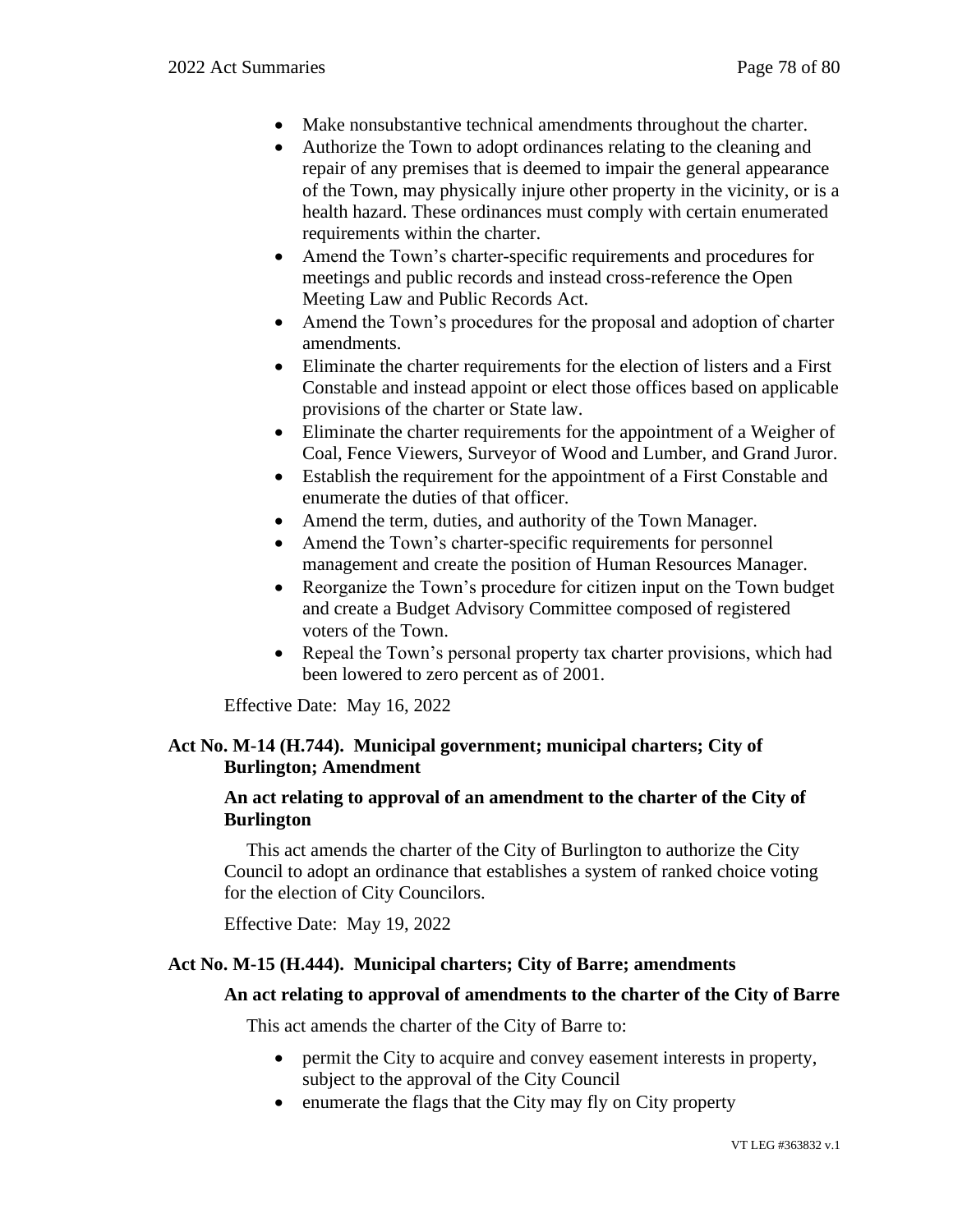- authorize the City Council to adopt an ordinance establishing speed limits of less than 25 miles per hour on City streets
- eliminate references to the City offices of First Constable, Grand Juror, and Inspector of Plumbing
- establish procedures for the preparation and submission of a five-year capital improvement plan
- authorize the City to impose a local option tax on sales

Effective Date: May 24, 2022

#### **Act No. M-16 (H.742). Municipal government; municipal charters; Town of Milton; amendments**

#### **An act relating to approval of amendments to the charter of the Town of Milton**

This act amends the charter of the Town of Milton to:

- make nonsubstantive technical amendments throughout the charter;
- authorize the Town to establish a system of police protection and to create and equip a Police Department;
- align the Town's criminal ordinance provisions with State law governing ordinances designated as criminal;
- eliminate the charter requirement for the election of a Moderator and instead provide for the appointment of the Moderator by the Selectboard;
- redesignate the Zoning Board of Adjustment as the Development Review Board;
- provide that the Town Manager and School District Superintendent may run for statewide office with approval of the Selectboard or Town School Board, respectively; and
- require the Selectboard to adopt Selectboard policies.

Effective Date: May 31, 2022

#### **Act No. M-17 (H.743). Municipal government; municipal charters; Town of Hardwick; amendments**

#### **An act relating to amending the charter of the Town of Hardwick**

This act amends the charter of the Town of Hardwick to:

- make nonsubstantive technical corrections throughout the charter;
- merge the Town offices of Town Clerk and Town Treasurer into the office of Town Clerk and Treasurer;
- require the digital publication of certain Town notices;
- eliminate charter-specific requirements for the election of some Town officers, including trustees of public funds, auditors, listers, and fence viewers; and